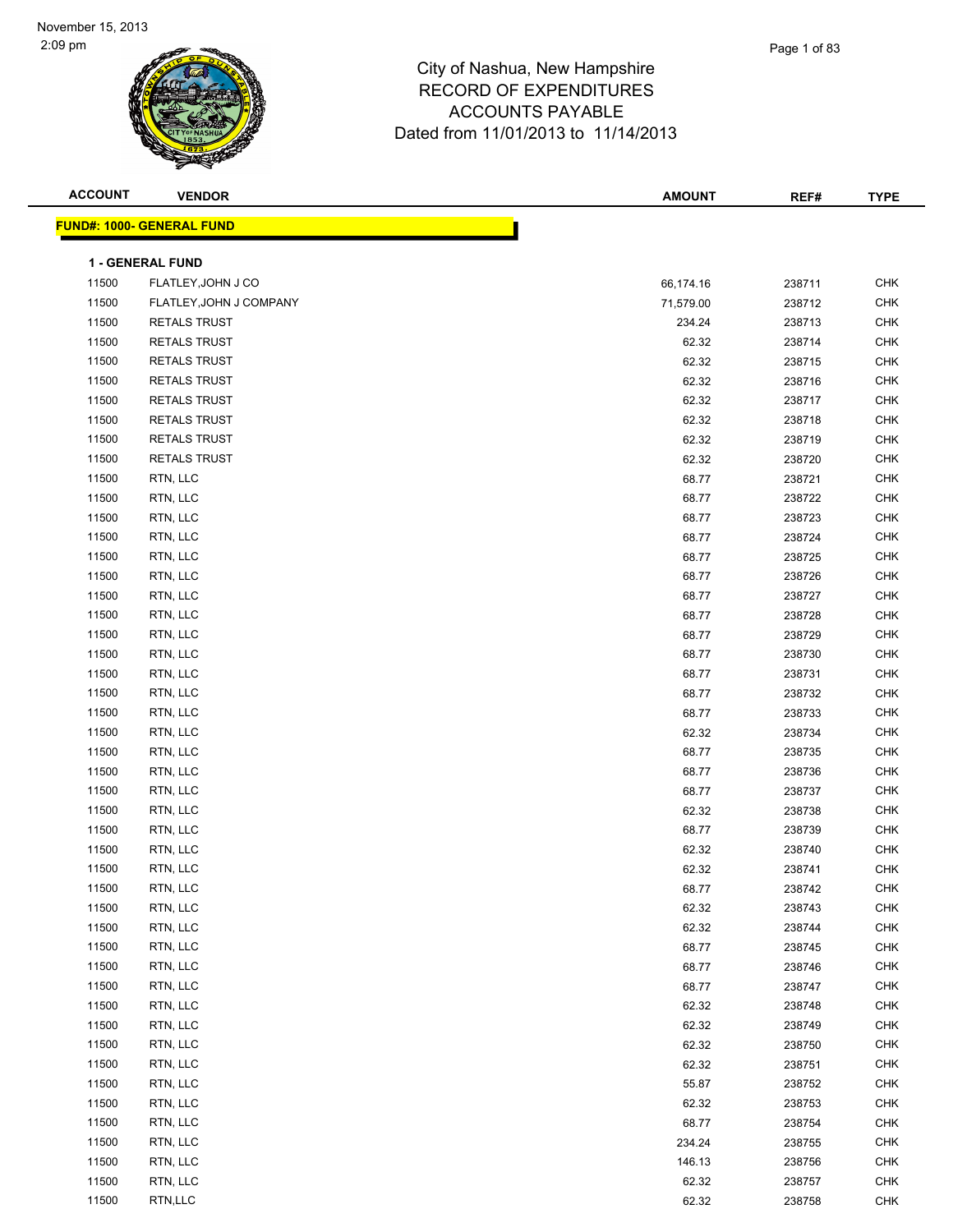| <b>ACCOUNT</b> | <b>VENDOR</b>                    | <b>AMOUNT</b> | REF#   | <b>TYPE</b> |
|----------------|----------------------------------|---------------|--------|-------------|
|                | <b>FUND#: 1000- GENERAL FUND</b> |               |        |             |
|                |                                  |               |        |             |
|                | 1 - GENERAL FUND                 |               |        |             |
| 11500          | FLATLEY, JOHN J CO               | 3,470.72      | 238711 | <b>CHK</b>  |
| 11500          | FLATLEY, JOHN J COMPANY          | 8,003.60      | 238712 | <b>CHK</b>  |
| 11500          | <b>RETALS TRUST</b>              | 13.56         | 238713 | <b>CHK</b>  |
| 11500          | <b>RETALS TRUST</b>              | 3.39          | 238714 | <b>CHK</b>  |
| 11500          | RETALS TRUST                     | 3.39          | 238715 | <b>CHK</b>  |
| 11500          | <b>RETALS TRUST</b>              | 3.39          | 238716 | <b>CHK</b>  |
| 11500          | RETALS TRUST                     | 3.39          | 238717 | <b>CHK</b>  |
| 11500          | RETALS TRUST                     | 3.39          | 238718 | <b>CHK</b>  |
| 11500          | RETALS TRUST                     | 3.39          | 238719 | <b>CHK</b>  |
| 11500          | RETALS TRUST                     | 3.39          | 238720 | <b>CHK</b>  |
| 11500          | RTN, LLC                         | 3.39          | 238721 | <b>CHK</b>  |
| 11500          | RTN, LLC                         | 3.39          | 238722 | <b>CHK</b>  |
| 11500          | RTN, LLC                         | 3.39          | 238723 | <b>CHK</b>  |
| 11500          | RTN, LLC                         | 3.39          | 238724 | <b>CHK</b>  |
| 11500          | RTN, LLC                         | 3.39          | 238725 | <b>CHK</b>  |
| 11500          | RTN, LLC                         | 3.39          | 238726 | <b>CHK</b>  |
| 11500          | RTN, LLC                         | 3.39          | 238727 | <b>CHK</b>  |
| 11500          | RTN, LLC                         | 3.39          | 238728 | <b>CHK</b>  |
| 11500          | RTN, LLC                         | 3.39          | 238729 | <b>CHK</b>  |
| 11500          | RTN, LLC                         | 3.39          | 238730 | <b>CHK</b>  |
| 11500          | RTN, LLC                         | 3.39          | 238731 | <b>CHK</b>  |
| 11500          | RTN, LLC                         | 3.39          | 238732 | <b>CHK</b>  |
| 11500          | RTN, LLC                         | 3.39          | 238733 | <b>CHK</b>  |
| 11500          | RTN, LLC                         | 3.39          | 238734 | <b>CHK</b>  |
| 11500          | RTN, LLC                         | 3.39          | 238735 | <b>CHK</b>  |
| 11500          | RTN, LLC                         | 3.39          | 238736 | <b>CHK</b>  |
| 11500          | RTN, LLC                         | 3.39          | 238737 | <b>CHK</b>  |
| 11500          | RTN, LLC                         | 3.39          | 238738 | <b>CHK</b>  |
| 11500          | RTN, LLC                         | 3.39          | 238739 | <b>CHK</b>  |
| 11500          | RTN, LLC                         | 3.39          | 238740 | <b>CHK</b>  |
| 11500          | RTN, LLC                         | 3.39          | 238741 | <b>CHK</b>  |
| 11500          | RTN, LLC                         | 3.39          | 238742 | CHK         |
| 11500          | RTN, LLC                         | 3.39          | 238743 | <b>CHK</b>  |
| 11500          | RTN, LLC                         | 3.39          | 238744 | <b>CHK</b>  |
| 11500          | RTN, LLC                         | 3.39          | 238745 | <b>CHK</b>  |
| 11500          | RTN, LLC                         | 3.39          | 238746 | <b>CHK</b>  |
| 11500          | RTN, LLC                         | 3.39          | 238747 | <b>CHK</b>  |
| 11500          | RTN, LLC                         | 3.39          | 238748 | <b>CHK</b>  |
| 11500          | RTN, LLC                         | 3.39          | 238749 | <b>CHK</b>  |
| 11500          | RTN, LLC                         | 3.39          | 238750 | <b>CHK</b>  |
| 11500          | RTN, LLC                         | 3.39          | 238751 | <b>CHK</b>  |
| 11500          | RTN, LLC                         | 3.39          | 238752 | <b>CHK</b>  |
| 11500          | RTN, LLC                         | 3.39          | 238753 | <b>CHK</b>  |
| 11500          | RTN, LLC                         | 3.39          | 238754 | CHK         |
| 11500          | RTN, LLC                         | 13.56         | 238755 | <b>CHK</b>  |
| 11500          | RTN, LLC                         | 6.78          | 238756 | <b>CHK</b>  |
| 11500          | RTN, LLC                         | 3.39          | 238757 | <b>CHK</b>  |
| 11500          | RTN,LLC                          | 3.39          | 238758 | <b>CHK</b>  |
|                |                                  |               |        |             |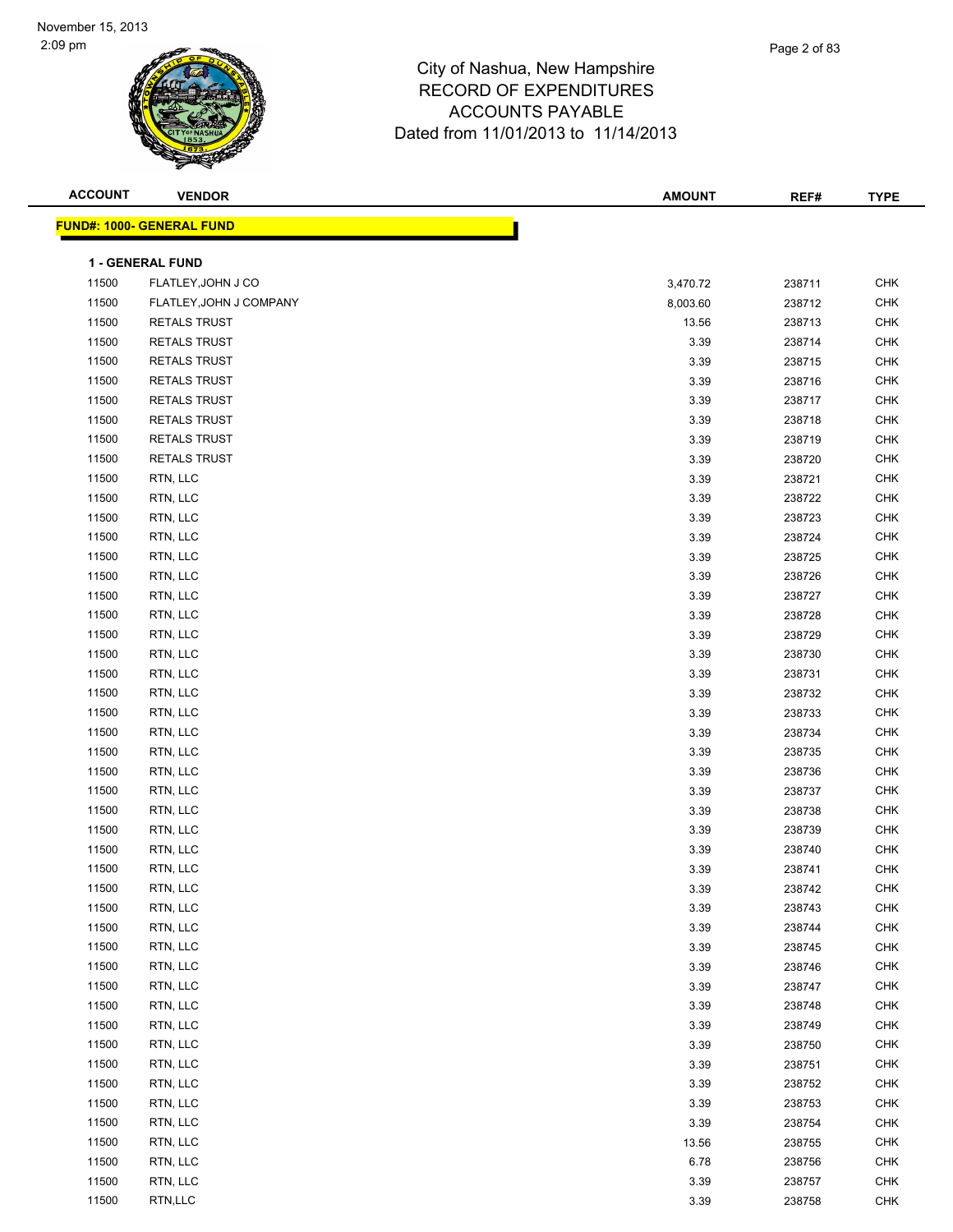

|   | Page 3 of 83 |
|---|--------------|
| е |              |
| ╮ |              |

| <b>ACCOUNT</b> | <b>VENDOR</b>                     | <b>AMOUNT</b> | REF#   | <b>TYPE</b> |
|----------------|-----------------------------------|---------------|--------|-------------|
|                | <u> FUND#: 1000- GENERAL FUND</u> |               |        |             |
|                |                                   |               |        |             |
|                | <b>1 - GENERAL FUND</b>           |               |        |             |
| 14144          | <b>PURCHASE POWER</b>             | 3,000.00      | 238349 | CHK         |
| 20800          | DBU CONSTRUCTION INC              | (1,646.46)    | 237871 | <b>CHK</b>  |
| 20800          | ALBANESE D & S INC                | (18,061.15)   | 237942 | CHK         |
| 20800          | DELOURY CONSTRUCTION              | (13,073.10)   | 237971 | <b>CHK</b>  |
| 20800          | METHUEN CONSTRUCTION CO           | (84,700.00)   | 238030 | <b>CHK</b>  |
| 20800          | PARK CONSTRUCTION CORP            | (13, 244.94)  | 238054 | CHK         |
| 20800          | SUNSHINE PAVING CORPORATION       | (10, 845.53)  | 238081 | CHK         |
| 20800          | SANTORELLI CONSTRUCTION INC       | (674.00)      | 238512 | <b>CHK</b>  |
| 21418          | NH RETIREMENT SYSTEM              | 948,360.04    | 14424  | <b>ACH</b>  |
| 21420          | NH RETIREMENT SYSTEM              | 441,188.75    | 14424  | <b>ACH</b>  |
| 21422          | NH RETIREMENT SYSTEM              | 530,239.50    | 14424  | ACH         |
| 21425          | NH RETIREMENT SYSTEM              | 447,649.31    | 14424  | ACH         |
| 21432          | <b>TSA CONSULTING GROUP</b>       | 67,149.63     | 14392  | ACH         |
| 21432          | <b>TSA CONSULTING GROUP</b>       | 150.00        | 14399  | ACH         |
| 21432          | <b>TSA CONSULTING GROUP</b>       | 3,095.47      | 14419  | ACH         |
| 21432          | <b>TSA CONSULTING GROUP</b>       | 21.34         | 14425  | ACH         |
| 21440          | HARTFORD LIFE IPD GROUP ANNUIT    | 36,219.37     | 14379  | ACH         |
| 21440          | HARTFORD LIFE IPD GROUP ANNUIT    | 23,568.87     | 14406  | ACH         |
| 21475          | <b>CITIZENS BANK</b>              | 1,500.00      | 237838 | <b>CHK</b>  |
| 21475          | <b>CITIZENS BANK</b>              | 1,500.00      | 237839 | <b>CHK</b>  |
| 21475          | <b>CITIZENS BANK</b>              | 1,647.26      | 237841 | <b>CHK</b>  |
| 21475          | <b>CITIZENS BANK</b>              | 1,337.57      | 238324 | <b>CHK</b>  |
| 21485          | AFSCME COUNCIL 93/LOCAL 365       | 2,085.62      | 14374  | ACH         |
| 21485          | FIREFIGHTERS LOCAL 789            | 3,951.75      | 14377  | ACH         |
| 21485          | IAFF LOCAL 789                    | 235.00        | 14380  | ACH         |
| 21485          | NASHUA POLICE COMM UNION          | 165.00        | 14382  | ACH         |
| 21485          | NASHUA POLICE PATROLMANS ASSOC    | 992.00        | 14383  | ACH         |
| 21485          | NASHUA POLICE RELIEF ASSOC        | 803.50        | 14384  | ACH         |
| 21485          | NASHUA POLICE SUPERVISORS ASSO    | 403.00        | 14385  | ACH         |
| 21485          | NPLE-LOCAL #4831                  | 240.78        | 14387  | ACH         |
| 21485          | TEAMSTERS UNION LOCAL #633        | 274.80        | 14390  | <b>ACH</b>  |
| 21485          | TREAS NASHUA TEACHERS UNION       | 29,294.15     | 14391  | ACH         |
| 21485          | UAW LOCAL 2232                    | 725.29        | 14393  | ACH         |
| 21485          | AFSCME COUNCIL 93/LOCAL 365       | 2,049.62      | 14402  | ACH         |
| 21485          | FIREFIGHTERS LOCAL 789            | 3,927.80      | 14404  | ACH         |
| 21485          | IAFF LOCAL 789                    | 233.00        | 14407  | ACH         |
| 21485          | NASHUA POLICE COMM UNION          | 165.00        | 14409  | ACH         |
| 21485          | NASHUA POLICE PATROLMANS ASSOC    | 992.00        | 14410  | ACH         |
| 21485          | NASHUA POLICE RELIEF ASSOC        | 799.00        | 14411  | ACH         |
| 21485          | NASHUA POLICE SUPERVISORS ASSO    | 403.00        | 14412  | ACH         |
| 21485          | NPLE-LOCAL #4831                  | 240.78        | 14414  | ACH         |
| 21485          | TEAMSTERS UNION LOCAL #633        | 264.42        | 14417  | ACH         |
| 21485          | TREAS NASHUA TEACHERS UNION       | 4,617.60      | 14418  | ACH         |
| 21485          | UAW LOCAL 2232                    | 728.38        | 14420  | ACH         |
| 21485          | AMERICAN FEDERATION OF TEACHER    | 198.25        | 237840 | <b>CHK</b>  |
| 21485          | AMERICAN FEDERATION OF TEACHER    | 15.25         | 238323 | CHK         |
| 21490          | UNITED WAY OF GREATER NASHUA      | 844.46        | 237857 | CHK         |
| 21490          | UNITED WAY OF GREATER NASHUA      | 235.56        | 238337 | <b>CHK</b>  |
|                |                                   |               |        |             |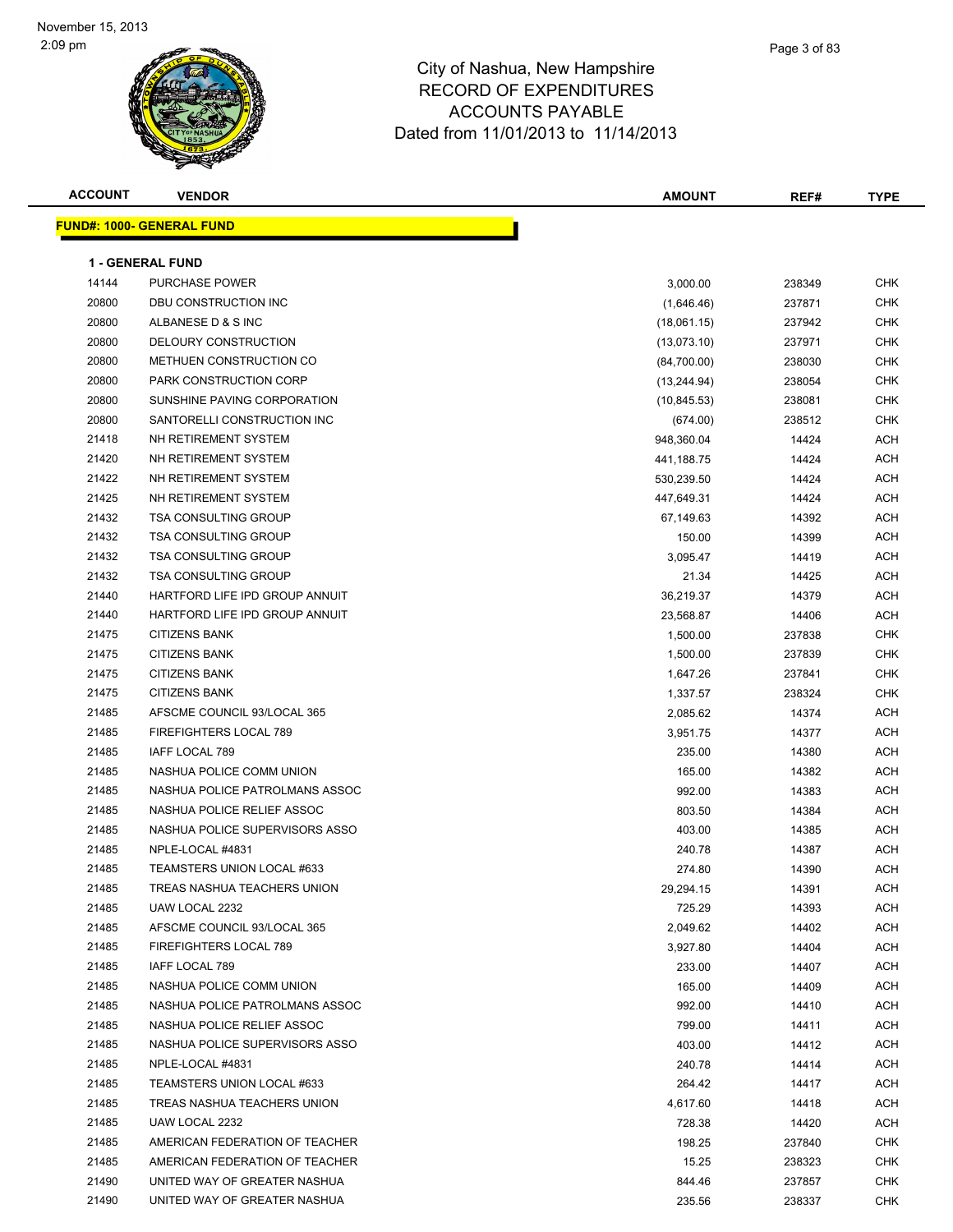| <b>ACCOUNT</b> | <b>VENDOR</b>                    | <b>AMOUNT</b> | REF#   | <b>TYPE</b> |
|----------------|----------------------------------|---------------|--------|-------------|
|                | <b>FUND#: 1000- GENERAL FUND</b> |               |        |             |
|                |                                  |               |        |             |
|                | <b>1 - GENERAL FUND</b>          |               |        |             |
| 21495          | <b>WAGE ASSIGNMENT</b>           | 318.00        | 14375  | <b>ACH</b>  |
| 21495          | <b>WAGE ASSIGNMENT</b>           | 594.00        | 14376  | <b>ACH</b>  |
| 21495          | <b>WAGE ASSIGNMENT</b>           | 184.75        | 14378  | <b>ACH</b>  |
| 21495          | <b>WAGE ASSIGNMENT</b>           | 219.23        | 14381  | <b>ACH</b>  |
| 21495          | <b>WAGE ASSIGNMENT</b>           | 175.00        | 14388  | <b>ACH</b>  |
| 21495          | <b>WAGE ASSIGNMENT</b>           | 259.00        | 14389  | <b>ACH</b>  |
| 21495          | <b>WAGE ASSIGNMENT</b>           | 318.00        | 14403  | <b>ACH</b>  |
| 21495          | <b>WAGE ASSIGNMENT</b>           | 184.75        | 14405  | <b>ACH</b>  |
| 21495          | <b>WAGE ASSIGNMENT</b>           | 219.23        | 14408  | <b>ACH</b>  |
| 21495          | <b>WAGE ASSIGNMENT</b>           | 175.00        | 14415  | <b>ACH</b>  |
| 21495          | <b>WAGE ASSIGNMENT</b>           | 259.00        | 14416  | <b>ACH</b>  |
| 21495          | <b>WAGE ASSIGNMENT</b>           | 124.33        | 237842 | CHK         |
| 21495          | <b>WAGE ASSIGNMENT</b>           | 1,170.32      | 237843 | CHK         |
| 21495          | <b>WAGE ASSIGNMENT</b>           | 1.15          | 237844 | CHK         |
| 21495          | <b>WAGE ASSIGNMENT</b>           | 74.89         | 237845 | CHK         |
| 21495          | <b>WAGE ASSIGNMENT</b>           | 56.24         | 237846 | CHK         |
| 21495          | <b>WAGE ASSIGNMENT</b>           | 87.57         | 237847 | CHK         |
| 21495          | <b>WAGE ASSIGNMENT</b>           | 352.80        | 237848 | CHK         |
| 21495          | <b>WAGE ASSIGNMENT</b>           | 1,341.85      | 237849 | CHK         |
| 21495          | <b>WAGE ASSIGNMENT</b>           | 75.00         | 237850 | <b>CHK</b>  |
| 21495          | <b>WAGE ASSIGNMENT</b>           | 80.63         | 237851 | <b>CHK</b>  |
| 21495          | <b>WAGE ASSIGNMENT</b>           | 11.54         | 237852 | CHK         |
| 21495          | <b>WAGE ASSIGNMENT</b>           | 103.50        | 237853 | <b>CHK</b>  |
| 21495          | <b>WAGE ASSIGNMENT</b>           | 371.78        | 237854 | <b>CHK</b>  |
| 21495          | <b>WAGE ASSIGNMENT</b>           | 237.00        | 237855 | <b>CHK</b>  |
| 21495          | <b>WAGE ASSIGNMENT</b>           | 192.50        | 237856 | <b>CHK</b>  |
| 21495          | <b>WAGE ASSIGNMENT</b>           | 347.46        | 237858 | CHK         |
| 21495          | <b>WAGE ASSIGNMENT</b>           | 144.72        | 237859 | CHK         |
| 21495          | <b>WAGE ASSIGNMENT</b>           | 125.28        | 238325 | CHK         |
| 21495          | <b>WAGE ASSIGNMENT</b>           | 1,393.32      | 238326 | CHK         |
| 21495          | <b>WAGE ASSIGNMENT</b>           | 1.15          | 238327 | <b>CHK</b>  |
| 21495          | WAGE ASSIGNMENT                  | 61.01         | 238328 | <b>CHK</b>  |
| 21495          | <b>WAGE ASSIGNMENT</b>           | 44.96         | 238329 | <b>CHK</b>  |
| 21495          | <b>WAGE ASSIGNMENT</b>           | 87.57         | 238330 | <b>CHK</b>  |
| 21495          | <b>WAGE ASSIGNMENT</b>           | 1,341.85      | 238331 | <b>CHK</b>  |
| 21495          | <b>WAGE ASSIGNMENT</b>           | 25.00         | 238332 | CHK         |
| 21495          | <b>WAGE ASSIGNMENT</b>           | 80.63         | 238333 | CHK         |
| 21495          | <b>WAGE ASSIGNMENT</b>           | 11.54         | 238334 | CHK         |
| 21495          | <b>WAGE ASSIGNMENT</b>           | 103.50        | 238335 | CHK         |
| 21495          | <b>WAGE ASSIGNMENT</b>           | 237.00        | 238336 | CHK         |
| 21495          | <b>WAGE ASSIGNMENT</b>           | 123.87        | 238338 | CHK         |
| 21538          | NASHUA TEACHERS UNION            | 4,468.35      | 14386  | ACH         |
| 21538          | NASHUA TEACHERS UNION            | 100.32        | 14413  | <b>ACH</b>  |
| 21921          | STATE OF NH-MV                   | 43,255.56     | 14363  | <b>ACH</b>  |
| 21921          | STATE OF NH-MV                   | 20,087.30     | 14365  | <b>ACH</b>  |
| 21921          | STATE OF NH-MV                   | 15,434.93     | 14370  | <b>ACH</b>  |
| 21921          | STATE OF NH-MV                   | 15,180.60     | 14372  | ACH         |
| 21921          | STATE OF NH-MV                   | 11,079.16     | 14394  | <b>ACH</b>  |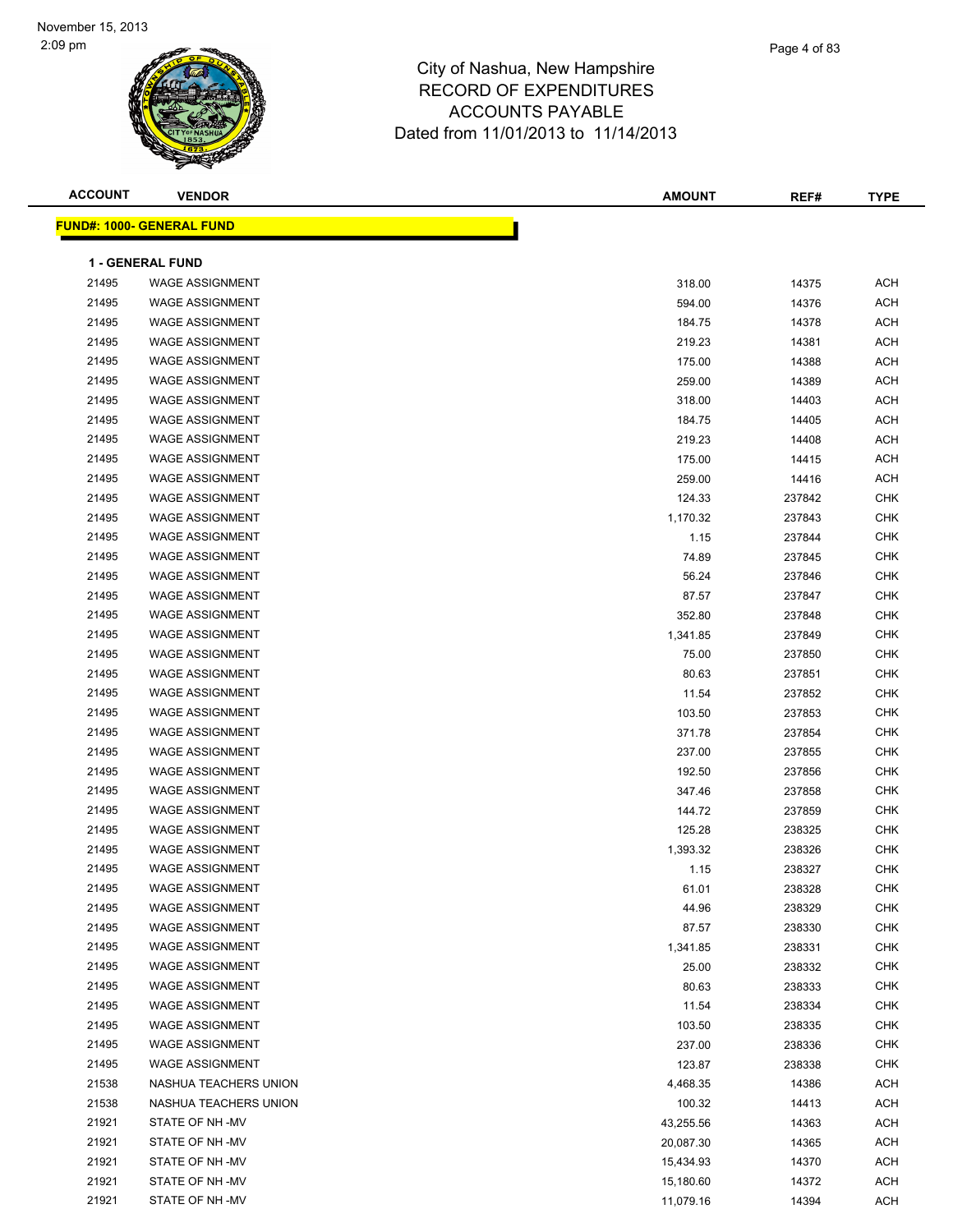

| <b>ACCOUNT</b>     | <b>VENDOR</b>                                           | <b>AMOUNT</b>      | REF#             | <b>TYPE</b>              |
|--------------------|---------------------------------------------------------|--------------------|------------------|--------------------------|
|                    | <u> FUND#: 1000- GENERAL FUND</u>                       |                    |                  |                          |
|                    | <b>1 - GENERAL FUND</b>                                 |                    |                  |                          |
| 21921              | STATE OF NH-MV                                          | 11,282.71          | 14395            | <b>ACH</b>               |
| 21921              | STATE OF NH-MV                                          | 13,188.74          | 14400            | <b>ACH</b>               |
| 21921              | STATE OF NH-MV                                          | 16,282.66          | 14401            | <b>ACH</b>               |
| 21921              | STATE OF NH-MV                                          | 13,293.78          | 14421            | <b>ACH</b>               |
| 21922              | STATE OF NH DEPT OF SAFETY                              | 16.50              | 237930           | <b>CHK</b>               |
| 21922              | STATE OF NH DEPT OF SAFETY                              | 33.00              | 238365           | <b>CHK</b>               |
|                    | <b>TOTAL 1 - GENERAL FUND</b>                           | \$2,747,123.44     |                  |                          |
|                    | 102 - BOARD OF ALDERMEN                                 |                    |                  |                          |
| 53428              | DONNA GRAHAM                                            | 137.50             | 238431           | <b>CHK</b>               |
| 54828              | US BANK EQUIPMENT FINANCE                               | 150.40             | 238375           | <b>CHK</b>               |
|                    | TOTAL 102 - BOARD OF ALDERMEN                           | \$287.90           |                  |                          |
| <b>103 - LEGAL</b> |                                                         |                    |                  |                          |
| 54828              | US BANK EQUIPMENT FINANCE                               | 125.50             | 238374           | <b>CHK</b>               |
| 55421              | SHEEHAN PHINNEY BASS & GREEN                            | 170.00             | 237929           | <b>CHK</b>               |
| 55421              | PETTY CASH                                              | 199.00             | 238346           | <b>CHK</b>               |
| 55614              | HILLSBOROUGH COUNTY REGISTRY                            | 6.00               | 238441           | <b>CHK</b>               |
| 61807              | <b>MATTHEW BENDER &amp; CO</b>                          | 683.17             | 238023           | CHK                      |
|                    | TOTAL 103 - LEGAL                                       | \$1,183.67         |                  |                          |
|                    |                                                         |                    |                  |                          |
|                    | 107 - CITY CLERK                                        |                    |                  |                          |
| 42508              | TREASURER STATE OF NH                                   | 1,976.00           | 238368           | <b>CHK</b>               |
| 44149<br>53435     | TREASURER STATE OF NH<br>THE TELEGRAPH                  | 7,355.00           | 238368           | <b>CHK</b>               |
| 55307              | PATRICIA PIECUCH                                        | 1,541.40           | 238366           | <b>CHK</b>               |
| 55600              | LHS ASSOC INC                                           | 339.76<br>5,195.50 | 237897<br>238016 | <b>CHK</b><br>CHK        |
| 55607              | J P COOKE CO                                            | 27.80              | 238006           | <b>CHK</b>               |
| 55607              | LHS ASSOC INC                                           | 119.00             | 238016           | <b>CHK</b>               |
| 61100              | J P COOKE CO                                            | 194.00             | 238006           | <b>CHK</b>               |
| 61100              | <b>GAYLORD BROS INC</b>                                 | 11.96              | 238428           | <b>CHK</b>               |
|                    | <b>TOTAL 107 - CITY CLERK</b>                           | \$16,760.42        |                  |                          |
|                    |                                                         |                    |                  |                          |
|                    | <b>109 - CIVIC &amp; COMMUNITY ACTIVITIES</b>           |                    |                  |                          |
| 56200<br>56200     | <b>JENNIFER HINDERER</b><br>NASHUA EDUCATION FOUNDATION | 118.00<br>250.00   | 237878<br>237891 | <b>CHK</b><br><b>CHK</b> |
|                    | .                                                       |                    | .                |                          |
|                    | TOTAL 109 - CIVIC & COMMUNITY ACTIVITIES                | \$368.00           |                  |                          |
|                    | <b>111 - HUMAN RESOURCES</b>                            |                    |                  |                          |
| 55400              | <b>BARBARA HILL</b>                                     | 20.55              | 237877           | <b>CHK</b>               |
| 55425              | <b>ARLENE MALO</b>                                      | 25.00              | 238021           | <b>CHK</b>               |

 55425 KYE SIMS 25.00 238075 CHK 55425 KIMBERLY CHILDS 25.00 238403 CHK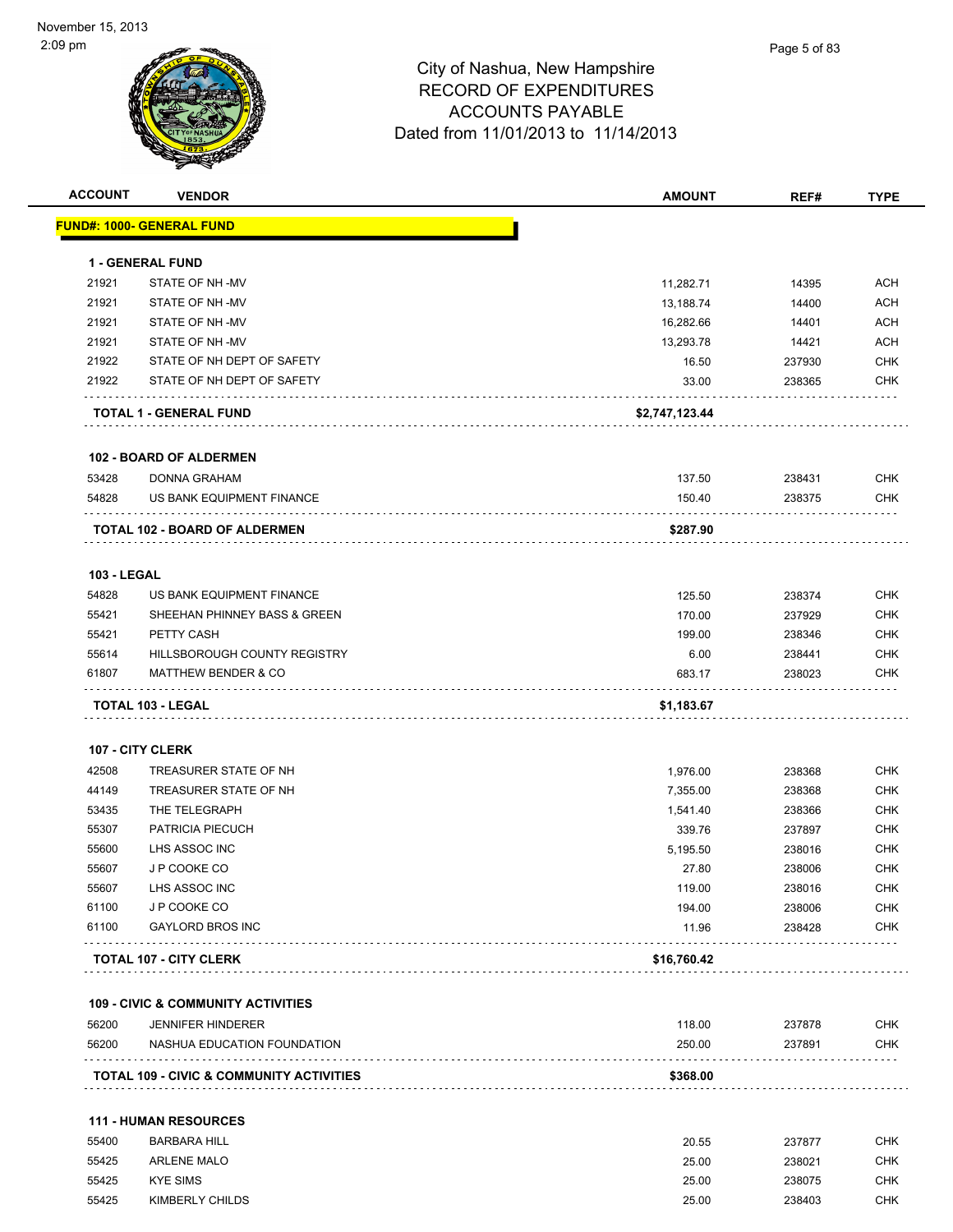-

| יייש פי        |                                           | City of Nashua, New Hampshire<br><b>RECORD OF EXPENDITURES</b><br><b>ACCOUNTS PAYABLE</b><br>Dated from 11/01/2013 to 11/14/2013 | Page 6 of 83 |             |
|----------------|-------------------------------------------|----------------------------------------------------------------------------------------------------------------------------------|--------------|-------------|
| <b>ACCOUNT</b> | <b>VENDOR</b>                             | <b>AMOUNT</b>                                                                                                                    | REF#         | <b>TYPE</b> |
|                | FUND#: 1000- GENERAL FUND                 |                                                                                                                                  |              |             |
|                | <b>111 - HUMAN RESOURCES</b>              |                                                                                                                                  |              |             |
| 55425          | <b>JOHANNA NIELSEN</b>                    | 25.00                                                                                                                            | 238498       | CHK         |
|                | <b>TOTAL 111 - HUMAN RESOURCES</b>        | \$120.55                                                                                                                         |              |             |
|                | <b>115 - CITYWIDE PENSIONS</b>            |                                                                                                                                  |              |             |
| 52150          | NH RETIREMENT SYSTEM                      | 5,668.01                                                                                                                         | 238322       | <b>CHK</b>  |
|                | <b>TOTAL 115 - CITYWIDE PENSIONS</b>      | \$5,668.01                                                                                                                       |              |             |
|                | <b>120 - TELECOMMUNICATIONS</b>           |                                                                                                                                  |              |             |
| 55109          | AMERICAN TELECOM SERVICES LLC             | 5,607.48                                                                                                                         | 237948       | <b>CHK</b>  |
| 55109          | <b>BAYRING COMMUNICATIONS</b>             | 2,236.31                                                                                                                         | 238353       | <b>CHK</b>  |
| 55109          | <b>FAIRPOINT COMMUNICATIONS</b>           | 775.84                                                                                                                           | 238356       | <b>CHK</b>  |
| 55109          | LANGUAGE LINE SERVICES                    | 54.94                                                                                                                            | 238465       | <b>CHK</b>  |
|                | TOTAL 120 - TELECOMMUNICATIONS            | \$8,674.57                                                                                                                       |              |             |
|                | <b>122 - INFORMATION TECHNOLOGY</b>       |                                                                                                                                  |              |             |
| 54407          | <b>KBK INNOVATIONS INC</b>                | 1,195.20                                                                                                                         | 238459       | <b>CHK</b>  |
| 54428          | AFFILIATED COMPUTER SERVICES              | 20,242.00                                                                                                                        | 238383       | <b>CHK</b>  |
| 55118          | VERIZON WIRELESS-985557535                | 40.01                                                                                                                            | 238379       | <b>CHK</b>  |
| 61100          | AMAZON                                    | 93.83                                                                                                                            | 237911       | <b>CHK</b>  |
| 71221          | AMAZON                                    | 103.87                                                                                                                           | 237911       | <b>CHK</b>  |
| 71228          | CONWAY OFFICE SOLUTIONS                   | 3,600.00                                                                                                                         | 237967       | <b>CHK</b>  |
|                | <b>TOTAL 122 - INFORMATION TECHNOLOGY</b> | \$25,274.91                                                                                                                      |              |             |
|                | <b>126 - FINANCIAL SERVICES</b>           |                                                                                                                                  |              |             |
| 41307          | HILLSBOROUGH COUNTY REGISTRY              | 85.22                                                                                                                            | 238441       | <b>CHK</b>  |
| 55307          | <b>DAVID FREDETTE</b>                     | 136.14                                                                                                                           | 238341       | <b>CHK</b>  |
| 55400          | <b>REAN LAM</b>                           | 85.00                                                                                                                            | 237883       | <b>CHK</b>  |
| 55607          | MAILINGS UNLIMITED - TAX                  | 9,400.00                                                                                                                         | 14371        | <b>ACH</b>  |
| 55607          | MAILINGS UNLIMITED - MVR                  | 875.00                                                                                                                           | 14373        | <b>ACH</b>  |
| 55699          | CINTAS DOCUMENT MANAGEMENT                | 604.55                                                                                                                           | 238404       | <b>CHK</b>  |
| 61100          | WB MASON CO INC                           | 18.20                                                                                                                            | 238097       | <b>CHK</b>  |
| 61100          | WB MASON CO INC                           | 185.07                                                                                                                           | 238529       | <b>CHK</b>  |
| 61235          | LINDENMEYR MUNROE                         | 1,755.60                                                                                                                         | 238468       | <b>CHK</b>  |
|                | <b>TOTAL 126 - FINANCIAL SERVICES</b>     | \$13,144.78                                                                                                                      |              |             |
|                |                                           |                                                                                                                                  |              |             |

|  |  |  | <b>129 - CITY BUILDINGS</b> |
|--|--|--|-----------------------------|
|--|--|--|-----------------------------|

| 54114 | LIBERTY UTILITIES          | 146.69   | 237919 | <b>CHK</b> |
|-------|----------------------------|----------|--------|------------|
| 54114 | <b>HESS CORPORATION</b>    | 60.82    | 238437 | <b>CHK</b> |
| 54243 | CONTROL TECHNOLOGIES INC   | 124.67   | 237966 | <b>CHK</b> |
| 54280 | CLASSIC SIGNS INC          | 847.00   | 237965 | <b>CHK</b> |
| 54280 | HUFF & GAUTHIER INC        | 270.00   | 238001 | <b>CHK</b> |
| 61428 | NEW ENGLAND PAPER & SUPPLY | 1.225.74 | 238042 | <b>CHK</b> |
| 61428 | <b>GRAINGER</b>            | 98.90    | 238432 | <b>CHK</b> |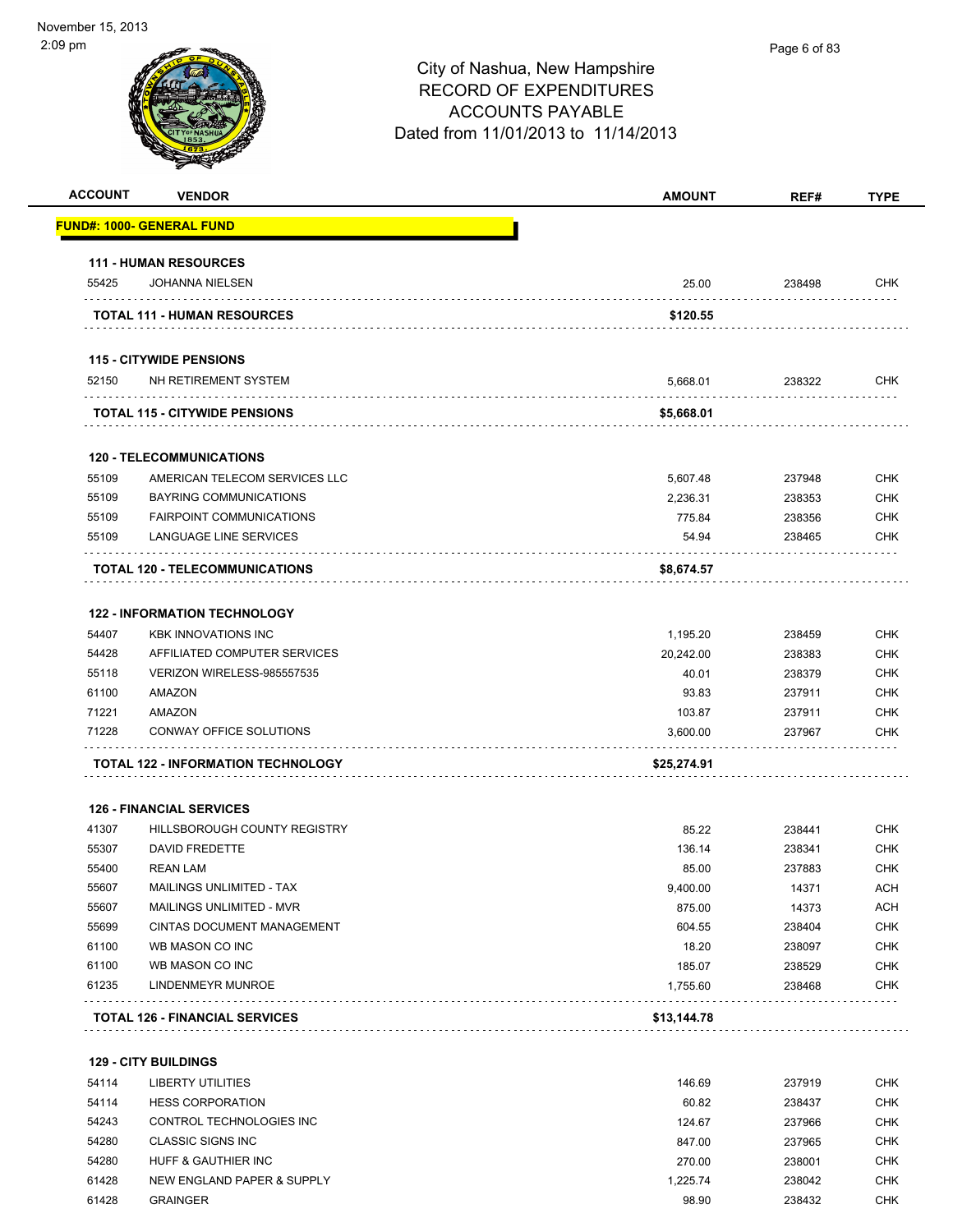|                                                                      | <b>VENDOR</b>                        | <b>AMOUNT</b> | REF#   | <b>TYPE</b>                                                                                                                                            |
|----------------------------------------------------------------------|--------------------------------------|---------------|--------|--------------------------------------------------------------------------------------------------------------------------------------------------------|
|                                                                      | FUND#: 1000- GENERAL FUND            |               |        |                                                                                                                                                        |
|                                                                      | <b>TOTAL 129 - CITY BUILDINGS</b>    | \$2,773.82    |        |                                                                                                                                                        |
|                                                                      | <b>130 - PURCHASING</b>              |               |        |                                                                                                                                                        |
| 54828                                                                | US BANK EQUIPMENT FINANCE            | 376.75        | 238376 | <b>CHK</b>                                                                                                                                             |
| 55500                                                                | THE TELEGRAPH                        | 1,036.54      | 238366 | <b>CHK</b>                                                                                                                                             |
| 55500                                                                | UNION LEADER CORP -- 19828           | 580.90        | 238369 | <b>CHK</b>                                                                                                                                             |
| 61242                                                                | <b>RICHARD NESMITH</b>               | 783.51        | 238508 | <b>CHK</b>                                                                                                                                             |
|                                                                      | .<br><b>TOTAL 130 - PURCHASING</b>   | \$2,777.70    |        |                                                                                                                                                        |
|                                                                      | <b>132 - ASSESSING</b>               |               |        |                                                                                                                                                        |
| 55200                                                                | <b>IAAO</b>                          | 350.00        | 237914 | <b>CHK</b>                                                                                                                                             |
| 55200                                                                | <b>IAAO</b>                          | 175.00        | 238358 | <b>CHK</b>                                                                                                                                             |
| 55200                                                                | <b>NRAAO</b>                         | 30.00         | 238361 | <b>CHK</b>                                                                                                                                             |
| 55307                                                                | <b>GREG TURGISS</b>                  | 170.63        | 237907 | <b>CHK</b>                                                                                                                                             |
| 55307                                                                | <b>GARY TURGISS</b>                  | 115.26        | 238090 | <b>CHK</b>                                                                                                                                             |
| 61100                                                                | AMAZON                               | 64.76         | 237911 | <b>CHK</b>                                                                                                                                             |
|                                                                      | <b>TOTAL 132 - ASSESSING</b>         | \$905.65      |        |                                                                                                                                                        |
| 134 - GIS                                                            |                                      |               |        |                                                                                                                                                        |
| 54407                                                                | <b>ESRI INC</b>                      | 11,182.48     | 238418 | <b>CHK</b>                                                                                                                                             |
|                                                                      | <b>TOTAL 134 - GIS</b>               | \$11,182.48   |        |                                                                                                                                                        |
|                                                                      |                                      |               |        |                                                                                                                                                        |
|                                                                      | <b>142 - WOODLAWN CEMETERY</b>       |               |        |                                                                                                                                                        |
| 44317                                                                | STEPHEN & LUCILLE DORR               | 278.00        | 238078 | <b>CHK</b>                                                                                                                                             |
| 54107                                                                | MCLAUGHLIN OIL CO                    | 537.87        | 238028 | <b>CHK</b>                                                                                                                                             |
| 54487                                                                | F W WEBB CO                          | 22.81         | 237979 |                                                                                                                                                        |
|                                                                      |                                      |               |        |                                                                                                                                                        |
|                                                                      | MOFFETT TURF EQUIPMENT INC           | 53.42         | 238486 |                                                                                                                                                        |
|                                                                      | MORIN ENGINE SERVICES LLC            | 523.96        | 238343 |                                                                                                                                                        |
|                                                                      | DENNIS K BURKE INC                   | 589.99        | 237972 |                                                                                                                                                        |
|                                                                      | PETTY CASH                           | 93.99         | 238345 |                                                                                                                                                        |
|                                                                      | MAYNARD & LESIEUR INC                | 508.00        | 238026 |                                                                                                                                                        |
|                                                                      | SANEL AUTO PARTS CO                  | 32.16         | 238069 |                                                                                                                                                        |
|                                                                      | <b>GRANZ POWER EQUIPMENT</b>         | 99.00         | 238435 |                                                                                                                                                        |
|                                                                      | <b>TOTAL 142 - WOODLAWN CEMETERY</b> | \$2,739.20    |        |                                                                                                                                                        |
|                                                                      | 144 - EDGEWOOD CEMETERY              |               |        |                                                                                                                                                        |
| 54487<br>54600<br>61300<br>61499<br>61705<br>61709<br>61709<br>54280 | HOME DEPOT CREDIT SERVICE 3065       | 17.52         | 237999 |                                                                                                                                                        |
|                                                                      | DENNIS K BURKE INC                   | 737.49        | 237972 |                                                                                                                                                        |
| 61300<br>61521                                                       | CRISP CONTRACTING LLC                | 360.00        | 238340 | <b>CHK</b><br><b>CHK</b><br><b>CHK</b><br><b>CHK</b><br><b>CHK</b><br><b>CHK</b><br><b>CHK</b><br><b>CHK</b><br><b>CHK</b><br><b>CHK</b><br><b>CHK</b> |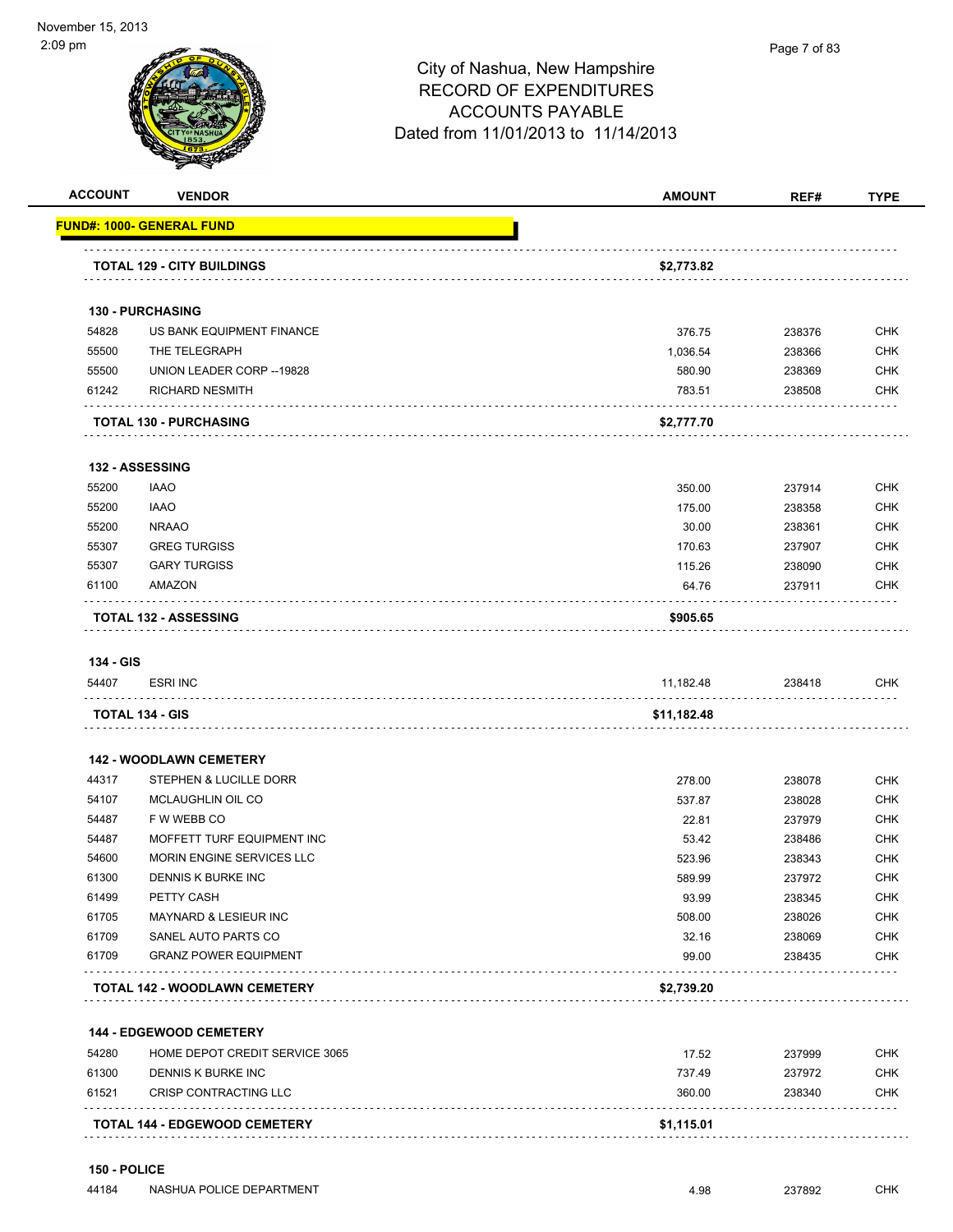| <b>ACCOUNT</b> | <b>VENDOR</b>                    | <b>AMOUNT</b> | REF#   | <b>TYPE</b> |
|----------------|----------------------------------|---------------|--------|-------------|
|                | <b>FUND#: 1000- GENERAL FUND</b> |               |        |             |
|                |                                  |               |        |             |
| 150 - POLICE   |                                  |               |        |             |
| 52800          | <b>JOHN CINELLI</b>              | 480.00        | 237865 | <b>CHK</b>  |
| 52809          | <b>KERRY BAXTER</b>              | 250.00        | 237861 | CHK         |
| 53999          | AAA CREDIT SCREENING SERV LLC    | 50.00         | 237936 | CHK         |
| 54100          | PSNH-LARGE POWER                 | 10,563.29     | 237927 | CHK         |
| 54141          | PENNICHUCK WATER WORKS INC       | 917.49        | 237925 | CHK         |
| 54243          | J LAWRENCE HALL INC              | 574.28        | 238005 | <b>CHK</b>  |
| 54243          | AIREX FILTER CORPORATION         | 29.28         | 238384 | <b>CHK</b>  |
| 54280          | NASHUA WALLPAPER & PAINT CO      | 44.99         | 238041 | CHK         |
| 54280          | REXEL CLS                        | 112.26        | 238507 | CHK         |
| 54414          | WINCO/ID TECHNOLOGY LLC          | 810.00        | 238531 | CHK         |
| 54487          | TREASURER STATE OF NH            | 120.00        | 238367 | CHK         |
| 54600          | <b>BEST FORD</b>                 | 149.05        | 237957 | CHK         |
| 54600          | <b>MAYNARD &amp; LESIEUR INC</b> | 90.00         | 238024 | CHK         |
| 54600          | DAVE ILLGS COLLISION REPAIR CE   | 207.00        | 238412 | CHK         |
| 54828          | US BANK EQUIPMENT FINANCE        | 1,385.98      | 238377 | CHK         |
| 54849          | VERIZON WIRELESS-286546928       | 1,192.78      | 237932 | CHK         |
| 54849          | <b>JOSHUA ST ONGE</b>            | 45.96         | 238351 | CHK         |
| 54849          | COMCAST CABLE COMMUNICATIONS I   | 229.85        | 238354 | <b>CHK</b>  |
| 54849          | <b>FAIRPOINT COMMUNICATIONS</b>  | 236.18        | 238356 | CHK         |
| 55307          | DAVID ELLIOTT                    | 45.20         | 237870 | <b>CHK</b>  |
| 55400          | <b>THOMAS BOLTON</b>             | 606.81        | 237863 | <b>CHK</b>  |
| 55400          | DAWN REEBY                       | 85.81         | 237899 | CHK         |
| 55400          | <b>TODD MORIARTY</b>             | 45.49         | 238342 | CHK         |
| 55607          | USPS-CMRS-PB #14658595           | 1,000.00      | 14426  | ACH         |
| 55607          | UNITED PARCEL SERVICE            | 16.21         | 238371 | CHK         |
| 55699          | NASHUA MILLYARD ASSOC INC        | 703.46        | 238040 | CHK         |
| 61100          | PETTY CASH                       | 72.92         | 237896 | CHK         |
| 61100          | <b>GRANITE STATE STAMPS INC</b>  | 39.95         | 238434 | <b>CHK</b>  |
| 61100          | MCINTIRE BUSINESS PRODUCTS INC   | 143.94        | 238478 | <b>CHK</b>  |
| 61107          | AARON BELANGER                   | 175.95        | 237862 | CHK         |
| 61107          | <b>SCOTT CISZEK</b>              | 95.00         | 237866 | CHK         |
| 61107          | <b>CHARLES MACGREGOR</b>         | 255.95        | 237885 | CHK         |
| 61107          | <b>STEVEN SEERO</b>              | 75.67         | 237902 | <b>CHK</b>  |
| 61107          | ALL SPORTS HEROES UNIFORMS       | 246.84        | 237945 | <b>CHK</b>  |
| 61107          | <b>BENS UNIFORMS</b>             | 474.00        | 237956 | CHK         |
| 61107          | <b>GEORGE'S APPAREL</b>          | 234.00        | 237989 | CHK         |
| 61107          | <b>BENS UNIFORMS</b>             | 929.84        | 238396 | <b>CHK</b>  |
| 61110          | <b>BENS UNIFORMS</b>             | 79.00         | 237956 | <b>CHK</b>  |
| 61110          | <b>BENS UNIFORMS</b>             | 25.00         | 238396 | <b>CHK</b>  |
| 61121          | <b>INTERSTATE ARMS CORP</b>      | 1,996.07      | 238004 | <b>CHK</b>  |
| 61299          | <b>ALIMED INC</b>                | 89.95         | 238386 | CHK         |
| 61299          | NORTH AMERICAN RESCUE LLC        | 18.98         | 238499 | <b>CHK</b>  |
| 61299          | SAM'S CLUB DIRECT-0860           | 79.88         | 238510 | <b>CHK</b>  |
| 61300          | PETTY CASH                       | 49.00         | 237896 | CHK         |
| 61428          | THE DURKIN CO INC                | 377.27        | 237977 | CHK         |
| 61428          | CENTRAL PAPER PRODUCTS CO        | 298.21        | 238401 | CHK         |
| 61705          | MAYNARD & LESIEUR INC            | 2,419.12      | 238024 | CHK         |
| 61799          | PETTY CASH                       | 16.00         | 237896 | <b>CHK</b>  |
|                |                                  |               |        |             |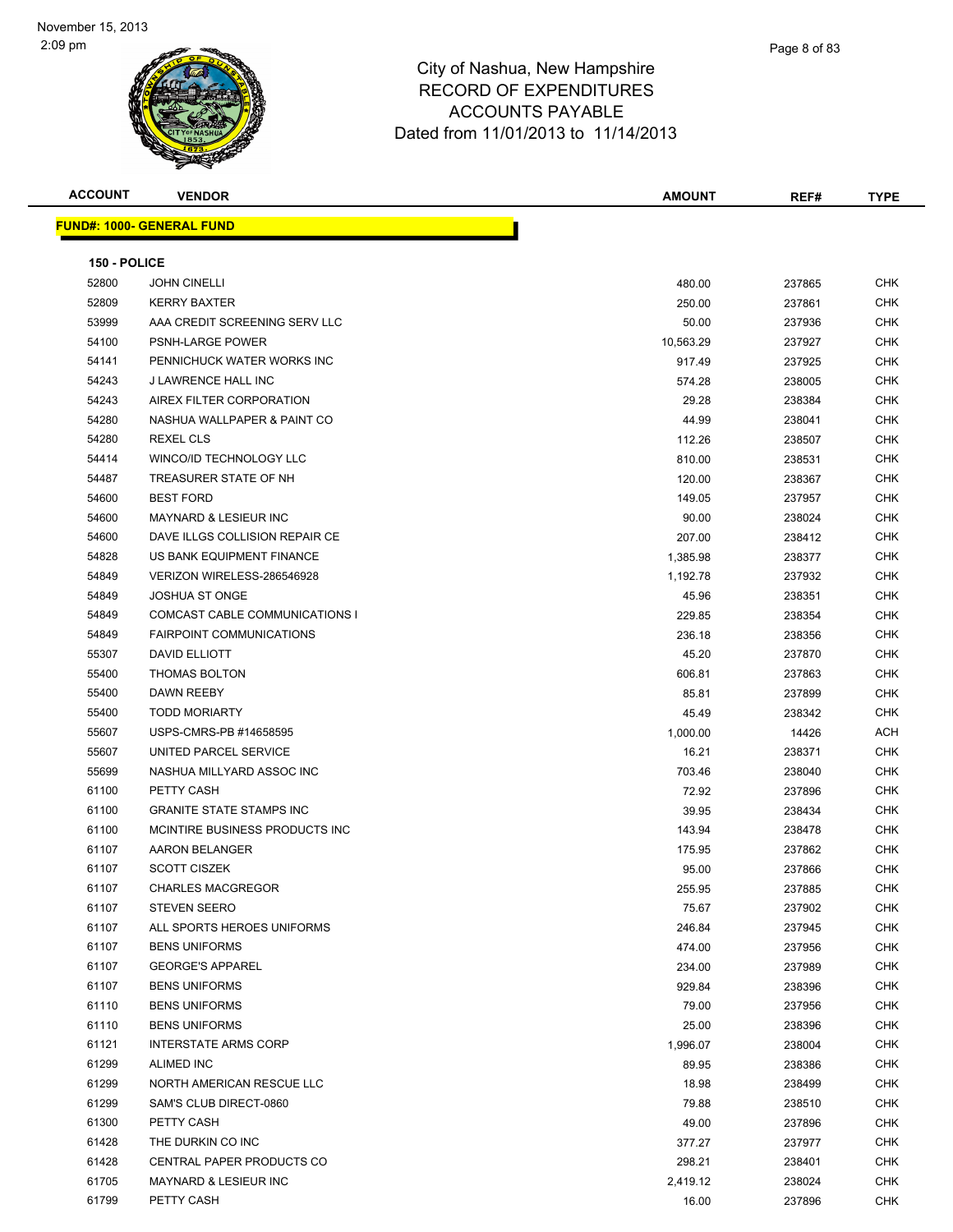| <b>ACCOUNT</b> | <b>VENDOR</b>                    | <b>AMOUNT</b> | REF#   | <b>TYPE</b> |
|----------------|----------------------------------|---------------|--------|-------------|
|                | <b>FUND#: 1000- GENERAL FUND</b> |               |        |             |
| 150 - POLICE   |                                  |               |        |             |
| 61799          | <b>BEST FORD</b>                 | 83.23         | 237957 | <b>CHK</b>  |
| 61799          | NEW ENGLAND PARTS WAREHOUSE      | 384.73        | 238043 | <b>CHK</b>  |
| 61799          | NORTHERN FOREIGN CAR PARTS INC   | 663.84        | 238047 | <b>CHK</b>  |
| 61799          | NYTECH SUPPLY CO                 | 51.96         | 238050 | <b>CHK</b>  |
| 61799          | QUIRK GM PARTS DEPOT             | 345.56        | 238062 | <b>CHK</b>  |
| 61799          | FISHER AUTO PARTS INC            | 144.37        | 238424 | <b>CHK</b>  |
| 61799          | <b>G H BERLIN OIL CO</b>         | 1,494.62      | 238426 | <b>CHK</b>  |
| 61799          | MACMULKIN CHEVROLET INC          | 16.97         | 238472 | <b>CHK</b>  |
| 61799          | NEW ENGLAND PARTS WAREHOUSE      | 423.27        | 238493 | <b>CHK</b>  |
| 61910          | PETTY CASH                       | 53.92         | 237896 | <b>CHK</b>  |
| 71400          | <b>STREICHER'S</b>               | 2,345.00      | 238080 | <b>CHK</b>  |
| 71900          | PC MALL GOV                      | 1.059.00      | 238055 | <b>CHK</b>  |
| 71900          | WB MASON CO INC                  | 299.99        | 238097 | <b>CHK</b>  |
|                | <b>TOTAL 150 - POLICE</b>        | \$35,555.35   |        |             |

### **152 - FIRE**

| 52800 | DARREN DESJARDON                      | 972.00   | 237974 | <b>CHK</b> |
|-------|---------------------------------------|----------|--------|------------|
| 53142 | <b>PROJECT RESOURCE GROUP LLC</b>     | 1,500.00 | 238061 | <b>CHK</b> |
| 54100 | <b>PSNH</b>                           | 393.63   | 238363 | <b>CHK</b> |
| 54114 | <b>LIBERTY UTILITIES</b>              | 150.47   | 237917 | <b>CHK</b> |
| 54114 | <b>HESS CORPORATION</b>               | 60.16    | 238437 | <b>CHK</b> |
| 54141 | PENNICHUCK WATER WORKS INC            | 239.35   | 237925 | <b>CHK</b> |
| 54280 | <b>BELLETETES INC</b>                 | 36.24    | 237955 | <b>CHK</b> |
| 54280 | M & M ELECTRICAL SUPPLY CO INC        | 216.36   | 238017 | <b>CHK</b> |
| 54280 | <b>DRAIN MEDIC</b>                    | 375.00   | 238414 | <b>CHK</b> |
| 54280 | <b>GRANITE CITY ELECTRIC SUPPLY</b>   | 1,196.00 | 238433 | <b>CHK</b> |
| 54487 | AHC CORP                              | 1,777.76 | 237940 | <b>CHK</b> |
| 54600 | JACK YOUNG CO INC                     | 44.80    | 238007 | <b>CHK</b> |
| 54600 | M & M ELECTRICAL SUPPLY CO INC        | 134.80   | 238017 | <b>CHK</b> |
| 54600 | SANEL AUTO PARTS CO                   | 19.15    | 238070 | <b>CHK</b> |
| 54600 | YANKEE TRUCK LLC                      | 96.61    | 238098 | <b>CHK</b> |
| 54600 | <b>BELLETETES INC</b>                 | 77.53    | 238395 | <b>CHK</b> |
| 54600 | <b>MHQ MUNICIPAL VEHICLES</b>         | 980.00   | 238481 | <b>CHK</b> |
| 54600 | <b>MIKES CUSTOM KANVAS</b>            | 40.00    | 238484 | <b>CHK</b> |
| 54600 | SANEL AUTO PARTS CO                   | 13.86    | 238511 | <b>CHK</b> |
| 55699 | TRUE BLUE CLEANERS                    | 64.32    | 238086 | <b>CHK</b> |
| 55699 | TRUE BLUE CLEANERS                    | 22.62    | 238087 | <b>CHK</b> |
| 55699 | TRUE BLUE CLEANERS                    | 45.24    | 238088 | <b>CHK</b> |
| 55699 | TRUE BLUE CLEANERS                    | 38.70    | 238521 | <b>CHK</b> |
| 55699 | TRUE BLUE CLEANERS                    | 64.32    | 238522 | <b>CHK</b> |
| 61100 | WB MASON CO INC                       | 76.53    | 238097 | <b>CHK</b> |
| 61107 | <b>BRIAN MORRISSEY</b>                | 120.00   | 238485 | <b>CHK</b> |
| 61135 | <b>FIRE SAFETY EDUCATION</b>          | 2,530.00 | 237985 | <b>CHK</b> |
| 61166 | ARCSOURCE INC                         | 69.90    | 238390 | <b>CHK</b> |
| 61299 | M & M ELECTRICAL SUPPLY CO INC        | 389.57   | 238017 | <b>CHK</b> |
| 61428 | <b>NEW ENGLAND PAPER &amp; SUPPLY</b> | 294.18   | 238042 | <b>CHK</b> |
| 61428 | NEW ENGLAND PAPER & SUPPLY            | 435.66   | 238492 | <b>CHK</b> |
|       |                                       |          |        |            |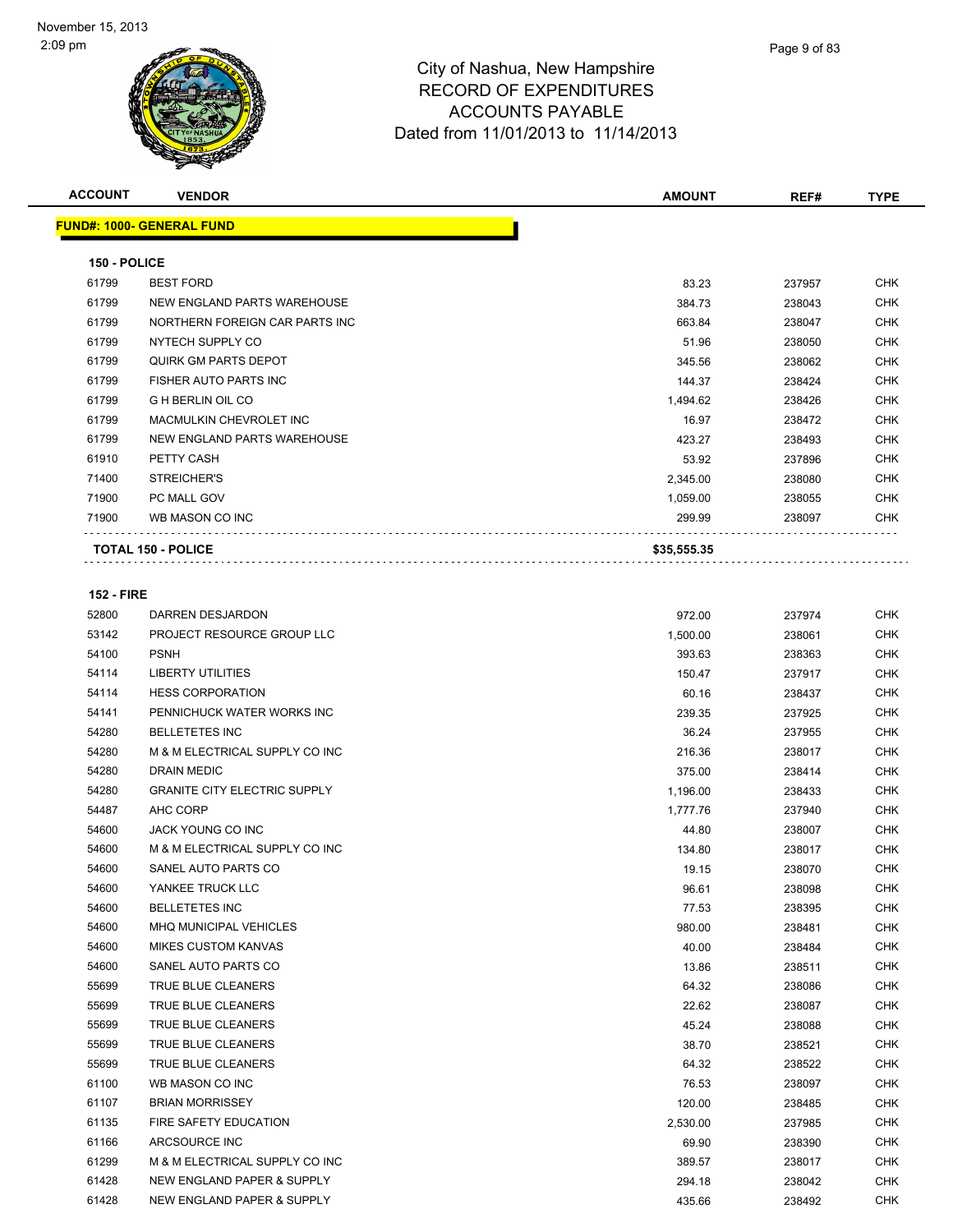

| <b>ACCOUNT</b>    | <b>VENDOR</b>                       | <b>AMOUNT</b> | REF#   | <b>TYPE</b> |
|-------------------|-------------------------------------|---------------|--------|-------------|
|                   | <b>FUND#: 1000- GENERAL FUND</b>    |               |        |             |
| <b>152 - FIRE</b> |                                     |               |        |             |
| 61699             | <b>GRANITE CITY ELECTRIC SUPPLY</b> | 273.41        | 237991 | <b>CHK</b>  |
| 61705             | <b>MAYNARD &amp; LESIEUR INC</b>    | 140.00        | 238025 | <b>CHK</b>  |
| 61799             | <b>BELLETETES INC</b>               | 23.73         | 237955 | <b>CHK</b>  |
| 61799             | CHELMSFORD AUTO ELECTRIC            | 249.00        | 237962 | <b>CHK</b>  |
| 61799             | JACK YOUNG CO INC                   | 288.82        | 238007 | <b>CHK</b>  |
| 61799             | M & M ELECTRICAL SUPPLY CO INC      | 75.00         | 238017 | <b>CHK</b>  |
| 61799             | SANEL AUTO PARTS CO                 | (15.84)       | 238070 | CHK         |
| 61799             | YANKEE TRUCK LLC                    | 545.70        | 238098 | <b>CHK</b>  |
| 61799             | <b>CUMMINS NORTHEAST LLC</b>        | 294.00        | 238411 | <b>CHK</b>  |
| 61799             | <b>JACK YOUNG CO INC</b>            | 38.75         | 238451 | <b>CHK</b>  |
| 61799             | KUSSMAUL ELECTRONICS CO INC         | 763.94        | 238463 | <b>CHK</b>  |
| 61799             | SANEL AUTO PARTS CO                 | 90.60         | 238511 | <b>CHK</b>  |
| 68337             | OCCUPATIONAL DRUG TESTING LLC       | 120.00        | 238051 | CHK         |
| 71000             | HOME DEPOT CREDIT SERVICE 3065      | 164.74        | 237999 | <b>CHK</b>  |
| 71025             | <b>FASTENAL CO</b>                  | 15.87         | 238420 | <b>CHK</b>  |
| 71400             | FIRE TECH & SAFETY OF NEW ENGL      | 75.00         | 238421 | <b>CHK</b>  |
| 71432             | FIRE TECH & SAFETY OF NEW ENGL      | 66.00         | 238421 | <b>CHK</b>  |
| 71432             | FIREMATIC SUPPLY CO INC             | 2,459.00      | 238422 | <b>CHK</b>  |
| 71999             | <b>GREENFIELD INDUSTRIES INC</b>    | 750.00        | 237994 | <b>CHK</b>  |
| 71999             | PHYSIO CONTROL                      | 6,611.00      | 238057 | <b>CHK</b>  |
| 71999             | FIRE TECH & SAFETY OF NEW ENGL      | 194.00        | 238421 | <b>CHK</b>  |
| 71999             | FIREMATIC SUPPLY CO INC             | 695.31        | 238423 | <b>CHK</b>  |
| 71999             | LAKES REGION FIRE APPARATUS         | 264.00        | 238464 | <b>CHK</b>  |
|                   | <b>TOTAL 152 - FIRE</b>             | \$26,656.79   |        |             |
|                   |                                     |               |        |             |
|                   | <b>153 - BUILDING INSPECTION</b>    |               |        |             |

|       | TOTAL 153 - BUILDING INSPECTION | \$1 384 86 |        |            |
|-------|---------------------------------|------------|--------|------------|
| 71999 | <b>WILLIAM MCKINNEY</b>         | 39.96      | 237909 | <b>CHK</b> |
| 71900 | WB MASON CO INC                 | 127.99     | 238097 | <b>CHK</b> |
| 71900 | <b>WILLIAM MCKINNEY</b>         | 15.96      | 237909 | <b>CHK</b> |
| 55307 | <b>JEFFREY RICHARD</b>          | 29.38      | 238263 | <b>CHK</b> |
| 55307 | <b>WILLIAM MCKINNEY</b>         | 181.14     | 237909 | <b>CHK</b> |
| 55307 | <b>DAWN MICHAUD</b>             | 114.13     | 237890 | <b>CHK</b> |
| 55307 | <b>RUSS MARCUM</b>              | 452.40     | 237886 | <b>CHK</b> |
| 55307 | <b>WILLIAM CONDRA</b>           | 336.18     | 237868 | <b>CHK</b> |
| 55307 | <b>MARK COLLINS</b>             | 62.72      | 237867 | <b>CHK</b> |
| 55200 | <b>WICED</b>                    | 25.00      | 237933 | <b>CHK</b> |
|       |                                 |            |        |            |

**TOTAL 153 - BUILDING INSPECTION \$1,384.86**

|       | <b>155 - CODE ENFORCEMENT</b>       |          |        |     |
|-------|-------------------------------------|----------|--------|-----|
| 55421 | NELSON ORTEGA                       | 293.02   | 237894 | СНК |
| 55421 | ROBERT SOUSA                        | 188.86   | 237904 | CHK |
|       | <b>TOTAL 155 - CODE ENFORCEMENT</b> | \$481.88 |        |     |

### **156 - EMERGENCY MANAGEMENT**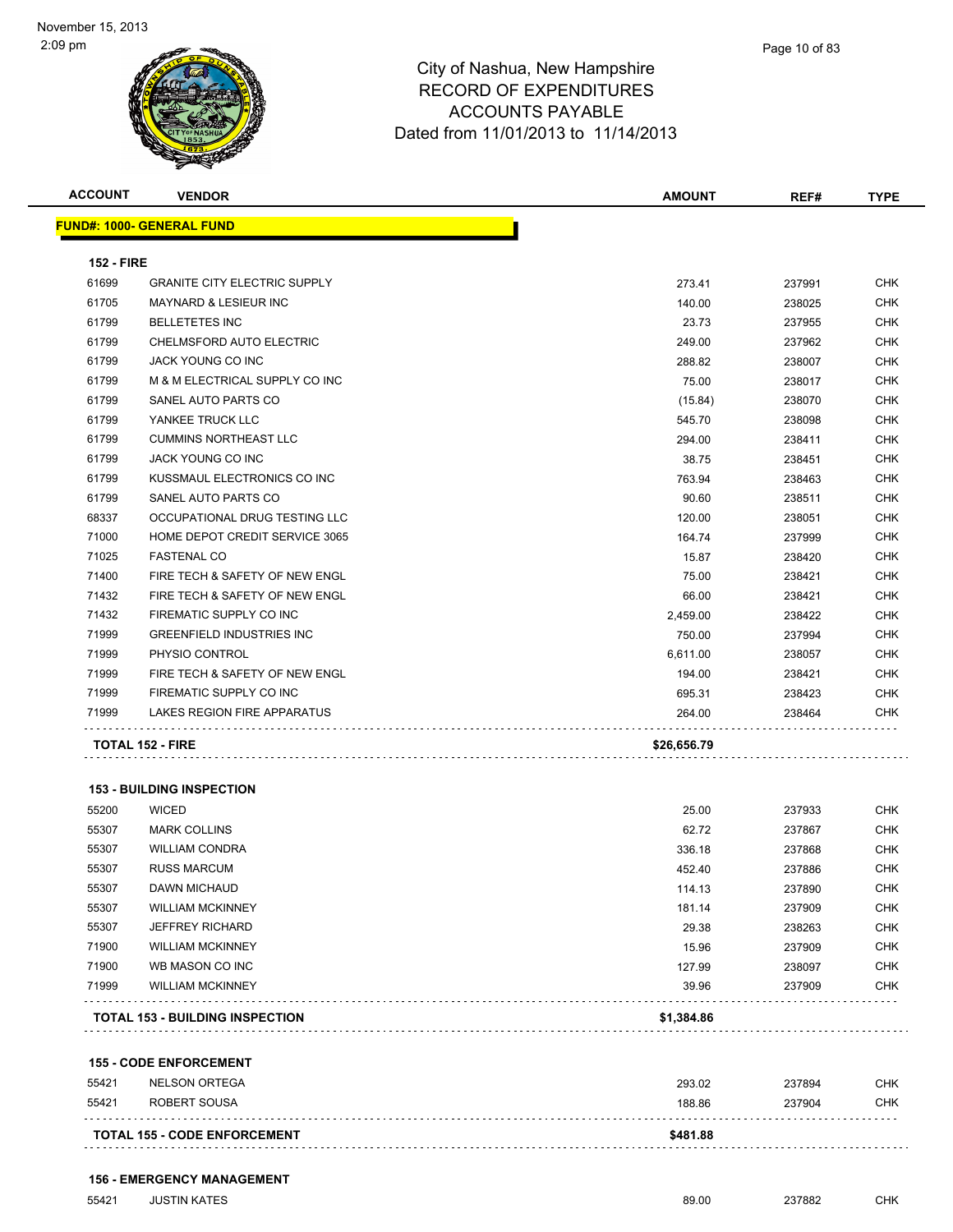| <b>ACCOUNT</b> | <b>VENDOR</b>                               | <b>AMOUNT</b> | REF#   | <b>TYPE</b> |
|----------------|---------------------------------------------|---------------|--------|-------------|
|                | FUND#: 1000- GENERAL FUND                   |               |        |             |
|                | <b>156 - EMERGENCY MANAGEMENT</b>           |               |        |             |
| 61100          | WB MASON CO INC                             | 652.82        | 238529 | <b>CHK</b>  |
| 61110          | AMAZON                                      | 251.00        | 237911 | <b>CHK</b>  |
|                | TOTAL 156 - EMERGENCY MANAGEMENT            | \$992.82      |        |             |
|                | <b>157 - CITYWIDE COMMUNICATIONS</b>        |               |        |             |
| 54435          | <b>MOTOROLA SOLUTIONS INC</b>               | 14,420.52     | 237922 | <b>CHK</b>  |
| 54435          | <b>TESSCO INC</b>                           | 337.12        | 238084 | <b>CHK</b>  |
| 54487          | 2-WAY COMMUNICATIONS SERVICE                | 225.00        | 238381 | <b>CHK</b>  |
| 55699          | <b>M &amp; N SPORTS LLC</b>                 | 75.00         | 238471 | <b>CHK</b>  |
|                | <b>TOTAL 157 - CITYWIDE COMMUNICATIONS</b>  | \$15,057.64   |        |             |
|                | <b>159 - OTHER PUBLIC SAFETY</b>            |               |        |             |
| 54835          | PENNICHUCK WATER WORKS INC                  | 214,137.06    | 237925 | CHK         |
|                | <b>TOTAL 159 - OTHER PUBLIC SAFETY</b>      | \$214,137.06  |        |             |
|                | <b>160 - PUBLIC WORKS-ADMIN/ENGINEERING</b> |               |        |             |
| 54141          | PENNICHUCK WATER WORKS INC                  | 72.18         | 237925 | <b>CHK</b>  |
| 54280          | ASAP ALARM & ELECTRICAL LLC                 | 190.00        | 237951 | <b>CHK</b>  |
| 54828          | US BANK EQUIPMENT FINANCE                   | 198.72        | 238375 | <b>CHK</b>  |
| 55307          | <b>KELLY ANDERSON</b>                       | 40.68         | 237860 | <b>CHK</b>  |
| 55307          | <b>ROBERT MEUNIER</b>                       | 250.86        | 237889 | <b>CHK</b>  |
| 55307          | MARY WOODS                                  | 14.13         | 237910 | <b>CHK</b>  |
| 55699          | JAN PRO CLEANING SYSTEMS NORTH              | 665.00        | 238452 | <b>CHK</b>  |
| 61100          | <b>AMAZON</b>                               | 131.44        | 237911 | <b>CHK</b>  |
| 61100          | CONWAY OFFICE SOLUTIONS                     | 9.45          | 237967 | <b>CHK</b>  |
| 61107          | UNIFIRST CORPORATION                        | 432.47        | 238091 | <b>CHK</b>  |
| 61107          | ALECS SHOE STORE INC                        | 524.85        | 238385 | <b>CHK</b>  |
| 61310          | ALTERNATIVE VEHICLE SERVICE GR              | 122.68        | 238387 | <b>CHK</b>  |
|                | TOTAL 160 - PUBLIC WORKS-ADMIN/ENGINEERING  | \$2,652.46    |        |             |
| 161 - STREETS  |                                             |               |        |             |
| 54100          | <b>PSNH</b>                                 | 918.06        | 237926 | <b>CHK</b>  |
| 54100          | PSNH-LARGE POWER                            | 2,032.12      | 237927 | <b>CHK</b>  |
| 54100          | <b>PSNH</b>                                 | 1,929.72      | 238363 | <b>CHK</b>  |
| 54141          | PENNICHUCK WATER WORKS INC                  | 343.24        | 237925 | <b>CHK</b>  |
| 54200          | JAN PRO CLEANING SYSTEMS NORTH              | 855.00        | 238452 | <b>CHK</b>  |
| 54275          | HI-WAY SAFETY SYSTEMS INC                   | 9,507.95      | 238438 | <b>CHK</b>  |
| 54280          | AARDVARK THE DEAN OF CLEAN                  | 600.00        | 237937 | <b>CHK</b>  |
| 54305          | <b>BLUE TARP FINANCIAL</b>                  | 10.79         | 238398 | <b>CHK</b>  |
| 54600          | ARROW EQUIPMENT INC                         | 1,044.00      | 237950 | <b>CHK</b>  |
| 54600          | GILBERT DRIVELINE SERV & SUPPL              | 327.32        | 237990 | <b>CHK</b>  |
| 54600          | MACMULKIN CHEVROLET INC                     | 56.63         | 238019 | <b>CHK</b>  |
| 54600          | MILL METALS CORP                            | 480.00        | 238034 | <b>CHK</b>  |
|                | NORTHLAND INDUSTRIAL TRUCK CO               | 1,290.52      | 238048 | <b>CHK</b>  |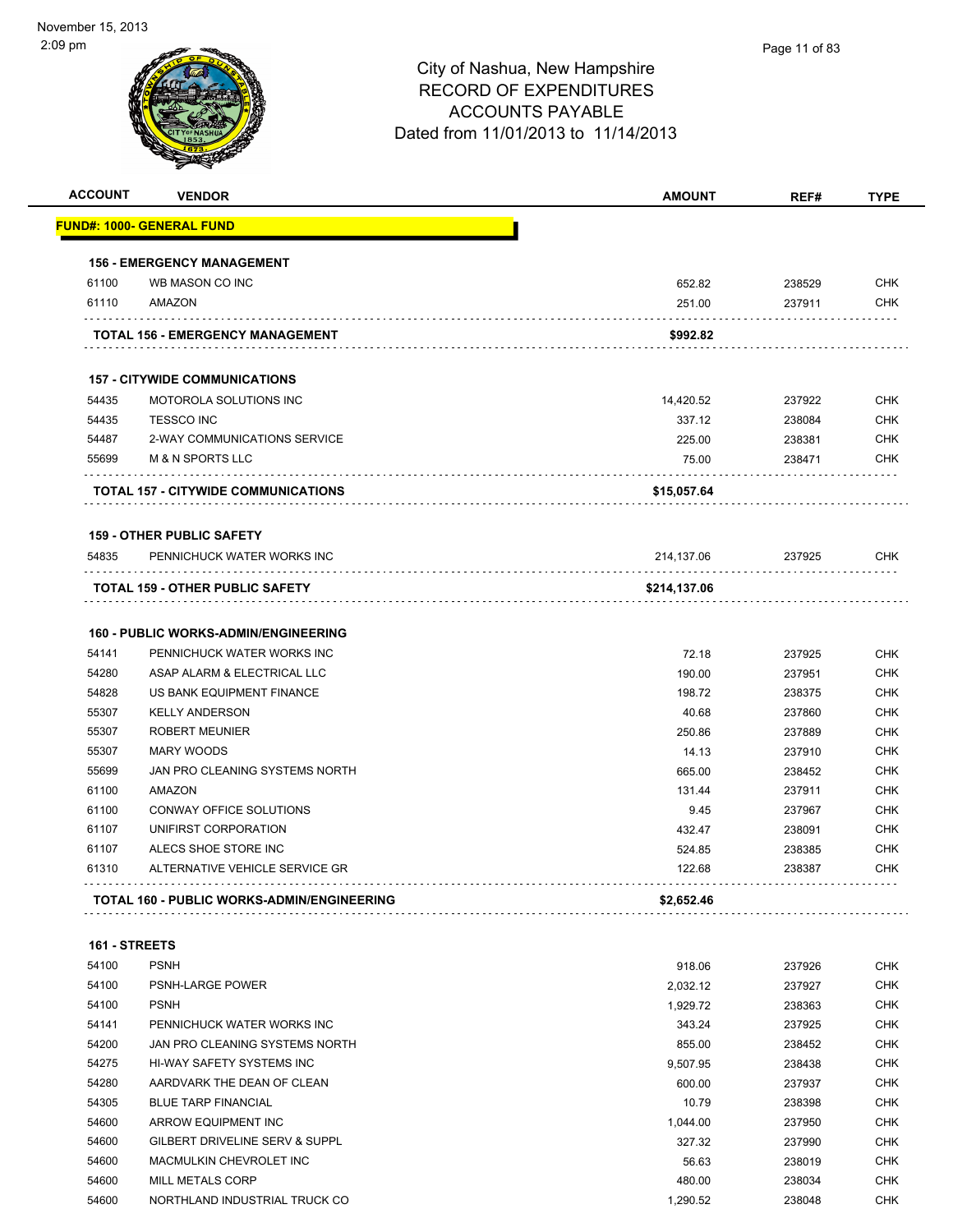

| <b>ACCOUNT</b> | <b>VENDOR</b>                                    | <b>AMOUNT</b> | REF#   | <b>TYPE</b> |
|----------------|--------------------------------------------------|---------------|--------|-------------|
|                | <b>FUND#: 1000- GENERAL FUND</b>                 |               |        |             |
| 161 - STREETS  |                                                  |               |        |             |
| 54600          | COHEN STEEL SUPPLY INC                           |               |        | <b>CHK</b>  |
| 54600          | HOWARD P FAIRFIELD LLC                           | 2,538.00      | 238405 | <b>CHK</b>  |
| 55118          |                                                  | 2,511.80      | 238443 |             |
|                | CRITICAL ALERT SYSTEMS, LLC                      | 333.40        | 238355 | <b>CHK</b>  |
| 55699          | PRECISION WEATHER FORECASTING<br>WB MASON CO INC | 1,195.00      | 238505 | <b>CHK</b>  |
| 61100          |                                                  | 627.84        | 238097 | <b>CHK</b>  |
| 61100          | WB MASON CO INC                                  | 417.19        | 238529 | <b>CHK</b>  |
| 61107          | <b>CHRISTOPHER NELSON</b>                        | 102.87        | 237893 | <b>CHK</b>  |
| 61107          | <b>HENRY BOUCHER</b>                             | 110.00        | 238339 | <b>CHK</b>  |
| 61299          | NH BRAGG & SONS INC                              | 445.68        | 238044 | <b>CHK</b>  |
| 61299          | <b>TRAFFIC SAFETY STORE</b>                      | 139.53        | 238085 | <b>CHK</b>  |
| 61300          | DENNIS K BURKE INC                               | 13,552.64     | 238413 | <b>CHK</b>  |
| 61310          | ALTERNATIVE VEHICLE SERVICE GR                   | 1,783.35      | 238387 | <b>CHK</b>  |
| 61428          | NH BRAGG & SONS INC                              | 52.02         | 238044 | <b>CHK</b>  |
| 61428          | NH BRAGG & SONS INC                              | 1,038.73      | 238496 | <b>CHK</b>  |
| 61507          | <b>BROX INDUSTRIES INC</b>                       | 2,197.20      | 237960 | <b>CHK</b>  |
| 61507          | <b>CONTINENTAL PAVING INC</b>                    | 353.12        | 238408 | <b>CHK</b>  |
| 61535          | <b>BROX INDUSTRIES INC</b>                       | 142.93        | 237960 | <b>CHK</b>  |
| 61542          | <b>BLUE TARP FINANCIAL</b>                       | 69.24         | 238398 | <b>CHK</b>  |
| 61542          | <b>FASTENAL CO</b>                               | 52.36         | 238420 | <b>CHK</b>  |
| 61556          | HIGHWAY TECH SIGNAL EQUIP SALE                   | 1,192.00      | 238440 | <b>CHK</b>  |
| 61562          | <b>BLUE TARP FINANCIAL</b>                       | 232.65        | 238398 | <b>CHK</b>  |
| 61799          | CARPARTS OF NASHUA                               | 16.15         | 237961 | <b>CHK</b>  |
| 61799          | <b>NAPA AUTO PARTS</b>                           | 9.39          | 238036 | <b>CHK</b>  |
| 71999          | SANEL AUTO PARTS CO                              | 13.64         | 238071 | <b>CHK</b>  |
| 71999          | NAPA AUTO PARTS                                  | 19.60         | 238487 | <b>CHK</b>  |
|                | TOTAL 161 - STREETS                              | \$48,541.68   |        |             |
|                | <b>162 - STREET LIGHTING</b>                     |               |        |             |
| 54100          | <b>PSNH</b>                                      | 305.68        | 238363 | <b>CHK</b>  |
|                | <b>TOTAL 162 - STREET LIGHTING</b>               | \$305.68      |        |             |
|                | <b>166 - PARKING LOTS</b>                        |               |        |             |
| 54100          | <b>PSNH</b>                                      | 626.50        | 238363 | <b>CHK</b>  |
| 55307          | <b>JILL STANSFIELD</b>                           | 78.20         | 237906 | <b>CHK</b>  |
| 61107          | <b>M &amp; N SPORTS LLC</b>                      | 85.80         | 238471 | <b>CHK</b>  |
| 61299          | HOME DEPOT CREDIT SERVICE 3065                   | 5.86          | 237999 | <b>CHK</b>  |
|                | <b>TOTAL 166 - PARKING LOTS</b>                  | \$796.36      |        |             |
|                | <b>171 - COMMUNITY SERVICES</b>                  |               |        |             |
|                | 61100 MR MASON COINC                             | າາາ ດາ        | 238520 | <b>CHK</b>  |

| 61100 | WB MASON CO INC                       | 332.92   | 238529 | СНК        |
|-------|---------------------------------------|----------|--------|------------|
| 68320 | THE YOUTH COUNCIL                     | 201.54   | 238534 | <b>CHK</b> |
|       | <b>TOTAL 171 - COMMUNITY SERVICES</b> | \$534.46 |        |            |
|       |                                       |          |        |            |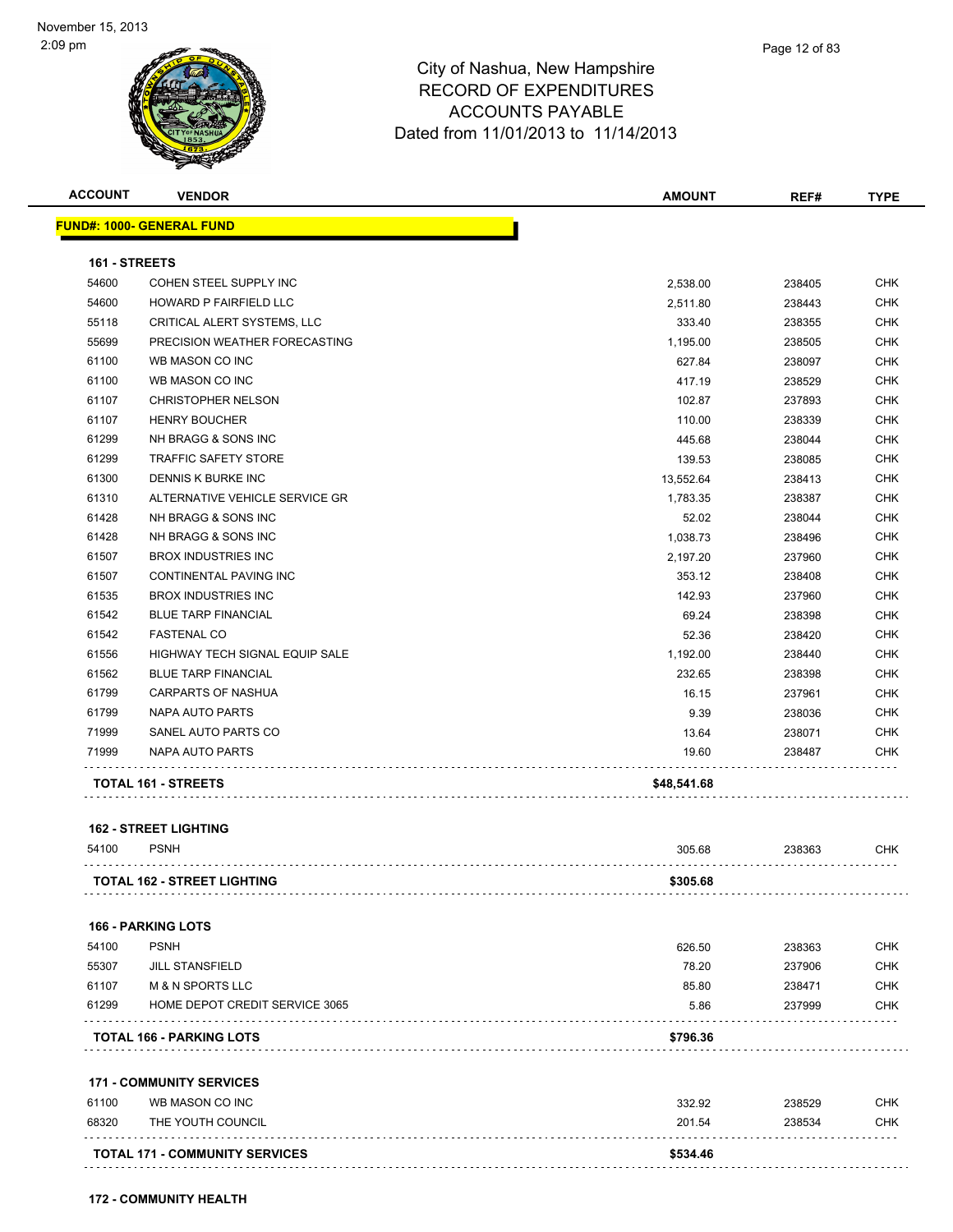| <b>ACCOUNT</b> | <b>VENDOR</b>                                           | <b>AMOUNT</b>    | REF#             | <b>TYPE</b>              |
|----------------|---------------------------------------------------------|------------------|------------------|--------------------------|
|                | <u> FUND#: 1000- GENERAL FUND</u>                       |                  |                  |                          |
|                |                                                         |                  |                  |                          |
|                | <b>172 - COMMUNITY HEALTH</b>                           |                  |                  |                          |
| 55307          | <b>SHANNON CASEY</b>                                    | 88.00            | 237864           | <b>CHK</b>               |
| 55699          | <b>CINTAS DOCUMENT MANAGEMENT</b>                       | 128.40           | 238404           | <b>CHK</b>               |
| 61142          | NH MEDICAL DENTAL SUPPLY LLC                            | 1,277.95         | 238497           | <b>CHK</b>               |
|                | TOTAL 172 - COMMUNITY HEALTH                            | \$1,494.35       |                  |                          |
|                | <b>173 - ENVIRONMENTAL HEALTH</b>                       |                  |                  |                          |
| 55307          | AMANDA HYDE                                             | 177.41           | 237879           | <b>CHK</b>               |
| 55307          | <b>HEIDI PEEK</b>                                       | 54.24            | 237895           | <b>CHK</b>               |
| 61149          | FORESTRY SUPPLIERS INC                                  | 94.15            | 238425           | CHK                      |
|                |                                                         |                  |                  |                          |
|                | TOTAL 173 - ENVIRONMENTAL HEALTH                        | \$325.80         |                  |                          |
|                | <b>174 - WELFARE ADMINISTRATION</b>                     |                  |                  |                          |
| 55400          | NH MUNICIPAL ASSOCIATION LLC                            | 80.00            | 237923           | CHK                      |
|                | TOTAL 174 - WELFARE ADMINISTRATION                      | \$80.00          |                  |                          |
|                | <b>175 - WELFARE ASSISTANCE</b>                         |                  |                  |                          |
|                |                                                         |                  |                  |                          |
| 55810          | <b>DENNIS ARNOLD</b>                                    | 257.62           | 238271           | <b>CHK</b>               |
| 55810          | <b>B &amp; C MANAGEMENT-NEW HAMPSHIRE</b>               | 381.50           | 238272           | <b>CHK</b><br><b>CHK</b> |
| 55810<br>55810 | LUC M BERGERON                                          | 75.00            | 238273           | <b>CHK</b>               |
| 55810          | CAJUN WAY LLC<br><b>ANIL D'SILVA</b>                    | 700.00           | 238274           |                          |
|                |                                                         | 775.00           | 238275           | <b>CHK</b><br><b>CHK</b> |
| 55810<br>55810 | DANA DRIVE REAL ESTATE DEVELOP<br><b>DHG ASSOCIATES</b> | 850.00           | 238276           | <b>CHK</b>               |
| 55810          | <b>WILLIAM F FORMAN III</b>                             | 725.00           | 238277<br>238278 | <b>CHK</b>               |
| 55810          | <b>GP NASHUA LTD PARTNERSHIP</b>                        | 800.00           |                  | <b>CHK</b>               |
| 55810          | JENSEN'S INC                                            | 713.42           | 238279           | <b>CHK</b>               |
| 55810          | OTD REALTY LLC                                          | 393.00<br>395.97 | 238280<br>238281 | <b>CHK</b>               |
| 55810          | SOMERSET ASSOC                                          |                  | 238283           | <b>CHK</b>               |
|                | 188 CONCORD ST LLC                                      | 900.97           |                  | <b>CHK</b>               |
| 55810<br>55810 | 23-25 TEMPLE ST REALTY LLC                              | 805.00<br>600.00 | 238760<br>238761 | <b>CHK</b>               |
| 55810          | 28-34 RAILROAD SQUARE LLC                               | 1,300.48         | 238762           | <b>CHK</b>               |
| 55810          | <b>BCAD PROPERTIES</b>                                  | 344.18           | 238763           | <b>CHK</b>               |
| 55810          | KENNETH P BLANCHARD                                     | 600.00           | 238764           | <b>CHK</b>               |
| 55810          | ARTURO COSTA                                            | 518.00           | 238765           | <b>CHK</b>               |
| 55810          | ANIL D'SILVA                                            | 502.59           | 238767           | <b>CHK</b>               |
| 55810          | JANE L DECELLE                                          | 110.51           | 238768           | <b>CHK</b>               |
| 55810          | DANIEL GAGNON                                           | 750.00           | 238769           | <b>CHK</b>               |
| 55810          | <b>CONSTANCE GAUTHIER</b>                               | 100.00           | 238770           | <b>CHK</b>               |
| 55810          | <b>GP NASHUA LTD PARTNERSHIP</b>                        | 795.00           | 238771           | <b>CHK</b>               |
| 55810          | <b>LIGHT PARTNERS</b>                                   | 900.97           | 238772           | <b>CHK</b>               |
| 55810          | <b>MARC A MICHAUD</b>                                   | 750.00           | 238773           | <b>CHK</b>               |
| 55810          | <b>MIDTOWN HOUSING LLC</b>                              | 105.00           | 238774           | <b>CHK</b>               |
| 55810          | <b>MOGD LAPOINTE</b>                                    | 445.00           | 238775           | <b>CHK</b>               |
| 55810          | EDWARD PAQUIN                                           | 750.00           | 238776           | <b>CHK</b>               |
| 55810          | JACOB M POULOSE                                         | 240.00           | 238777           | <b>CHK</b>               |
|                |                                                         |                  |                  |                          |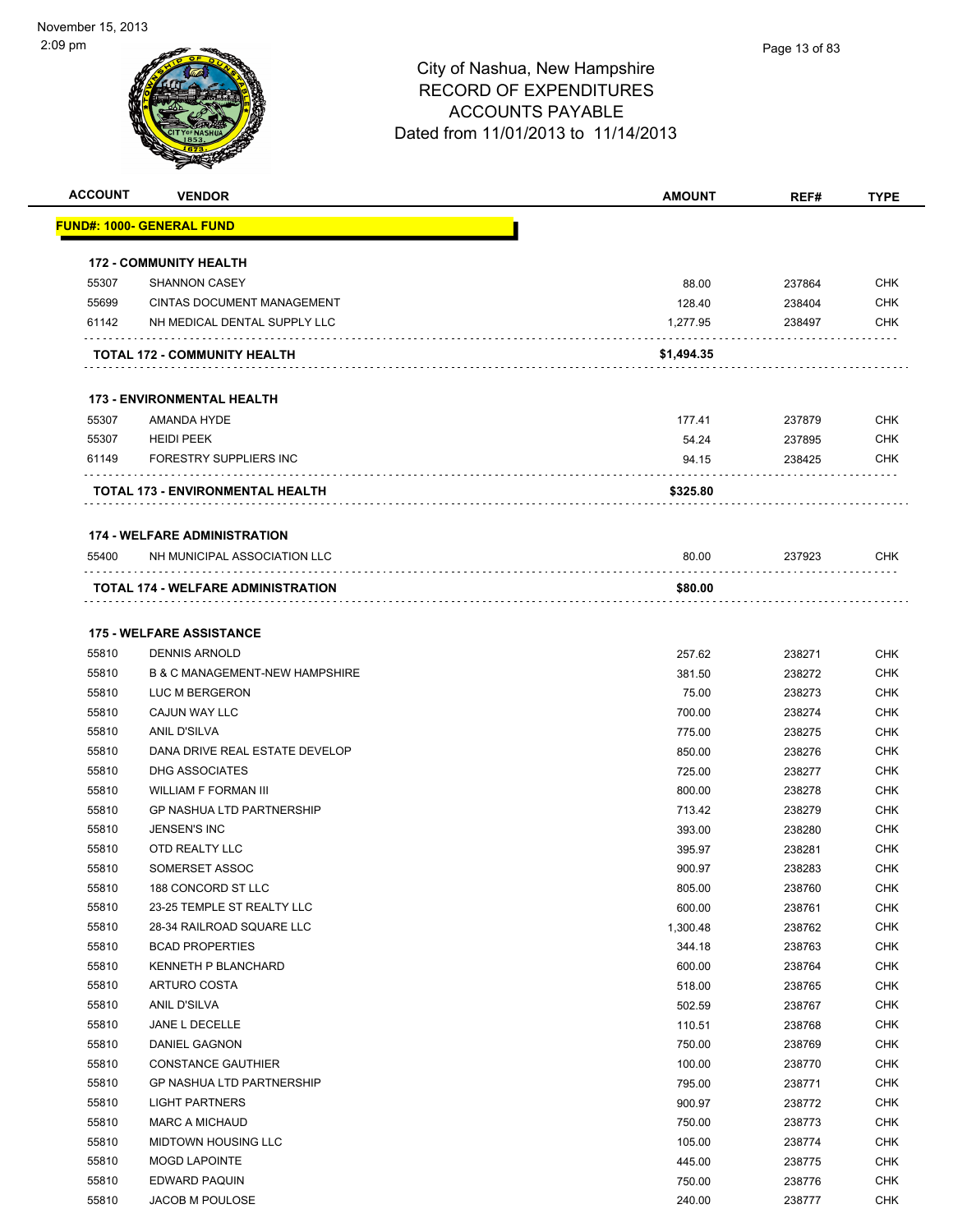| <b>ACCOUNT</b> | <b>VENDOR</b>                         | <b>AMOUNT</b> | REF#   | <b>TYPE</b> |
|----------------|---------------------------------------|---------------|--------|-------------|
|                | <b>FUND#: 1000- GENERAL FUND</b>      |               |        |             |
|                | <b>175 - WELFARE ASSISTANCE</b>       |               |        |             |
| 55810          | SOLO PROPERTY GROUP LLC               | 795.00        | 238778 | <b>CHK</b>  |
| 55810          | T 31 REAL ESTATE LLC                  | 340.00        | 238779 | <b>CHK</b>  |
| 55810          | <b>THOMAS J PAPPAS</b>                | 800.00        | 238780 | <b>CHK</b>  |
| 55810          | <b>MARTIN TYMOWICZ</b>                | 545.00        | 238781 | <b>CHK</b>  |
| 55810          | YILIN MA                              | 524.19        | 238782 | <b>CHK</b>  |
| 55812          | RITE AID ACCT#1009804                 | 127.46        | 238282 | <b>CHK</b>  |
| 55814          | <b>LIBERTY UTILITIES</b>              | 136.91        | 238268 | <b>CHK</b>  |
| 55814          | NORTHEAST UTILITIES                   | 199.47        | 238269 | <b>CHK</b>  |
| 55814          | PENNICHUCK WATER WORKS INC            | 95.80         | 238270 | <b>CHK</b>  |
| 55814          | NORTHEAST UTILITIES                   | 661.00        | 238759 | <b>CHK</b>  |
| 55820          | <b>CREMATION SOCIETY OF NH</b>        | 750.00        | 238766 | <b>CHK</b>  |
|                |                                       |               |        |             |
|                | <b>TOTAL 175 - WELFARE ASSISTANCE</b> | \$21,559.04   |        |             |
|                | <b>177 - PARKS &amp; RECREATION</b>   |               |        |             |
| 44549          | <b>JACQUELINE THOMPSON</b>            | 20.00         | 238709 | <b>CHK</b>  |
| 44549          | <b>KRISTI LYNCH</b>                   | 20.00         | 238710 | <b>CHK</b>  |
| 44549          | SARAH FERNANDEZ                       | 20.00         | 238267 | <b>CHK</b>  |
| 53999          | <b>GLENN KOHL</b>                     | 7,000.00      | 238014 | <b>CHK</b>  |
| 54100          | <b>PSNH-LARGE POWER</b>               | 4,232.99      | 237927 | <b>CHK</b>  |
| 54100          | <b>PSNH</b>                           | 6,255.20      | 238363 | <b>CHK</b>  |
| 54114          | <b>LIBERTY UTILITIES</b>              | 41.66         | 237916 | <b>CHK</b>  |
| 54114          | <b>LIBERTY UTILITIES</b>              | 108.38        | 237918 | <b>CHK</b>  |
| 54114          | <b>HESS CORPORATION</b>               | 45.42         | 237996 | <b>CHK</b>  |
| 54114          | <b>HESS CORPORATION</b>               | 180.47        | 238437 | <b>CHK</b>  |
| 54141          | PENNICHUCK WATER WORKS INC            | 2,570.41      | 237925 | <b>CHK</b>  |
| 54280          | GOLF CARS OF NEWHAMPSHIRE LLC         | 375.00        | 237876 | <b>CHK</b>  |
| 54280          | <b>BELLETETES INC</b>                 | 13.95         | 237955 | <b>CHK</b>  |
| 54280          | HOME DEPOT CREDIT SERVICE 3065        | 438.03        | 237999 | <b>CHK</b>  |
| 54280          | <b>JG GRADING LLC</b>                 | 600.00        | 238010 | <b>CHK</b>  |
| 54280          | JOHN DEERE LANDSCAPES                 | 367.36        | 238011 | <b>CHK</b>  |
| 54280          | JOHNSONS ELECTRIC INC                 | 1,917.00      | 238012 | <b>CHK</b>  |
| 54280          | MUSCO SPORTS LIGHTING, LLC            | 800.00        | 238035 | <b>CHK</b>  |
| 54280          | NASHUA FARMERS EXCHANGE INC           | 53.25         | 238039 | <b>CHK</b>  |
| 54280          | OMEGA INDUSTRIAL SUPPLY INC           | 428.00        | 238052 | CHK         |
| 54280          | PEABODY SUPPLY CO                     | 11.98         | 238056 | <b>CHK</b>  |
| 54280          | TURF PRODUCTS CORP                    | 548.96        | 238089 | <b>CHK</b>  |
| 54280          | <b>B &amp; S LOCKSMITHS INC</b>       | 43.75         | 238391 | <b>CHK</b>  |
| 54280          | <b>COUNTRYBROOK FARMS LLC</b>         | 296.80        | 238409 | <b>CHK</b>  |
| 54280          | HOME DEPOT CREDIT SERVICE 3065        | 239.68        | 238442 | <b>CHK</b>  |
| 54280          | JAN PRO CLEANING SYSTEMS NORTH        | 300.00        | 238452 | <b>CHK</b>  |
| 54280          | <b>JG GRADING LLC</b>                 | 700.00        | 238455 | <b>CHK</b>  |
| 54280          | JOHN DEERE LANDSCAPES                 | 323.07        | 238456 | <b>CHK</b>  |
| 54280          | JOHNSONS ELECTRIC INC                 | 380.00        | 238457 | <b>CHK</b>  |
| 54280          | NEW ENGLAND FOREST PRODUCTS, I        | 295.00        | 238491 | CHK         |
| 54280          | STATELINE IRRIGATION                  | 209.30        | 238519 | <b>CHK</b>  |
| 54280          | UNITED SITE SERVICES NORTHEAST        | 54.97         | 238524 | <b>CHK</b>  |
| 55307          | <b>VERMONT GREENSCAPE ASSOC</b>       | 525.00        | 238380 | <b>CHK</b>  |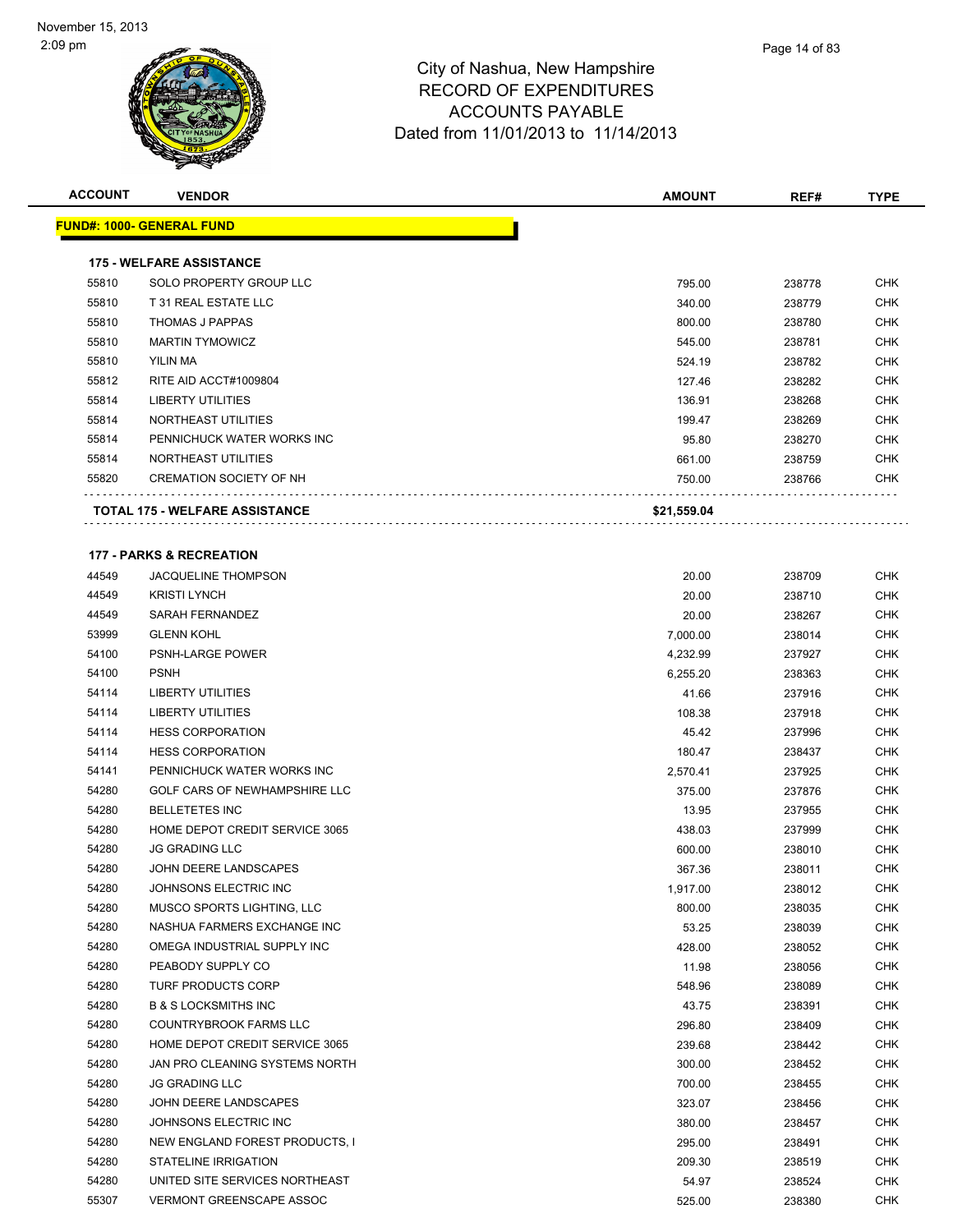| <b>ACCOUNT</b> | <b>VENDOR</b>                       | <b>AMOUNT</b>     | REF#             | <b>TYPE</b> |
|----------------|-------------------------------------|-------------------|------------------|-------------|
|                | <u> FUND#: 1000- GENERAL FUND</u>   |                   |                  |             |
|                | <b>177 - PARKS &amp; RECREATION</b> |                   |                  |             |
| 55400          | SPORTS TURF MANAGERS ASSOC          | 400.00            | 237905           | CHK         |
| 55642          | <b>DENNIS MELANSON</b>              | 50.00             | 238264           | <b>CHK</b>  |
| 55642          | <b>JOHN PASQUARIELLO</b>            | 50.00             | 238265           | <b>CHK</b>  |
| 55642          | MICHAEL J RINALDI                   | 80.00             | 238266           | CHK         |
| 61100          | WB MASON CO INC                     | 32.39             | 238529           | CHK         |
| 61107          | <b>JOHN LYONS</b>                   | 31.54             | 237881           | CHK         |
| 61107          | <b>ARTHUR MCCANN</b>                | 69.00             | 237888           | <b>CHK</b>  |
| 61114          | FILLION ASSOCIATES INC              | 1,050.00          | 237984           | CHK         |
| 61299          | JUTRAS SIGNS & FLAGS INC            | 484.00            | 238013           | CHK         |
| 61300          | DENNIS K BURKE INC                  | 1,724.05          | 237972           | CHK         |
| 61310          | ALTERNATIVE VEHICLE SERVICE GR      | 969.70            | 238387           | <b>CHK</b>  |
| 61542          | P & L LANDSCAPING LLC               | 347.50            | 238053           | CHK         |
| 61799          | CARPARTS OF NASHUA                  | 86.16             | 237961           | CHK         |
| 61799          | DONOVAN EQUIPMENT CO INC            | 410.00            | 237976           | <b>CHK</b>  |
| 61799          | NAPA AUTO PARTS                     | 239.13            | 238037           | CHK         |
| 61799          | NUERA TRANSPORT INC                 | 33.22             | 238049           | CHK         |
| 61799          | SANEL AUTO PARTS CO                 | 22.50             | 238068           | CHK         |
| 61799          | SANEL AUTO PARTS CO                 | 141.13            | 238072           | <b>CHK</b>  |
| 61799          | CARPARTS OF NASHUA                  | 334.50            | 238400           | CHK         |
| 61799          | MACMULKIN CHEVROLET INC             | 29.12             | 238472           | CHK         |
| 61799          | MAYNARD & LESIEUR INC               | 235.10            | 238476           | CHK         |
| 61799          | NAPA AUTO PARTS                     | 372.07            | 238489           | CHK         |
|                |                                     |                   |                  |             |
|                | TOTAL 177 - PARKS & RECREATION      | \$36,606.74       |                  |             |
| 179 - LIBRARY  |                                     |                   |                  |             |
| 54100          | PSNH-LARGE POWER                    | 5,246.85          | 237927           | <b>CHK</b>  |
| 54280          | <b>HUFF &amp; GAUTHIER INC</b>      | 211.25            | 238000           | CHK         |
| 54280          | HUFF & GAUTHIER INC                 | 514.00            | 238001           | <b>CHK</b>  |
| 54280          | OMEGA INDUSTRIAL SUPPLY INC         | 435.44            | 238052           | CHK         |
| 54280          | HOME DEPOT CREDIT SERVICE 3065      | 72.96             | 238442           | CHK         |
| 54428          | COMCAST CABLE COMMUNICATIONS I      | 198.90            | 237912           | <b>CHK</b>  |
| 54828          | US BANK EQUIPMENT FINANCE           | 133.06            | 238373           | CHK         |
| 55300          | CAROL EYMAN                         | 132.53            | 238419           | CHK         |
| 55307          | <b>CAROL EYMAN</b>                  | 41.69             | 238419           | CHK         |
| 55307          | <b>LINDA WALKER</b>                 | 46.56             | 238527           | CHK         |
| 55400          | <b>CAROL EYMAN</b>                  | 172.80            | 238419           | CHK         |
| 61299          | SAM'S CLUB DIRECT-0860              | 26.94             | 238066           | CHK         |
| 61807          | AMAZON                              | 41.00             | 237911           | CHK         |
| 61807          | <b>BAKER &amp; TAYLOR</b>           | 2,202.76          | 237953           | <b>CHK</b>  |
| 61807          | <b>INGRAM LIBRARY SERVICES</b>      | 219.66            | 238002           | CHK         |
| 61807          | <b>BAKER &amp; TAYLOR</b>           | 840.04            | 238392           | CHK         |
| 61807          | <b>INGRAM LIBRARY SERVICES</b>      | 84.82             |                  | CHK         |
| 61807          | SIMON & SCHUSTER                    | 36.96             | 238446<br>238514 | CHK         |
| 61814          | <b>BAKER &amp; TAYLOR</b>           | 148.05            | 237953           | CHK         |
| 61814          | MICRO MARKETING ASSOCIATES          | 299.50            | 238032           | CHK         |
| 61814          | MIDWEST TAPE                        |                   |                  | CHK         |
| 61814          | RANDOM HOUSE INC                    | 1,067.51<br>86.25 | 238033<br>238063 | CHK         |
|                |                                     |                   |                  |             |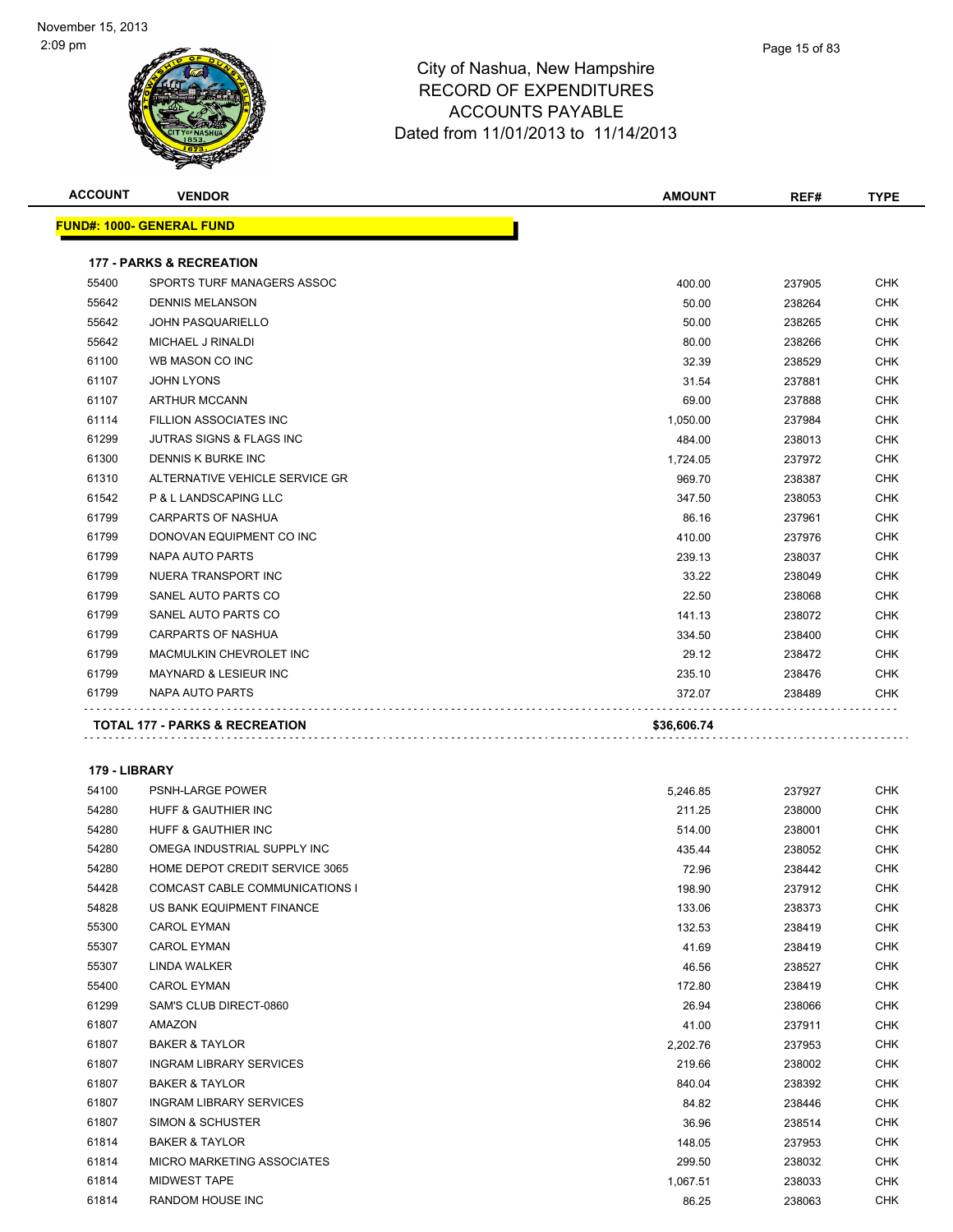| <b>ACCOUNT</b>      | <b>VENDOR</b>                            | <b>AMOUNT</b> | REF#   | <b>TYPE</b> |
|---------------------|------------------------------------------|---------------|--------|-------------|
|                     | <b>FUND#: 1000- GENERAL FUND</b>         |               |        |             |
| 179 - LIBRARY       |                                          |               |        |             |
| 61814               | <b>BAKER &amp; TAYLOR</b>                | 60.32         | 238392 | <b>CHK</b>  |
| 61814               | MICRO MARKETING ASSOCIATES               | 169.38        | 238482 | <b>CHK</b>  |
| 61814               | <b>MIDWEST TAPE</b>                      | 383.68        | 238483 | <b>CHK</b>  |
| 61814               | <b>RANDOM HOUSE INC</b>                  | 101.25        | 238506 | <b>CHK</b>  |
| 61816               | AC MOORE INC                             | 21.12         | 237939 | <b>CHK</b>  |
| 71000               | <b>TAYLOR RENTAL INC</b>                 | 293.97        | 238083 | <b>CHK</b>  |
| 71221               | AMAZON                                   | 557.67        | 237911 | <b>CHK</b>  |
|                     | TOTAL 179 - LIBRARY                      | \$13,846.92   |        |             |
|                     | <b>181 - COMMUNITY DEVELOPMENT</b>       |               |        |             |
| 54285               | RELIABLE CONSTRUCTION                    | 2,500.00      | 238350 | <b>CHK</b>  |
| 54421               | JOSEPH MERRITT & CO INC                  | 600.00        | 238458 | <b>CHK</b>  |
| 54828               | US BANK EQUIPMENT FINANCE                | 364.19        | 238375 | <b>CHK</b>  |
| 61100               | WB MASON CO INC                          | 69.31         | 238097 | <b>CHK</b>  |
| 61100               | WB MASON CO INC                          | 127.22        | 238529 | <b>CHK</b>  |
| 61650               | WB MASON CO INC                          | 58.06         | 238097 | <b>CHK</b>  |
| 61650               | JOSEPH MERRITT & CO INC                  |               | 238458 | <b>CHK</b>  |
|                     |                                          | 134.03        |        |             |
|                     | TOTAL 181 - COMMUNITY DEVELOPMENT        | \$3,852.81    |        |             |
|                     | <b>182 - PLANNING &amp; ZONING</b>       |               |        |             |
| 55200               | NH ASSOC OF CONSERVATION                 | 875.00        | 238494 | <b>CHK</b>  |
| 55421               | <b>JEAN-PAUL G BOUCHER</b>               | 35.00         | 237959 | <b>CHK</b>  |
| 55421               | <b>RICHARD GILLESPIE</b>                 | 45.00         | 238429 | <b>CHK</b>  |
| 55614               | HILLSBOROUGH COUNTY REGISTRY             | 2.00          | 237997 | <b>CHK</b>  |
|                     |                                          |               |        |             |
|                     | <b>TOTAL 182 - PLANNING &amp; ZONING</b> | \$957.00      |        |             |
|                     | <b>183 - ECONOMIC DEVELOPMENT</b>        |               |        |             |
| 55200               | GREATER NASHUA CHAMBER OF COMM           | 20.00         | 237993 | <b>CHK</b>  |
| 55307               | <b>GEORGE DURANTE</b>                    | 45.25         | 237873 | <b>CHK</b>  |
|                     | <b>TOTAL 183 - ECONOMIC DEVELOPMENT</b>  | \$65.25       |        |             |
| <b>191 - SCHOOL</b> |                                          |               |        |             |
| 52800               | <b>JULIA SANDERS</b>                     | 1,430.40      | 238238 | <b>CHK</b>  |
| 52800               | <b>JUDITH DIAZ</b>                       | 552.72        | 238594 | <b>CHK</b>  |
| 53600               | ADULT LEARNING CENTER                    | 28,643.30     | 238108 | <b>CHK</b>  |
| 53600               | THE YOUTH COUNCIL                        | 6,132.50      | 238260 | <b>CHK</b>  |
| 53614               | <b>COMPASSIONATE STAFFING LLC</b>        | 888.75        | 238138 | <b>CHK</b>  |
| 53614               | FIRST STUDENT INC                        | 143.95        | 238160 | <b>CHK</b>  |
| 53614               | <b>CLARK ASSOC</b>                       | 35,829.00     | 238580 | <b>CHK</b>  |
| 53614               | <b>COMPASSIONATE STAFFING LLC</b>        | 315.00        | 238581 | <b>CHK</b>  |
| 53614               | AMY MCCARTNEY                            | 8,830.76      | 238642 | <b>CHK</b>  |
| 53614               | READYNURSE STAFFING SERVICES             | 1,143.57      | 238662 | <b>CHK</b>  |
|                     | YORK MS CCC SLP TRICIA                   |               |        | <b>CHK</b>  |
| 53614               |                                          | 318.75        | 238708 |             |
| 53628               | MONIQUE DUDA                             | 660.00        | 238152 | <b>CHK</b>  |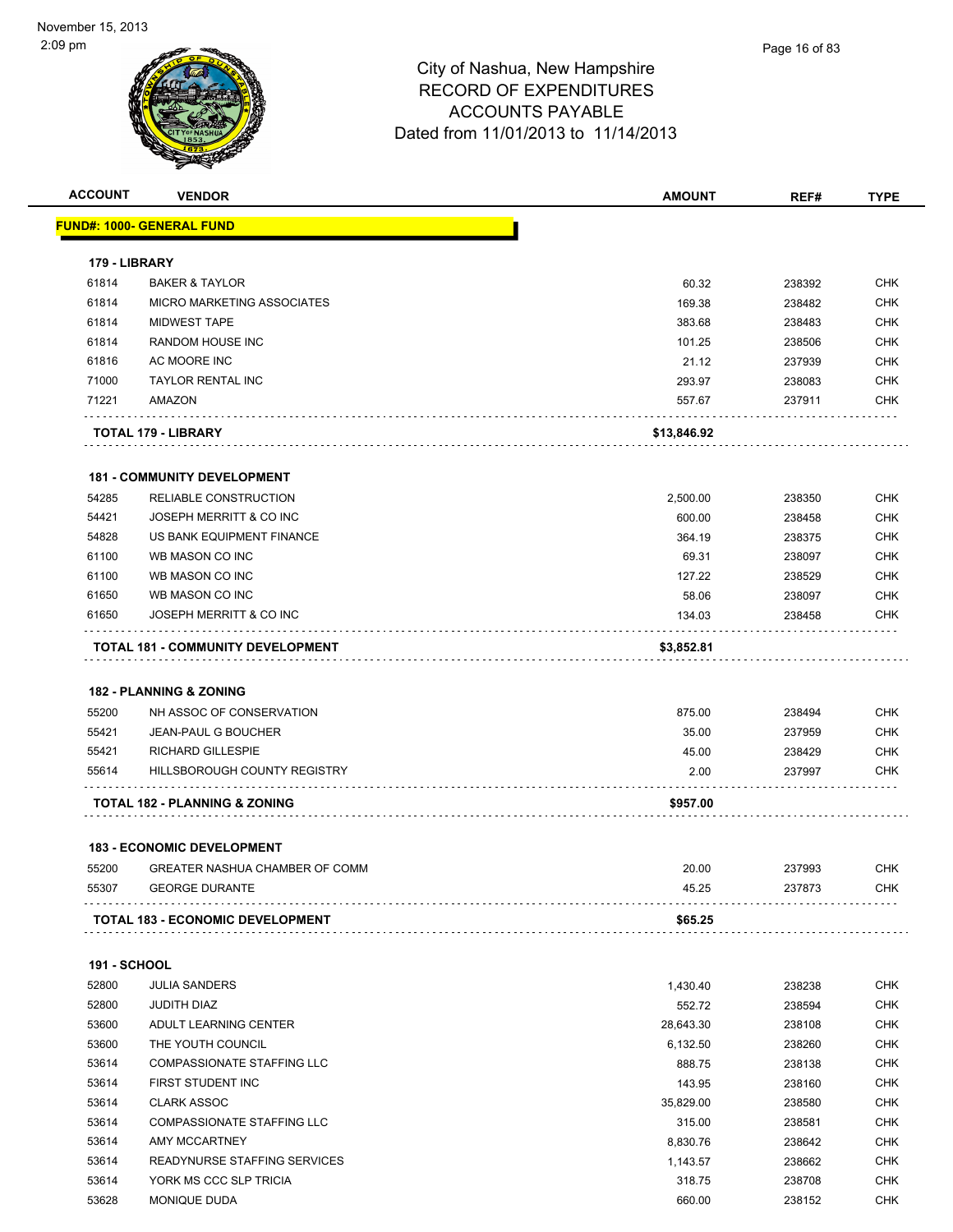|               | Page 17 of 83 |
|---------------|---------------|
| ampshire      |               |
| <b>ITURES</b> |               |

| <b>ACCOUNT</b>      | <b>VENDOR</b>                                            | <b>AMOUNT</b> | REF#   | <b>TYPE</b>              |
|---------------------|----------------------------------------------------------|---------------|--------|--------------------------|
|                     | <b>FUND#: 1000- GENERAL FUND</b>                         |               |        |                          |
|                     |                                                          |               |        |                          |
| <b>191 - SCHOOL</b> |                                                          |               |        |                          |
| 53628               | <b>EDUCATION INC</b>                                     | 698.26        | 238155 | <b>CHK</b>               |
| 53628               | <b>INDOOR DOCTOR LLC</b>                                 | 1,500.00      | 238184 | <b>CHK</b>               |
| 53628               | <b>TYLER KIMBAR</b>                                      | 25.00         | 238189 | CHK                      |
| 53628               | NORTHEAST DEAF&HARD OF HEARING                           | 30.00         | 238222 | <b>CHK</b>               |
| 53628               | PERFORMANCE REHAB INC                                    | 5,424.40      | 238232 | <b>CHK</b>               |
| 53628               | CYNTHIA R WALLACE, M.A., CI, C                           | 129.00        | 238255 | <b>CHK</b>               |
| 53628               | AMERICAN SECURITY & FIRE PROTE                           | 2,550.00      | 238547 | <b>CHK</b>               |
| 53628               | <b>BECKIE BRANNEN</b>                                    | 150.00        | 238562 | <b>CHK</b>               |
| 53628               | MONIQUE DUDA                                             | 450.00        | 238596 | <b>CHK</b>               |
| 53628               | <b>EDUCATION INC</b>                                     | 116.38        | 238598 | <b>CHK</b>               |
| 53628               | HOMETOWN FORECAST SERVICES INC                           | 950.00        | 238623 | <b>CHK</b>               |
| 53628               | STATE OF NH CRIMINAL RECORDS                             | 771.00        | 238681 | <b>CHK</b>               |
| 54100               | <b>PSNH</b>                                              | 9,931.87      | 238103 | <b>CHK</b>               |
| 54100               | PUBLIC SERVICE OF NH-LARGE POW                           | 6,432.86      | 238235 | <b>CHK</b>               |
| 54100               | <b>PSNH</b>                                              | 5,915.73      | 238540 | <b>CHK</b>               |
| 54100               | PUBLIC SERVICE OF NH-LARGE POW                           | 7,344.58      | 238661 | <b>CHK</b>               |
| 54114               | <b>LIBERTY UTILITIES</b>                                 | 2,708.75      | 238101 | <b>CHK</b>               |
| 54114               | <b>LIBERTY UTILITIES</b>                                 | 801.45        | 238538 | <b>CHK</b>               |
| 54114               | <b>HESS CORPORATION</b>                                  | 1,576.84      | 238619 | <b>CHK</b>               |
| 54141               | PENNICHUCK WATER WORKS INC                               | 2,839.16      | 238102 | <b>CHK</b>               |
| 54243               | AIREX FILTER CORPORATION                                 | 14.00         | 238544 | <b>CHK</b>               |
| 54243               | CONTROL TECHNOLOGIES INC                                 | 243.99        | 238584 | <b>CHK</b>               |
| 54280               | <b>B &amp; S LOCKSMITHS INC</b>                          |               |        | <b>CHK</b>               |
| 54280               | MARVELL PLATE GLASS INC                                  | 159.10        | 238113 |                          |
| 54280               | STANLEY ELEVATOR CO INC                                  | 289.00        | 238204 | <b>CHK</b><br><b>CHK</b> |
| 54280               | <b>B &amp; S LOCKSMITHS INC</b>                          | 387.00        | 238249 | <b>CHK</b>               |
|                     |                                                          | 523.48        | 238552 |                          |
| 54280<br>54487      | LIFE SAFETY FIRE PROTECTION IN<br><b>DAVID BAILEY</b>    | 535.00        | 238637 | <b>CHK</b><br><b>CHK</b> |
|                     | COMPUTER HUT dba IT INSIDERS                             | 60.00         | 238114 |                          |
| 54487               |                                                          | 149.85        | 238139 | <b>CHK</b>               |
| 54487               | COMPUTER HUT dba IT INSIDERS<br>SAFETY KLEEN SYSTEMS INC | 264.45        | 238582 | <b>CHK</b>               |
| 54487               | <b>BEST FORD</b>                                         | 616.39        | 238665 | <b>CHK</b>               |
| 54600               |                                                          | 3.65          | 238117 | <b>CHK</b>               |
| 54600               | CHAPPELL TRACTOR SALES INC                               | 124.00        | 238579 | <b>CHK</b>               |
| 54600               | SANEL AUTO PARTS CO                                      | 130.68        | 238666 | <b>CHK</b>               |
| 54600               | TOWERS MOTOR PARTS CORP                                  | 19.30         | 238689 | <b>CHK</b>               |
| 55109               | <b>EARTHLINK BUSINESS</b>                                | 2,176.06      | 238099 | <b>CHK</b>               |
| 55109               | <b>FAIRPOINT COMMUNICATIONS</b>                          | 3,059.38      | 238100 | <b>CHK</b>               |
| 55109               | <b>SPRINT</b>                                            | 12.89         | 238104 | <b>CHK</b>               |
| 55109               | <b>FAIRPOINT COMMUNICATIONS</b>                          | 819.71        | 238356 | <b>CHK</b>               |
| 55109               | BAYRING COMMUNICATIONS                                   | 2,228.93      | 238535 | <b>CHK</b>               |
| 55109               | <b>FAIRPOINT COMMUNICATIONS</b>                          | 5,737.00      | 238536 | <b>CHK</b>               |
| 55200               | <b>ASCD</b>                                              | 189.00        | 238111 | <b>CHK</b>               |
| 55200               | <b>SERESC</b>                                            | 150.00        | 238244 | <b>CHK</b>               |
| 55200               | TRI-COUNTY LEAGUE                                        | 1,390.00      | 238542 | <b>CHK</b>               |
| 55300               | <b>NHSAA</b>                                             | 140.00        | 238220 | <b>CHK</b>               |
| 55300               | BUREAU OF EDUCATION & RESEARCH                           | 100.00        | 238568 | <b>CHK</b>               |
| 55307               | PAUL CALABRIA                                            | 18.65         | 238128 | <b>CHK</b>               |
| 55307               | <b>ALLAN DICHARD</b>                                     | 104.25        | 238149 | <b>CHK</b>               |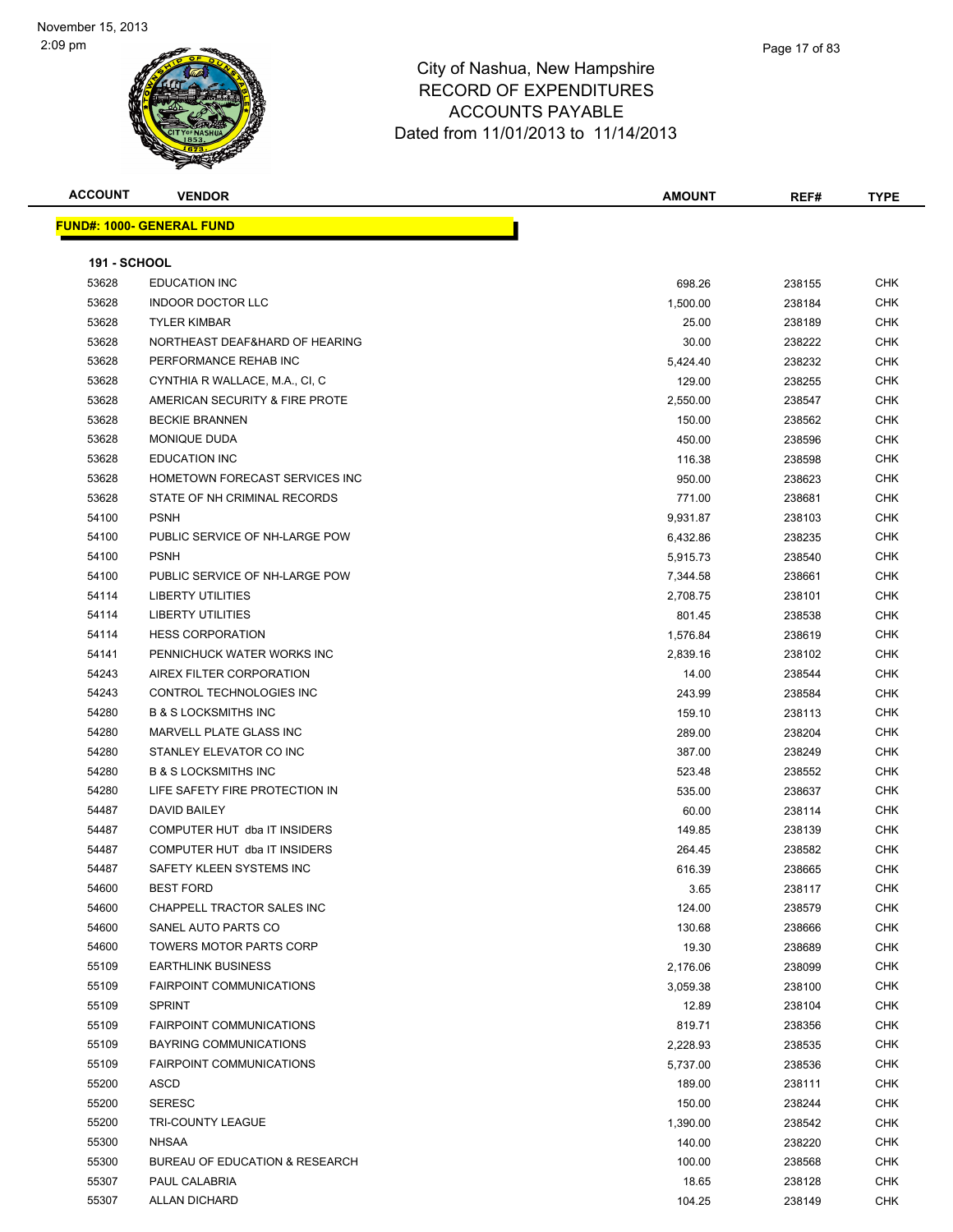| <b>ACCOUNT</b>      | <b>VENDOR</b>                                           | <b>AMOUNT</b>   | REF#   | <b>TYPE</b>       |
|---------------------|---------------------------------------------------------|-----------------|--------|-------------------|
|                     | <b>FUND#: 1000- GENERAL FUND</b>                        |                 |        |                   |
|                     |                                                         |                 |        |                   |
| <b>191 - SCHOOL</b> |                                                         |                 |        |                   |
| 55307               | <b>VIRGINIA ESSON</b>                                   | 12.09           | 238156 | <b>CHK</b>        |
| 55307               | <b>WENDY GUAL</b>                                       | 23.65           | 238175 | <b>CHK</b>        |
| 55307               | <b>LYNNE HANLEY</b>                                     | 54.64           | 238179 | <b>CHK</b>        |
| 55307               | <b>CARMEN KOSOW</b>                                     | 17.23           | 238191 | <b>CHK</b>        |
| 55307               | <b>MARC LAQUERRE</b>                                    | 148.19          | 238192 | <b>CHK</b>        |
| 55307               | <b>JASON LONERGAN</b>                                   | 10.67           | 238197 | <b>CHK</b>        |
| 55307               | <b>MATTHEW GOLDSMITH</b>                                | 38.54           | 238205 | <b>CHK</b>        |
| 55307               | PAULA PAPANICOLAOU                                      | 65.25           | 238226 | <b>CHK</b>        |
| 55307               | <b>MARIE ALSUP</b>                                      | 22.55           | 238545 | <b>CHK</b>        |
| 55307               | ARELINDA ALVES                                          | 56.21           | 238546 | <b>CHK</b>        |
| 55307               | ROBERT ANASTAS                                          | 34.18           | 238548 | <b>CHK</b>        |
| 55307               | <b>MARCIA BAGLEY</b>                                    | 99.44           | 238553 | <b>CHK</b>        |
| 55307               | <b>ESTHER BRODEUR</b>                                   | 10.45           | 238564 | <b>CHK</b>        |
| 55307               | <b>LYNNE BROWN</b>                                      | 21.47           | 238565 | <b>CHK</b>        |
| 55307               | <b>NATHAN BURNS</b>                                     | 35.88           | 238570 | <b>CHK</b>        |
| 55307               | <b>MARK CONRAD</b>                                      | 412.53          | 238583 | <b>CHK</b>        |
| 55307               | JUDITH DIAZ                                             | 31.64           | 238594 | <b>CHK</b>        |
| 55307               | <b>JENNIFER DIMARIA</b>                                 | 29.15           | 238595 | <b>CHK</b>        |
| 55307               | <b>MARIANNE DUSTIN</b>                                  | 114.41          | 238597 | <b>CHK</b>        |
| 55307               | LISA GINGRAS                                            | 287.41          | 238611 | <b>CHK</b>        |
| 55307               | <b>KELLY HOLMES</b>                                     | 47.01           | 238620 | <b>CHK</b>        |
| 55307               | <b>STACY HYNES</b>                                      | 58.89           | 238625 | <b>CHK</b>        |
| 55307               | <b>MARK LUCAS</b>                                       | 28.25           | 238638 | <b>CHK</b>        |
| 55307               | <b>SCOTT MAYS</b>                                       | 119.32          | 238641 | <b>CHK</b>        |
| 55307               | <b>JENNIFER SEUSING</b>                                 | 161.08          | 238674 | <b>CHK</b>        |
| 55307               | <b>LORNE SWINDELL</b>                                   | 137.30          | 238683 | <b>CHK</b>        |
| 55307               | <b>ALAN VERLEY</b>                                      | 9.32            | 238694 | <b>CHK</b>        |
| 55400               | <b>CHERYL BURNS</b>                                     | 140.00          | 238127 | <b>CHK</b>        |
| 55400               | CTR FOR PROF. INNOVATION                                | 238.00          | 238143 | <b>CHK</b>        |
| 55400               | <b>SETH MANDELL</b>                                     | 95.00           | 238200 | <b>CHK</b>        |
| 55400               | <b>FLAVIA MARTIN</b>                                    | 854.93          | 238203 | <b>CHK</b>        |
| 55400               | LYNDA MANGANELLO WALSH                                  | 359.00          | 238256 | CHK               |
| 55400               | POONGOTHAI BALASANJEEVI                                 | 240.75          | 238555 | <b>CHK</b>        |
| 55400               | BICENTENNIAL SCHOOL PETTY CASH<br><b>RISA BROWSTEIN</b> | 28.25           | 238560 | <b>CHK</b>        |
| 55400               |                                                         | 145.00          | 238566 | CHK               |
| 55400               | BUREAU OF EDUCATION & RESEARCH                          | 129.00          | 238568 | <b>CHK</b>        |
| 55400               | <b>SUSAN CHAN</b>                                       | 270.00          | 238578 | <b>CHK</b>        |
| 55400               | <b>STARR PIPILAS</b>                                    | 140.00          | 238657 | CHK               |
| 55400               | SKILLPATH SEMINARS                                      | 99.00           | 238677 | <b>CHK</b>        |
| 55600               | THE COPY SHOP                                           | 225.00          | 238141 | <b>CHK</b>        |
| 55600               | THE COPY SHOP                                           | 1,685.00        | 238586 | CHK               |
| 55607               | UNITED PARCEL SERVICE                                   | 11.88           | 238106 | <b>CHK</b>        |
| 55607               | <b>FEDEX</b>                                            | 18.79           | 238537 | <b>CHK</b>        |
| 55607               | UNITED PARCEL SERVICE                                   | 15.71           | 238543 | CHK               |
| 55642               | DANA BOURASSA                                           | 92.00           | 238124 | CHK               |
| 55642               | ROBERT CAMIRAND                                         | 42.00           | 238129 | CHK               |
| 55642<br>55642      | RICHARD CARIGNAN<br><b>JOSEPH CERRA</b>                 | 248.00<br>42.00 | 238132 | CHK<br><b>CHK</b> |
|                     |                                                         |                 | 238136 |                   |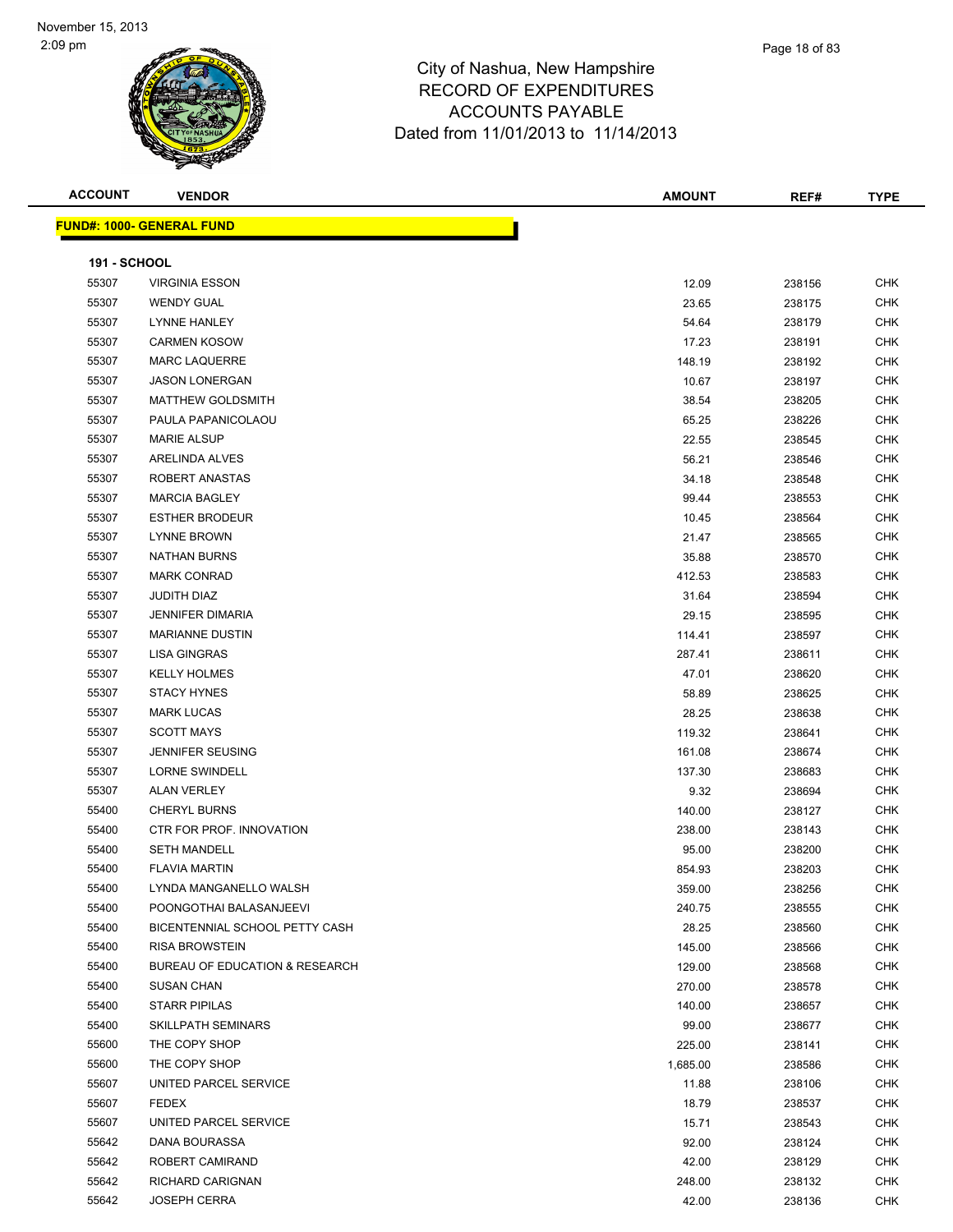| <b>ACCOUNT</b>      | <b>VENDOR</b>                    | <b>AMOUNT</b> | REF#   | <b>TYPE</b> |
|---------------------|----------------------------------|---------------|--------|-------------|
|                     | <b>FUND#: 1000- GENERAL FUND</b> |               |        |             |
|                     |                                  |               |        |             |
| <b>191 - SCHOOL</b> |                                  |               |        |             |
| 55642               | DANIEL DUPRANT                   | 52.00         | 238153 | CHK         |
| 55642               | DONALD FORTIER                   | 84.00         | 238164 | <b>CHK</b>  |
| 55642               | <b>MICHAEL HAMILTON</b>          | 92.00         | 238177 | <b>CHK</b>  |
| 55642               | JOEL M HARRINGTON                | 82.00         | 238180 | <b>CHK</b>  |
| 55642               | <b>FREDERICK JASINSKI</b>        | 62.00         | 238187 | <b>CHK</b>  |
| 55642               | JAMES W JOSEF                    | 42.00         | 238188 | <b>CHK</b>  |
| 55642               | PAUL PAGE                        | 82.00         | 238225 | <b>CHK</b>  |
| 55642               | <b>JOHN PASQUARIELLO</b>         | 62.00         | 238227 | <b>CHK</b>  |
| 55642               | TOM PELLETIER                    | 42.00         | 238230 | <b>CHK</b>  |
| 55642               | <b>CHARLES ROBERT</b>            | 82.00         | 238236 | CHK         |
| 55642               | CANDACE F ROCHA                  | 14.00         | 238237 | CHK         |
| 55642               | <b>MICHAEL VIVEIROS</b>          | 42.00         | 238253 | <b>CHK</b>  |
| 55642               | <b>KAREN ZIELINSKI</b>           | 62.00         | 238262 | <b>CHK</b>  |
| 55642               | <b>JOHN BARRY</b>                | 42.00         | 238557 | CHK         |
| 55642               | <b>GARY COOPER</b>               | 82.00         | 238585 | <b>CHK</b>  |
| 55642               | <b>GERALD GADBOIS</b>            | 62.00         | 238607 | CHK         |
| 55642               | ROBERT KRUPICKA                  | 82.00         | 238628 | <b>CHK</b>  |
| 55642               | <b>FREDERICK LATHAM</b>          | 62.00         | 238631 | <b>CHK</b>  |
| 55642               | PHILIP LEVESQUE                  | 52.00         | 238636 | CHK         |
| 55642               | JOACHIM S. MUSEKIWA              | 62.00         | 238647 | CHK         |
| 55642               | <b>WILLIAM NEVERETT</b>          | 62.00         | 238649 | CHK         |
| 55642               | ROBERT ODIERNA                   | 82.00         | 238652 | <b>CHK</b>  |
| 55642               | <b>BRIAN OSBORNE</b>             | 124.00        | 238653 | <b>CHK</b>  |
| 55642               | PAUL C SMITH                     | 94.00         | 238678 | <b>CHK</b>  |
| 55690               | FIRST STUDENT INC                | 485,299.84    | 238160 | <b>CHK</b>  |
| 55690               | U-HAUL                           | 84.21         | 238252 | <b>CHK</b>  |
| 55690               | <b>TONY COUROUNIS</b>            | 70.35         | 238589 | <b>CHK</b>  |
| 55690               | FIRST STUDENT INC                | 13,311.29     | 238602 | <b>CHK</b>  |
| 55691               | <b>BRAD CANFIELD</b>             | 1,243.00      | 238130 | <b>CHK</b>  |
| 55691               | FIRST STUDENT INC                | 423,571.69    | 238160 | CHK         |
| 55691               | CARING HANDS TRANSPORTATION LL   | 12,720.00     | 238573 | CHK         |
| 55691               | FIRST STUDENT INC                | 10,198.18     | 238602 | <b>CHK</b>  |
| 55691               | <b>BARBARA MELANSON</b>          | 152.55        | 238644 | <b>CHK</b>  |
| 55691               | THE PROVIDER ENTERPRISES INC     | 53,684.50     | 238660 | CHK         |
| 55691               | SARAH WINSLOW                    | 462.40        | 238706 | <b>CHK</b>  |
| 55694               | EASTER SEALS OF NEW HAMPSHIRE    | 3,619.55      | 238154 | CHK         |
| 55694               | GREATER LAWRENCE ED COLLABORAT   | 6,754.00      | 238174 | CHK         |
| 55694               | LEARNING PREP SCHOOL             | 4,851.44      | 238195 | <b>CHK</b>  |
| 55694               | LIGHTHOUSE SCHOOL INC            | 123,024.00    | 238196 | <b>CHK</b>  |
| 55694               | MERRIMACK SPEC ED COLLABORATIV   | 12,240.00     | 238207 | CHK         |
| 55694               | NASHOBA LEARNING GROUP           | 9,673.86      | 238215 | <b>CHK</b>  |
| 55694               | NASHUA CHILDRENS HOME            | 40,469.44     | 238216 | CHK         |
| 55694               | NFI NORTH INC                    | 1,329.20      | 238219 | CHK         |
| 55694               | SPAULDING YOUTH CENTER           | 12,651.84     | 238248 | CHK         |
| 55694               | <b>CEDARCREST INC</b>            | 5,398.56      | 238576 | CHK         |
| 55694               | LEARNING CENTER FOR THE DEAF     | 15,345.44     | 238633 | CHK         |
| 55694               | WEDIKO CHILDRENS SERVICES        | 9,477.96      | 238701 | CHK         |
| 55694               | THE WHITNEY ACADEMY INC          | 20,324.22     | 238703 | <b>CHK</b>  |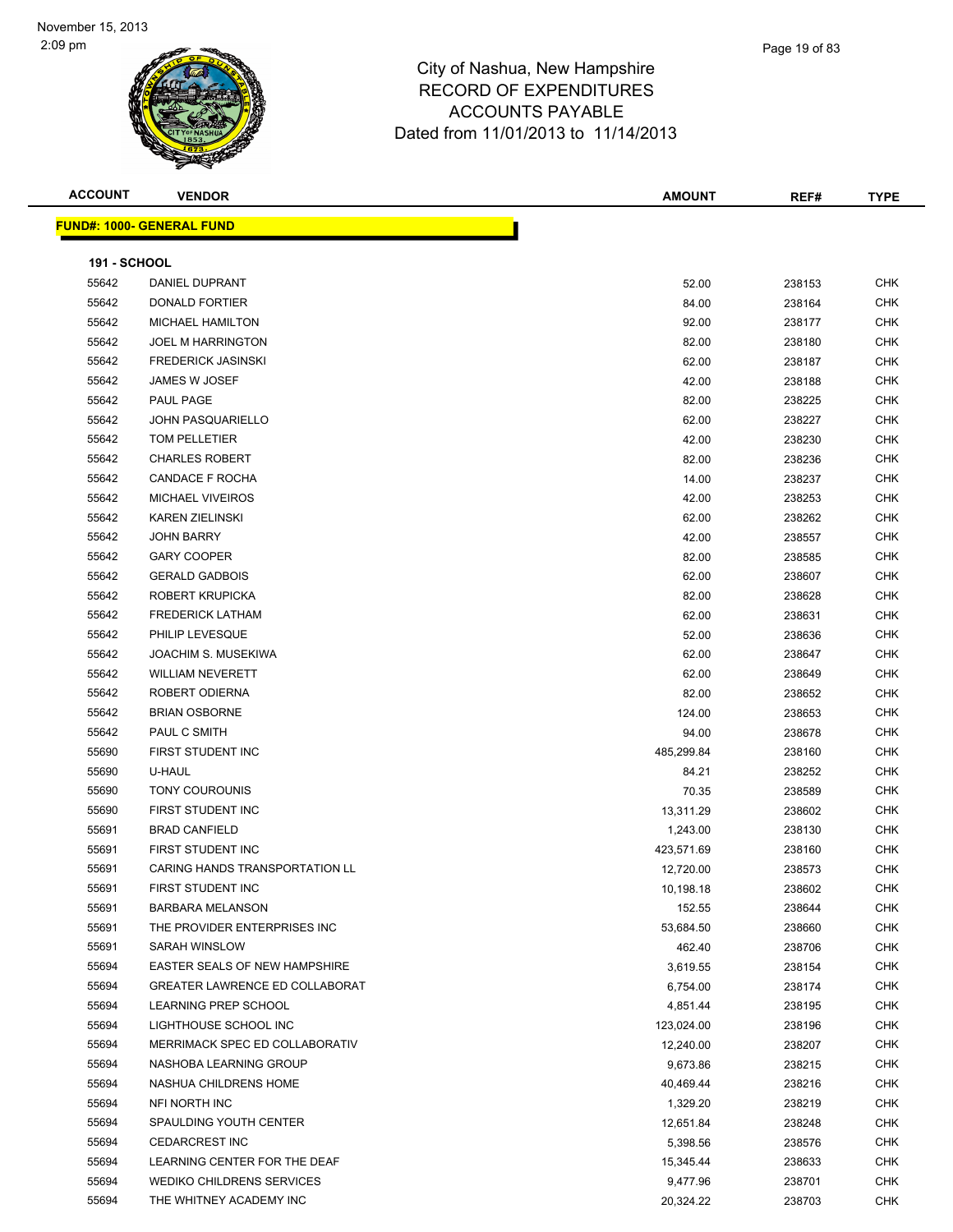| <b>ACCOUNT</b>      | <b>VENDOR</b>                    | <b>AMOUNT</b> | REF#   | <b>TYPE</b> |
|---------------------|----------------------------------|---------------|--------|-------------|
|                     | <b>FUND#: 1000- GENERAL FUND</b> |               |        |             |
|                     |                                  |               |        |             |
| <b>191 - SCHOOL</b> |                                  |               |        |             |
| 61100               | <b>CANON SOLUTIONS AMERICA</b>   | 120.00        | 238131 | <b>CHK</b>  |
| 61100               | <b>GLOBAL TRADEQUEST INC</b>     | 249.22        | 238169 | <b>CHK</b>  |
| 61100               | WB MASON CO INC                  | 97.04         | 238257 | <b>CHK</b>  |
| 61100               | BICENTENNIAL SCHOOL PETTY CASH   | 29.99         | 238560 | <b>CHK</b>  |
| 61100               | WB MASON CO INC                  | 4,911.67      | 238699 | <b>CHK</b>  |
| 61100               | PAUL J WESINGER                  | 21.84         | 238702 | <b>CHK</b>  |
| 61135               | <b>BARNES &amp; NOBLE INC</b>    | 513.86        | 238115 | <b>CHK</b>  |
| 61135               | <b>BELLETETES INC</b>            | 47.56         | 238116 | <b>CHK</b>  |
| 61135               | <b>BLICK ART MATERIALS</b>       | 3,200.62      | 238119 | <b>CHK</b>  |
| 61135               | CARTRIDGE WORLD NASHUA           | 664.95        | 238133 | <b>CHK</b>  |
| 61135               | <b>CURRICULUM ASSOCIATES LLC</b> | 171.94        | 238144 | <b>CHK</b>  |
| 61135               | <b>COLLEEN DARWISH</b>           | 29.45         | 238145 | <b>CHK</b>  |
| 61135               | <b>DELTA EDUCATION</b>           | 68.54         | 238147 | <b>CHK</b>  |
| 61135               | DONORSCHOOSE.ORG                 | 25,000.00     | 238151 | <b>CHK</b>  |
| 61135               | F W WEBB CO                      | 285.60        | 238158 | <b>CHK</b>  |
| 61135               | FLINN SCIENTIFIC INC             | 799.39        | 238161 | <b>CHK</b>  |
| 61135               | <b>GOPHER SPORTS</b>             | 1,861.62      | 238170 | <b>CHK</b>  |
| 61135               | <b>GOPHER</b>                    | 1,932.59      | 238171 | <b>CHK</b>  |
| 61135               | HOME DEPOT CREDIT SERVICE        | 219.64        | 238182 | <b>CHK</b>  |
| 61135               | J W PEPPER & SONS INC            | 48.00         | 238186 | <b>CHK</b>  |
| 61135               | <b>KELLY MARIANO</b>             | 11.50         | 238201 | <b>CHK</b>  |
| 61135               | MARKET BASKET ACCT 2589096       | 207.96        | 238202 | <b>CHK</b>  |
| 61135               | MODERN SCHOOL SUPPLIES INC       | 18.24         | 238210 | <b>CHK</b>  |
| 61135               | MONOPRICE INC                    | 33.62         | 238211 | <b>CHK</b>  |
| 61135               | <b>NASCO</b>                     | 336.63        | 238214 | <b>CHK</b>  |
| 61135               | NASHUA OUTDOOR POWER EQUIPMENT   | 47.80         | 238217 | <b>CHK</b>  |
| 61135               | KATHY PAETZOLD                   | 78.91         | 238224 | <b>CHK</b>  |
| 61135               | PRO AV SYSTEMS INC               | 79.99         | 238233 | <b>CHK</b>  |
| 61135               | <b>SCANTRON CORP</b>             | 226.07        | 238239 | <b>CHK</b>  |
| 61135               | <b>SCHOOL OUTFITTERS</b>         | 253.58        | 238242 | <b>CHK</b>  |
| 61135               | <b>SCHOOL SPECIALTY</b>          | 1,659.04      | 238243 | <b>CHK</b>  |
| 61135               | SHARMILA SHENDYE                 | 158.32        | 238245 | <b>CHK</b>  |
| 61135               | WB MASON CO INC                  | 583.26        | 238257 | <b>CHK</b>  |
| 61135               | ZAHOUREK SYSTEMS INC             | 115.00        | 238261 | <b>CHK</b>  |
| 61135               | <b>JAIME ARBOGAST</b>            | 100.00        | 238549 | <b>CHK</b>  |
| 61135               | ARMSTRONG MEDICAL INDUSTRIES     | 426.05        | 238550 | <b>CHK</b>  |
| 61135               | DAVID BAILEY                     | 60.00         | 238554 | <b>CHK</b>  |
| 61135               | POONGOTHAI BALASANJEEVI          | 81.00         | 238555 | <b>CHK</b>  |
| 61135               | <b>BELLETETES INC</b>            | 69.62         | 238559 | <b>CHK</b>  |
| 61135               | BICENTENNIAL SCHOOL PETTY CASH   | 94.56         | 238560 | <b>CHK</b>  |
| 61135               | <b>DEBORAH BRITENRIKER</b>       | 288.40        | 238563 | CHK         |
| 61135               | LYNNE BROWN                      | 52.54         | 238565 | <b>CHK</b>  |
| 61135               | CANON SOLUTIONS AMERICA          | 120.00        | 238571 | CHK         |
| 61135               | <b>CARPARTS OF NASHUA</b>        | 104.28        | 238574 | <b>CHK</b>  |
| 61135               | CARTRIDGE WORLD NASHUA           | 200.99        | 238575 | <b>CHK</b>  |
| 61135               | SUSANNA CORRIVEAU                | 61.00         | 238588 | <b>CHK</b>  |
| 61135               | CRYSTAL ROCK BOTTLED WATER       | 69.05         | 238591 | <b>CHK</b>  |
| 61135               | FORD/AAA STUDENT AUTO SKILLS     | 135.00        | 238605 | <b>CHK</b>  |
|                     |                                  |               |        |             |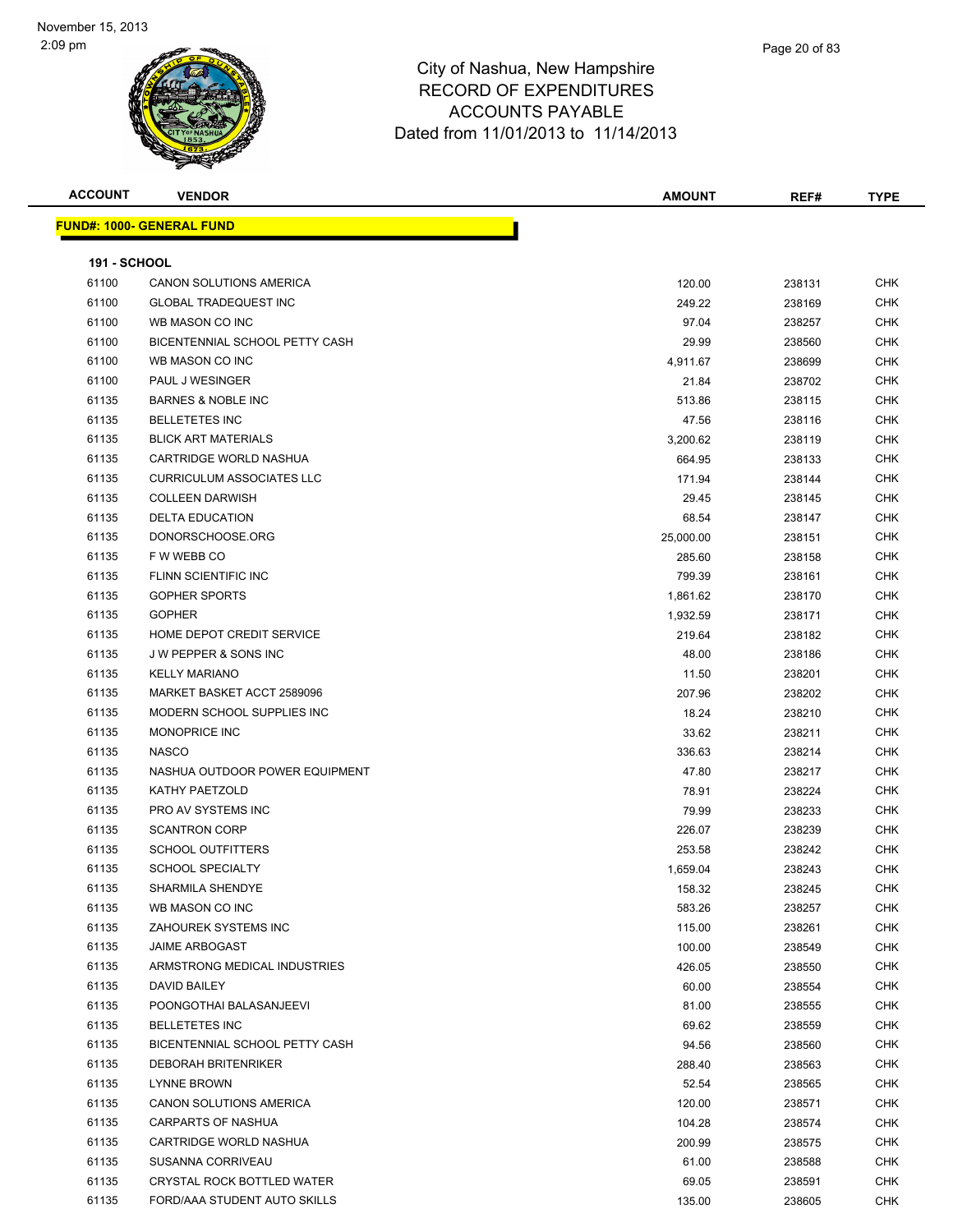| <b>ACCOUNT</b>      | <b>VENDOR</b>                         | <b>AMOUNT</b> | REF#   | <b>TYPE</b> |
|---------------------|---------------------------------------|---------------|--------|-------------|
|                     | <u> FUND#: 1000- GENERAL FUND</u>     |               |        |             |
|                     |                                       |               |        |             |
| <b>191 - SCHOOL</b> |                                       |               |        |             |
| 61135               | <b>HANNAFORD</b>                      | 193.57        | 238615 | <b>CHK</b>  |
| 61135               | <b>HEINEMANN</b>                      | 87.00         | 238618 | <b>CHK</b>  |
| 61135               | HOME DEPOT CREDIT SERVICE             | 267.42        | 238621 | <b>CHK</b>  |
| 61135               | LAKESHORE LEARNING MATERIALS          | 68.97         | 238630 | <b>CHK</b>  |
| 61135               | <b>LEARNING CYCLES LLC</b>            | 385.00        | 238634 | <b>CHK</b>  |
| 61135               | LEARNING LINKS-USA INC                | 137.22        | 238635 | <b>CHK</b>  |
| 61135               | MARKET BASKET ACCT 2589096            | 410.56        | 238640 | <b>CHK</b>  |
| 61135               | MSC INDUSTRIAL SUPPLY CO INC          | 452.00        | 238646 | <b>CHK</b>  |
| 61135               | <b>DENISE MYLES</b>                   | 26.97         | 238648 | CHK         |
| 61135               | <b>DEBORAH POTHIER</b>                | 32.10         | 238658 | CHK         |
| 61135               | REALLY GOOD STUFF INC                 | 164.88        | 238663 | CHK         |
| 61135               | <b>SCHOOL SPECIALTY</b>               | 304.29        | 238670 | CHK         |
| 61135               | KATHRYN TREMBLAY                      | 115.40        | 238691 | <b>CHK</b>  |
| 61135               | VMS, INC                              | 87.95         | 238696 | <b>CHK</b>  |
| 61135               | <b>WAL-MART</b>                       | 219.24        | 238697 | CHK         |
| 61135               | WB MASON CO INC                       | 1,305.46      | 238699 | CHK         |
| 61142               | <b>SCHOOL HEALTH CORP</b>             | 505.04        | 238241 | CHK         |
| 61142               | UNITED PARCEL SERVICE                 | 10.17         | 238543 | <b>CHK</b>  |
| 61142               | <b>SCHOOL HEALTH CORP</b>             | 583.20        | 238668 | <b>CHK</b>  |
| 61249               | <b>WCEPS</b>                          | 390.00        | 238700 | CHK         |
| 61299               | <b>BELLETETES INC</b>                 | 38.03         | 238116 | CHK         |
| 61299               | <b>BLUE TARP FINANCIAL</b>            | 44.14         | 238120 | <b>CHK</b>  |
| 61299               | <b>FASTENAL CO</b>                    | 39.89         | 238159 | <b>CHK</b>  |
| 61299               | DONNA LATINA                          | 15.99         | 238193 | CHK         |
| 61299               | WB MASON CO INC                       | 99.13         | 238257 | CHK         |
| 61299               | TREASURER STATE OF NH                 | 101.84        | 238541 | <b>CHK</b>  |
| 61299               | <b>BELLETETES INC</b>                 | 1,154.57      | 238559 | <b>CHK</b>  |
| 61299               | HOME DEPOT CREDIT SERVICES            | 630.69        | 238622 | <b>CHK</b>  |
| 61299               | MCMASTER-CARR                         | 158.88        | 238643 | <b>CHK</b>  |
| 61407               | <b>WILLIAMS COMMUNICATIONS SERVIC</b> | 285.00        | 238258 | <b>CHK</b>  |
| 61407               | M & M ELECTRICAL SUPPLY CO INC        | 3,251.14      | 238639 | CHK         |
| 61407               | <b>WILLIAMS COMMUNICATIONS SERVIC</b> | 427.50        | 238704 | <b>CHK</b>  |
| 61414               | F W WEBB CO                           | 1,201.82      | 238158 | <b>CHK</b>  |
| 61414               | PEABODY SUPPLY CO                     | 328.00        | 238229 | CHK         |
| 61414               | F W WEBB CO                           | 575.68        | 238600 | <b>CHK</b>  |
| 61414               | PEABODY SUPPLY CO                     | 258.45        | 238656 | <b>CHK</b>  |
| 61414               | TOTAL AIR SUPPLY INC                  | 97.53         | 238688 | <b>CHK</b>  |
| 61421               | BEARINGS SPECIALTY CO INC             | 41.83         | 238558 | CHK         |
| 61421               | <b>CAPP INC</b>                       | 699.00        | 238572 | CHK         |
| 61421               | <b>GRAINGER</b>                       | 43.16         | 238612 | <b>CHK</b>  |
| 61421               | <b>GRAINGER</b>                       | 649.26        | 238613 | <b>CHK</b>  |
| 61421               | HEATING SPECIALTIES OF NH INC         | 49.50         | 238617 | CHK         |
| 61421               | TRANE U.S. INC                        | 1,469.33      | 238690 | CHK         |
| 61428               | CENTRAL PAPER PRODUCTS CO             | 6,424.49      | 238135 | CHK         |
| 61428               | CENTRAL PAPER PRODUCTS CO             | 198.72        | 238577 | <b>CHK</b>  |
| 61599               | NASHUA OUTDOOR POWER EQUIPMENT        | 69.64         | 238217 | <b>CHK</b>  |
| 61599               | <b>BROX INDUSTRIES INC</b>            | 552.50        | 238567 | CHK         |
| 61599               | CORRIVEAU ROUTHIER INC                | 172.17        | 238587 | CHK         |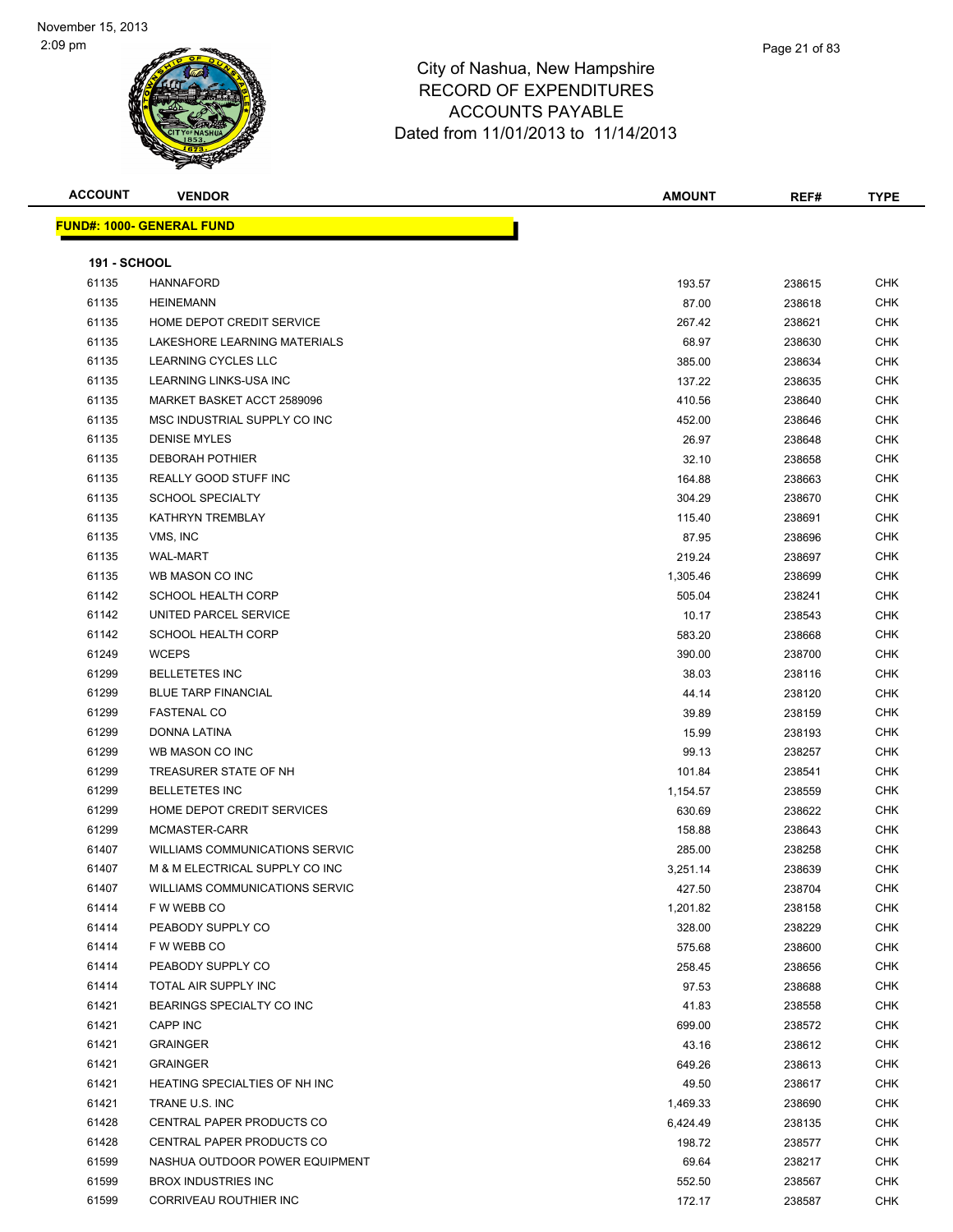| <b>ACCOUNT</b> | <b>VENDOR</b>                    | <b>AMOUNT</b>  | REF#   | <b>TYPE</b> |
|----------------|----------------------------------|----------------|--------|-------------|
|                | <b>FUND#: 1000- GENERAL FUND</b> |                |        |             |
| 191 - SCHOOL   |                                  |                |        |             |
| 61814          | <b>FOLLETT LIBRARY RESOURCES</b> | 145.20         | 238163 | <b>CHK</b>  |
| 61814          | <b>MID AMERICA BOOKS</b>         | 126.11         | 238209 | <b>CHK</b>  |
| 61814          | <b>DEBRA SCHONHAUT</b>           | 9.99           | 238240 | <b>CHK</b>  |
| 61814          | <b>BARNES &amp; NOBLE INC</b>    | 23.83          | 238556 | <b>CHK</b>  |
| 61814          | <b>FOLLETT LIBRARY RESOURCES</b> | 470.08         | 238604 | <b>CHK</b>  |
| 61875          | <b>AGAINST THE CLOCK</b>         | 1,009.84       | 238109 | <b>CHK</b>  |
| 61875          | <b>BARNES &amp; NOBLE INC</b>    | 27.50          | 238115 | <b>CHK</b>  |
| 61875          | FOLLETT EDUCATIONAL SERVICES     | 1,142.93       | 238162 | <b>CHK</b>  |
| 61875          | PERFECTION LEARNING CORP         | 280.72         | 238231 | <b>CHK</b>  |
| 61875          | <b>ASCD</b>                      | 87.65          | 238551 | <b>CHK</b>  |
| 61875          | <b>BARNES &amp; NOBLE INC</b>    | 1,775.04       | 238556 | <b>CHK</b>  |
| 61875          | FOLLETT EDUCATIONAL SERVICES     | 1,056.77       | 238603 | <b>CHK</b>  |
| 61875          | <b>LEARNING CYCLES LLC</b>       | 440.00         | 238634 | <b>CHK</b>  |
| 61875          | WAYSIDE PUBLISHING INC           | 817.00         | 238698 | <b>CHK</b>  |
| 71221          | <b>PRO AV SYSTEMS INC</b>        | 1,481.16       | 238233 | <b>CHK</b>  |
| 71228          | <b>STACY HYNES</b>               | 75.00          | 238183 | <b>CHK</b>  |
| 71228          | <b>X2 DEVELOPMENT CORP</b>       | 1,200.00       | 238259 | <b>CHK</b>  |
| 71228          | <b>STACY HYNES</b>               | 900.00         | 238625 | <b>CHK</b>  |
| 71228          | TOOLS4EVER, INC                  | 9,729.00       | 238687 | <b>CHK</b>  |
| 71228          | X2 DEVELOPMENT CORP              | 23,378.00      | 238707 | <b>CHK</b>  |
| 71800          | <b>BSN SPORTS</b>                | 766.98         | 238125 | <b>CHK</b>  |
| 71800          | CONSTRUCTIVE PLAYTHINGS LLC      | 538.99         | 238140 | <b>CHK</b>  |
| 71800          | <b>PRO AV SYSTEMS INC</b>        | 4,794.00       | 238659 | <b>CHK</b>  |
| 71800          | <b>VIRCO INC</b>                 | 295.56         | 238695 | <b>CHK</b>  |
| 71999          | PRO AV SYSTEMS INC               | 2,943.44       | 238233 | <b>CHK</b>  |
| 71999          | <b>IPEVO</b>                     | 138.00         | 238626 | <b>CHK</b>  |
|                | <b>TOTAL 191 - SCHOOL</b>        | \$1,554,072.36 |        |             |

### **TOTAL FUND 1000 - GENERAL FUND \$4,820,057.42**

### **FUND#: 1001- GF-CAPITAL IMPROVEMENTS**

**161 - STREETS-CAP IMP**

| 81100 | SUNSHINE PAVING CORPORATION | 108.455.30 | 238081 | <b>CHK</b> |
|-------|-----------------------------|------------|--------|------------|
| 81100 | A H HARRIS & SONS INC       | 701.50     | 237935 | <b>CHK</b> |
| 81100 | <b>BROX INDUSTRIES INC.</b> | 46.52      | 237960 | <b>CHK</b> |
| 81100 | COUNTRYBROOK FARMS LLC      | 212.50     | 237968 | <b>CHK</b> |
| 81100 | <b>INTELLICEPT</b>          | 1,460.33   | 238003 | <b>CHK</b> |
| 81100 | JOHNSONS ELECTRIC INC       | 1.261.44   | 238012 | <b>CHK</b> |
| 81100 | <b>BARLO SIGNS</b>          | 1,506.00   | 238393 | <b>CHK</b> |
| 81100 | <b>BELLETETES INC</b>       | 314.10     | 238395 | <b>CHK</b> |
| 81100 | <b>INTELLICEPT</b>          | 1.404.63   | 238447 | <b>CHK</b> |
| 81100 | JOHNSONS ELECTRIC INC       | 746.20     | 238457 | <b>CHK</b> |
| 81100 | SANTORELLI CONSTRUCTION INC | 4,160.00   | 238512 | <b>CHK</b> |
| 81100 | <b>MICHIE CORP</b>          | 1,041.60   | 238031 | <b>CHK</b> |
|       |                             |            |        |            |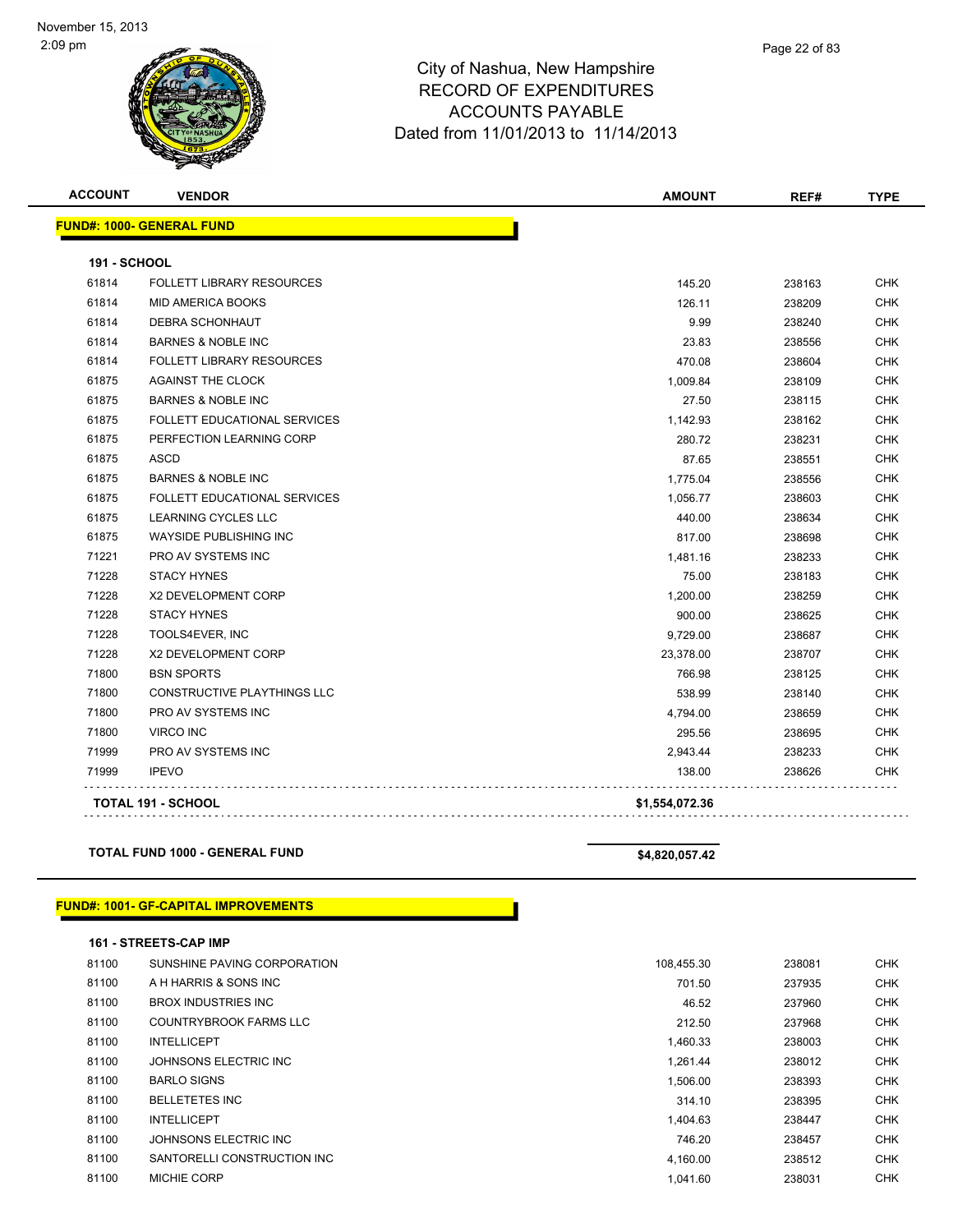÷

| <b>ACCOUNT</b>      | <b>VENDOR</b>                                    | <b>AMOUNT</b> | REF#   | <b>TYPE</b> |
|---------------------|--------------------------------------------------|---------------|--------|-------------|
|                     | <b>FUND#: 1001- GF-CAPITAL IMPROVEMENTS</b>      |               |        |             |
|                     | <b>TOTAL 161 - STREETS-CAP IMP</b>               | \$121,310.12  |        |             |
|                     | 166 - PARKING-CAP IMP                            |               |        |             |
| 81100               | <b>CALE AMERICA</b>                              | 109.57        | 238399 | <b>CHK</b>  |
| 81100               | BATTERY SPECIALISTS OF NH LLC                    | 444.75        | 238449 | <b>CHK</b>  |
|                     | TOTAL 166 - PARKING-CAP IMP                      | \$554.32      |        |             |
| <b>191 - SCHOOL</b> |                                                  |               |        |             |
| 81100               | <b>GALE ASSOCIATES INC</b>                       | 1,000.00      | 238608 | <b>CHK</b>  |
|                     | <b>TOTAL 191 - SCHOOL</b>                        | \$1,000.00    |        |             |
|                     | <b>TOTAL FUND 1001 - GF-CAPITAL IMPROVEMENTS</b> | \$122,864.44  |        |             |
|                     | <b>FUND#: 1010- GF-PRIOR YEAR ESCROWS</b>        |               |        |             |
|                     | <b>126 - FINANCIAL SERVICES</b>                  |               |        |             |
| 53452               | KROLL, BECKER & WING LLC                         | 1,639.29      | 238015 | <b>CHK</b>  |
| 53452               | KROLL, BECKER & WING LLC                         | 659.84        | 238461 | <b>CHK</b>  |
|                     | <b>TOTAL 126 - FINANCIAL SERVICES</b>            | \$2,299.13    |        |             |
|                     | <b>150 - POLICE-PRIOR YEAR</b>                   |               |        |             |
| 61121               | RILEYS SPORT SHOP INC                            | 652.00        | 238064 | <b>CHK</b>  |
|                     | <b>TOTAL 150 - POLICE-PRIOR YEAR</b>             | \$652.00      |        |             |
|                     | 161 - STREETS-PRIOR YEAR                         |               |        |             |
| 54236               | STANLEY CONVERGENT SECURITY                      | 26.50         | 238077 | <b>CHK</b>  |
| 81100               | HOYLE TANNER & ASSOCIATES INC                    | 68.81         | 238444 | <b>CHK</b>  |
| 81100               | JOHNSONS ELECTRIC INC                            | 3,441.40      | 238457 | <b>CHK</b>  |
|                     | <b>TOTAL 161 - STREETS-PRIOR YEAR</b>            | \$3,536.71    |        |             |
| <b>191 - SCHOOL</b> |                                                  |               |        |             |
| 61875               | <b>AGAINST THE CLOCK</b>                         | 1,024.84      | 238109 | <b>CHK</b>  |
|                     | <b>TOTAL 191 - SCHOOL</b>                        | \$1,024.84    |        |             |
|                     | TOTAL FUND 1010 - GF-PRIOR YEAR ESCROWS          | \$7,512.68    |        |             |
|                     | <b>FUND#: 2100- FOOD SERVICES</b>                |               |        |             |
| 55307               | AMY CASSIDY                                      | 28.82         | 238134 | <b>CHK</b>  |
| 61214               | TREASURER ST OF NH - SURPLUS D                   | 3,078.75      | 238105 | <b>CHK</b>  |
| 61214               | BIMBO FOODS BAKERIES INC                         | 3,246.52      | 238118 | <b>CHK</b>  |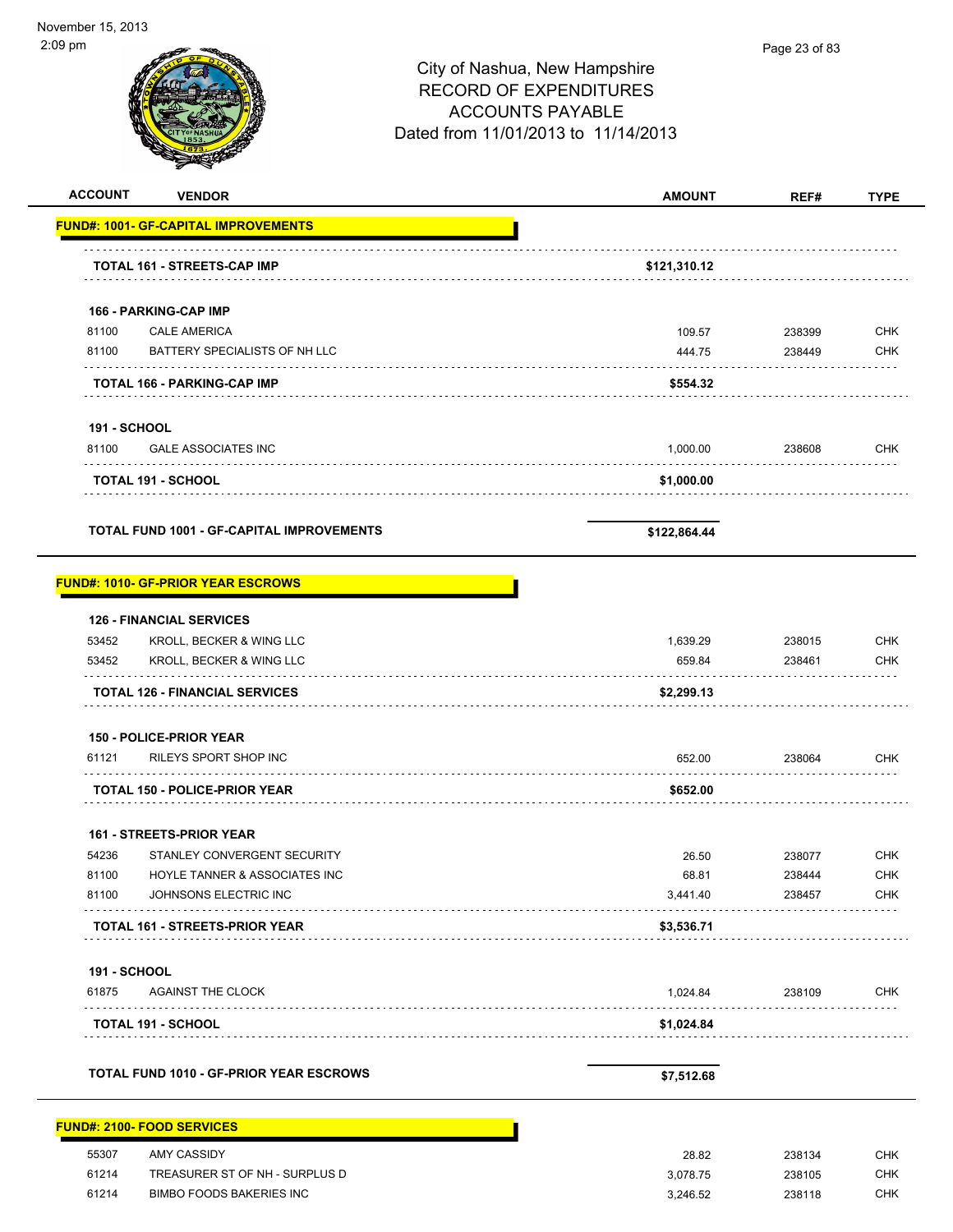

| <b>ACCOUNT</b> | <b>VENDOR</b>                                   | <b>AMOUNT</b> | REF#   | <b>TYPE</b> |
|----------------|-------------------------------------------------|---------------|--------|-------------|
|                | <b>FUND#: 2100- FOOD SERVICES</b>               |               |        |             |
| 61214          | COCA COLA BOTTLING CO                           | 1,044.95      | 238137 | <b>CHK</b>  |
| 61214          | COSTA FRUIT & PRODUCE CO INC                    | 40,275.23     | 238142 | <b>CHK</b>  |
| 61214          | <b>GARELICK FARMS LYNN</b>                      | 23,782.70     | 238165 | <b>CHK</b>  |
| 61214          | GILLS PIZZA CO                                  | 4,555.30      | 238167 | <b>CHK</b>  |
| 61214          | <b>GREAT STATE BEVERAGES INC</b>                | 1,477.90      | 238173 | <b>CHK</b>  |
| 61214          | M SAUNDERS INC                                  | 3,774.53      | 238198 | <b>CHK</b>  |
| 61214          | NEW ENGLAND ICE CREAM                           | 2,765.05      | 238218 | <b>CHK</b>  |
| 61299          | CENTRAL PAPER PRODUCTS CO                       | 14,787.31     | 238135 | CHK         |
| 71000          | KITTREDGE EQUIPMENT CO - NH                     | 1,242.42      | 238190 | <b>CHK</b>  |
|                | <b>TOTAL FUND 2100 - FOOD SERVICES</b>          | \$100,059.48  |        |             |
|                | <b>FUND#: 2207- ADULT ED/CONTINUING ED</b>      |               |        |             |
| 44600          | <b>JAMES MORIN</b>                              | 70.00         | 238212 | <b>CHK</b>  |
| 61299          | MARKET BASKET ACCT 2589096                      | 102.47        | 238202 | <b>CHK</b>  |
| 61299          | <b>RENEE SANTOS</b>                             | 6.95          | 238667 | <b>CHK</b>  |
| 61299          | LUIS SOSA                                       | 208.39        | 238679 | <b>CHK</b>  |
|                | <b>TOTAL FUND 2207 - ADULT ED/CONTINUING ED</b> | \$387.81      |        |             |
|                | <b>FUND#: 2212- ATHLETICS REVENUE FUND</b>      |               |        |             |
| 54487          | DEARYS GYMNASTICS SUPPLY                        | 445.00        | 238146 | <b>CHK</b>  |
| 61107          | <b>SUPERIOR CHEER</b>                           | 6,387.16      | 238250 | <b>CHK</b>  |
| 61299          | <b>LISA GINGRAS</b>                             | 14.95         | 238168 | <b>CHK</b>  |
| 61299          | <b>KAREN BURNETT</b>                            | 34.26         | 238569 | <b>CHK</b>  |
| 61299          | HUDSON TROPHY CO                                | 645.00        | 238624 | <b>CHK</b>  |
| 61299          | <b>DONALD STILLMAN</b>                          | 38.82         | 238682 | <b>CHK</b>  |
| 71999          | SPORTS ARENA HOCKEY SHOP                        | 660.00        | 238680 | <b>CHK</b>  |
|                | TOTAL FUND 2212 - ATHLETICS REVENUE FUND        | \$8,225.19    |        |             |
|                | FUND#: 2222- AFTER SCHOOL PROGRAM               |               |        |             |
| 53614          | FIRST STUDENT INC                               | 175.20        | 238160 | <b>CHK</b>  |
| 55690          | FIRST STUDENT INC                               | 822.66        | 238160 | <b>CHK</b>  |
| 61299          | AC MOORE INC                                    | 59.58         | 238107 | <b>CHK</b>  |
| 61299          | <b>SUSAN ALMEIDA</b>                            | 166.35        | 238110 | <b>CHK</b>  |
| 61299          | <b>BOB'S PIZZA</b>                              | 280.00        | 238121 | CHK         |
| 61299          | <b>SHERRI BULLUCK</b>                           | 110.54        | 238126 | <b>CHK</b>  |
| 61299          | <b>GARELICK FARMS LYNN</b>                      | 189.46        | 238165 | <b>CHK</b>  |
| 61299          | TRACY GRAY                                      | 37.89         | 238172 | <b>CHK</b>  |

 LINDA HAMM 82.86 238178 CHK MARKET BASKET ACCT 2589096 81.08 238202 CHK SABRINA NADEAU 14.00 238213 CHK GARELICK FARMS LYNN 276.76 238609 CHK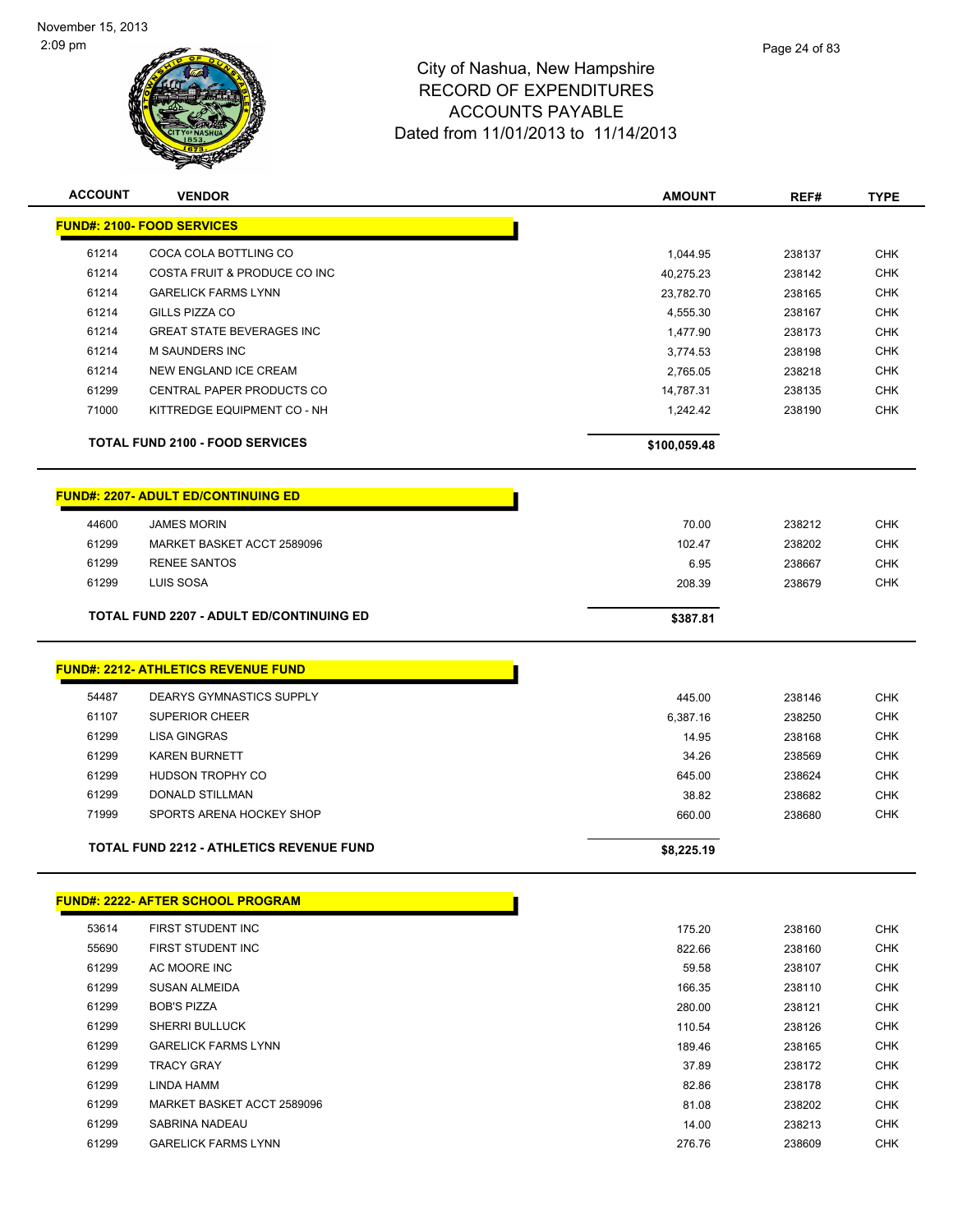# City of Nashua, New Hampshire RECORD OF EXPENDITURES ACCOUNTS PAYABLE Dated from 11/01/2013 to 11/14/2013 **ACCOUNT VENDOR AMOUNT REF# TYPE TOTAL FUND 2222 - AFTER SCHOOL PROGRAM \$2,296.38 FUND#: 2232- SOUTH STUDENT SHOP** educational outfitters and the control of the control of the control of the control of the control of the control of the control of the control of the control of the control of the control of the control of the control of **TOTAL FUND 2232 - SOUTH STUDENT SHOP \$1,856.50 FUND#: 2247- CULINARY ARTS** 53628 D A BUCCI & SONS INC 54.00 238592 CHK 61135 CENTRAL PAPER PRODUCTS CO 393.69 238135 CHK

| 61135 | NORTH CENTER FOOD SERVICE                         | 371.44     | 238221 | <b>CHK</b> |
|-------|---------------------------------------------------|------------|--------|------------|
| 61135 | <b>GENERAL LINEN SERVICE INC</b>                  | 88.54      | 238610 | <b>CHK</b> |
| 61135 | NORTH CENTER FOOD SERVICE                         | 628.57     | 238651 | <b>CHK</b> |
|       | <b>TOTAL FUND 2247 - CULINARY ARTS</b>            | \$1,637.46 |        |            |
|       | <b>FUND#: 2502- LAW ENFORCEMENT TRAINING FUND</b> |            |        |            |
| 53999 | NH STATE POLICE                                   | 375.00     | 238046 | <b>CHK</b> |
| 61910 | PETTY CASH                                        | 175.44     | 237896 | <b>CHK</b> |
|       |                                                   |            |        |            |

61135 GENERAL LINEN SERVICE INC 101.22 238166 CHK

| TOTAL FUND 2502 - LAW ENFORCEMENT TRAINING FUND | \$550.44 |
|-------------------------------------------------|----------|

| 53432 | <b>DONNA GRAHAM</b>                                         | 150.00     | 238431 | <b>CHK</b> |
|-------|-------------------------------------------------------------|------------|--------|------------|
| 53470 | <b>JOHN COLLINS</b>                                         | 100.00     | 238406 | <b>CHK</b> |
| 53470 | MIKE JEYNES                                                 | 200.00     | 238454 | <b>CHK</b> |
| 53470 | <b>THOMAS KING</b>                                          | 250.00     | 238460 | <b>CHK</b> |
| 53470 | <b>JIM MCLEAN</b>                                           | 225.00     | 238479 | <b>CHK</b> |
| 53470 | <b>TIM O'NEIL</b>                                           | 225.00     | 238501 | <b>CHK</b> |
| 53470 | <b>RYAN RICHER</b>                                          | 50.00      | 238509 | <b>CHK</b> |
| 53470 | <b>FRANK J WALLENT</b>                                      | 462.50     | 238528 | <b>CHK</b> |
| 54141 | PENNICHUCK WATER WORKS INC                                  | 19.68      | 237925 | <b>CHK</b> |
| 55300 | <b>JEFF POEHNERT</b>                                        | 45.20      | 237898 | <b>CHK</b> |
| 55300 | <b>JEFF POEHNERT</b>                                        | 166.11     | 238347 | <b>CHK</b> |
| 55699 | AARDVARK THE DEAN OF CLEAN                                  | 195.00     | 238382 | <b>CHK</b> |
| 81100 | AMAZON                                                      | 30.00      | 237911 | <b>CHK</b> |
|       | <b>TOTAL FUND 2505 - GOVT &amp; EDUCATION CHANNELS FUND</b> | \$2,118.49 |        |            |

| 39.58  | 237915 | <b>CHK</b> |
|--------|--------|------------|
| 160.00 | 238417 | <b>CHK</b> |
|        |        |            |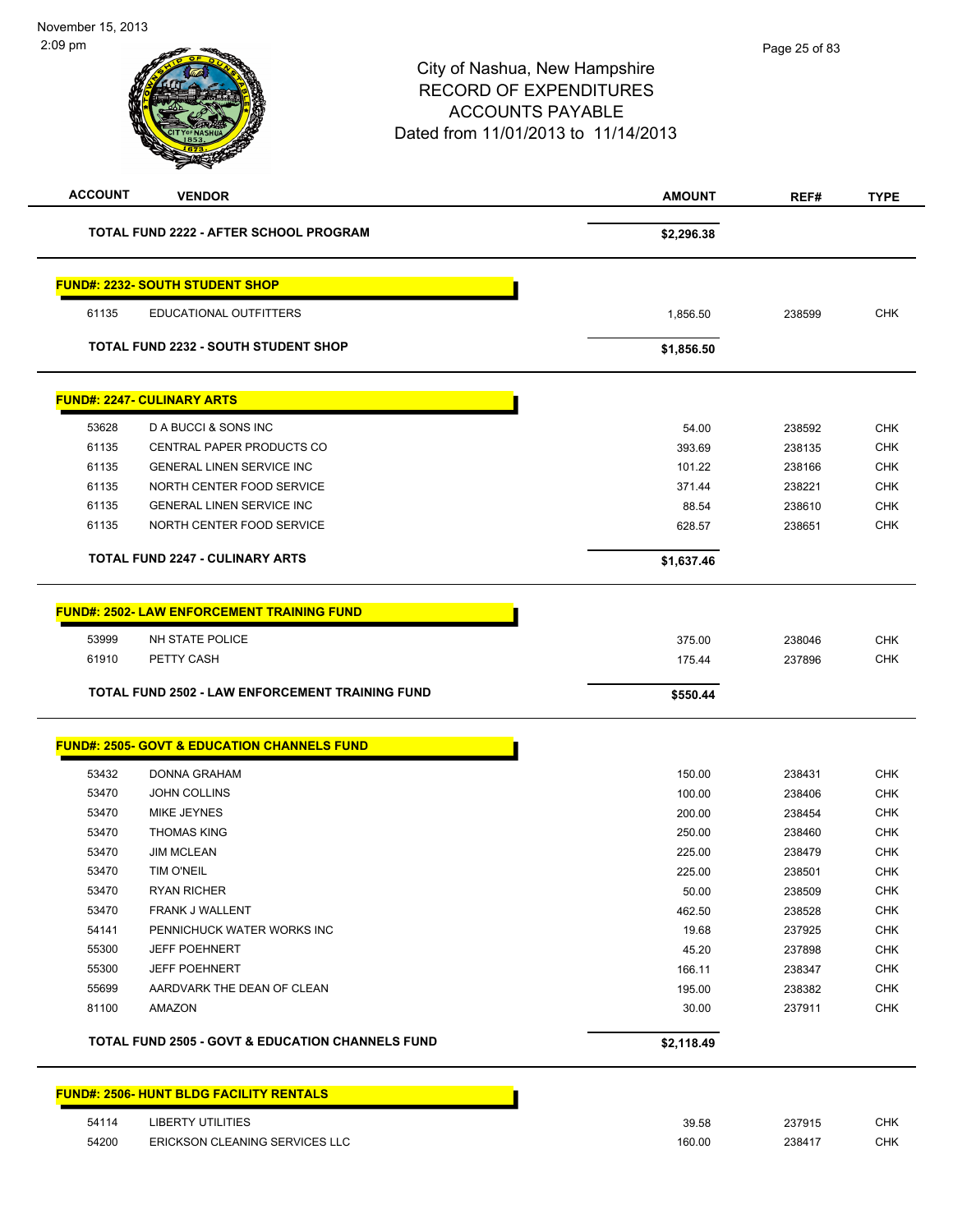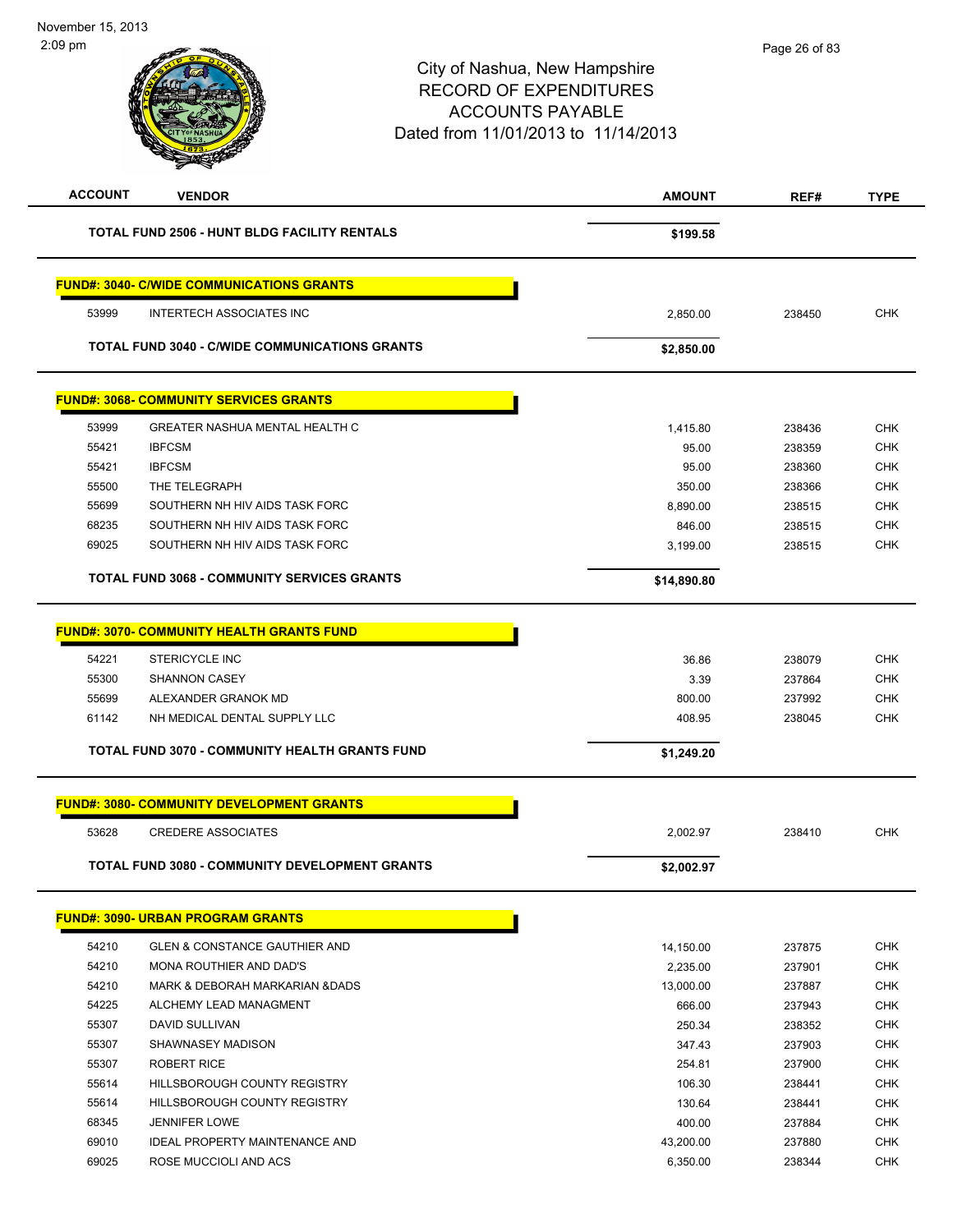| <b>ACCOUNT</b> | <b>VENDOR</b>                                          | <b>AMOUNT</b> | REF#   | <b>TYPE</b> |
|----------------|--------------------------------------------------------|---------------|--------|-------------|
|                | <b>TOTAL FUND 3090 - URBAN PROGRAM GRANTS</b>          | \$81,090.52   |        |             |
|                | <b>FUND#: 3120- TRANSIT GRANTS</b>                     |               |        |             |
| 54114          | LIBERTY UTILITIES                                      | 41.67         | 237920 | <b>CHK</b>  |
| 54114          | <b>HESS CORPORATION</b>                                | 6.16          | 238437 | <b>CHK</b>  |
| 54141          | PENNICHUCK WATER WORKS INC                             | 72.17         | 237925 | <b>CHK</b>  |
| 54141          | PENNICHUCK WATER WORKS INC                             | 142.85        | 237925 | <b>CHK</b>  |
| 55109          | <b>FAIRPOINT COMMUNICATIONS</b>                        | 50.00         | 237913 | <b>CHK</b>  |
| 55699          | <b>CINTAS UNIFORMS</b>                                 | 85.86         | 237964 | <b>CHK</b>  |
| 61299          | WB MASON CO INC                                        | 156.99        | 238529 | <b>CHK</b>  |
| 61299          | AIREX FILTER CORPORATION                               | 44.70         | 237941 | <b>CHK</b>  |
| 61299          | HOME DEPOT CREDIT SERVICE 3065                         | 71.81         | 237999 | <b>CHK</b>  |
| 61299          | CENTRAL PAPER PRODUCTS CO                              | 150.50        | 238401 | <b>CHK</b>  |
| 61705          | <b>MAYNARD &amp; LESIEUR INC</b>                       | 225.00        | 238027 | <b>CHK</b>  |
| 61799          | AMAZON                                                 | 264.10        | 237911 | <b>CHK</b>  |
| 61799          | ALLIANCE BUS GROUP INC                                 | 974.72        | 237946 | <b>CHK</b>  |
| 61799          | <b>CUMMINS NORTHEAST LLC</b>                           | 33.12         | 237969 | <b>CHK</b>  |
| 61799          | <b>GILLIG LLC</b>                                      | 2,338.22      | 238430 | <b>CHK</b>  |
| 61799          | NAPA AUTO PARTS                                        | 4.04          | 238490 | <b>CHK</b>  |
| 61799          | ALLIANCE BUS GROUP INC                                 | 119.53        | 237946 | <b>CHK</b>  |
| 61799          | <b>CUMMINS NORTHEAST LLC</b>                           | 28.15         | 237969 | <b>CHK</b>  |
| 61799          | <b>FASTENAL CO</b>                                     | 8.98          | 237981 | <b>CHK</b>  |
| 61799          | HOME DEPOT CREDIT SERVICE 3065                         | 99.65         | 237999 | <b>CHK</b>  |
| 61799          | NAPA AUTO PARTS                                        | 5.35          | 238490 | <b>CHK</b>  |
| 61799          | NAPA AUTO PARTS                                        | 14.24         | 238038 | <b>CHK</b>  |
| 61799          | <b>NAPA AUTO PARTS</b>                                 | 54.22         | 238490 | <b>CHK</b>  |
|                | <b>TOTAL FUND 3120 - TRANSIT GRANTS</b>                | \$4,992.03    |        |             |
|                |                                                        |               |        |             |
|                | <b>FUND#: 3200- PARKS &amp; RECREATION GRANTS</b>      |               |        |             |
| 55699          | NH BOUNCE HOUSE RENTALS                                | 600.00        | 238495 | <b>CHK</b>  |
| 61299          | <b>THOMAS DWANE</b>                                    | 278.88        | 237874 | <b>CHK</b>  |
| 61299          | JEANNOTTE'S MARKET LLC                                 | 79.80         | 238009 | <b>CHK</b>  |
| 61299          | SAM'S CLUB DIRECT-0860                                 | 351.19        | 238066 | <b>CHK</b>  |
|                | <b>TOTAL FUND 3200 - PARKS &amp; RECREATION GRANTS</b> | \$1,309.87    |        |             |
|                | <b>FUND#: 3800- SCHOOL GRANTS FUND</b>                 |               |        |             |
| 53600          | <b>STEVE BLUNT</b>                                     | 200.00        | 238561 | <b>CHK</b>  |
| 53607          | <b>GAYLE R ESTERLY</b>                                 | 4,078.22      | 238157 | <b>CHK</b>  |
| 53607          | <b>TARA L HASBROUCK</b>                                | 262.50        | 238181 | <b>CHK</b>  |
| 53607          | <b>MARK PROULX</b>                                     | 52.50         | 238234 | <b>CHK</b>  |
| 53607          | MARGARET M THERIAULT                                   | 262.50        | 238251 | <b>CHK</b>  |
| 53607          | <b>TARA L HASBROUCK</b>                                | 87.50         | 238616 | <b>CHK</b>  |
| 53607          | MARGARET M THERIAULT                                   | 175.00        | 238684 | <b>CHK</b>  |
| 53607          | <b>BEVERLY TUFTS</b>                                   | 105.00        | 238692 | <b>CHK</b>  |
| 53607          | <b>AUDREY VARGA</b>                                    | 87.50         | 238693 | CHK         |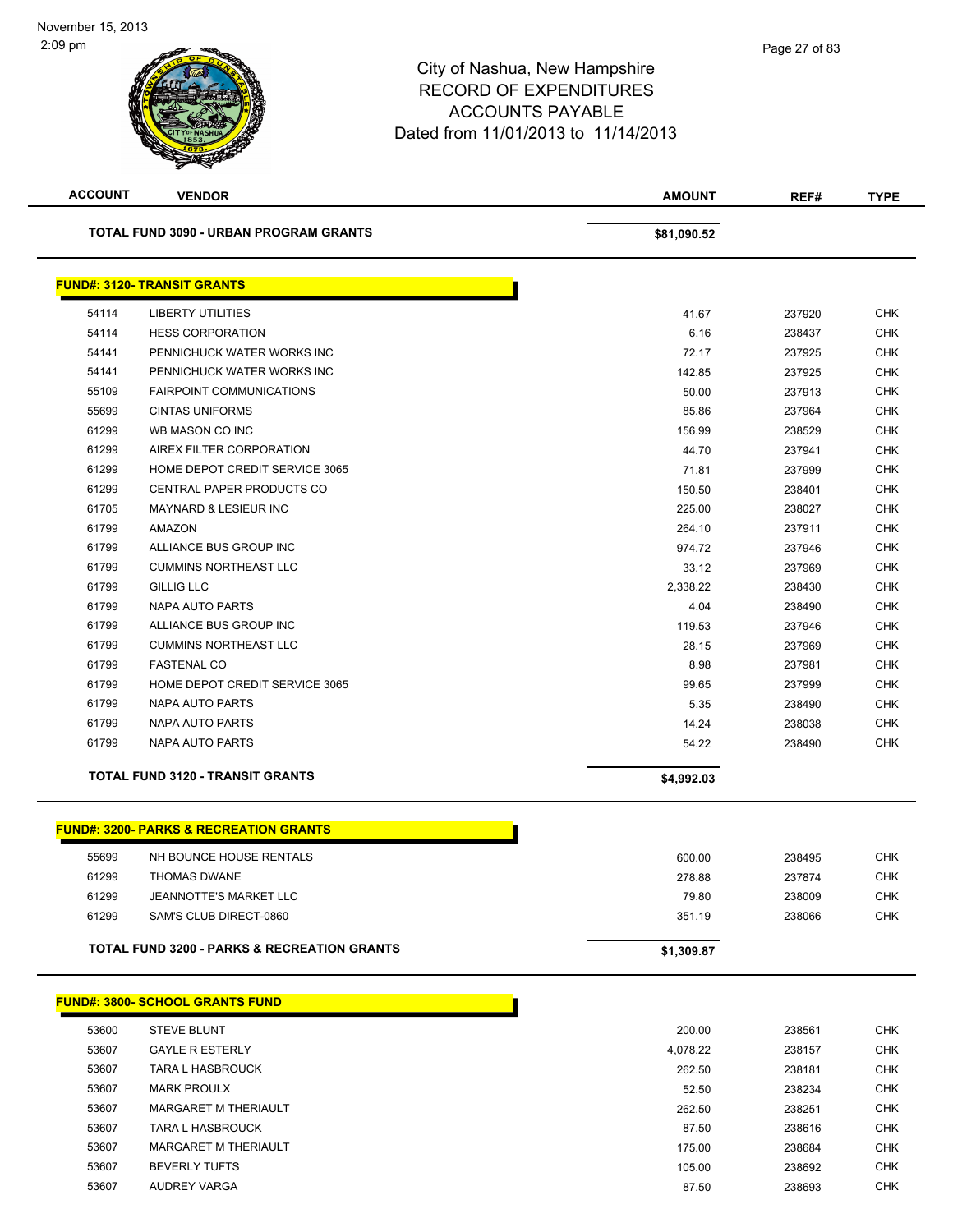

| <b>ACCOUNT</b> | <b>VENDOR</b>                          | <b>AMOUNT</b> | REF#   | <b>TYPE</b> |
|----------------|----------------------------------------|---------------|--------|-------------|
|                | <b>FUND#: 3800- SCHOOL GRANTS FUND</b> |               |        |             |
| 53628          | <b>TERESE PAWLETKO</b>                 | 130.00        | 238228 | <b>CHK</b>  |
| 53628          | <b>TERESE PAWLETKO</b>                 | 422.50        | 238655 | CHK         |
| 53628          | <b>TIMOTHY BOSCH</b>                   | 250.00        | 238123 | CHK         |
| 53628          | <b>JEANNA HAMILTON</b>                 | 25.00         | 238176 | <b>CHK</b>  |
| 53628          | <b>HOLLY LAVINE</b>                    | 100.00        | 238194 | <b>CHK</b>  |
| 53628          | <b>CAROL ANN MCGURK</b>                | 765.00        | 238206 | <b>CHK</b>  |
| 53628          | <b>JULIE OTA</b>                       | 66.50         | 238223 | <b>CHK</b>  |
| 53628          | <b>JEANNA HAMILTON</b>                 | 25.00         | 238614 | <b>CHK</b>  |
| 53628          | <b>JULIE OTA</b>                       | 100.00        | 238654 | <b>CHK</b>  |
| 53628          | <b>BOOTHBY THERAPY SERVICES LLC</b>    | 701.36        | 238122 | CHK         |
| 53628          | <b>INTERIM HEALTH CARE</b>             | 6,817.25      | 238185 | <b>CHK</b>  |
| 53628          | SILVER TOUCH HHC                       | 315.00        | 238246 | CHK         |
| 53628          | SILVER TOUCH HHC                       | 1,260.00      | 238675 | CHK         |
| 53628          | <b>NURSES PRN INC</b>                  | 1,260.00      | 238676 | CHK         |
| 53628          | <b>CAROL KOSNITSKY</b>                 | 1,345.20      | 238627 | CHK         |
| 54807          | <b>FIRST CHURCH</b>                    | 258.33        | 238601 | CHK         |
| 54807          | <b>FIRST CHURCH</b>                    | 3,432.67      | 238601 | <b>CHK</b>  |
| 55109          | <b>FAIRPOINT COMMUNICATIONS</b>        | 447.74        | 238356 | <b>CHK</b>  |
| 55109          | <b>EARTHLINK BUSINESS</b>              | 13.07         | 238099 | <b>CHK</b>  |
| 55300          | NHTM-USNH                              | 305.00        | 238539 | <b>CHK</b>  |
| 55300          | <b>NHTM</b>                            | 305.00        | 238650 | CHK         |
| 55300          | <b>KERRY MERTINS</b>                   | 100.00        | 238645 | <b>CHK</b>  |
| 55300          | FIRST STUDENT INC                      | 120.81        | 238602 | CHK         |
| 55300          | <b>COLLEEN DARWISH</b>                 | 70.00         | 238593 | CHK         |
| 55400          | <b>JACQUELYN WILSON</b>                | 1,050.00      | 238705 | CHK         |
| 55400          | <b>HOLLY LAVINE</b>                    | 200.00        | 238632 | <b>CHK</b>  |
| 55400          | DEVELOPMENTAL RESOURCES                | 342.00        | 238148 | <b>CHK</b>  |
| 55400          | <b>CRYSTAL SEAGLE</b>                  | 94.93         | 238672 | <b>CHK</b>  |
| 55690          | FIRST STUDENT INC                      | 113.51        | 238160 | <b>CHK</b>  |
| 55690          | FIRST STUDENT INC                      | 126.70        | 238602 | <b>CHK</b>  |
| 61135          | <b>CHERRIE FULTON</b>                  | 193.98        | 238606 | CHK         |
| 61135          | KATHLEEN MACINTYRE                     | 90.90         | 238199 | CHK         |
| 61135          | <b>CYNTHIA MICHAUD</b>                 | 245.76        | 238208 | <b>CHK</b>  |
| 61135          | LUCIE L CROWDER                        | 163.01        | 238590 | CHK         |
| 61135          | TITLE ONE PETTY CASH                   | 46.12         | 238685 | CHK         |
| 61135          | <b>JENNIFER DIMARIA</b>                | 61.48         | 238150 | <b>CHK</b>  |
| 61299          | <b>WAL-MART</b>                        | 232.39        | 238254 | <b>CHK</b>  |
| 61875          | <b>TOADSTOOL BOOKSHOP</b>              | 300.15        | 238686 | <b>CHK</b>  |
| 71228          | <b>CURRICULUM ASSOCIATES LLC</b>       | 4,200.00      | 238144 | <b>CHK</b>  |
| 71999          | CARTRIDGE WORLD NASHUA                 | 63.46         | 238133 | CHK         |
| 71999          | PRO AV SYSTEMS INC                     | 5,639.91      | 238659 | <b>CHK</b>  |
| 71999          | B & H PHOTO VIDEO PRO AUDIO            | 639.00        | 238112 | <b>CHK</b>  |
| 71999          | ARMSTRONG MEDICAL INDUSTRIES           | 960.00        | 238550 | <b>CHK</b>  |
| 71999          | LAERDAL MEDICAL CORP                   | 826.54        | 238629 | CHK         |
|                |                                        |               |        |             |

**TOTAL FUND 3800 - SCHOOL GRANTS FUND \$39,535.99**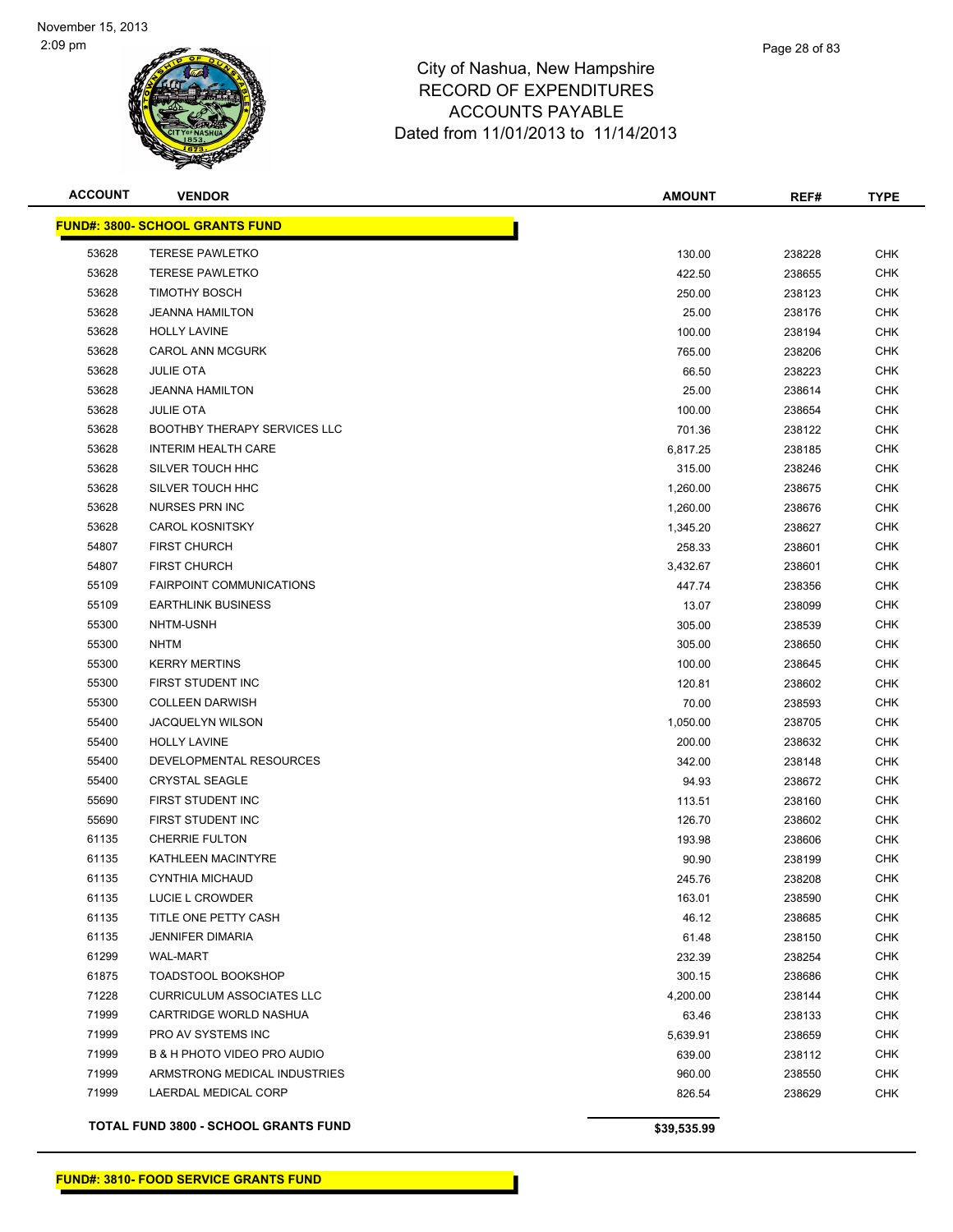

| <b>ACCOUNT</b> | <b>VENDOR</b>                                         | <b>AMOUNT</b>   | REF#             | <b>TYPE</b>       |
|----------------|-------------------------------------------------------|-----------------|------------------|-------------------|
|                | <b>FUND#: 3810- FOOD SERVICE GRANTS FUND</b>          |                 |                  |                   |
| 61214          | M SAUNDERS INC                                        | 1,783.50        | 238198           | CHK               |
| 61214          | <b>M SAUNDERS INC</b>                                 | 2,092.40        | 238198           | <b>CHK</b>        |
| 61214          | <b>M SAUNDERS INC</b>                                 | 1,460.20        | 238198           | CHK               |
| 61214          | <b>M SAUNDERS INC</b>                                 | 2,235.90        | 238198           | CHK               |
| 61214          | <b>M SAUNDERS INC</b>                                 | 2,655.20        | 238198           | CHK               |
| 61214          | <b>M SAUNDERS INC</b>                                 | 2,184.40        | 238198           | <b>CHK</b>        |
| 61214          | <b>M SAUNDERS INC</b>                                 | 1,606.99        | 238198           | <b>CHK</b>        |
| 61214          | <b>M SAUNDERS INC</b>                                 | 1,784.10        | 238198           | <b>CHK</b>        |
| 61214          | M SAUNDERS INC                                        | 1,492.60        | 238198           | <b>CHK</b>        |
| 61299          | COSTA FRUIT & PRODUCE CO INC                          | 29.34           | 238142           | CHK               |
| 61299          | CENTRAL PAPER PRODUCTS CO                             | 31.60           | 238135           | <b>CHK</b>        |
| 61299          | COSTA FRUIT & PRODUCE CO INC                          | 58.68           | 238142           | CHK               |
| 61299          | COSTA FRUIT & PRODUCE CO INC                          | 58.68           | 238142           | <b>CHK</b>        |
| 61299          | COSTA FRUIT & PRODUCE CO INC                          | 29.34           | 238142           | CHK               |
| 61299          | CENTRAL PAPER PRODUCTS CO                             | 50.95           | 238135           | <b>CHK</b>        |
| 61299          | COSTA FRUIT & PRODUCE CO INC                          | 29.34           | 238142           | CHK               |
|                | TOTAL FUND 3810 - FOOD SERVICE GRANTS FUND            | \$17,583.22     |                  |                   |
|                | <b>FUND#: 4005- TRAFFIC VIOLATIONS FUND</b>           |                 |                  |                   |
|                |                                                       |                 |                  |                   |
| 45400          | <b>FARWELL FUNERAL SERVICE INC</b>                    | 30.00           | 237980           | <b>CHK</b>        |
| 45400          | <b>WILDENSON ORIOL</b>                                | 100.00          | 238530           | <b>CHK</b>        |
| 55607          | MAILINGS UNLIMITED - MVR                              | 875.00          | 14373            | ACH               |
| 55699          | 1ST PRIORITY TOWING & RECOVERY                        | 410.00          | 237934           | CHK               |
| 55699<br>55699 | D & R TOWING INC<br><b>CINTAS DOCUMENT MANAGEMENT</b> | 315.00<br>64.20 | 237970<br>238404 | CHK<br><b>CHK</b> |
|                |                                                       |                 |                  |                   |
|                | <b>TOTAL FUND 4005 - TRAFFIC VIOLATIONS FUND</b>      | \$1,794.20      |                  |                   |
|                | <b>FUND#: 4010- MOTOR VEHICLE ADMIN FUND</b>          |                 |                  |                   |
| 55699          | <b>CINTAS DOCUMENT MANAGEMENT</b>                     | 417.30          | 238404           | <b>CHK</b>        |
|                | TOTAL FUND 4010 - MOTOR VEHICLE ADMIN FUND            | \$417.30        |                  |                   |
|                | <b>FUND#: 4025- DOJ DRUG FORFEITURE FUNDS</b>         |                 |                  |                   |
|                |                                                       |                 |                  |                   |
| 55118          | VERIZON WIRELESS-785728687                            | 481.27          | 237931           | <b>CHK</b>        |
| 55400          | LPR ELITE SECURITIES GROUP INC                        | 2,780.00        | 238469           | <b>CHK</b>        |
| 55699          | <b>COMCAST CABLE COMMUNICATIONS I</b>                 | 225.10          | 237912           | <b>CHK</b>        |
| 55699          | TLO LLC                                               | 74.96           | 238520           | <b>CHK</b>        |
| 56315          | CHILD ADVOCACY CENTER                                 | 3,333.33        | 237963           | CHK               |
|                | <b>TOTAL FUND 4025 - DOJ DRUG FORFEITURE FUNDS</b>    | \$6,894.66      |                  |                   |
|                | <b>FUND#: 4032- PISTOL PERMIT FEES</b>                |                 |                  |                   |
| 61110          | <b>BENS UNIFORMS</b>                                  | 262.50          | 237956           | <b>CHK</b>        |
| 61110          | <b>GALLS</b>                                          | 310.98          | 238427           | <b>CHK</b>        |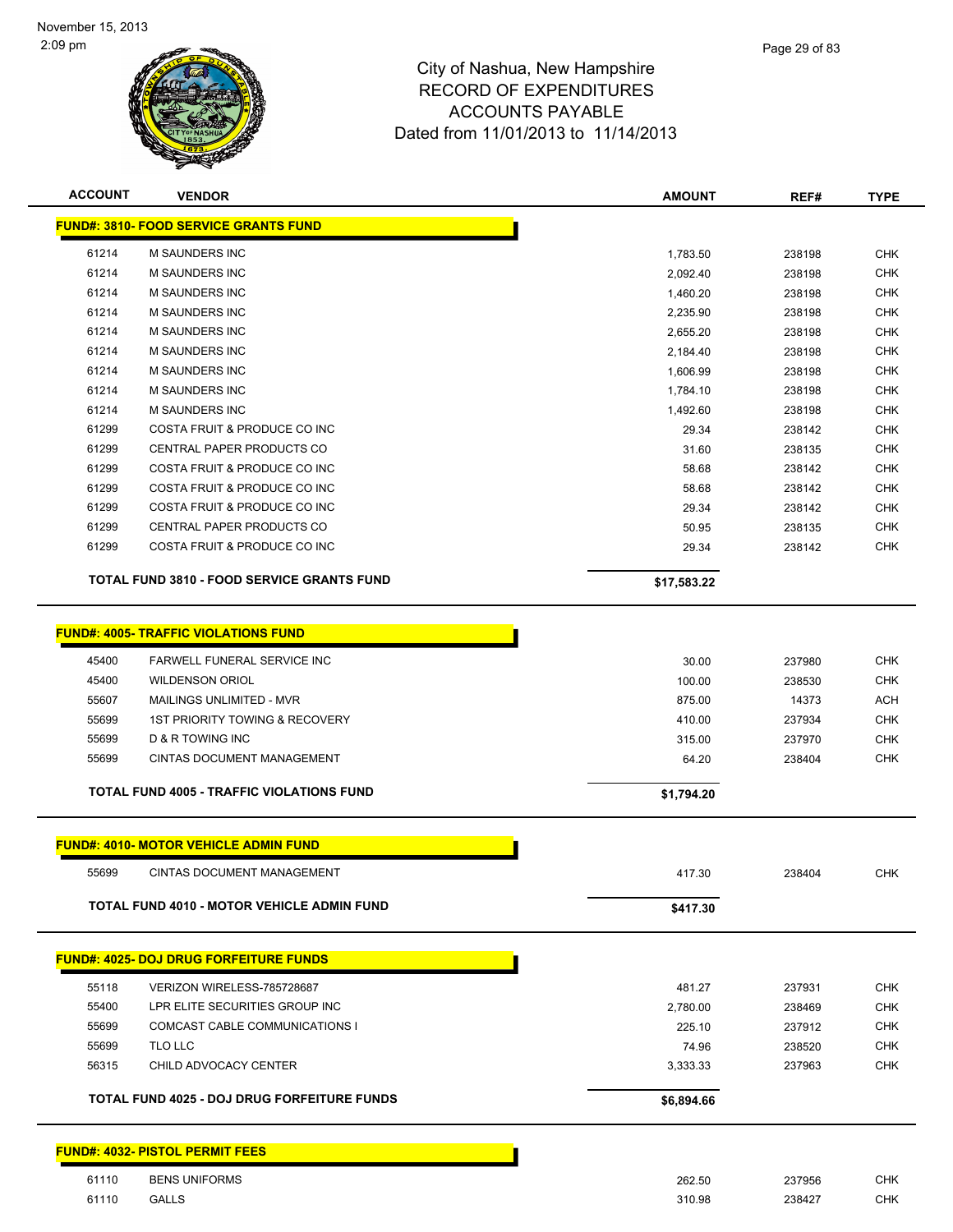# City of Nashua, New Hampshire RECORD OF EXPENDITURES ACCOUNTS PAYABLE Dated from 11/01/2013 to 11/14/2013 **ACCOUNT VENDOR AMOUNT REF# TYPE TOTAL FUND 4032 - PISTOL PERMIT FEES** \$573.48 **FUND#: 4090- LIB-LOST/DAMAGED BOOK FINES** 61814 MICRO MARKETING ASSOCIATES 24.00 238032 CHK

|       | FUND#: 4090- LIB-LOST/DAMAGED BOOK FINES             |              |        |            |
|-------|------------------------------------------------------|--------------|--------|------------|
| 61814 | MICRO MARKETING ASSOCIATES                           | 24.00        | 238032 | <b>CHK</b> |
| 61814 | MICRO MARKETING ASSOCIATES                           | 6.00         | 238482 | <b>CHK</b> |
| 61875 | <b>BAKER &amp; TAYLOR</b>                            | 267.07       | 237953 | <b>CHK</b> |
| 61875 | <b>INGRAM LIBRARY SERVICES</b>                       | 10.92        | 238002 | <b>CHK</b> |
| 61875 | <b>BAKER &amp; TAYLOR</b>                            | 48.12        | 238392 | <b>CHK</b> |
| 61875 | <b>INGRAM LIBRARY SERVICES</b>                       | 45.84        | 238446 | <b>CHK</b> |
|       | TOTAL FUND 4090 - LIB-LOST/DAMAGED BOOK FINES        | \$401.95     |        |            |
|       | <u> FUND#: 4600- ECON DEV-GREATER NASHUA RLF</u>     |              |        |            |
| 15100 | NH BAR FOUNDATION                                    | 50,000.00    | 14364  | <b>ACH</b> |
|       | TOTAL FUND 4600 - ECON DEV-GREATER NASHUA RLF        | \$50,000.00  |        |            |
|       | <u> FUND#: 5010- CAP PROJECTS-INFO TECHNOLOGY</u>    |              |        |            |
| 81342 | <b>KRONOS INC</b>                                    | 20,938.76    | 238462 | <b>CHK</b> |
|       | TOTAL FUND 5010 - CAP PROJECTS-INFO TECHNOLOGY       | \$20,938.76  |        |            |
|       | <b>FUND#: 5050- CAPITAL PROJ-COMMUNICATIONS</b>      |              |        |            |
| 81300 | MOTOROLA SOLUTIONS INC                               | 7,489.26     | 237922 | <b>CHK</b> |
| 81300 | 2-WAY COMMUNICATIONS SERVICE                         | 2,444.00     | 238381 | <b>CHK</b> |
|       | <b>TOTAL FUND 5050 - CAPITAL PROJ-COMMUNICATIONS</b> | \$9,933.26   |        |            |
|       | <u> FUND#: 5200- CAPITAL PROJECTS-STREETS</u>        |              |        |            |
| 81700 | SIEMENS INDUSTRY INC                                 | 149,766.97   | 238074 | <b>CHK</b> |
| 81700 | VANASSE HANGEN BRUSTLIN INC                          | 24,192.60    | 238526 | <b>CHK</b> |
|       | <b>TOTAL FUND 5200 - CAPITAL PROJECTS-STREETS</b>    | \$173,959.57 |        |            |
|       | <u> FUND#: 5700- CAP PROJECTS-BROAD ST PKWY</u>      |              |        |            |
| 81700 | UNION LEADER CORP -- 55070                           | 327.60       | 238370 | <b>CHK</b> |
| 81700 | THE TELEGRAPH                                        | 146.00       | 238366 | CHK        |
| 81700 | FAY SPOFFORD & THORNDIKE                             | 7,005.71     | 237983 | <b>CHK</b> |
| 81700 | FAY SPOFFORD & THORNDIKE                             | 66,594.80    | 237983 | <b>CHK</b> |
| 81700 | VANASSE HANGEN BRUSTLIN INC                          | 6,111.66     | 238094 | <b>CHK</b> |
| 81700 | FAY SPOFFORD & THORNDIKE                             | 81,629.99    | 237983 | <b>CHK</b> |
| 81700 | DENNIS MIRES P.A.                                    | 7,000.00     | 237973 | <b>CHK</b> |

81700 FAY SPOFFORD & THORNDIKE **FACK ASSAULT A CHARGE 1999** SAGE 1999 9,546.77 237983 CHK 81700 HISTORIC DOCUMENTATION COMPANY 5,005.66 237998 CHK 81700 SANBORN HEAD & ASSOC INC 6 ASSOC INC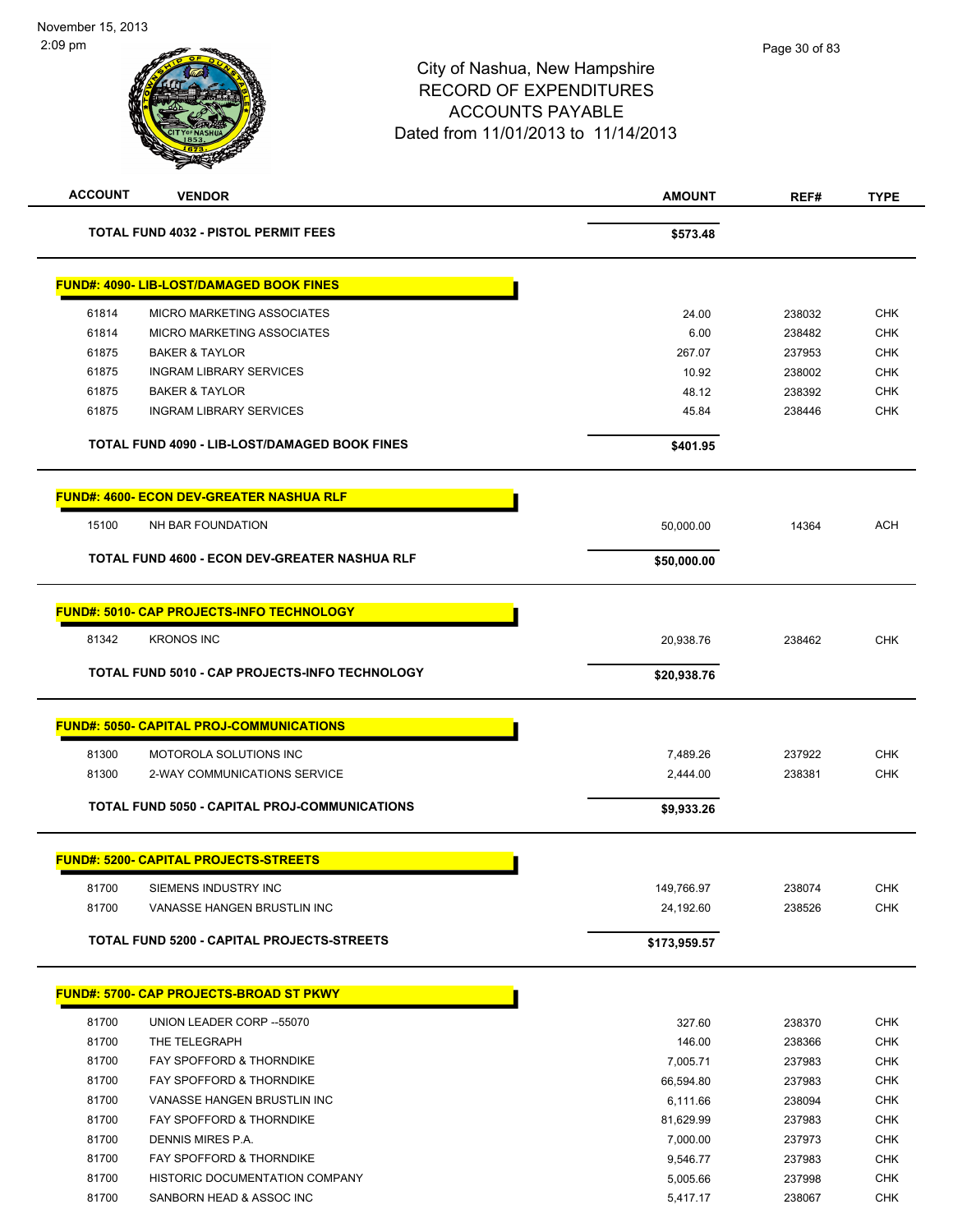| <b>ACCOUNT</b> | <b>VENDOR</b>                                         | <b>AMOUNT</b> | REF#   | <b>TYPE</b> |
|----------------|-------------------------------------------------------|---------------|--------|-------------|
|                | TOTAL FUND 5700 - CAP PROJECTS-BROAD ST PKWY          | \$188,785.36  |        |             |
|                |                                                       |               |        |             |
|                | <b>FUND#: 5800- SCHOOL CAPITAL PROJECTS FUND</b>      |               |        |             |
| 81200          | <b>SECURADYNE SYSTEMS</b>                             | 274,302.49    | 238673 | <b>CHK</b>  |
|                | <b>TOTAL FUND 5800 - SCHOOL CAPITAL PROJECTS FUND</b> | \$274,302.49  |        |             |
|                | <b>FUND#: 6000- SOLID WASTE FUND</b>                  |               |        |             |
|                |                                                       |               |        |             |
| 53999          | USDA, APHIS, GENERAL                                  | 13,710.97     | 238378 | <b>CHK</b>  |
| 54100          | <b>PSNH</b>                                           | 216.44        | 238363 | <b>CHK</b>  |
| 54141          | PENNICHUCK WATER WORKS INC                            | 255.06        | 237925 | <b>CHK</b>  |
| 54280          | ABLE AIR CORPORATION                                  | 105.98        | 237938 | <b>CHK</b>  |
| 54280          | GATE CITY FENCE CO INC                                | 970.00        | 237988 | <b>CHK</b>  |
| 54280          | <b>BELLETETES INC</b>                                 | 64.76         | 238395 | <b>CHK</b>  |
| 54280          | <b>FASTENAL CO</b>                                    | 247.82        | 238420 | <b>CHK</b>  |
| 54280          | HOME DEPOT CREDIT SERVICE 3065                        | 39.52         | 238442 | <b>CHK</b>  |
| 54487          | NORTHEAST SCALE CO INC                                | 3,574.00      | 238500 | <b>CHK</b>  |
| 54600          | <b>POWERPLAN</b>                                      | 161.92        | 238060 | <b>CHK</b>  |
| 54600          | <b>CARPARTS OF NASHUA</b>                             | 120.04        | 238400 | <b>CHK</b>  |
| 54600          | MCDEVITT TRUCKS INC                                   | 853.05        | 238477 | <b>CHK</b>  |
| 54600          | MCNEILUS TRUCK & MANUFACTURING                        | 977.51        | 238480 | <b>CHK</b>  |
| 54600          | <b>POWERPLAN</b>                                      | (532.40)      | 238504 | <b>CHK</b>  |
| 54600          | USP OF NEW ENGLAND                                    | 297.54        | 238525 | <b>CHK</b>  |
| 55109          | COMCAST CABLE COMMUNICATIONS I                        | 94.30         | 238354 | <b>CHK</b>  |
| 55400          | NRRA (NORTHEAST RESOURCE RECOV                        | 25.00         | 238362 | <b>CHK</b>  |
| 55699          | AMHERST APPLIANCE REPAIR                              | 2,261.00      | 237949 | <b>CHK</b>  |
| 55699          | ENVIRON. RESOURCE RETURN CORP                         | 29,087.01     | 237978 | <b>CHK</b>  |
| 55699          | UNIVERSAL RECYCLING TECH LLC                          | 3,947.60      | 238092 | <b>CHK</b>  |
| 55699          | UNIVERSAL RECYCLING TECH                              | 3,518.11      | 238093 | <b>CHK</b>  |
| 55699          | BILLS WORLD CLASS CLEANING SER                        | 780.00        | 238397 | <b>CHK</b>  |
| 55699          | LIBERTY TIRE RECYCLING LLC                            | 1,138.50      | 238467 | <b>CHK</b>  |
| 61100          | WB MASON CO INC                                       | 29.76         | 238097 | <b>CHK</b>  |
| 61110          | UNIFIRST CORPORATION                                  | 512.37        | 238523 | CHK         |
| 61192          | STANLEY CONVERGENT SECURITY                           | 1,040.53      | 238516 | <b>CHK</b>  |
| 61192          | STANLEY SECURITY SOLUTIONS                            | 84.00         | 238518 | <b>CHK</b>  |
| 61307          | SHATTUCK MALONE OIL CO                                | 1,505.43      | 237928 | <b>CHK</b>  |
| 61307          | SHATTUCK MALONE OIL CO                                | 1,729.87      | 238364 | <b>CHK</b>  |
| 61310          | ALTERNATIVE VEHICLE SERVICE GR                        | 15,530.68     | 238387 | <b>CHK</b>  |
| 61705          | LIBERTY INTNL TRUCKS OF NH LLC                        | 341.22        | 238466 | <b>CHK</b>  |
| 61705          | <b>MAYNARD &amp; LESIEUR INC</b>                      | 3,090.66      | 238475 | <b>CHK</b>  |
| 61705          | NAPA AUTO PARTS                                       | 541.87        | 238487 | <b>CHK</b>  |
| 61705          | <b>NAPA AUTO PARTS</b>                                | 42.44         | 238488 | <b>CHK</b>  |
| 71000          | POWER WASHER SALES                                    | 1,376.70      | 238059 | <b>CHK</b>  |
| 71221          | COMPUTER HUT dba IT INSIDERS                          | 362.80        | 238407 | <b>CHK</b>  |
|                |                                                       |               |        |             |
|                | TOTAL FUND 6000 - SOLID WASTE FUND                    | \$88,102.06   |        |             |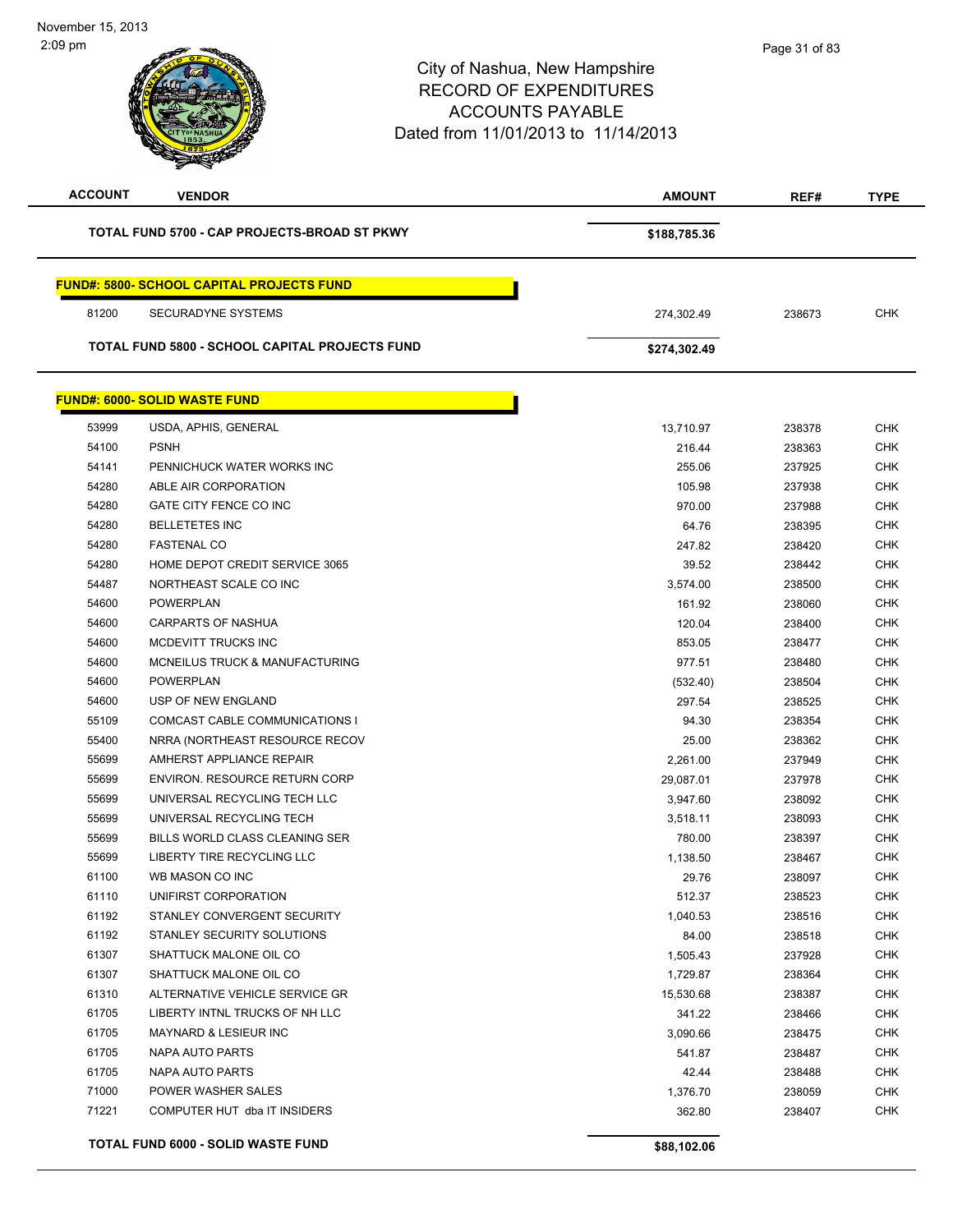

| <b>ACCOUNT</b> | <b>VENDOR</b>                       | <b>AMOUNT</b> | REF#   | <b>TYPE</b> |
|----------------|-------------------------------------|---------------|--------|-------------|
|                | <b>FUND#: 6200- WASTEWATER FUND</b> |               |        |             |
| 21775          | <b>ANDREW LEMIEUX</b>               | 182.04        | 238284 | <b>CHK</b>  |
| 21775          | <b>CARRINGTON MORTGAGE LOAN</b>     | 38.39         | 238285 | <b>CHK</b>  |
| 21775          | PATRICIA SAVEENEY                   | 40.98         | 238286 | <b>CHK</b>  |
| 21775          | <b>SYLVIA LUNDBERG</b>              | 47.29         | 238287 | <b>CHK</b>  |
| 21775          | <b>VERONICA GAUDREAU TRUST</b>      | 45.58         | 238288 | <b>CHK</b>  |
| 44597          | HILLSBOROUGH COUNTY REGISTRY        | 1,610.38      | 238441 | <b>CHK</b>  |
| 53107          | <b>FLOW ASSESSMENT SERVICES LLC</b> | 12,874.98     | 237986 | CHK         |
| 53107          | CHEMSERVE ENVIRONMENTAL ANALYS      | 1.608.73      | 238402 | CHK         |
| 53107          | EASTERN ANALYTICAL INC              | 321.75        | 238416 | CHK         |
| 53467          | <b>MAILINGS UNLIMITED</b>           | 2,933.88      | 238020 | CHK         |
| 54114          | <b>LIBERTY UTILITIES</b>            | 291.82        | 237921 | CHK         |
| 54114          | <b>HESS CORPORATION</b>             | 1,603.14      | 238437 | <b>CHK</b>  |
| 54141          | PENNICHUCK WATER WORKS INC          | 55.88         | 237925 | CHK         |
| 54280          | AMERICAN TANK MANAGEMENT INC        | 390.00        | 237947 | <b>CHK</b>  |
| 54280          | M & M ELECTRICAL SUPPLY CO INC      | 7.21          | 238017 | <b>CHK</b>  |
| 54280          | MCMASTER-CARR                       | 507.72        | 238029 | <b>CHK</b>  |
| 54280          | <b>FASTENAL CO</b>                  | 38.41         | 238420 | <b>CHK</b>  |
| 54300          | <b>CRISP CONTRACTING LLC</b>        | 9,610.00      | 237869 | CHK         |
| 54300          | <b>BROX INDUSTRIES INC</b>          | 792.30        | 237960 | <b>CHK</b>  |
| 54300          | MANCHESTER HOSE & COUPLING LLC      | 1,934.75      | 238022 | <b>CHK</b>  |
| 54300          | SEWER EQUIPMENT COMPANY             | 1,428.00      | 238073 | CHK         |
| 54300          | E J PRESCOTT INC                    | 289.53        | 238415 | <b>CHK</b>  |
| 54300          | OHIO GRATINGS INC                   | 6,045.00      | 238502 | <b>CHK</b>  |
| 54300          | SEWER EQUIPMENT COMPANY             | 1,428.00      | 238513 | <b>CHK</b>  |
| 54487          | <b>FASTENAL CO</b>                  | 91.65         | 237981 | <b>CHK</b>  |
| 54487          | <b>FASTSIGNS</b>                    | 300.00        | 237982 | <b>CHK</b>  |
| 54487          | <b>FLOWROX INC</b>                  | 7,772.97      | 237987 | <b>CHK</b>  |
| 54487          | HOME DEPOT CREDIT SERVICE 3065      | 105.05        | 237999 | <b>CHK</b>  |
| 54487          | M & M ELECTRICAL SUPPLY CO INC      | 426.99        | 238017 | CHK         |
| 54487          | MCMASTER-CARR                       | 240.16        | 238029 | <b>CHK</b>  |
| 54487          | SOUTHWORTH-MILTON INC               | 634.82        | 238076 | CHK         |
| 54487          | <b>FASTENAL CO</b>                  | 173.75        | 238420 | CHK         |
| 54487          | <b>GRAINGER</b>                     | 106.80        | 238432 | <b>CHK</b>  |
| 54487          | <b>HIGHLAND POWER</b>               | 599.00        | 238439 | <b>CHK</b>  |
| 54487          | HUBER TECHNOLOGY INC                | 4,393.15      | 238445 | <b>CHK</b>  |
| 54487          | M & B MACHINING AND WELDING         | 530.00        | 238470 | <b>CHK</b>  |
| 54487          | PINE MOTOR PARTS                    | 112.59        | 238503 | <b>CHK</b>  |
| 54828          | US BANK EQUIPMENT FINANCE           | 113.54        | 238374 | <b>CHK</b>  |
| 55109          | BAYRING COMMUNICATIONS              | 60.21         | 238353 | <b>CHK</b>  |
| 55109          | <b>FAIRPOINT COMMUNICATIONS</b>     | 709.35        | 238356 | CHK         |
| 55109          | <b>FAIRPOINT COMMUNICATIONS</b>     | 70.74         | 238357 | CHK         |
| 55400          | <b>NHWPCA</b>                       | 70.00         | 237924 | <b>CHK</b>  |
| 55618          | <b>CITIZENS BANK</b>                | 1,355.97      | 14422  | <b>ACH</b>  |
| 55618          | <b>CITIZENS BANK</b>                | 1,364.67      | 14423  | <b>ACH</b>  |
| 55699          | <b>GLENN KOHL</b>                   | 5,990.00      | 238014 | <b>CHK</b>  |
| 55699          | <b>CINTAS DOCUMENT MANAGEMENT</b>   | 117.70        | 238404 | CHK         |
| 61100          | WB MASON CO INC                     | 18.18         | 238097 | <b>CHK</b>  |
| 61107          | UNIFIRST CORPORATION                | 424.39        | 238091 | <b>CHK</b>  |
| 61107          | ALECS SHOE STORE INC                | 99.95         | 238385 | <b>CHK</b>  |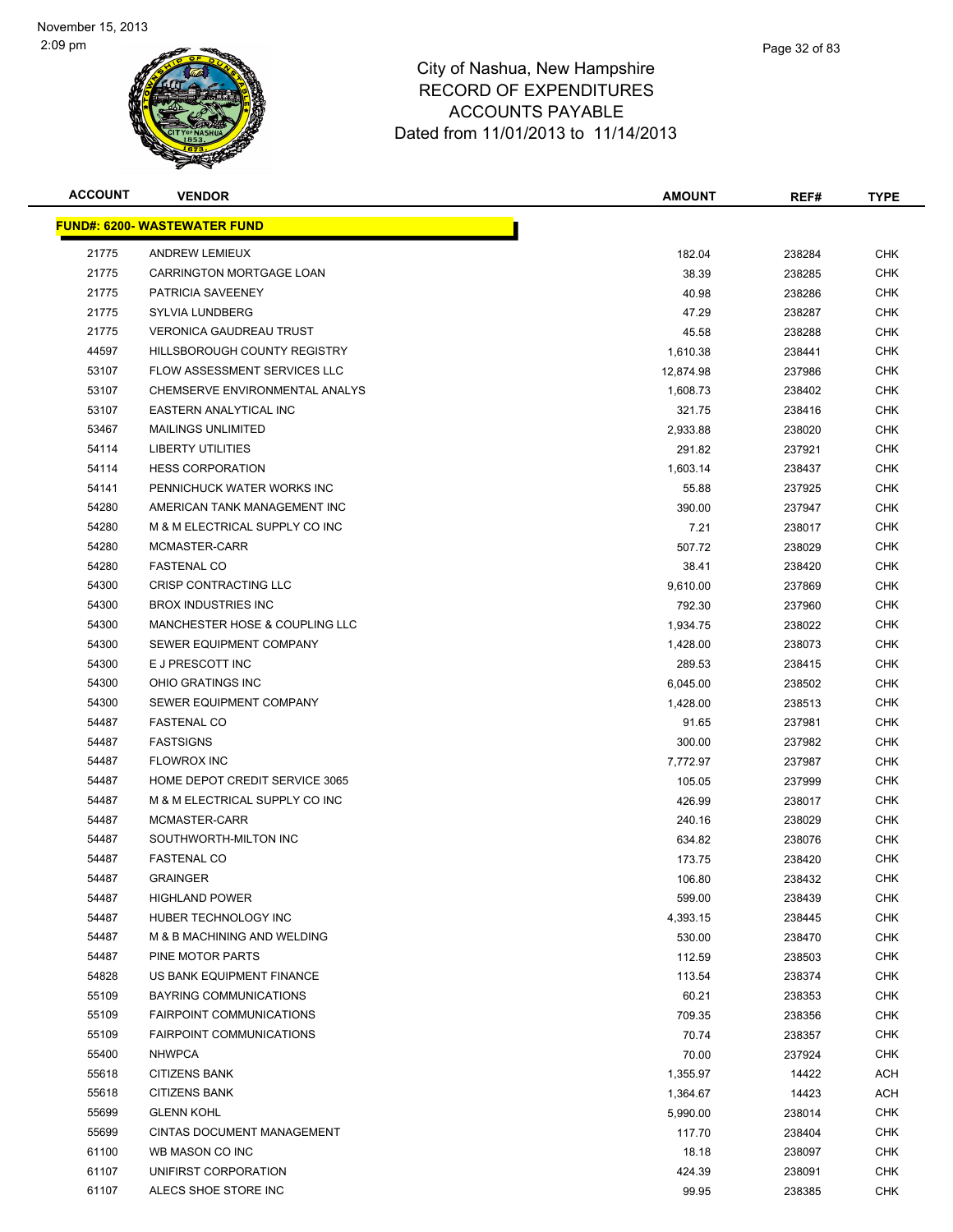

| <b>ACCOUNT</b> | <b>VENDOR</b>                            | <b>AMOUNT</b>  | REF#   | <b>TYPE</b> |
|----------------|------------------------------------------|----------------|--------|-------------|
|                | <b>FUND#: 6200- WASTEWATER FUND</b>      |                |        |             |
| 61149          | <b>VWR INTERNATIONAL</b>                 | 619.79         | 238096 | <b>CHK</b>  |
| 61156          | <b>BASF CORP</b>                         | 4,739.04       | 237954 | <b>CHK</b>  |
| 61156          | <b>JCI JONES CHEMICALS INC</b>           | 8,671.69       | 238008 | <b>CHK</b>  |
| 61156          | <b>BASF CORP</b>                         | 4,739.04       | 238394 | <b>CHK</b>  |
| 61156          | <b>JCI JONES CHEMICALS INC</b>           | 2,528.68       | 238453 | <b>CHK</b>  |
| 61299          | SAM'S CLUB DIRECT-0860                   | 32.11          | 238066 | <b>CHK</b>  |
| 61310          | ALTERNATIVE VEHICLE SERVICE GR           | 356.89         | 238387 | <b>CHK</b>  |
| 61807          | UNIVERSITY ENTERPRISES INC               | 394.00         | 238372 | <b>CHK</b>  |
| 71025          | PINE MOTOR PARTS                         | 279.95         | 238058 | <b>CHK</b>  |
| 81700          | <b>VELLANO BROS., INC</b>                | 6,557.00       | 238095 | <b>CHK</b>  |
| 81700          | DELOURY CONSTRUCTION                     | 130,731.01     | 237971 | <b>CHK</b>  |
| 81700          | <b>WOODARD &amp; CURRAN INC</b>          | 18,464.76      | 238532 | <b>CHK</b>  |
| 81700          | METHUEN CONSTRUCTION CO                  | 847,000.00     | 238030 | <b>CHK</b>  |
| 81700          | DBU CONSTRUCTION INC                     | 54,682.32      | 237871 | <b>CHK</b>  |
| 81700          | ALBANESE D & S INC                       | 219,134.54     | 237942 | <b>CHK</b>  |
| 81700          | PARK CONSTRUCTION CORP                   | 132,449.40     | 238054 | <b>CHK</b>  |
| 81700          | T BUCK CONSTRUCTION INC                  | 225,224.69     | 238082 | <b>CHK</b>  |
| 81700          | <b>WRIGHT-PIERCE</b>                     | 22,155.92      | 238533 | <b>CHK</b>  |
|                | <b>TOTAL FUND 6200 - WASTEWATER FUND</b> | \$1,748,768.22 |        |             |

**FUND#: 6500- PROPERTY & CASUALTY FUND**

|       | <u> UND#: 6500- PROPERTY &amp; CASUALTY FUND</u> |          |        |            |
|-------|--------------------------------------------------|----------|--------|------------|
| 54267 | STANLEY ELEVATOR CO INC                          | 4,443.63 | 238517 | <b>CHK</b> |
| 55307 | <b>ROSS DUGAS</b>                                | 63.84    | 237872 | <b>CHK</b> |
| 55307 | <b>DIANE VEINO</b>                               | 39.55    | 237908 | <b>CHK</b> |
| 59207 | ADVANCE ORTHOPEDIC & SPORTS                      | 363.88   | 238289 | <b>CHK</b> |
| 59207 | APPLE NASHUA LLC                                 | 1,947.00 | 238290 | <b>CHK</b> |
| 59207 | APPLE NASHUA LLC                                 | 2,111.00 | 238291 | <b>CHK</b> |
| 59207 | ASSOCIATED RADIOLOGISTS PA                       | 531.00   | 238292 | <b>CHK</b> |
| 59207 | <b>BOSTON OUT PATIENT</b>                        | 9,558.00 | 238293 | <b>CHK</b> |
| 59207 | <b>BOSTON SPORTS &amp; SHOULDER CTR</b>          | 450.00   | 238294 | <b>CHK</b> |
| 59207 | <b>CALAMARI MEDICAL INC</b>                      | 1,080.00 | 238295 | <b>CHK</b> |
| 59207 | CATHOLIC MEDICAL CENTER                          | 869.00   | 238296 | <b>CHK</b> |
| 59207 | CLAIMS BUREAU US INC                             | 2,999.88 | 238297 | <b>CHK</b> |
| 59207 | <b>CONCORD HOSPITAL</b>                          | 336.00   | 238298 | <b>CHK</b> |
| 59207 | COVENTRY HEALTH CARE WORKERS C                   | 696.44   | 238299 | <b>CHK</b> |
| 59207 | <b>CPTE NASHUA</b>                               | 4,210.00 | 238300 | <b>CHK</b> |
| 59207 | DARTMOUTH HITCHCOCK CLINIC                       | 3,591.00 | 238302 | <b>CHK</b> |
| 59207 | DRASKO SIMOVIC, MD                               | 1,096.00 | 238303 | <b>CHK</b> |
| 59207 | ELLIOT PROFESSIONAL SERVICES                     | 150.00   | 238304 | <b>CHK</b> |
| 59207 | <b>FOUNDATION MEDICAL PARTNERS</b>               | 3,462.00 | 238305 | <b>CHK</b> |
| 59207 | <b>FOUR SEASONS ORTHOPEDIC CENTER</b>            | 5,228.00 | 238306 | <b>CHK</b> |
| 59207 | <b>GREATER NASHUA EMERGENCY PHYS</b>             | 190.00   | 238307 | <b>CHK</b> |
| 59207 | <b>INJURED WORKERS PHARMACY LLC</b>              | 707.57   | 238308 | <b>CHK</b> |
| 59207 | <b>INTEGRATED PAIN CARE</b>                      | 314.00   | 238309 | <b>CHK</b> |
| 59207 | NASHUA EYE ASSOC PA                              | 190.00   | 238312 | <b>CHK</b> |
| 59207 | NASHUA RADIOLOGY PA                              | 40.00    | 238313 | <b>CHK</b> |
| 59207 | ORTHOPEDIC SURGICAL ASSOCIATES                   | 175.00   | 238314 | <b>CHK</b> |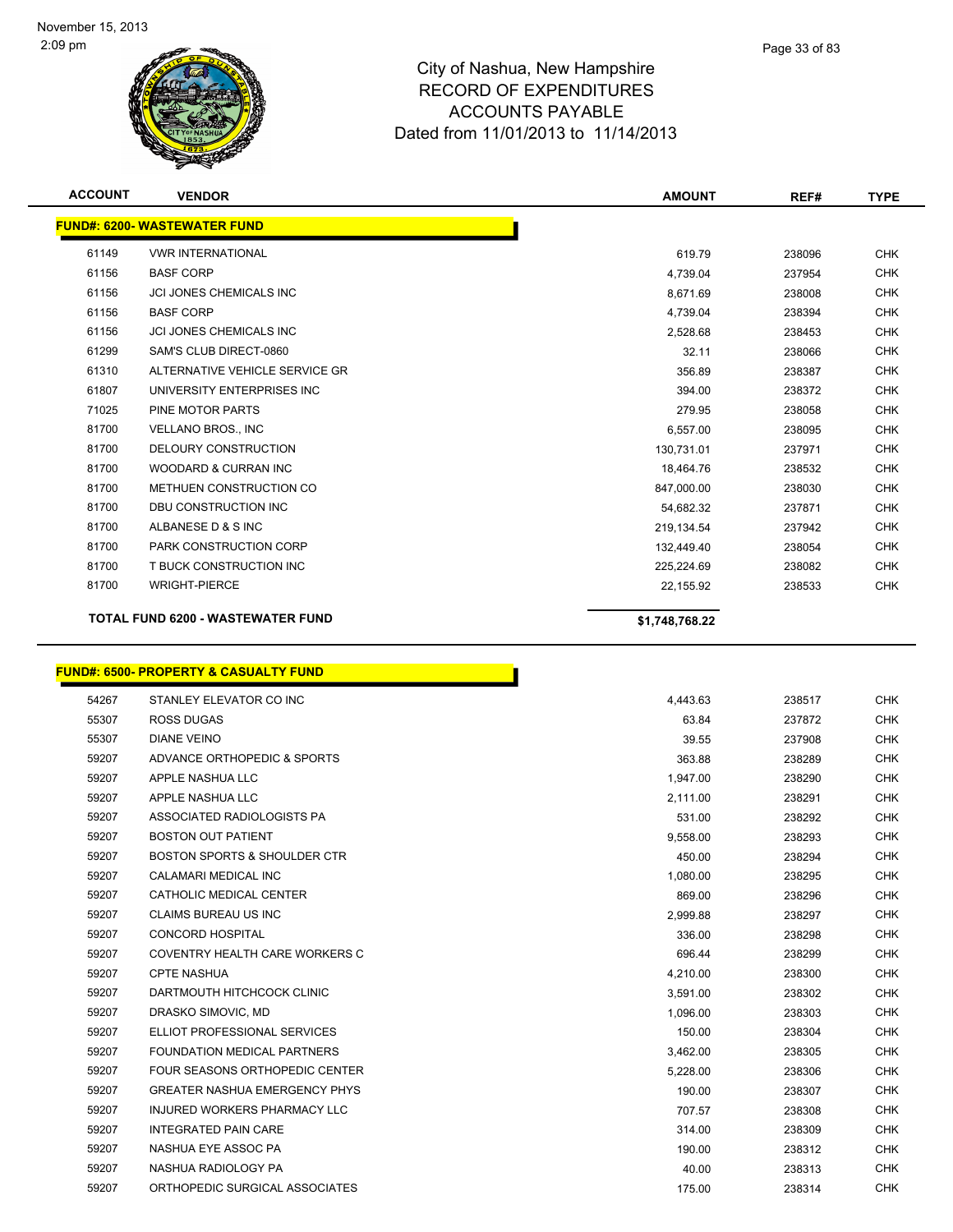

| <b>ACCOUNT</b> | <b>VENDOR</b>                                    | <b>AMOUNT</b> | REF#   | <b>TYPE</b> |
|----------------|--------------------------------------------------|---------------|--------|-------------|
|                | <b>FUND#: 6500- PROPERTY &amp; CASUALTY FUND</b> |               |        |             |
| 59207          | PAIN SOLUTIONS PLLC                              | 1,670.00      | 238315 | <b>CHK</b>  |
| 59207          | PINNACLE REHABILITATION                          | 550.00        | 238316 | <b>CHK</b>  |
| 59207          | SO NH REGIONAL MEDICAL CENTER                    | 22,590.69     | 238317 | <b>CHK</b>  |
| 59207          | ST JOSEPHS HOSPITAL                              | 2,384.95      | 238318 | <b>CHK</b>  |
| 59207          | STONERIVER PHARMACY SOLUTIONS                    | 1,303.56      | 238319 | <b>CHK</b>  |
| 59207          | THE LOWELL GENERAL HOSPITAL                      | 833.50        | 238320 | <b>CHK</b>  |
| 59207          | ASSOCIATED RADIOLOGISTS PA                       | 290.00        | 238783 | <b>CHK</b>  |
| 59207          | COVENTRY HEALTH CARE WORKERS C                   | 1,389.32      | 238784 | <b>CHK</b>  |
| 59207          | <b>CPTE NASHUA</b>                               | 450.00        | 238785 | <b>CHK</b>  |
| 59207          | <b>GREATER NASHUA EMERGENCY PHYS</b>             | 140.00        | 238786 | <b>CHK</b>  |
| 59207          | <b>NEB RADIOLOGY PC</b>                          | 67.00         | 238788 | <b>CHK</b>  |
| 59207          | OCCUPATIONAL HEALTH CTRS SOUTH                   | 849.18        | 238789 | <b>CHK</b>  |
| 59207          | <b>SJ PHYSICIAN SERVICES</b>                     | 324.04        | 238792 | <b>CHK</b>  |
| 59207          | SO NH REGIONAL MEDICAL CENTER                    | 5,974.32      | 238793 | <b>CHK</b>  |
| 59207          | ST JOSEPHS HOSPITAL                              | 13,449.40     | 238794 | <b>CHK</b>  |
| 59207          | STONERIVER PHARMACY SOLUTIONS                    | 388.34        | 238795 | <b>CHK</b>  |
| 59207          | WARREN R BARCLAY, D.C. P.A.                      | 410.00        | 238796 | <b>CHK</b>  |
| 59225          | CULLENCOLLIMORE PLLC                             | 4,334.25      | 238301 | <b>CHK</b>  |
| 59225          | SERVPRO OF MANCHESTER                            | 2,571.88      | 238791 | <b>CHK</b>  |
| 59250          | MARVELL PLATE GLASS INC                          | 289.00        | 238310 | <b>CHK</b>  |
| 59275          | <b>MINUTEMAN TRUCKS INC</b>                      | 3,152.19      | 238311 | <b>CHK</b>  |
| 59275          | <b>WILBER &amp; ASSOCIATES</b>                   | 523.00        | 238321 | <b>CHK</b>  |
| 59275          | <b>ILLG AUTOMOTIVE CORP</b>                      | 722.50        | 238787 | <b>CHK</b>  |
| 59275          | <b>RICK LABRIE APPRAISALS</b>                    | 120.00        | 238790 | <b>CHK</b>  |
| 61192          | <b>BLACK DOG INSPECTIONS</b>                     | 375.00        | 237958 | <b>CHK</b>  |
|                |                                                  |               |        |             |

**TOTAL FUND 6500 - PROPERTY & CASUALTY FUND \$109,994.91** 

**FUND#: 6600- BENEFITS SELF INSURANCE FUND** 21553 ANTHEM BLUE CROSS /BLUE SHIELD 285,286.62 285,286.62 14367 ACH 21575 NORTHEAST DELTA DENTAL 2007 12 21575 157877.51 157,877.51 14369 ACH ANNE PIERCE 81.27 238388 CHK MATTHEW MATSIS 173.10 238474 CHK SUSAN ROCCA 171.37 238065 CHK MATTHEW MATSIS 176.56 238474 CHK PORTLAND PIE COMPANY 674.00 238348 CHK NH MEDICAL DENTAL SUPPLY LLC 313.03 238497 CHK 59507 ANTHEM BCBS OF NE 2007 AND RESERVE TO A CHECK ACH A LOCAL AND RESERVE TO A LOCAL AND RESERVE TO A LOCAL ACH ANTHEM BCBS OF NE 355,544.79 14396 ACH ANTHEM BCBS OF NE 13,202.09 14366 ACH 59507 ANTHEM BCBS OF NE 2009 ACH 2009 11,220.33 14396 ACH 59507 ANTHEM BCBS OF NE 10,026.37 14366 ACH 59507 HARVARD PILGRIM HEALTH CARE 138,659.83 138,659.83 14368 ACH ANTHEM BCBS OF NE 23,405.62 14396 ACH 59507 HARVARD PILGRIM HEALTH CARE NEWSLEY AND RESERVE AND RESERVE ASSESSED AND RESERVE ASSESSED AND RESERVE A STREET AND RESERVE AND RESERVE A STREET AND RESERVE A STREET AND RESERVE A STREET AND RESERVE A STREET AND RESER NORTHEAST DELTA DENTAL 29,175.43 14369 ACH

NORTHEAST DELTA DENTAL 13,597.74 14398 ACH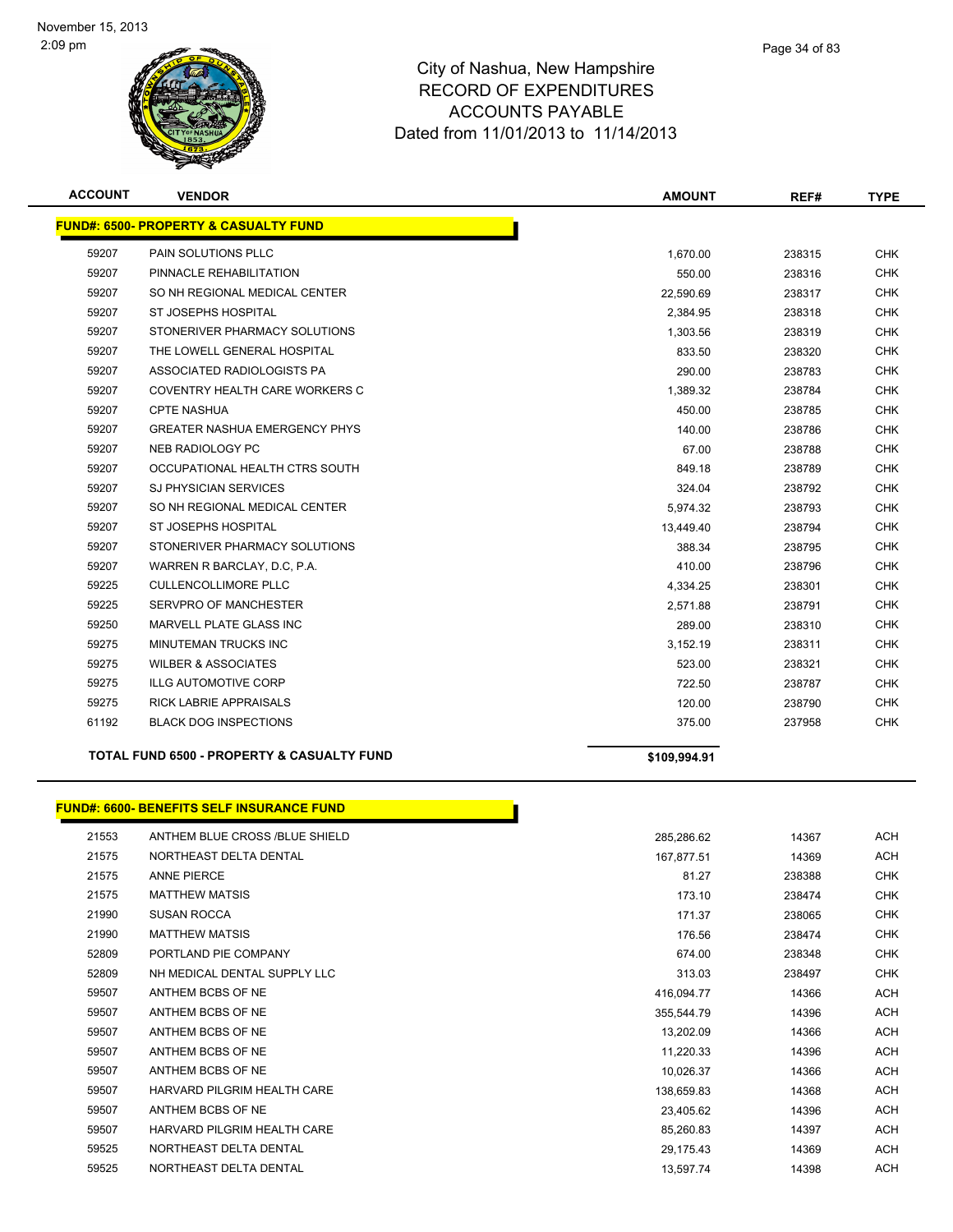# City of Nashua, New Hampshire RECORD OF EXPENDITURES ACCOUNTS PAYABLE Dated from 11/01/2013 to 11/14/2013 2:09 pm **ACCOUNT VENDOR AMOUNT REF# TYPE TOTAL FUND 6600 - BENEFITS SELF INSURANCE FUND \$1,550,941.26 FUND#: 7026- CAPITAL EQUIPMENT RESERVE** 81500 MHQ MUNICIPAL VEHICLES 4,758.00 238481 CHK **TOTAL FUND 7026 - CAPITAL EQUIPMENT RESERVE \$4,758.00 FUND#: 7050- HOLMAN STADIUM IMPROVEMNTS ETF** 54280 JOHNSONS ELECTRIC INC 418.10 238012 CHK **TOTAL FUND 7050 - HOLMAN STADIUM IMPROVEMNTS ETF** \$418.10 **FUND#: 7052- MINE FALLS PARK ETF** 53999 GLENN KOHL 8,000.00 238014 CHK 53999 AQUATIC CONTROL TECHNOLOGY INC 16,750.00 238389 CHK 54280 ASAP FIRE & SAFETY CORP 85.00 237952 CHK 54280 BELLETETES INC 425.62 237955 CHK 54280 JOHNSONS ELECTRIC INC **Server All the Server All the Server All the Server All the Server All the Server All the Server All the Server All the Server All the Server All the Server All the Server All the Server All th**  54280 INTELLIGENT PRODUCTS INC 775.32 238448 CHK 55699 RELIABLE CONSTRUCTION 1,500.00 238350 CHK 61542 MARSHALL SIGNS INC 840.00 238473 CHK **TOTAL FUND 7052 - MINE FALLS PARK ETF \$28,737.06 FUND#: 7504- ETF CONTRIB EDGEWOOD-DEED FUND** 61299 HARDY DORIC INC 975.00 237995 CHK **TOTAL FUND 7504 - ETF CONTRIB EDGEWOOD-DEED FUND \begin{array}{c} \bullet \text{ } \bullet \text{ } \bullet \text{ } \bullet \text{ } \bullet \text{ } \bullet \text{ } \bullet \text{ } \bullet \text{ } \bullet \text{ } \bullet \text{ } \bullet \text{ } \bullet \text{ } \bullet \text{ } \bullet \text{ } \bullet \text{ } \bullet \text{ } \bullet \text{ } \bullet \text{ } \bullet \text{ } \bullet \text{ } \bullet \text{ } \bullet \text{ } \bullet \text{ } \bullet \text{ } \bullet \text{ } \bullet \text{ } \bullet \text{ } \bullet FUND#: 7506- ETF CONTRIB-WOODLAWN CEMETERY** 54280 B & S LOCKSMITHS INC 6,950.00 238391 CHK 71999 GRANZ POWER EQUIPMENT 1,786.42 238435 CHK **TOTAL FUND 7506 - ETF CONTRIB-WOODLAWN CEMETERY \$8,736.42 FUND#: 7510- POLICE-RAD SYST PROG ETF** 61910 PETTY CASH 40.00 237896 CHK **TOTAL FUND 7510 - POLICE-RAD SYST PROG ETF \$40.00**  Page 35 of 83

| <b>FUND#: 7565- SCHOOL RELATED PROGRAMS-ETF</b> |  |
|-------------------------------------------------|--|
|-------------------------------------------------|--|

| 55642<br><b>STEVE ROSSETTI</b> | 238664<br>82.00  | <b>CHK</b> |
|--------------------------------|------------------|------------|
| 55690<br>FIRST STUDENT INC     | 233.24<br>238160 | <b>CHK</b> |
| 55690<br>FIRST STUDENT INC     | 238602<br>327.50 | <b>CHK</b> |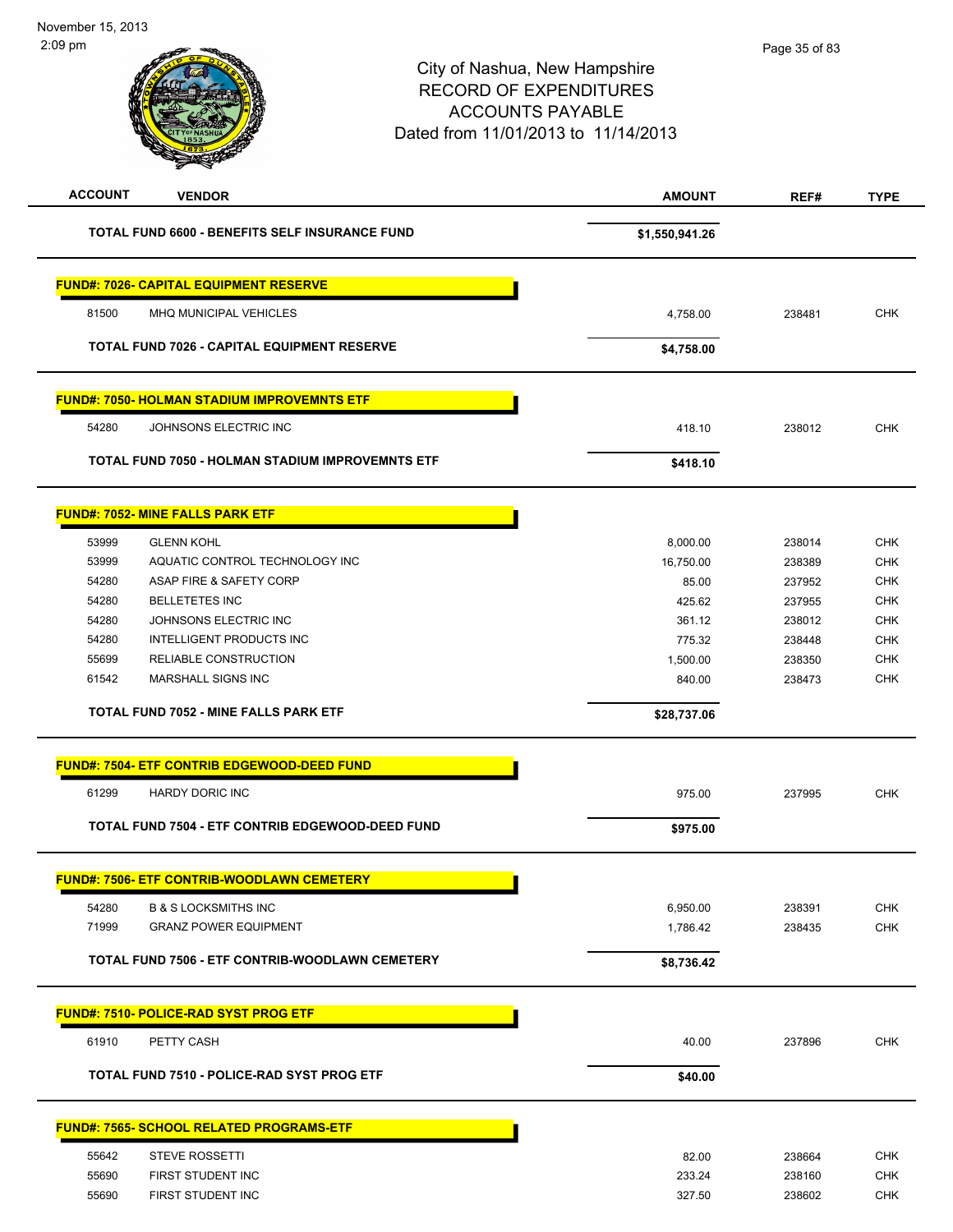

| <b>ACCOUNT</b>                                       | <b>VENDOR</b>                                     | <b>AMOUNT</b> | REF#   | <b>TYPE</b> |
|------------------------------------------------------|---------------------------------------------------|---------------|--------|-------------|
|                                                      | <b>FUND#: 7565- SCHOOL RELATED PROGRAMS-ETF</b>   |               |        |             |
| 61135                                                | SOUTHWEST STRINGS                                 | 49.00         | 238247 | <b>CHK</b>  |
| 71999                                                | <b>SCHOOL OUTFITTERS</b>                          | 481.50        | 238669 | <b>CHK</b>  |
| 71999                                                | SCIENTIFIC SALES INC                              | 1,209.98      | 238671 | <b>CHK</b>  |
| TOTAL FUND 7565 - SCHOOL RELATED PROGRAMS-ETF        |                                                   | \$2,383.22    |        |             |
|                                                      | <b>FUND#: 7572- JEFF MORIN-ROBY PARK ETF</b>      |               |        |             |
| 61299                                                | <b>M &amp; N SPORTS LLC</b>                       | 1,845.00      | 238018 | <b>CHK</b>  |
|                                                      | <b>TOTAL FUND 7572 - JEFF MORIN-ROBY PARK ETF</b> | \$1,845.00    |        |             |
| <b>FUND#: 8028- WOODLAWN CEMETERY PERP-CARE</b>      |                                                   |               |        |             |
| 45128                                                | STEPHEN & LUCILLE DORR                            | 4,965.00      | 238078 | <b>CHK</b>  |
| 45814                                                | STEPHEN & LUCILLE DORR                            | 1,655.00      | 238078 | <b>CHK</b>  |
| <b>TOTAL FUND 8028 - WOODLAWN CEMETERY PERP-CARE</b> |                                                   | \$6,620.00    |        |             |
|                                                      | <b>FUND#: 8063- LIBRARY-HENRY STEARNS FUND</b>    |               |        |             |
| 61807                                                | <b>BAKER &amp; TAYLOR</b>                         | 558.41        | 237953 | <b>CHK</b>  |
| 61807                                                | <b>BAKER &amp; TAYLOR</b>                         | 192.88        | 238392 | <b>CHK</b>  |
| TOTAL FUND 8063 - LIBRARY-HENRY STEARNS FUND         |                                                   | \$751.29      |        |             |
|                                                      | <b>FUND#: 8640- JOHN F BOLAND-ANDERSON CHAPEL</b> |               |        |             |
| 54214                                                | ALL OUTDOORS LANDSCAPING                          | 5,302.00      | 237944 | <b>CHK</b>  |
|                                                      | TOTAL FUND 8640 - JOHN F BOLAND-ANDERSON CHAPEL   | \$5,302.00    |        |             |

**Grand Total:**

**\$9,519,644.04**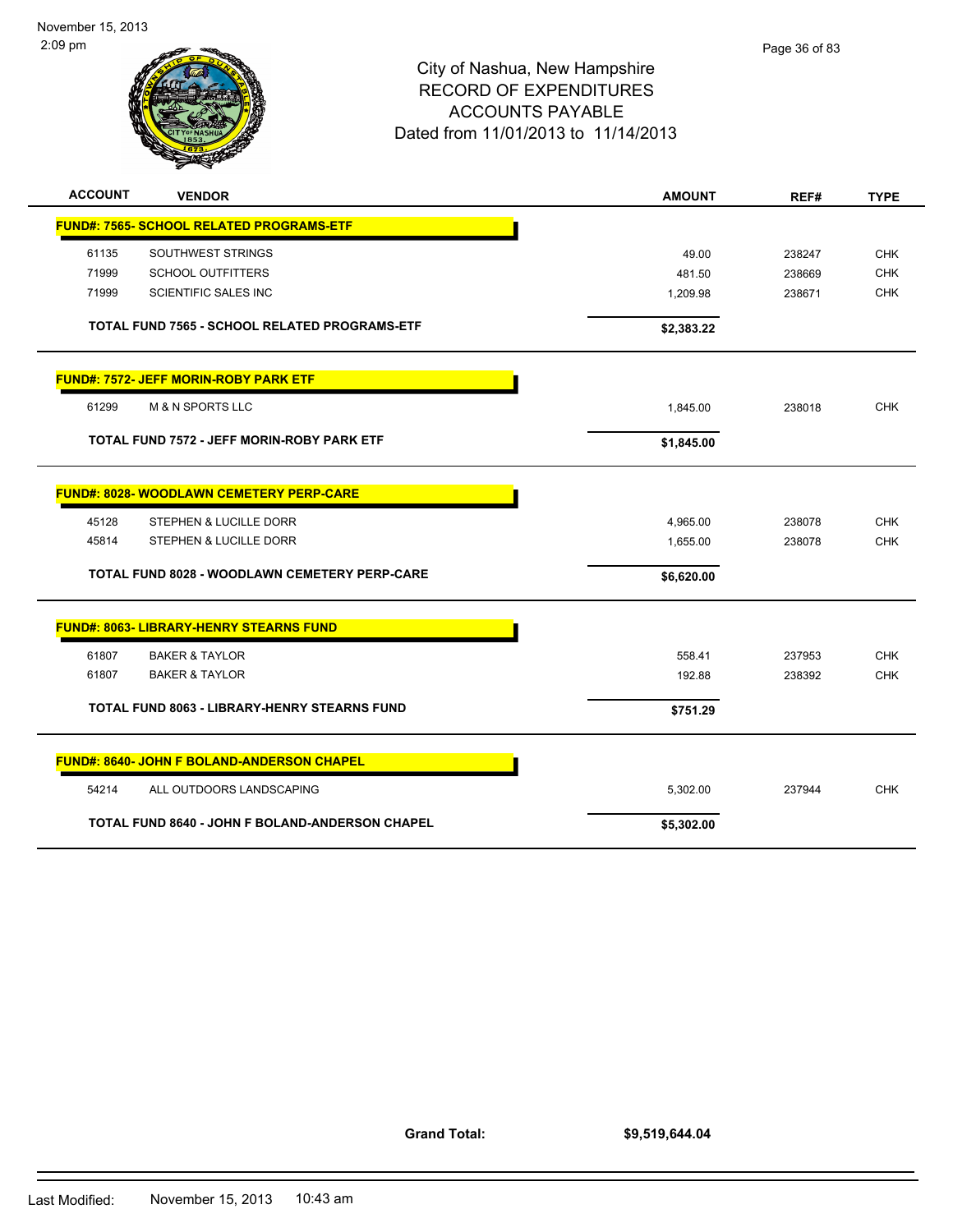

|     | <b>PAY DATE</b>                   | <b>ACCOUNT</b>                | <b>DESCRIPTION</b>             | <b>AMOUNT</b>        |
|-----|-----------------------------------|-------------------------------|--------------------------------|----------------------|
|     | <b>FUND#: 1000 - GENERAL FUND</b> |                               |                                |                      |
| 101 | <b>MAYOR</b>                      |                               |                                |                      |
|     | 11/7/13                           | 51100                         | CITIZEN SERVICES DIRECTOR      | 903.15               |
|     | 11/14/13                          | 51100                         | CITIZEN SERVICES DIRECTOR      | 903.15               |
|     | 11/7/13                           | 51100                         | EXECUTIVE SECRETARY AA         | 877.25               |
|     | 11/14/13                          | 51100                         | EXECUTIVE SECRETARY AA         | 877.25               |
|     | 11/7/13                           | 51100                         | HUNT BUILDING ADMINISTRATOR    | 620.81               |
|     | 11/14/13                          | 51100                         | HUNT BUILDING ADMINISTRATOR    | 620.81               |
|     | 11/7/13                           | 51100                         | RESOURCE COORDINATOR           | 452.45               |
|     | 11/14/13                          | 51100                         | RESOURCE COORDINATOR           | 452.45               |
|     | 11/7/13                           | 51100                         | SECRETARY RECEPTIONIST         | 565.55               |
|     | 11/14/13                          | 51100                         | SECRETARY RECEPTIONIST         | 565.55               |
|     | 11/7/13                           | 51500                         | MAYOR                          | 2,115.95             |
|     | 11/14/13                          | 51500                         | <b>MAYOR</b>                   | 2,115.95             |
|     | <b>TOTAL 101 - MAYOR</b>          |                               |                                | \$11,070.32          |
| 102 | <b>BOARD OF ALDERMEN</b>          |                               |                                |                      |
|     | 11/7/13                           | 51100                         | ALDERMANIC LEGISLATION MANAGER | 1,404.70             |
|     | 11/14/13                          | 51100                         | ALDERMANIC LEGISLATION MANAGER | 1,404.70             |
|     |                                   | TOTAL 102 - BOARD OF ALDERMEN |                                | \$2,809.40           |
| 103 | <b>LEGAL</b>                      |                               |                                |                      |
|     | 11/7/13                           | 51100                         | ASSISTANT CORP COUNSEL         | 1,324.90             |
|     | 11/14/13                          | 51100                         | ASSISTANT CORP COUNSEL         | 1,324.90             |
|     | 11/7/13                           | 51100                         | <b>CORPORATION COUNSEL</b>     | 2,183.75             |
|     | 11/14/13                          | 51100                         | <b>CORPORATION COUNSEL</b>     | 2,183.75             |
|     | 11/7/13                           | 51100                         | DEPUTY CORPORATION COUNSEL     | 1,986.70             |
|     | 11/14/13                          | 51100                         | DEPUTY CORPORATION COUNSEL     | 1,986.70             |
|     | 11/7/13                           | 51100                         | <b>LEGAL ASSISTANT</b>         | 1,846.55             |
|     | 11/14/13                          | 51100                         | <b>LEGAL ASSISTANT</b>         | 1,846.55             |
|     | TOTAL 103 - LEGAL                 |                               |                                | \$14,683.80          |
| 105 | <b>CITI-STAT</b>                  |                               |                                |                      |
|     | 11/7/13                           | 51100                         | DIRECTOR CITISTAT              | 1,529.81             |
|     | 11/14/13                          | 51100                         | <b>DIRECTOR CITISTAT</b>       | 1,529.80             |
|     | 11/7/13                           | 51100                         | OPERATIONS ANALYST             | 690.85               |
|     | 11/14/13                          | 51100                         | OPERATIONS ANALYST             | 690.85               |
|     | TOTAL 105 - CITI-STAT             |                               |                                | \$4,441.31           |
|     |                                   |                               |                                |                      |
| 107 | <b>CITY CLERK</b>                 |                               |                                |                      |
|     | 11/7/13<br>11/14/13               | 51100                         | <b>CITY CLERK</b>              | 1,771.20<br>1,771.20 |
|     |                                   | 51100                         | <b>CITY CLERK</b>              |                      |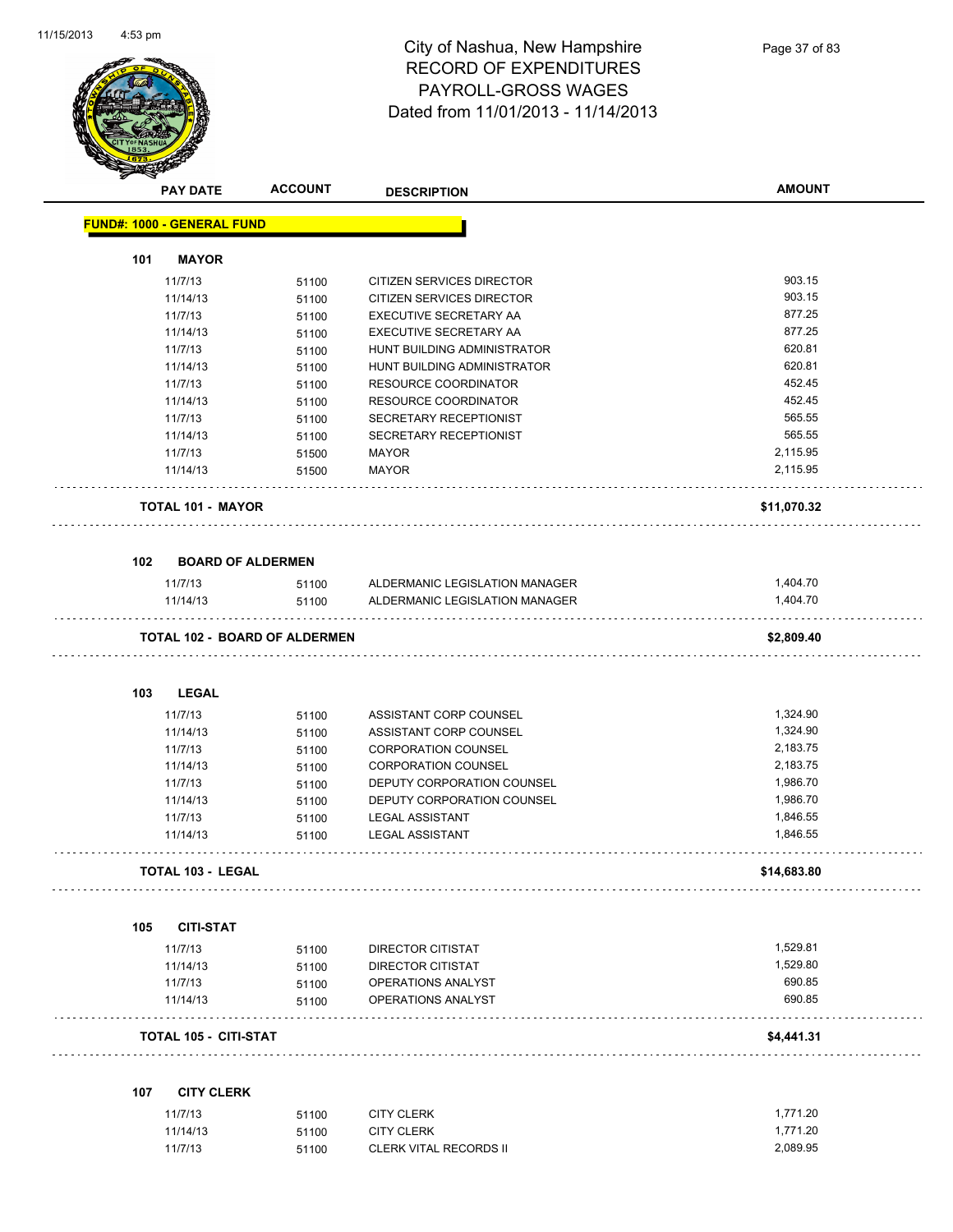

| <b>PAY DATE</b>                   | <b>ACCOUNT</b> | <b>DESCRIPTION</b>               | <b>AMOUNT</b> |
|-----------------------------------|----------------|----------------------------------|---------------|
| <b>FUND#: 1000 - GENERAL FUND</b> |                |                                  |               |
| <b>CITY CLERK</b><br>107          |                |                                  |               |
| 11/14/13                          | 51100          | <b>CLERK VITAL RECORDS II</b>    | 2,089.95      |
| 11/7/13                           | 51100          | DEPARTMENT COORDINATOR, CC       | 791.45        |
| 11/14/13                          | 51100          | DEPARTMENT COORDINATOR, CC       | 791.45        |
| 11/7/13                           | 51100          | DEPUTY CITY CLERK                | 1,371.00      |
| 11/14/13                          | 51100          | <b>DEPUTY CITY CLERK</b>         | 1,371.00      |
| 11/7/13                           | 51300          | <b>OVERTIME-REGULAR</b>          | 29.68         |
| 11/14/13                          | 51300          | <b>OVERTIME-REGULAR</b>          | 178.07        |
| 11/14/13                          | 51500          | ELECTED BALLOT INSPECTOR         | 2,460.00      |
| 11/14/13                          | 51500          | ELECTED DEPUTY VOTER REGISTRAR   | 330.00        |
| 11/14/13                          | 51500          | <b>ELECTED MODERATOR</b>         | 735.00        |
| 11/14/13                          | 51500          | ELECTED SELECTMAN                | 2,385.00      |
| 11/14/13                          | 51500          | ELECTED WARD CLERK               | 950.00        |
| 11/14/13                          | 51500          | <b>SUB CLERICAL</b>              | 165.00        |
| 11/14/13                          | 51500          | <b>SUB LUNCH MONITOR</b>         | 190.00        |
| 11/14/13                          | 51512          | <b>WAGES APPOINTED OFFICIALS</b> | 6,725.00      |
| <b>TOTAL 107 - CITY CLERK</b>     |                |                                  | \$26,194.95   |

11/7/13 51100 HR ANALYST 1,014.70 11/14/13 51100 HR ANALYST 1,014.70 11/7/13 51100 HR SPEC 833.86 11/14/13 51100 HR SPEC 833.85 11/7/13 51100 HUMAN RESOURCES DIRECTOR 1,546.45 11/14/13 51100 HUMAN RESOURCES DIRECTOR 1,546.45 11/7/13 51200 ADMINISTRATIVE ASSISTANT I 255.60 11/14/13 51200 ADMINISTRATIVE ASSISTANT I 255.60

#### 

**111 HUMAN RESOURCES**

**TOTAL 111 - HUMAN RESOURCES \$7,301.21**

#### **122 INFORMATION TECHNOLOGY**

| 11/7/13  | 51100 | ADMIN ASSISTANT II            | 665.60   |
|----------|-------|-------------------------------|----------|
| 11/14/13 | 51100 | ADMIN ASSISTANT II            | 665.60   |
| 11/7/13  | 51100 | ERP SYSTEM ADMIN DBA          | 1,622.10 |
| 11/14/13 | 51100 | ERP SYSTEM ADMIN DBA          | 1,622.10 |
| 11/7/13  | 51100 | INTER INTRA APPL DEV PROJ LDR | 1,579.20 |
| 11/14/13 | 51100 | INTER INTRA APPL DEV PROJ LDR | 1,579.20 |
| 11/7/13  | 51100 | INTERNET INTRANET APPL DEV    | 1,459.20 |
| 11/14/13 | 51100 | INTERNET INTRANET APPL DEV    | 1,459.20 |
| 11/7/13  | 51100 | IT APPLICATIONS ANALYST       | 1,143.65 |
| 11/14/13 | 51100 | IT APPLICATIONS ANALYST       | 1,143.65 |
| 11/7/13  | 51100 | IT DIVISION DIRECTOR          | 1,986.70 |
| 11/14/13 | 51100 | IT DIVISION DIRECTOR          | 1,986.70 |
| 11/7/13  | 51100 | IT INFRASTRUCTURE TEAM LEADER | 1,771.20 |
| 11/14/13 | 51100 | IT INFRASTRUCTURE TEAM LEADER | 1,771.20 |
| 11/7/13  | 51100 | SYSTEMS ADM DATABASE ADM      | 1,611.15 |
| 11/14/13 | 51100 | SYSTEMS ADM DATABASE ADM      | 1,611.14 |
| 11/7/13  | 51100 | TECHNICAL SPEC II NET SUPPORT | 2,310.90 |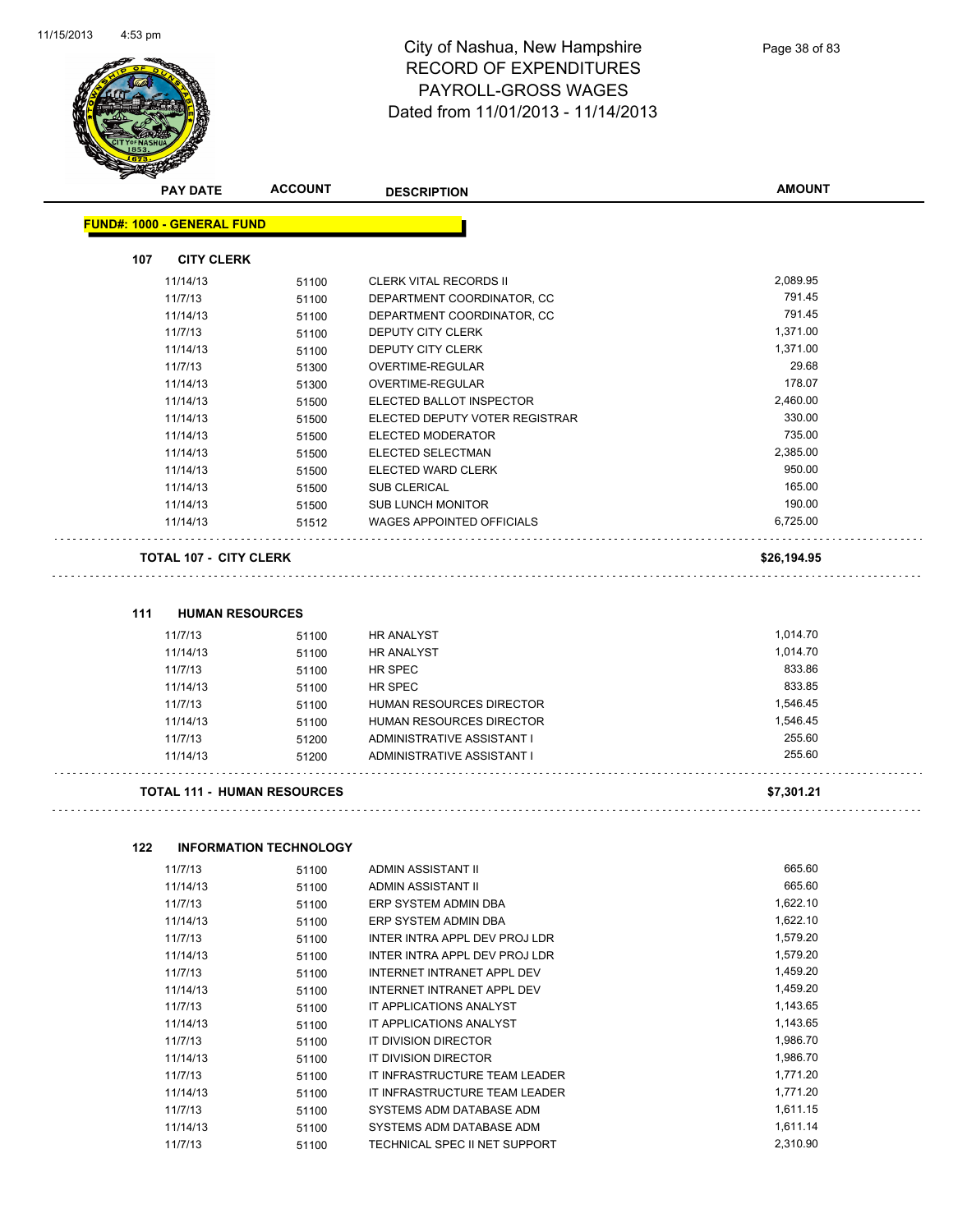

|     | <b>PAY DATE</b>                   | <b>ACCOUNT</b>                            | <b>DESCRIPTION</b>            | <b>AMOUNT</b> |
|-----|-----------------------------------|-------------------------------------------|-------------------------------|---------------|
|     | <b>FUND#: 1000 - GENERAL FUND</b> |                                           |                               |               |
| 122 |                                   | <b>INFORMATION TECHNOLOGY</b>             |                               |               |
|     | 11/14/13                          | 51100                                     | TECHNICAL SPEC II NET SUPPORT | 2,310.90      |
|     | 11/7/13                           | 51100                                     | <b>TECHNICAL SPEC III</b>     | 1,444.15      |
|     | 11/14/13                          | 51100                                     | <b>TECHNICAL SPEC III</b>     | 1,444.15      |
|     | 11/7/13                           | 51100                                     | <b>WEB DESIGNER</b>           | 633.45        |
|     | 11/14/13                          | 51100                                     | <b>WEB DESIGNER</b>           | 633.45        |
|     |                                   | <b>TOTAL 122 - INFORMATION TECHNOLOGY</b> |                               | \$32,454.59   |
| 126 | <b>FINANCIAL SERVICES</b>         |                                           |                               |               |
|     | 11/7/13                           | 51100                                     | <b>ACCOUNTANT</b>             | 898.10        |
|     | 11/14/13                          | 51100                                     | <b>ACCOUNTANT</b>             | 898.10        |
|     | 11/7/13                           | 51100                                     | ACCOUNTING COMPLIANCE MGR     | 1,073.50      |
|     | 11/14/13                          | 51100                                     | ACCOUNTING COMPLIANCE MGR     | 1,073.50      |
|     | 11/7/13                           | 51100                                     | ACCOUNTS PAYABLE COORDINATOR  | 1,507.45      |
|     |                                   |                                           |                               |               |

| 11/14/13 | 51100 | ACCOUNTS PAYABLE COORDINATOR      | 1,510.60 |
|----------|-------|-----------------------------------|----------|
| 11/7/13  | 51100 | ACCOUNTS PAYABLE SUPV             | 929.80   |
| 11/14/13 | 51100 | <b>ACCOUNTS PAYABLE SUPV</b>      | 929.80   |
| 11/7/13  | 51100 | ADMINISTRATIVE ASSISTANT I        | 646.79   |
| 11/14/13 | 51100 | ADMINISTRATIVE ASSISTANT I        | 646.80   |
| 11/7/13  | 51100 | <b>CFO COMPTROLLER</b>            | 1,999.70 |
| 11/14/13 | 51100 | <b>CFO COMPTROLLER</b>            | 1,999.70 |
| 11/7/13  | 51100 | <b>COMPENSATION MANAGER</b>       | 1,533.60 |
| 11/14/13 | 51100 | <b>COMPENSATION MANAGER</b>       | 1,533.60 |
| 11/7/13  | 51100 | DEP TREASURER TAX COLLECTOR       | 1,076.20 |
| 11/14/13 | 51100 | DEP TREASURER TAX COLLECTOR       | 1,076.20 |
| 11/7/13  | 51100 | <b>FINANCE AND ADMIN MANAGER</b>  | 744.65   |
| 11/14/13 | 51100 | <b>FINANCE AND ADMIN MANAGER</b>  | 744.65   |
| 11/7/13  | 51100 | FINANCIAL MANAGER GENERAL GOVT    | 1,367.60 |
| 11/14/13 | 51100 | FINANCIAL MANAGER GENERAL GOVT    | 1,367.60 |
| 11/7/13  | 51100 | FINANCIAL SERVICES COORDINATOR    | 936.70   |
| 11/14/13 | 51100 | FINANCIAL SERVICES COORDINATOR    | 936.70   |
| 11/7/13  | 51100 | <b>MOTOR VEHICLE COORDINATOR</b>  | 646.80   |
| 11/14/13 | 51100 | MOTOR VEHICLE COORDINATOR         | 646.80   |
| 11/7/13  | 51100 | MV CLERK II REGISTRATION          | 632.00   |
| 11/14/13 | 51100 | MV CLERK II REGISTRATION          | 632.00   |
| 11/7/13  | 51100 | PAYROLL ANALYST II                | 1,770.56 |
| 11/14/13 | 51100 | PAYROLL ANALYST II                | 1,770.57 |
| 11/7/13  | 51100 | REVENUE ACCOUNTS SPEC             | 829.85   |
| 11/14/13 | 51100 | REVENUE ACCOUNTS SPEC             | 829.85   |
| 11/7/13  | 51100 | REVENUE COORDINATOR               | 1,040.85 |
| 11/14/13 | 51100 | REVENUE COORDINATOR               | 1,040.86 |
| 11/7/13  | 51100 | SENIOR FINANCIAL ANALYST          | 1,100.45 |
| 11/14/13 | 51100 | SENIOR FINANCIAL ANALYST          | 1,100.45 |
| 11/7/13  | 51100 | <b>SUPV VEHICLE REGISTRATION</b>  | 1,014.70 |
| 11/14/13 | 51100 | <b>SUPV VEHICLE REGISTRATION</b>  | 1,014.70 |
| 11/7/13  | 51100 | TREASURER TAX COLLECTOR           | 1,771.20 |
| 11/14/13 | 51100 | TREASURER TAX COLLECTOR           | 1,771.20 |
| 11/7/13  | 51100 | <b>VEHICLE REGISTRATION CLERK</b> | 1,629.95 |
| 11/14/13 | 51100 | <b>VEHICLE REGISTRATION CLERK</b> | 1,629.95 |
| 11/7/13  | 51200 | <b>ACCOUNTING TEMP</b>            | 574.80   |
|          |       |                                   |          |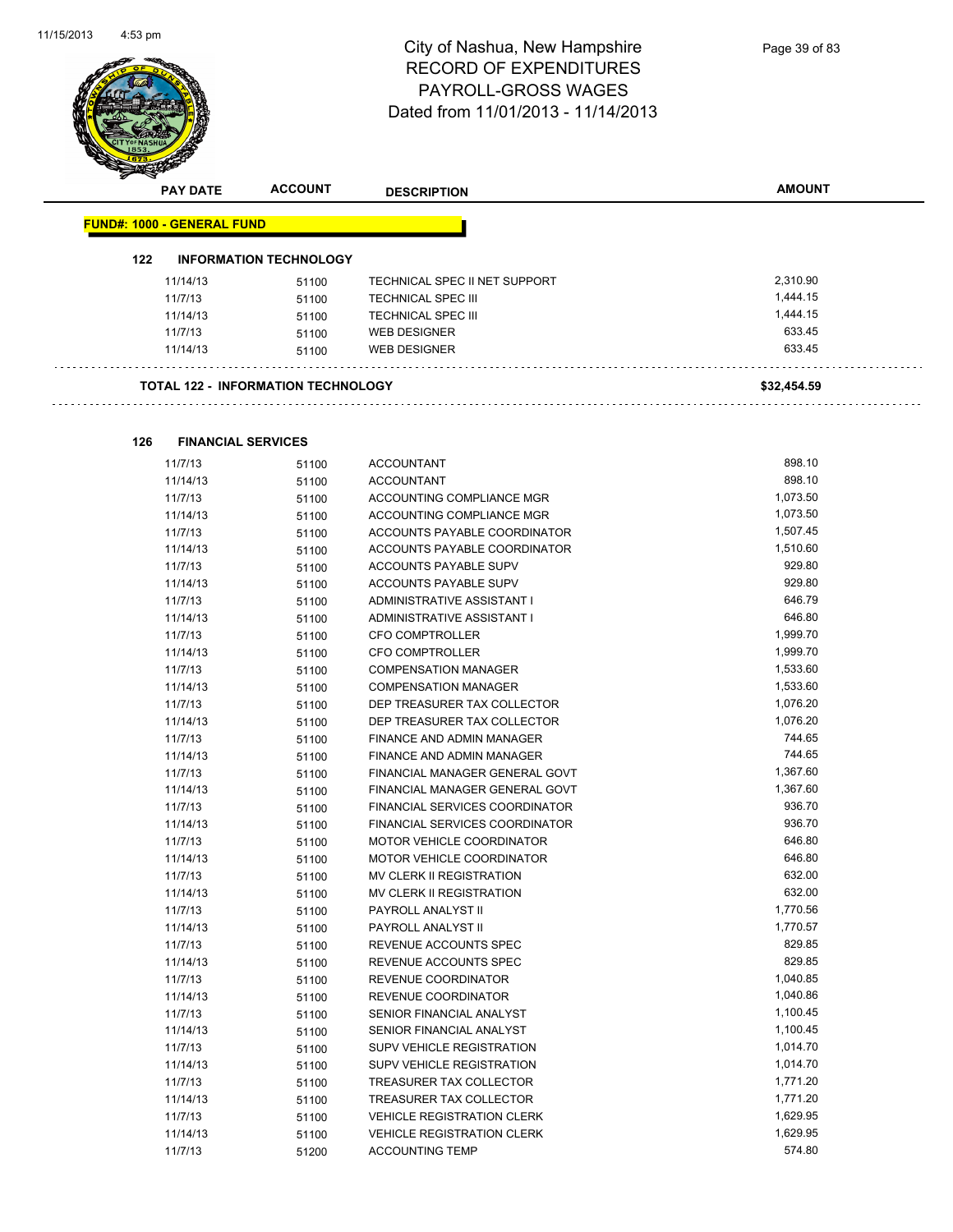

Page 40 of 83

|     | <b>PAY DATE</b>                   | <b>ACCOUNT</b>                        | <b>DESCRIPTION</b>                         | <b>AMOUNT</b> |
|-----|-----------------------------------|---------------------------------------|--------------------------------------------|---------------|
|     | <b>FUND#: 1000 - GENERAL FUND</b> |                                       |                                            |               |
| 126 |                                   | <b>FINANCIAL SERVICES</b>             |                                            |               |
|     | 11/14/13                          | 51200                                 | <b>ACCOUNTING TEMP</b>                     | 577.40        |
|     | 11/7/13                           | 51300                                 | OVERTIME-REGULAR                           | 199.92        |
|     | 11/14/13                          | 51300                                 | OVERTIME-REGULAR                           | 185.25        |
|     |                                   | <b>TOTAL 126 - FINANCIAL SERVICES</b> |                                            | \$47,841.45   |
|     |                                   |                                       |                                            |               |
| 129 | <b>CITY BUILDINGS</b>             |                                       |                                            |               |
|     | 11/7/13                           | 51100                                 | <b>BUILDING MANAGER</b>                    | 788.60        |
|     | 11/14/13                          | 51100                                 | <b>BUILDING MANAGER</b>                    | 788.60        |
|     | 11/7/13                           | 51100                                 | <b>CUSTODIAN I</b>                         | 1,166.85      |
|     | 11/14/13                          | 51100                                 | <b>CUSTODIAN I</b>                         | 1,166.85      |
|     | 11/7/13                           | 51100                                 | <b>MAINTENANCE SPEC</b>                    | 663.85        |
|     | 11/14/13                          | 51100                                 | MAINTENANCE SPEC                           | 663.85        |
|     | 11/7/13                           | 51200                                 | <b>CUSTODIAN I</b>                         | 306.75        |
|     | 11/14/13                          | 51200                                 | <b>CUSTODIAN I</b>                         | 306.75        |
|     | <b>TOTAL 129 - CITY BUILDINGS</b> |                                       |                                            | \$5,852.10    |
| 130 | <b>PURCHASING</b>                 |                                       |                                            |               |
|     | 11/7/13                           | 51100                                 | PRINTING TECH MAIL DIST                    | 972.30        |
|     | 11/14/13                          | 51100                                 | PRINTING TECH MAIL DIST                    | 972.30        |
|     | 11/7/13                           | 51100                                 | PURCHASING AGENT I                         | 661.95        |
|     | 11/14/13                          | 51100                                 | PURCHASING AGENT I                         | 661.95        |
|     | 11/7/13                           | 51100                                 | PURCHASING AGENT II                        | 1,020.46      |
|     | 11/14/13                          | 51100                                 | PURCHASING AGENT II                        | 1,020.45      |
|     | 11/7/13                           | 51100                                 | PURCHASING MANAGER                         | 1,364.20      |
|     | 11/14/13                          | 51100                                 | PURCHASING MANAGER                         | 1,364.20      |
|     | <b>TOTAL 130 - PURCHASING</b>     |                                       |                                            | \$8,037.81    |
| 131 | <b>HUNT BUILDING</b>              |                                       |                                            |               |
|     | 11/7/13                           | 51100                                 | HUNT BUILDING ADMINISTRATOR                | 159.53        |
|     | 11/14/13                          | 51100                                 | HUNT BUILDING ADMINISTRATOR                | 159.53        |
|     | <b>TOTAL 131 - HUNT BUILDING</b>  |                                       |                                            | \$319.06      |
| 132 | <b>ASSESSING</b>                  |                                       |                                            |               |
|     | 11/7/13                           |                                       | <b>APPRAISER I</b>                         | 853.70        |
|     |                                   | 51100                                 |                                            | 853.70        |
|     | 11/14/13<br>11/7/13               | 51100                                 | <b>APPRAISER I</b>                         | 1,020.45      |
|     | 11/14/13                          | 51100                                 | <b>APPRAISER II</b><br><b>APPRAISER II</b> | 1,020.45      |

| 11/14/13 | 51100 | APPRAISER II              | 1.020.45 |
|----------|-------|---------------------------|----------|
| 11/7/13  | 51100 | APPRAISER III             | 1.162.45 |
| 11/14/13 | 51100 | APPRAISER III             | 1.162.45 |
| 11/7/13  | 51100 | ASSESSING ADMIN SPEC LCSR | 603.39   |
| 11/14/13 | 51100 | ASSESSING ADMIN SPEC LCSR | 603.39   |
|          |       |                           |          |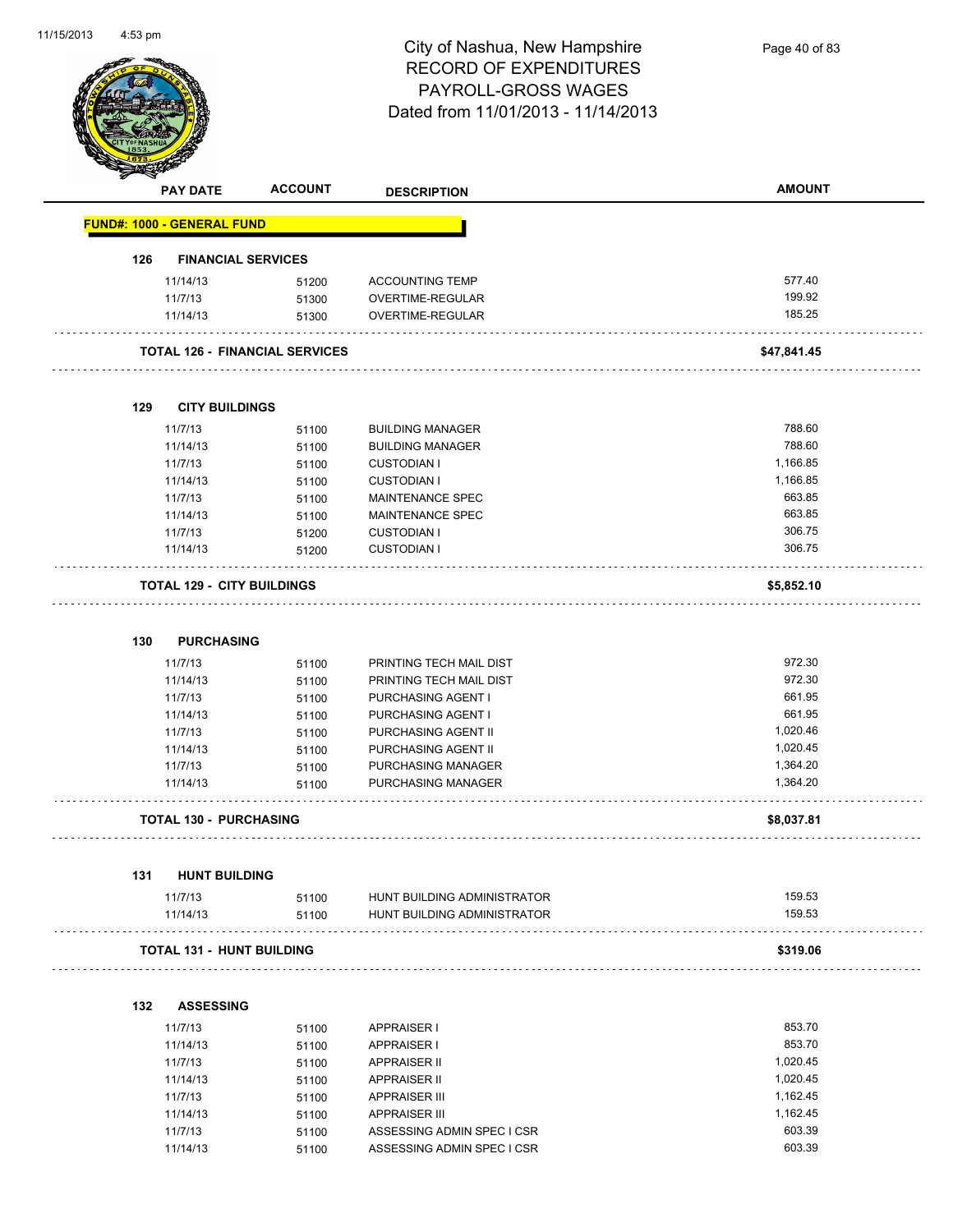

|     | <b>PAY DATE</b>                   | <b>ACCOUNT</b>                       | <b>DESCRIPTION</b>            |             |
|-----|-----------------------------------|--------------------------------------|-------------------------------|-------------|
|     | <b>FUND#: 1000 - GENERAL FUND</b> |                                      |                               |             |
| 132 | <b>ASSESSING</b>                  |                                      |                               |             |
|     | 11/7/13                           | 51100                                | ASSESSING ADMIN SPEC II CSR   | 699.35      |
|     | 11/14/13                          | 51100                                | ASSESSING ADMIN SPEC II CSR   | 699.35      |
|     | 11/7/13                           | 51100                                | ASSESSING ADMIN SPEC III CSR  | 888.76      |
|     | 11/14/13                          | 51100                                | ASSESSING ADMIN SPEC III CSR  | 888.76      |
|     | 11/7/13                           | 51100                                | CHIEF ASSESSOR GIS MANAGER    | 2,077.26    |
|     | 11/14/13                          | 51100                                | CHIEF ASSESSOR GIS MANAGER    | 2,077.25    |
|     | 11/7/13                           | 51100                                | DEPARTMENT COORDINATOR        | 844.05      |
|     | 11/14/13                          | 51100                                | DEPARTMENT COORDINATOR        | 844.05      |
|     | 11/7/13                           | 51100                                | DEPUTY MANAGER APPRAISER IV   | 1,449.99    |
|     | 11/14/13                          | 51100                                | DEPUTY MANAGER APPRAISER IV   | 1,450.00    |
|     | <b>TOTAL 132 - ASSESSING</b>      |                                      |                               | \$19,198.80 |
| 134 | <b>GIS</b>                        |                                      |                               |             |
|     | 11/7/13                           | 51100                                | <b>GIS TECHNICIAN II</b>      | 1,042.60    |
|     | 11/14/13                          | 51100                                | <b>GIS TECHNICIAN II</b>      | 1,042.60    |
|     | <b>TOTAL 134 - GIS</b>            |                                      |                               | \$2,085.20  |
| 142 | <b>WOODLAWN CEMETERY</b>          |                                      |                               |             |
|     | 11/7/13                           | 51100                                | <b>GROUNDSKEEPER CEMETERY</b> | 1,264.40    |
|     | 11/14/13                          | 51100                                | <b>GROUNDSKEEPER CEMETERY</b> | 1,264.40    |
|     | 11/7/13                           | 51100                                | SUBFOREMAN CEMETERY           | 722.91      |
|     | 11/14/13                          | 51100                                | SUBFOREMAN CEMETERY           | 722.90      |
|     | 11/7/13                           | 51100                                | SUPERINTENDENT CEMETERY I     | 1,014.70    |
|     | 11/14/13                          | 51100                                | SUPERINTENDENT CEMETERY I     | 1,014.70    |
|     | 11/7/13                           | 51300                                | OVERTIME-REGULAR              | 142.26      |
|     | 11/14/13                          | 51300                                | <b>OVERTIME-REGULAR</b>       | 224.59      |
|     | 11/7/13                           | 51400                                | WAGES TEMP-SEASONAL           | 500.00      |
|     | 11/14/13                          | 51400                                | <b>WAGES TEMP-SEASONAL</b>    | 560.00      |
|     |                                   | TOTAL 142 - WOODLAWN CEMETERY        |                               | \$7,430.86  |
|     |                                   |                                      |                               |             |
| 144 | <b>EDGEWOOD CEMETERY</b>          |                                      |                               |             |
|     | 11/7/13                           | 51100                                | <b>GROUNDSKEEPER CEMETERY</b> | 1,094.45    |
|     | 11/14/13                          | 51100                                | <b>GROUNDSKEEPER CEMETERY</b> | 1,094.45    |
|     | 11/7/13                           | 51100                                | SUBFOREMAN CEMETERY           | 783.65      |
|     | 11/14/13                          | 51100                                | SUBFOREMAN CEMETERY           | 783.65      |
|     | 11/7/13                           | 51100                                | SUPERINTENDENT CEMETERY II    | 1,124.65    |
|     | 11/14/13                          | 51100                                | SUPERINTENDENT CEMETERY II    | 1,124.65    |
|     | 11/7/13                           | 51300                                | OVERTIME-REGULAR              | 59.76       |
|     | 11/7/13                           | 51400                                | WAGES TEMP-SEASONAL           | 400.00      |
|     | 11/14/13                          | 51400                                | WAGES TEMP-SEASONAL           | 400.00      |
|     |                                   |                                      |                               |             |
|     |                                   | <b>TOTAL 144 - EDGEWOOD CEMETERY</b> |                               | \$6,865.26  |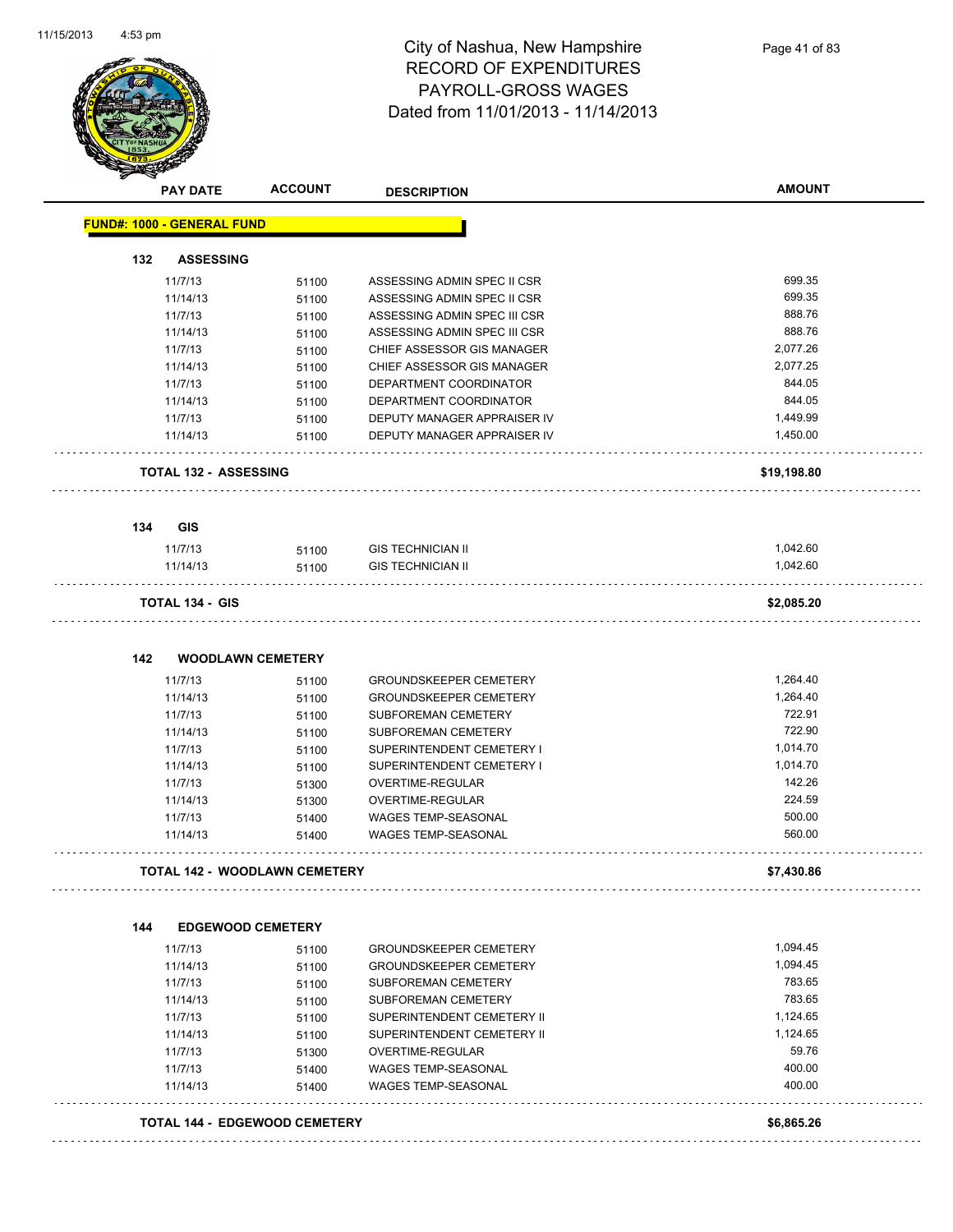

| <b>PAY DATE</b>                   | <b>ACCOUNT</b> | <b>DESCRIPTION</b>               | <b>AMOUNT</b> |
|-----------------------------------|----------------|----------------------------------|---------------|
| <b>FUND#: 1000 - GENERAL FUND</b> |                |                                  |               |
|                                   |                |                                  |               |
| 150<br><b>POLICE</b>              |                |                                  |               |
| 11/7/13                           | 51100          | <b>1ST YEAR OFFICERS</b>         | 7,512.82      |
| 11/14/13                          | 51100          | <b>1ST YEAR OFFICERS</b>         | 7,512.80      |
| 11/7/13                           | 51100          | 1ST YR OFFICERS CERTIFIED SPEC   | 1,962.92      |
| 11/14/13                          | 51100          | 1ST YR OFFICERS CERTIFIED SPEC   | 1,962.91      |
| 11/7/13                           | 51100          | <b>ACCOUNT CLERK III</b>         | 2,091.00      |
| 11/14/13                          | 51100          | <b>ACCOUNT CLERK III</b>         | 2,091.00      |
| 11/7/13                           | 51100          | ADMINISTRATIVE PROJECT SPEC      | 1,212.05      |
| 11/14/13                          | 51100          | ADMINISTRATIVE PROJECT SPEC      | 1,212.05      |
| 11/7/13                           | 51100          | ANIMAL CONTROL OFFICER           | 904.75        |
| 11/14/13                          | 51100          | ANIMAL CONTROL OFFICER           | 904.75        |
| 11/7/13                           | 51100          | AUTO MECHANIC 1ST CLASS          | 781.35        |
| 11/14/13                          | 51100          | AUTO MECHANIC 1ST CLASS          | 781.35        |
| 11/7/13                           | 51100          | AUTO MECHANIC 2ND CLASS          | 473.31        |
| 11/7/13                           | 51100          | <b>BUILDING MAINTENANCE SUPV</b> | 922.05        |
| 11/14/13                          | 51100          | <b>BUILDING MAINTENANCE SUPV</b> | 922.05        |
| 11/7/13                           | 51100          | <b>CAPTAIN</b>                   | 13,991.25     |
| 11/14/13                          | 51100          | <b>CAPTAIN</b>                   | 13,991.25     |
| 11/7/13                           | 51100          | CHIEF OF POLICE                  | 2,462.75      |
| 11/14/13                          | 51100          | CHIEF OF POLICE                  | 2,462.75      |
| 11/7/13                           | 51100          | COMM TECH ALL DESIGNATIONS       | 8,501.24      |
| 11/14/13                          | 51100          | COMM TECH ALL DESIGNATIONS       | 8,506.15      |
| 11/7/13                           | 51100          | COMMUNITY POLICE COORD CEMD      | 1,214.00      |
| 11/14/13                          | 51100          | COMMUNITY POLICE COORD CEMD      | 1,214.00      |
| 11/7/13                           | 51100          | <b>CRIME ANALYST</b>             | 1,199.75      |
| 11/14/13                          | 51100          | <b>CRIME ANALYST</b>             | 1,199.75      |
| 11/7/13                           | 51100          | <b>CUSTODIAN II</b>              | 723.40        |
| 11/14/13                          | 51100          | <b>CUSTODIAN II</b>              | 723.40        |
| 11/7/13                           | 51100          | <b>CUSTODIAN III</b>             | 1,414.00      |
| 11/14/13                          | 51100          | <b>CUSTODIAN III</b>             | 1,414.00      |
| 11/7/13                           | 51100          | DEPUTY CHIEF OF POLICE           | 2,231.70      |
| 11/14/13                          | 51100          | DEPUTY CHIEF OF POLICE           | 2,231.70      |
| 11/7/13                           | 51100          | DETENTION SPEC                   | 817.20        |
| 11/14/13                          | 51100          | DETENTION SPEC                   | 817.20        |
| 11/7/13                           | 51100          | DISPATCHERS ALL DESIGNATIONS     | 6,803.60      |
| 11/14/13                          | 51100          | DISPATCHERS ALL DESIGNATIONS     | 6,812.42      |
| 11/7/13                           | 51100          | FLEET MAINTENANCE ASST SUPV      | 863.25        |
| 11/14/13                          | 51100          | FLEET MAINTENANCE ASST SUPV      | 863.23        |
| 11/7/13                           | 51100          | IT SYSTEM SUPPORT SPEC           | 996.71        |
| 11/14/13                          | 51100          | IT SYSTEM SUPPORT SPEC           | 996.71        |
| 11/7/13                           | 51100          | <b>LEGAL SECRETARY</b>           | 661.85        |
| 11/14/13                          | 51100          | <b>LEGAL SECRETARY</b>           | 661.85        |
| 11/7/13                           | 51100          | LIEUTENANT                       | 14,485.50     |
| 11/14/13                          | 51100          | LIEUTENANT                       | 14,485.50     |
| 11/7/13                           | 51100          | NPD BUSINESS COORDINATOR         | 922.05        |
| 11/14/13                          | 51100          | NPD BUSINESS COORDINATOR         | 922.05        |
| 11/7/13                           | 51100          | <b>NPD BUSINESS MANAGER</b>      | 1,674.50      |
| 11/14/13                          | 51100          | NPD BUSINESS MANAGER             | 1,674.50      |
| 11/7/13                           | 51100          | PARALEGAL                        | 925.55        |
| 11/14/13                          | 51100          | PARALEGAL                        | 925.55        |
| 11/7/13                           | 51100          | PATROLMAN ALL RANKS              | 148,035.58    |
| 11/14/13                          | 51100          | PATROLMAN ALL RANKS              | 148,296.29    |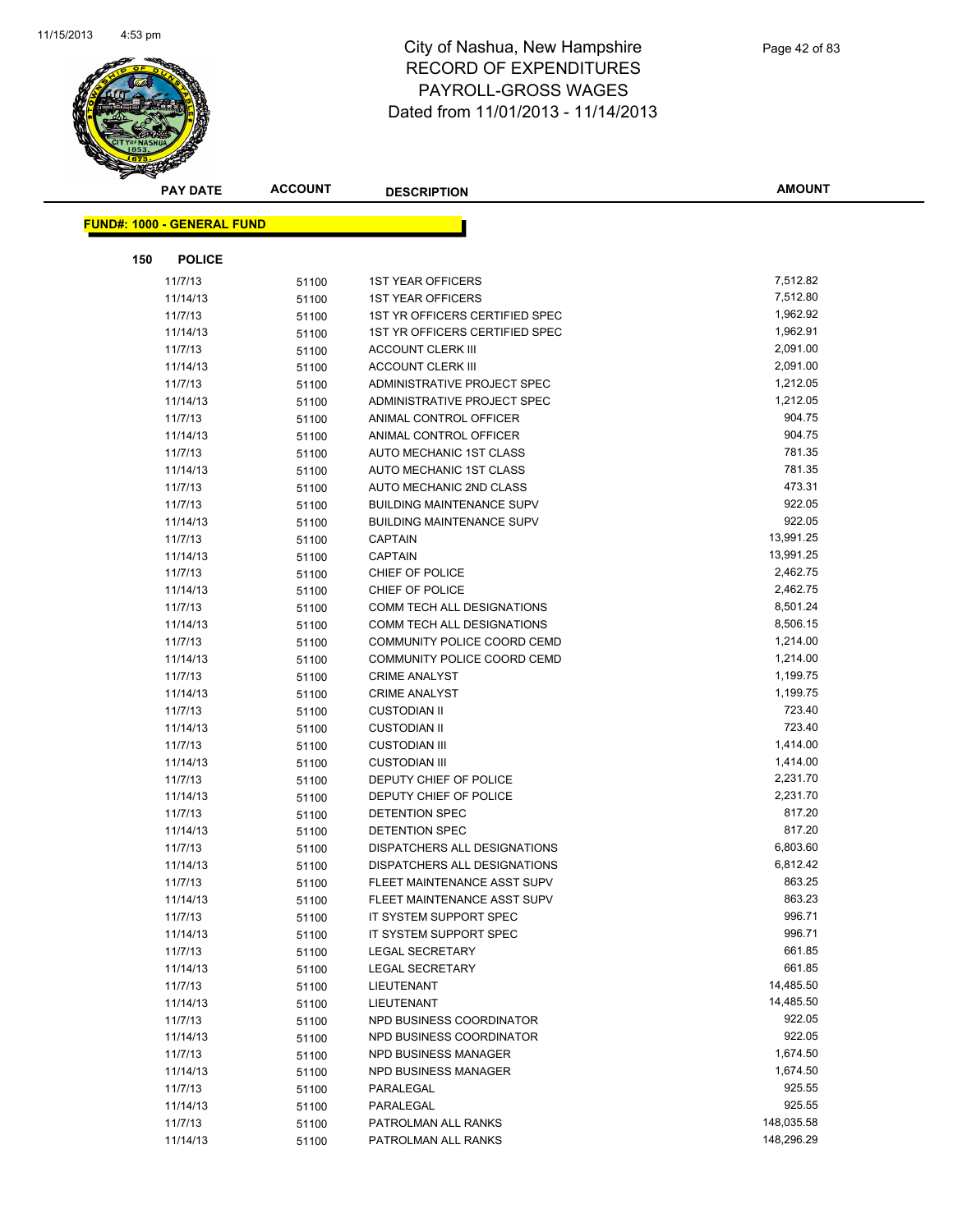

|     | <b>PAY DATE</b>                   | <b>ACCOUNT</b> | <b>DESCRIPTION</b>                     | <b>AMOUNT</b> |
|-----|-----------------------------------|----------------|----------------------------------------|---------------|
|     | <b>FUND#: 1000 - GENERAL FUND</b> |                |                                        |               |
|     |                                   |                |                                        |               |
| 150 | <b>POLICE</b>                     |                |                                        |               |
|     | 11/7/13                           | 51100          | POLICE ATTORNEY                        | 1,496.60      |
|     | 11/14/13                          | 51100          | POLICE ATTORNEY                        | 1,496.60      |
|     | 11/7/13                           | 51100          | <b>RECORDS MANAGER</b>                 | 1,178.65      |
|     | 11/14/13                          | 51100          | <b>RECORDS MANAGER</b>                 | 1,178.65      |
|     | 11/1/13                           | 51100          | <b>RECORDS TECHNICIAN I</b>            | (123.61)      |
|     | 11/7/13                           | 51100          | <b>RECORDS TECHNICIAN I</b>            | 1,872.05      |
|     | 11/14/13                          | 51100          | <b>RECORDS TECHNICIAN I</b>            | 2,490.00      |
|     | 11/7/13                           | 51100          | <b>RECORDS TECHNICIAN II</b>           | 1,608.00      |
|     | 11/14/13                          | 51100          | <b>RECORDS TECHNICIAN II</b>           | 1,608.00      |
|     | 11/7/13                           | 51100          | SEC DOMESTIC VIOLENCE UNIT             | 683.95        |
|     | 11/14/13                          | 51100          | SEC DOMESTIC VIOLENCE UNIT             | 683.95        |
|     | 11/7/13                           | 51100          | SECRETARIAL SUPV DET BUREAU            | 846.15        |
|     | 11/14/13                          | 51100          | SECRETARIAL SUPV DET BUREAU            | 846.15        |
|     | 11/7/13                           | 51100          | <b>SECRETARY III</b>                   | 2,008.55      |
|     | 11/14/13                          | 51100          | <b>SECRETARY III</b>                   | 2,662.40      |
|     | 11/7/13                           | 51100          | <b>SECRETARY V</b>                     | 3,159.20      |
|     | 11/14/13                          | 51100          | <b>SECRETARY V</b>                     | 3,159.21      |
|     | 11/7/13                           | 51100          | <b>SERGEANT</b>                        | 34,187.19     |
|     | 11/14/13                          | 51100          | <b>SERGEANT</b>                        | 34,187.17     |
|     | 11/7/13                           | 51100          | <b>SUPV POLICE FLEET</b>               | 1,171.15      |
|     | 11/14/13                          | 51100          | SUPV POLICE FLEET                      | 1,171.15      |
|     | 11/7/13                           | 51200          | <b>ACCREDITATION MANAGER</b>           | 1,017.76      |
|     | 11/14/13                          | 51200          | <b>ACCREDITATION MANAGER</b>           | 1,017.76      |
|     | 11/7/13                           | 51200          | DETENTION SPEC                         | 699.16        |
|     | 11/14/13                          | 51200          | DETENTION SPEC                         | 699.16        |
|     | 11/7/13                           | 51200          | POLICE ATTORNEY PT                     | 1,158.52      |
|     | 11/14/13                          | 51200          | POLICE ATTORNEY PT                     | 1,158.52      |
|     | 11/7/13                           | 51200          | PRISONER TRANSPORT OFFICER             | 726.00        |
|     | 11/14/13                          | 51200          | PRISONER TRANSPORT OFFICER             | 726.00        |
|     | 11/7/13                           | 51300          | OVERTIME-REGULAR                       | 3,640.17      |
|     | 11/14/13                          | 51300          | OVERTIME-REGULAR                       | 2,937.04      |
|     | 11/7/13                           | 51315          | <b>OVERTIME-WITNESS</b>                | 3,181.28      |
|     | 11/14/13                          | 51315          | <b>OVERTIME-WITNESS</b>                | 3,037.82      |
|     | 11/7/13                           | 51322          | OVERTIME-INVESTIGATIVE                 | 2,080.42      |
|     | 11/14/13                          | 51322          | OVERTIME-INVESTIGATIVE                 | 1,892.43      |
|     | 11/7/13                           | 51330          | OVERTIME-COVERAGE                      | 11,486.55     |
|     | 11/14/13                          | 51330          | OVERTIME-COVERAGE                      | 11,347.94     |
|     | 10/31/13                          | 51412          | <b>WAGES PER DIEM</b>                  | 272.28        |
|     | 11/7/13                           | 51412          | <b>WAGES PER DIEM</b>                  | 1,280.00      |
|     | 11/14/13                          |                | <b>WAGES PER DIEM</b>                  | 1,280.00      |
|     | 11/7/13                           | 51412          | <b>LONGEVITY</b>                       | 2,250.00      |
|     | 11/7/13                           | 51600<br>51750 | <b>RETIREMENT &amp; SEPARATION PAY</b> | 519.34        |
|     |                                   |                |                                        |               |
|     | <b>TOTAL 150 - POLICE</b>         |                |                                        | \$597,348.65  |

#### 

#### **152 FIRE**

| 11/7/13  | 51100 | ADMINISTRATIVE ASSISTANT II | 2.206.25 |
|----------|-------|-----------------------------|----------|
| 11/14/13 | 51100 | ADMINISTRATIVE ASSISTANT II | 2.206.25 |
| 11/7/13  | 51100 | ASST FIRE CHIEF             | 2.032.40 |
| 11/14/13 | 51100 | ASST FIRE CHIEF             | 2.032.40 |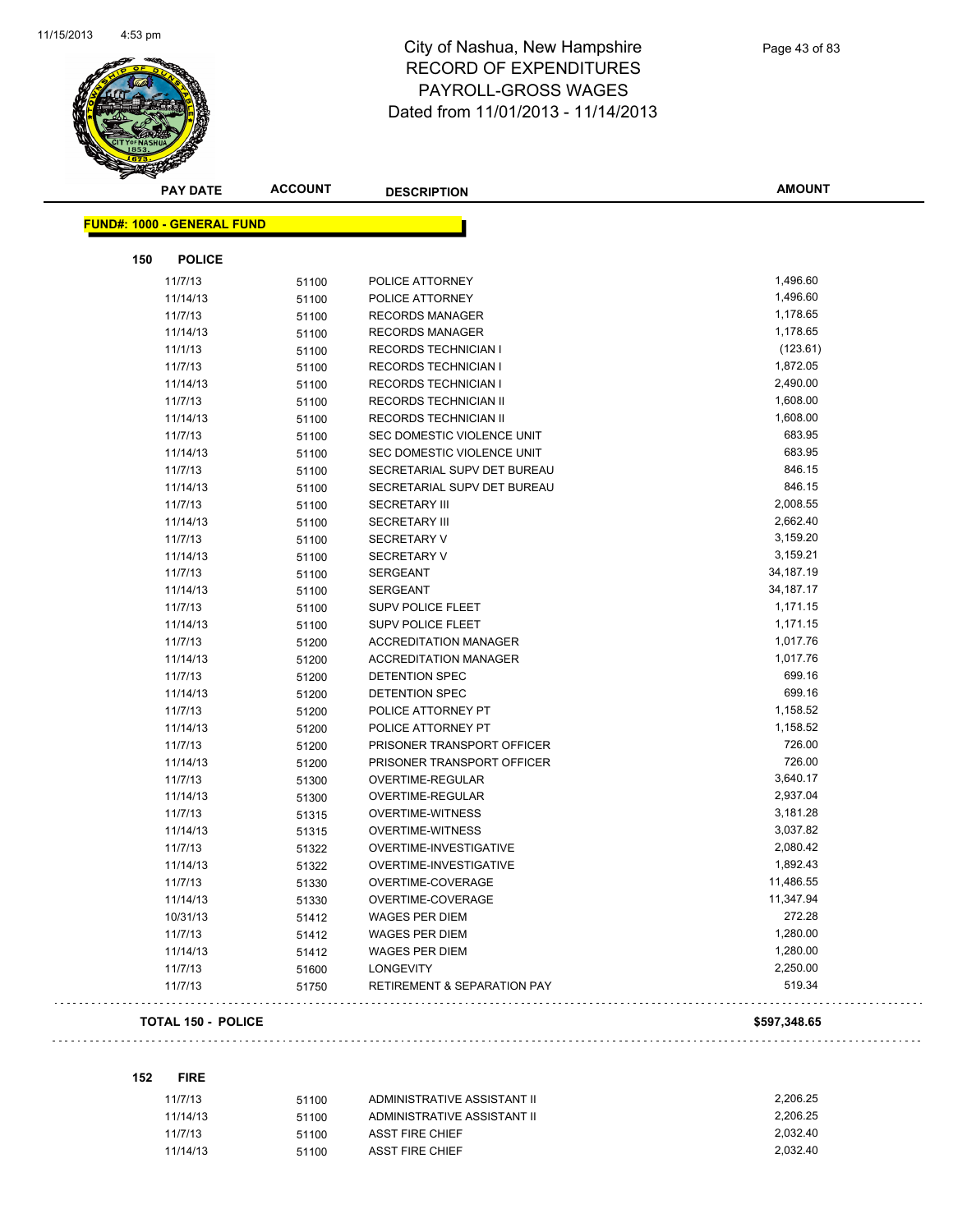

|                                   | <b>PAY DATE</b> | <b>ACCOUNT</b> | <b>DESCRIPTION</b>              | <b>AMOUNT</b> |  |  |  |
|-----------------------------------|-----------------|----------------|---------------------------------|---------------|--|--|--|
| <b>FUND#: 1000 - GENERAL FUND</b> |                 |                |                                 |               |  |  |  |
|                                   |                 |                |                                 |               |  |  |  |
| 152                               | <b>FIRE</b>     |                |                                 |               |  |  |  |
|                                   | 11/7/13         | 51100          | ASST SUPERINTENDENT FIRE ALARM  | 1,425.60      |  |  |  |
|                                   | 11/14/13        | 51100          | ASST SUPERINTENDENT FIRE ALARM  | 1,425.60      |  |  |  |
|                                   | 11/7/13         | 51100          | ASST SUPERINTENDENT FIRE FLEET  | 1,411.48      |  |  |  |
|                                   | 11/14/13        | 51100          | ASST SUPERINTENDENT FIRE FLEET  | 1,411.48      |  |  |  |
|                                   | 11/7/13         | 51100          | ASST SUPERINTENDENT PREVENTION  | 2,802.64      |  |  |  |
|                                   | 11/14/13        | 51100          | ASST SUPERINTENDENT PREVENTION  | 2,802.64      |  |  |  |
|                                   | 11/7/13         | 51100          | <b>CAPTAIN</b>                  | 11,520.67     |  |  |  |
|                                   | 11/14/13        | 51100          | <b>CAPTAIN</b>                  | 11,520.67     |  |  |  |
|                                   | 11/7/13         | 51100          | CAPTAIN FIRE TRAINING SAFETY    | 1,605.92      |  |  |  |
|                                   | 11/14/13        | 51100          | CAPTAIN FIRE TRAINING SAFETY    | 1,605.92      |  |  |  |
|                                   | 11/7/13         | 51100          | DEPUTY FIRE CHIEF               | 7,002.23      |  |  |  |
|                                   | 11/14/13        | 51100          | <b>DEPUTY FIRE CHIEF</b>        | 7,002.22      |  |  |  |
|                                   | 11/7/13         | 51100          | <b>EXEC ASST BUSINESS COORD</b> | 1,041.35      |  |  |  |
|                                   | 11/14/13        | 51100          | <b>EXEC ASST BUSINESS COORD</b> | 1,041.35      |  |  |  |
|                                   | 11/7/13         | 51100          | <b>FIRE CHIEF</b>               | 2,331.28      |  |  |  |
|                                   | 11/14/13        | 51100          | <b>FIRE CHIEF</b>               | 2,331.28      |  |  |  |
|                                   | 11/7/13         | 51100          | FIRE DISPATCH ALL RANKS         | 7,877.95      |  |  |  |
|                                   | 11/14/13        | 51100          | FIRE DISPATCH ALL RANKS         | 7,830.49      |  |  |  |
|                                   | 11/7/13         | 51100          | <b>FIRE LIEUTENANT</b>          | 35,010.78     |  |  |  |
|                                   | 11/14/13        | 51100          | FIRE LIEUTENANT                 | 35,085.78     |  |  |  |
|                                   | 11/7/13         | 51100          | <b>FIRE MECHANIC</b>            | 1,276.56      |  |  |  |
|                                   | 11/14/13        | 51100          | <b>FIRE MECHANIC</b>            | 1,276.56      |  |  |  |
|                                   | 11/7/13         | 51100          | <b>FIRE TRAINING OFFICER</b>    | 1,411.48      |  |  |  |
|                                   | 11/14/13        | 51100          | FIRE TRAINING OFFICER           | 1,411.48      |  |  |  |
|                                   | 11/7/13         | 51100          | FIREFIGHTERS ALL RANKS          | 110,503.07    |  |  |  |
|                                   | 11/14/13        | 51100          | FIREFIGHTERS ALL RANKS          | 110,951.58    |  |  |  |
|                                   | 11/7/13         | 51100          | SUPERINTENDENT FIRE ALARM       | 1,590.04      |  |  |  |
|                                   | 11/14/13        | 51100          | SUPERINTENDENT FIRE ALARM       | 1,590.04      |  |  |  |
|                                   | 11/7/13         | 51100          | SUPERINTENDENT FIRE FLEET       | 1,590.04      |  |  |  |
|                                   | 11/14/13        | 51100          | SUPERINTENDENT FIRE FLEET       | 1,590.04      |  |  |  |
|                                   | 11/7/13         | 51100          | SUPERINTENDENT FIRE PREVENTION  | 1,535.92      |  |  |  |
|                                   | 11/14/13        | 51100          | SUPERINTENDENT FIRE PREVENTION  | 1,535.92      |  |  |  |
|                                   | 11/7/13         | 51300          | <b>OVERTIME-REGULAR</b>         | 1,693.49      |  |  |  |
|                                   | 11/14/13        | 51300          | OVERTIME-REGULAR                | 1,146.04      |  |  |  |
|                                   | 11/7/13         | 51330          | OVERTIME-COVERAGE               | 8,712.64      |  |  |  |
|                                   | 11/14/13        | 51330          | OVERTIME-COVERAGE               | 6,578.43      |  |  |  |
|                                   | 11/7/13         | 51650          | <b>ADDITIONAL HOURS</b>         | 26,085.99     |  |  |  |
|                                   | 11/14/13        | 51650          | ADDITIONAL HOURS                | 18,725.53     |  |  |  |
|                                   | 11/7/13         | 51700          | <b>STIPENDS</b>                 | 4,265.49      |  |  |  |
|                                   | 11/14/13        | 51700          | <b>STIPENDS</b>                 | 4,265.49      |  |  |  |
|                                   |                 |                |                                 |               |  |  |  |

#### **TOTAL 152 - FIRE \$460,300.46**

#### **153 BUILDING INSPECTION**

| 11/7/13  | 51100 | BUILDING AND UTILITIES INSPCTR     | 3.224.13 |
|----------|-------|------------------------------------|----------|
| 11/14/13 | 51100 | BUILDING AND UTILITIES INSPCTR     | 3.224.40 |
| 11/7/13  | 51100 | <b>BUILDING DEPARTMENT MANAGER</b> | 1.367.60 |
| 11/14/13 | 51100 | <b>BUILDING DEPARTMENT MANAGER</b> | 1.367.60 |
| 11/7/13  | 51100 | PERMIT TECHNICIAN I                | 601.55   |
| 11/14/13 | 51100 | PERMIT TECHNICIAN I                | 601.55   |
|          |       |                                    |          |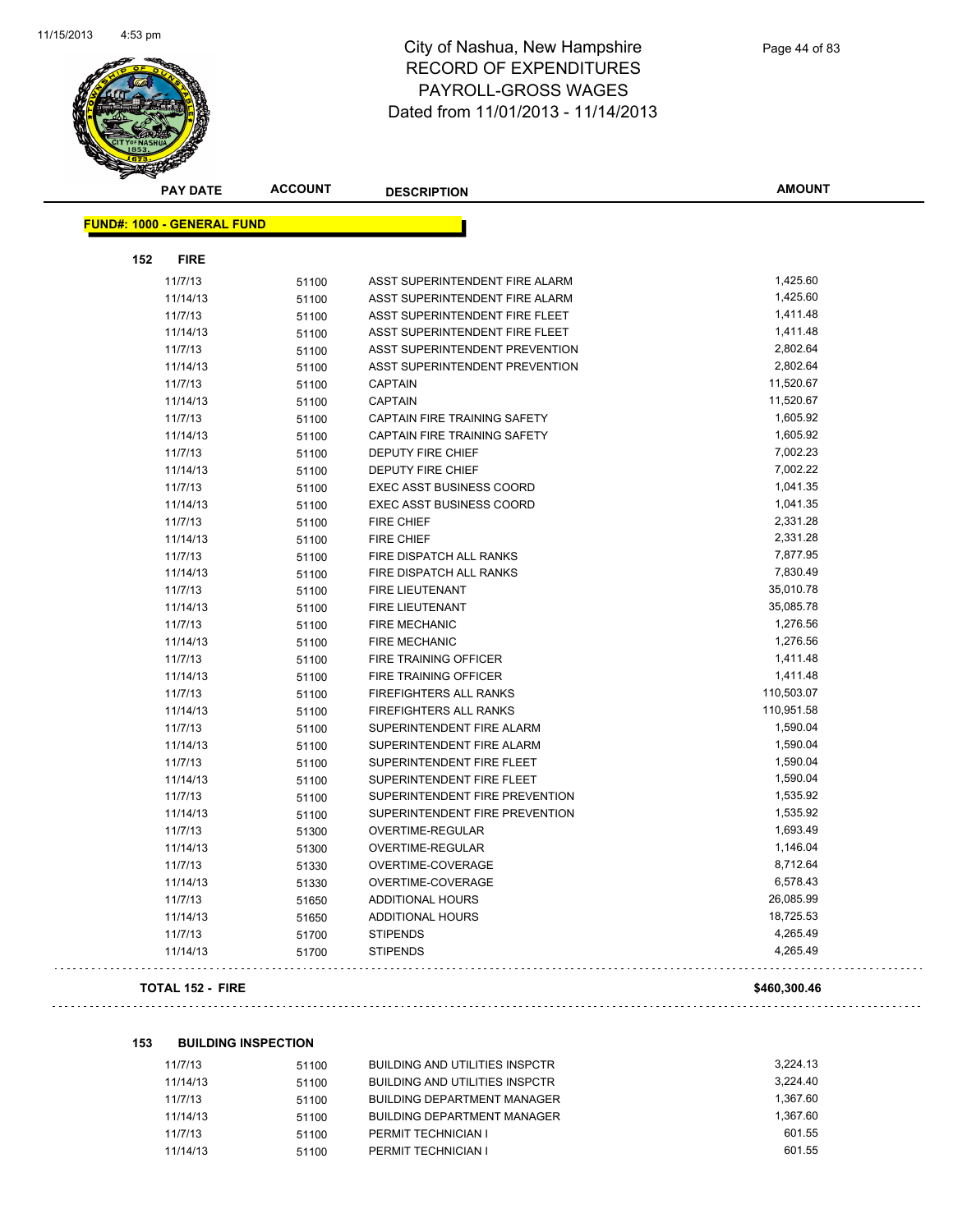

Page 45 of 83

|     | <b>PAY DATE</b>                                                                                                                                    | <b>ACCOUNT</b>                                                                                                                                      | <b>DESCRIPTION</b>                                                                                                                                                                                                                                                                                                                                                                       | <b>AMOUNT</b>                                                                                                                          |
|-----|----------------------------------------------------------------------------------------------------------------------------------------------------|-----------------------------------------------------------------------------------------------------------------------------------------------------|------------------------------------------------------------------------------------------------------------------------------------------------------------------------------------------------------------------------------------------------------------------------------------------------------------------------------------------------------------------------------------------|----------------------------------------------------------------------------------------------------------------------------------------|
|     | <b>FUND#: 1000 - GENERAL FUND</b>                                                                                                                  |                                                                                                                                                     |                                                                                                                                                                                                                                                                                                                                                                                          |                                                                                                                                        |
| 153 |                                                                                                                                                    | <b>BUILDING INSPECTION</b>                                                                                                                          |                                                                                                                                                                                                                                                                                                                                                                                          |                                                                                                                                        |
|     | 11/7/13                                                                                                                                            | 51100                                                                                                                                               | PERMIT TECHNICIAN III                                                                                                                                                                                                                                                                                                                                                                    | 734.80                                                                                                                                 |
|     | 11/14/13                                                                                                                                           | 51100                                                                                                                                               | PERMIT TECHNICIAN III                                                                                                                                                                                                                                                                                                                                                                    | 734.81                                                                                                                                 |
|     | 11/7/13                                                                                                                                            | 51100                                                                                                                                               | <b>PLANS EXAMINER</b>                                                                                                                                                                                                                                                                                                                                                                    | 1,131.51                                                                                                                               |
|     | 11/14/13                                                                                                                                           | 51100                                                                                                                                               | <b>PLANS EXAMINER</b>                                                                                                                                                                                                                                                                                                                                                                    | 1,131.50                                                                                                                               |
|     | 11/7/13                                                                                                                                            | 51200                                                                                                                                               | <b>BUILDING AND UTILITIES INSPCTR</b>                                                                                                                                                                                                                                                                                                                                                    | 818.56                                                                                                                                 |
|     | 11/14/13                                                                                                                                           | 51200                                                                                                                                               | <b>BUILDING AND UTILITIES INSPCTR</b>                                                                                                                                                                                                                                                                                                                                                    | 795.52                                                                                                                                 |
|     |                                                                                                                                                    | <b>TOTAL 153 - BUILDING INSPECTION</b>                                                                                                              |                                                                                                                                                                                                                                                                                                                                                                                          | \$15,733.53                                                                                                                            |
| 155 | <b>CODE ENFORCEMENT</b>                                                                                                                            |                                                                                                                                                     |                                                                                                                                                                                                                                                                                                                                                                                          |                                                                                                                                        |
|     | 11/7/13                                                                                                                                            | 51100                                                                                                                                               | <b>CODE ENFORCEMENT OFFICER II</b>                                                                                                                                                                                                                                                                                                                                                       | 2,026.65                                                                                                                               |
|     | 11/14/13                                                                                                                                           | 51100                                                                                                                                               | <b>CODE ENFORCEMENT OFFICER II</b>                                                                                                                                                                                                                                                                                                                                                       | 2,026.65                                                                                                                               |
|     | 11/7/13                                                                                                                                            | 51100                                                                                                                                               | MGR CODE ENFORCEMENT DEPT                                                                                                                                                                                                                                                                                                                                                                | 1,289.90                                                                                                                               |
|     | 11/14/13                                                                                                                                           | 51100                                                                                                                                               | MGR CODE ENFORCEMENT DEPT                                                                                                                                                                                                                                                                                                                                                                | 1,289.90                                                                                                                               |
|     |                                                                                                                                                    | <b>TOTAL 155 - CODE ENFORCEMENT</b>                                                                                                                 |                                                                                                                                                                                                                                                                                                                                                                                          | \$6,633.10                                                                                                                             |
| 156 |                                                                                                                                                    | <b>EMERGENCY MANAGEMENT</b>                                                                                                                         |                                                                                                                                                                                                                                                                                                                                                                                          |                                                                                                                                        |
|     | 11/7/13                                                                                                                                            | 51100                                                                                                                                               | <b>EMERGENCY MANAGEMENT DIRECTOR</b>                                                                                                                                                                                                                                                                                                                                                     | 1,442.84                                                                                                                               |
|     | 11/14/13                                                                                                                                           | 51100                                                                                                                                               | <b>EMERGENCY MANAGEMENT DIRECTOR</b>                                                                                                                                                                                                                                                                                                                                                     | 1,442.85                                                                                                                               |
|     |                                                                                                                                                    |                                                                                                                                                     |                                                                                                                                                                                                                                                                                                                                                                                          |                                                                                                                                        |
|     |                                                                                                                                                    | <b>TOTAL 156 - EMERGENCY MANAGEMENT</b>                                                                                                             |                                                                                                                                                                                                                                                                                                                                                                                          | \$2,885.69                                                                                                                             |
| 157 |                                                                                                                                                    | <b>CITYWIDE COMMUNICATIONS</b>                                                                                                                      |                                                                                                                                                                                                                                                                                                                                                                                          |                                                                                                                                        |
|     | 11/7/13                                                                                                                                            | 51100                                                                                                                                               | <b>COMM SYS ENGR TECH 536</b>                                                                                                                                                                                                                                                                                                                                                            | 1,449.60                                                                                                                               |
|     | 11/14/13                                                                                                                                           | 51100                                                                                                                                               | <b>COMM SYS ENGR TECH 536</b>                                                                                                                                                                                                                                                                                                                                                            | 1,449.60                                                                                                                               |
|     | 11/7/13                                                                                                                                            | 51200                                                                                                                                               | RADIO SYSTEMS MANAGER 536                                                                                                                                                                                                                                                                                                                                                                | 1,230.12                                                                                                                               |
|     | 11/14/13                                                                                                                                           | 51200                                                                                                                                               | RADIO SYSTEMS MANAGER 536                                                                                                                                                                                                                                                                                                                                                                | 1,230.12                                                                                                                               |
|     |                                                                                                                                                    | TOTAL 157 - CITYWIDE COMMUNICATIONS                                                                                                                 |                                                                                                                                                                                                                                                                                                                                                                                          | \$5,359.44                                                                                                                             |
|     |                                                                                                                                                    |                                                                                                                                                     |                                                                                                                                                                                                                                                                                                                                                                                          |                                                                                                                                        |
|     |                                                                                                                                                    |                                                                                                                                                     |                                                                                                                                                                                                                                                                                                                                                                                          |                                                                                                                                        |
|     |                                                                                                                                                    |                                                                                                                                                     |                                                                                                                                                                                                                                                                                                                                                                                          |                                                                                                                                        |
|     |                                                                                                                                                    |                                                                                                                                                     |                                                                                                                                                                                                                                                                                                                                                                                          |                                                                                                                                        |
|     |                                                                                                                                                    |                                                                                                                                                     |                                                                                                                                                                                                                                                                                                                                                                                          |                                                                                                                                        |
|     |                                                                                                                                                    |                                                                                                                                                     |                                                                                                                                                                                                                                                                                                                                                                                          |                                                                                                                                        |
|     |                                                                                                                                                    |                                                                                                                                                     |                                                                                                                                                                                                                                                                                                                                                                                          |                                                                                                                                        |
|     |                                                                                                                                                    |                                                                                                                                                     |                                                                                                                                                                                                                                                                                                                                                                                          |                                                                                                                                        |
|     |                                                                                                                                                    |                                                                                                                                                     |                                                                                                                                                                                                                                                                                                                                                                                          |                                                                                                                                        |
|     |                                                                                                                                                    |                                                                                                                                                     |                                                                                                                                                                                                                                                                                                                                                                                          |                                                                                                                                        |
|     |                                                                                                                                                    |                                                                                                                                                     |                                                                                                                                                                                                                                                                                                                                                                                          |                                                                                                                                        |
|     |                                                                                                                                                    |                                                                                                                                                     |                                                                                                                                                                                                                                                                                                                                                                                          |                                                                                                                                        |
|     |                                                                                                                                                    |                                                                                                                                                     |                                                                                                                                                                                                                                                                                                                                                                                          |                                                                                                                                        |
|     |                                                                                                                                                    |                                                                                                                                                     |                                                                                                                                                                                                                                                                                                                                                                                          |                                                                                                                                        |
| 160 | 11/7/13<br>11/14/13<br>11/14/13<br>11/7/13<br>11/14/13<br>11/7/13<br>11/14/13<br>11/7/13<br>11/14/13<br>11/7/13<br>11/14/13<br>11/7/13<br>11/14/13 | PUBLIC WORKS-ADMIN/ENGINEERING<br>51100<br>51100<br>51100<br>51100<br>51100<br>51100<br>51100<br>51100<br>51100<br>51100<br>51100<br>51100<br>51100 | ADMINISTRATIVE ASSISTANT II<br>ADMINISTRATIVE ASSISTANT II<br>CITIZEN SERVICES COORDINATOR<br><b>CITY ENGINEER</b><br><b>CITY ENGINEER</b><br>DEPUTY MANAGER OF ENGINEERING<br>DEPUTY MANAGER OF ENGINEERING<br>DIRECTOR PUBLIC WORKS<br>DIRECTOR PUBLIC WORKS<br>DIVISION OPERATIONS MANAGER<br>DIVISION OPERATIONS MANAGER<br>DPW CONTRACT ADMINISTRATOR<br>DPW CONTRACT ADMINISTRATOR | 665.60<br>665.60<br>721.92<br>993.35<br>993.35<br>670.20<br>670.20<br>1,441.50<br>1,441.50<br>1,372.55<br>1,372.55<br>324.85<br>324.85 |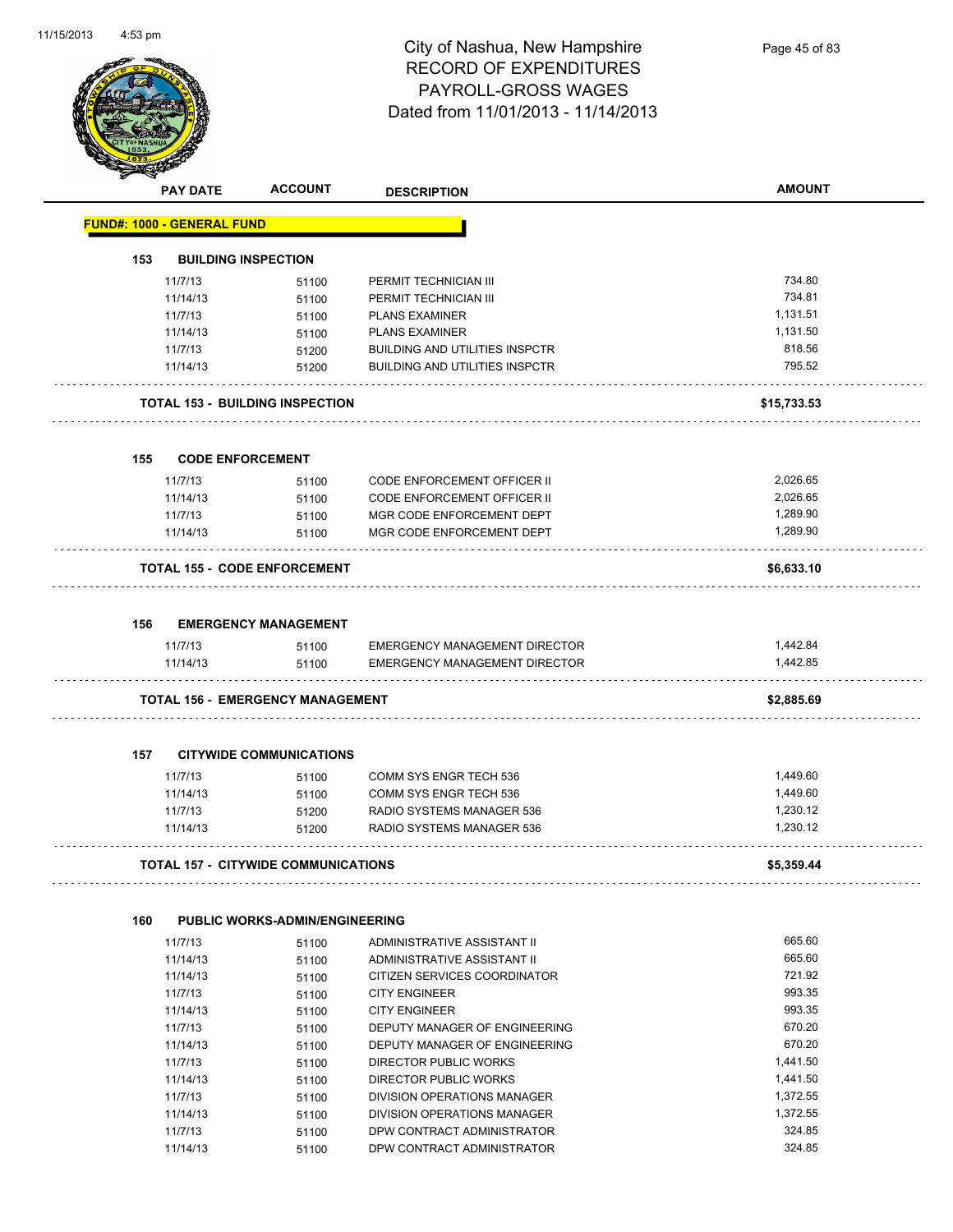

| <b>PAY DATE</b>                   | <b>ACCOUNT</b>                             | <b>DESCRIPTION</b>               | <b>AMOUNT</b> |
|-----------------------------------|--------------------------------------------|----------------------------------|---------------|
| <b>FUND#: 1000 - GENERAL FUND</b> |                                            |                                  |               |
| 160                               | <b>PUBLIC WORKS-ADMIN/ENGINEERING</b>      |                                  |               |
| 11/7/13                           | 51100                                      | <b>ENGINEERING DESIGNER INSP</b> | 912.77        |
| 11/14/13                          | 51100                                      | <b>ENGINEERING DESIGNER INSP</b> | 912.76        |
| 11/7/13                           | 51100                                      | <b>ENGINEERING INSPECTORS</b>    | 1,804.52      |
| 11/14/13                          | 51100                                      | <b>ENGINEERING INSPECTORS</b>    | 1,805.20      |
| 11/7/13                           | 51100                                      | <b>EXECUTIVE ADMINISTRATOR</b>   | 673.10        |
| 11/14/13                          | 51100                                      | <b>EXECUTIVE ADMINISTRATOR</b>   | 673.10        |
| 11/7/13                           | 51100                                      | <b>SENIOR STAFF ENGINEER</b>     | 1,219.70      |
| 11/14/13                          | 51100                                      | <b>SENIOR STAFF ENGINEER</b>     | 1,219.70      |
| 11/7/13                           | 51100                                      | <b>SENIOR TRAFFIC ENGINEER</b>   | 1,533.60      |
| 11/14/13                          | 51100                                      | <b>SENIOR TRAFFIC ENGINEER</b>   | 1,533.60      |
| 11/7/13                           | 51100                                      | <b>STAFF ENGINEER</b>            | 400.15        |
| 11/14/13                          | 51100                                      | <b>STAFF ENGINEER</b>            | 400.15        |
| 11/7/13                           | 51100                                      | STREET CONSTRUCTION ENGINEER     | 1,285.00      |
| 11/14/13                          | 51100                                      | STREET CONSTRUCTION ENGINEER     | 1,285.00      |
| 11/14/13                          | 51100                                      | <b>SURVEY TECHNICIAN</b>         | 2,193.29      |
| 11/7/13                           | 51300                                      | OVERTIME-REGULAR                 | 916.08        |
| 11/14/13                          | 51300                                      | OVERTIME-REGULAR                 | 35.29         |
|                                   | TOTAL 160 - PUBLIC WORKS-ADMIN/ENGINEERING |                                  | \$30,461.03   |
|                                   |                                            |                                  |               |
| 161<br><b>STREETS</b>             |                                            |                                  |               |
| 11/7/13                           | 51100                                      | ADMINISTRATIVE ASSISTANT III     | 985.33        |
| 11/14/13                          | 51100                                      | ADMINISTRATIVE ASSISTANT III     | 980.08        |
| 11/7/13                           | 51100                                      | AUTO MECH 1ST CLASS NIGHTS       | 3,033.60      |
| 11/14/13                          | 51100                                      | AUTO MECH 1ST CLASS NIGHTS       | 3,033.61      |
| 11/7/13                           | 51100                                      | AUTO MECH 2ND CLASS              | 1,818.40      |
| 11/14/13                          | 51100                                      | AUTO MECH 2ND CLASS              | 1,818.40      |
| 11/7/13                           | 51100                                      | AUTO MECH 2ND CLASS NIGHTS       | 921.20        |
| 11/14/13                          | 51100                                      | AUTO MECH 2ND CLASS NIGHTS       | 921.21        |
| 11/7/13                           | 51100                                      | <b>EQUIP OPR STREET REPAIR</b>   | 7,125.38      |
| 11/14/13                          | 51100                                      | EQUIP OPR STREET REPAIR          | 7.273.60      |

| 11/14/13 | 51100 | AUTO MECH ZND CLASS NIGHTS      | 92 I.Z I |
|----------|-------|---------------------------------|----------|
| 11/7/13  | 51100 | <b>EQUIP OPR STREET REPAIR</b>  | 7,125.38 |
| 11/14/13 | 51100 | <b>EQUIP OPR STREET REPAIR</b>  | 7,273.60 |
| 11/7/13  | 51100 | FLEET MANAGER STREET DEPT       | 1,056.15 |
| 11/14/13 | 51100 | FLEET MANAGER STREET DEPT       | 1,056.15 |
| 11/7/13  | 51100 | <b>FOREMAN LABOR SHOP EQUIP</b> | 1,096.65 |
| 11/14/13 | 51100 | <b>FOREMAN LABOR SHOP EQUIP</b> | 1,096.65 |
| 11/7/13  | 51100 | <b>MASON PIPELAYER</b>          | 1,565.29 |
| 11/14/13 | 51100 | <b>MASON PIPELAYER</b>          | 1,739.20 |
| 11/7/13  | 51100 | <b>MECHANIC AUTO 1ST CLASS</b>  | 2,993.60 |
| 11/14/13 | 51100 | <b>MECHANIC AUTO 1ST CLASS</b>  | 3,078.89 |
| 11/7/13  | 51100 | <b>SIGN MAINTENANCE</b>         | 865.60   |
| 11/14/13 | 51100 | <b>SIGN MAINTENANCE</b>         | 865.60   |
| 11/7/13  | 51100 | SIGN MAINTENANCE ASSISTANT      | 807.20   |
| 11/14/13 | 51100 | SIGN MAINTENANCE ASSISTANT      | 802.76   |
| 11/7/13  | 51100 | STOREKEEPER PWD                 | 895.65   |
| 11/14/13 | 51100 | STOREKEEPER PWD                 | 895.65   |
| 11/7/13  | 51100 | STR CONSTR RPR AND PERMT COORD  | 1,075.15 |
| 11/14/13 | 51100 | STR CONSTR RPR AND PERMT COORD  | 1,074.62 |
| 11/7/13  | 51100 | <b>STREET FOREMAN</b>           | 4,616.59 |
| 11/14/13 | 51100 | <b>STREET FOREMAN</b>           | 3,924.11 |
| 11/7/13  | 51100 | SUPERINTENDENT OF STREETS       | 1,720.00 |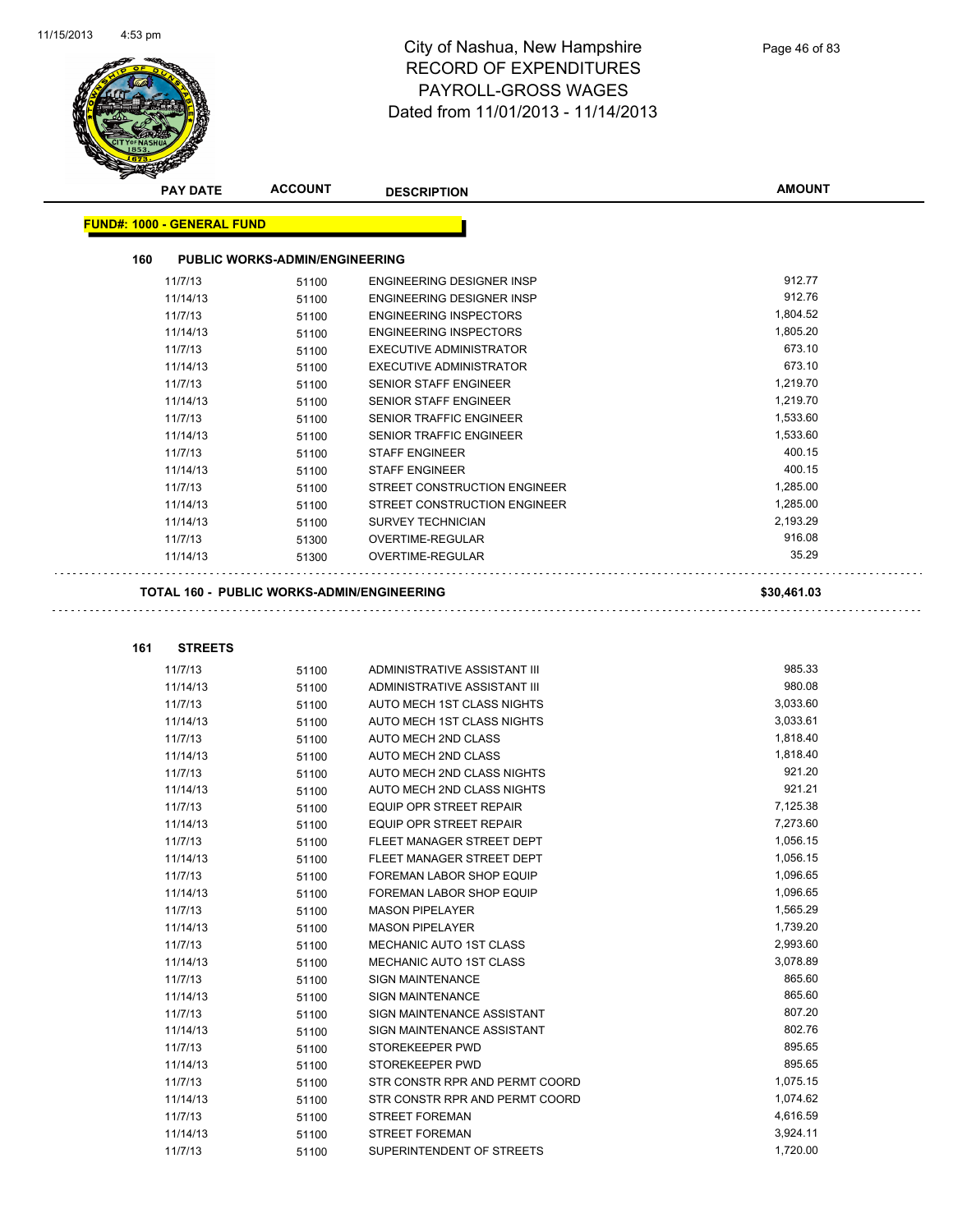

**AMOUNT**

| 161<br><b>STREETS</b>            |                |                                        |              |
|----------------------------------|----------------|----------------------------------------|--------------|
| 11/14/13                         | 51100          | SUPERINTENDENT OF STREETS              | 1,720.00     |
| 11/7/13                          | 51100          | <b>TRAFFIC MAINTENANCE ASSISTANT</b>   | 860.80       |
| 11/14/13                         | 51100          | TRAFFIC MAINTENANCE ASSISTANT          | 860.80       |
| 11/7/13                          | 51100          | <b>TRAFFIC MANAGER</b>                 | 1,331.45     |
| 11/14/13                         | 51100          | <b>TRAFFIC MANAGER</b>                 | 1,331.45     |
| 11/7/13                          | 51100          | <b>TRAFFIC TECHNICIAN I</b>            | 2,067.83     |
| 11/14/13                         | 51100          | <b>TRAFFIC TECHNICIAN I</b>            | 2,071.20     |
| 11/7/13                          | 51100          | TRUCK DRIVER STREET REPAIR             | 17,074.81    |
| 11/14/13                         | 51100          | TRUCK DRIVER STREET REPAIR             | 16,730.50    |
| 11/7/13                          | 51100          | <b>WELDER FIRST CLASS</b>              | 1,968.80     |
| 11/14/13                         | 51100          | <b>WELDER FIRST CLASS</b>              | 1,968.80     |
| 11/7/13                          | 51300          | <b>OVERTIME-REGULAR</b>                | 4,196.96     |
| 11/14/13                         | 51300          | <b>OVERTIME-REGULAR</b>                | 3,942.27     |
| 11/7/13                          | 51400          | WAGES TEMP-SEASONAL                    | 377.50       |
| 11/14/13                         | 51750          | <b>RETIREMENT &amp; SEPARATION PAY</b> | 31,150.99    |
| TOTAL 161 - STREETS<br>.         |                |                                        | \$146,790.48 |
| 166<br><b>PARKING LOTS</b>       |                |                                        |              |
| 11/7/13                          |                | ADMINISTRATIVE ASSISTANT II            | 665.60       |
| 11/14/13                         | 51100<br>51100 | ADMINISTRATIVE ASSISTANT II            | 665.60       |
| 11/7/13                          |                | PARKING MAINTENANCE                    | 1,315.20     |
| 11/14/13                         | 51100<br>51100 | PARKING MAINTENANCE                    | 1,315.20     |
| 10/31/13                         |                | <b>TRANSIT UTILITY SERVICE WORKER</b>  | (777.63)     |
| 11/7/13                          | 51100<br>51100 | <b>TRANSPORTATION DEPT MANAGER</b>     | 76.85        |
| 11/14/13                         | 51100          | <b>TRANSPORTATION DEPT MANAGER</b>     | 76.85        |
| 10/31/13                         | 51200          | <b>TRANSIT UTILITY SERVICE WORKER</b>  | (451.18)     |
| <b>TOTAL 166 - PARKING LOTS</b>  |                |                                        | \$2,886.49   |
|                                  |                |                                        |              |
| 171<br><b>COMMUNITY SERVICES</b> |                |                                        |              |
| 11/7/13                          | 51100          | DIRECTOR HEALTH AND COMM SVS           | 1,677.05     |
| 11/14/13                         | 51100          | DIRECTOR HEALTH AND COMM SVS           | 1,677.06     |
| 11/14/13                         | 51100          | PROGRAM ASSISTANT                      | 419.81       |
| 11/7/13                          | 51100          | PROGRAM COORDINATOR                    | 903.15       |
|                                  |                |                                        | 903.15       |

| <b>COMMUNITY HEALTH</b><br>172 |  |
|--------------------------------|--|
|--------------------------------|--|

| 11/7/13  | 51100 | ADMINISTRATIVE ASSISTANT II | 696.75   |
|----------|-------|-----------------------------|----------|
| 11/14/13 | 51100 | ADMINISTRATIVE ASSISTANT II | 696.75   |
| 11/7/13  | 51100 | BILINGUAL OUTREACH WORKER   | 708.00   |
| 11/14/13 | 51100 | BILINGUAL OUTREACH WORKER   | 708.00   |
| 11/7/13  | 51100 | PUB HEALTH NURSE            | 3.342.60 |
| 11/14/13 | 51100 | PUB HEALTH NURSE            | 3.342.60 |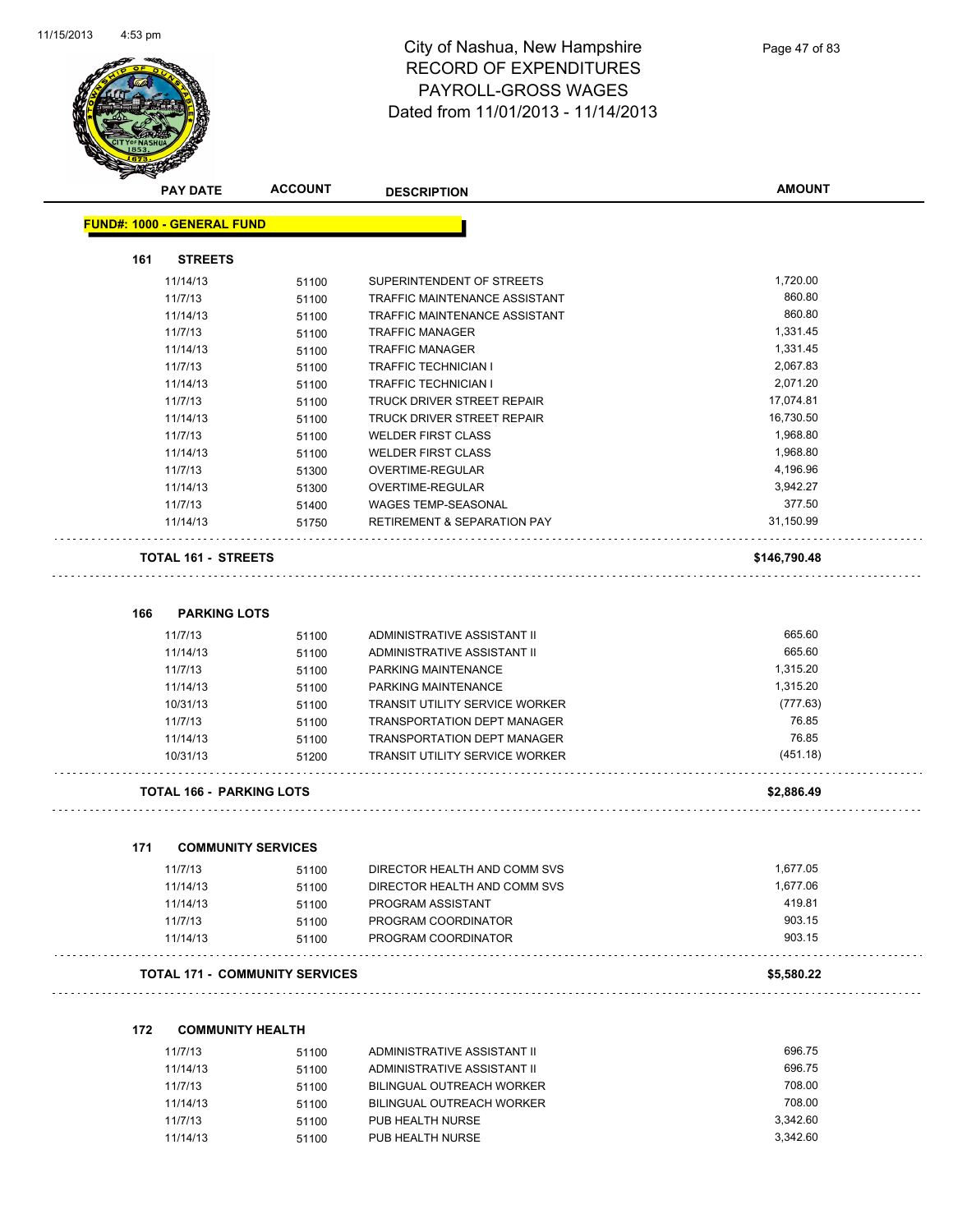

Page 48 of 83

|     | <b>PAY DATE</b>                   | <b>ACCOUNT</b>                            | <b>DESCRIPTION</b>                               | <b>AMOUNT</b>        |
|-----|-----------------------------------|-------------------------------------------|--------------------------------------------------|----------------------|
|     | <b>FUND#: 1000 - GENERAL FUND</b> |                                           |                                                  |                      |
| 172 |                                   | <b>COMMUNITY HEALTH</b>                   |                                                  |                      |
|     | 11/7/13                           | 51412                                     | <b>WAGES PER DIEM</b>                            | 127.30               |
|     | 11/14/13                          | 51412                                     | <b>WAGES PER DIEM</b>                            | 114.00               |
|     |                                   | <b>TOTAL 172 - COMMUNITY HEALTH</b>       |                                                  | \$9,736.00           |
|     |                                   |                                           |                                                  |                      |
| 173 |                                   | <b>ENVIRONMENTAL HEALTH</b>               |                                                  |                      |
|     | 11/7/13                           | 51100                                     | ENVIRONMENTAL HEALTH SPEC I                      | 1,598.15             |
|     | 11/14/13                          | 51100                                     | ENVIRONMENTAL HEALTH SPEC I                      | 1,598.15             |
|     | 11/7/13                           | 51100                                     | ENVIRONMENTAL HEALTH SPEC II                     | 1,044.25             |
|     | 11/14/13                          | 51100                                     | ENVIRONMENTAL HEALTH SPEC II                     | 1,044.25             |
|     | 11/7/13                           | 51100                                     | ENVIRONMENTAL TECH OFFICE MGR                    | 964.35               |
|     | 11/14/13                          | 51100                                     | ENVIRONMENTAL TECH OFFICE MGR                    | 964.36               |
|     | 11/7/13                           | 51100                                     | MANAGER ENVIRONMENTAL HEALTH                     | 1,404.70             |
|     | 11/14/13                          | 51100                                     | <b>MANAGER ENVIRONMENTAL HEALTH</b>              | 1,404.70             |
|     |                                   | TOTAL 173 - ENVIRONMENTAL HEALTH          |                                                  | \$10,022.91          |
|     |                                   |                                           |                                                  |                      |
| 174 |                                   | <b>WELFARE ADMINISTRATION</b>             |                                                  |                      |
|     | 11/7/13                           | 51100                                     | ADMINISTRATIVE ASSISTANT I                       | 812.25               |
|     | 11/14/13                          | 51100                                     | ADMINISTRATIVE ASSISTANT I                       | 812.25               |
|     | 11/7/13                           | 51100                                     | CASE TECHNICIAN WELFARE                          | 1,574.31             |
|     | 11/14/13                          | 51100                                     | CASE TECHNICIAN WELFARE                          | 2,311.50             |
|     | 11/7/13                           | 51100                                     | INTAKE WORKER ACCOUNTANT                         | 909.85               |
|     | 11/14/13                          | 51100                                     | INTAKE WORKER ACCOUNTANT                         | 909.85               |
|     | 11/7/13                           | 51100                                     | SENIOR CASE TECHNICIAN                           | 743.84               |
|     | 11/14/13                          | 51100                                     | SENIOR CASE TECHNICIAN                           | 1,115.76             |
|     | 11/7/13<br>11/14/13               | 51100                                     | <b>WELFARE OFFICER</b><br><b>WELFARE OFFICER</b> | 1,408.20<br>1,408.20 |
|     |                                   | 51100                                     |                                                  |                      |
|     |                                   | <b>TOTAL 174 - WELFARE ADMINISTRATION</b> |                                                  | \$12,006.01          |
| 177 |                                   | <b>PARKS &amp; RECREATION</b>             |                                                  |                      |
|     | 11/7/13                           | 51100                                     | ADMINISTRATIVE ASSISTANT II                      | 734.80               |
|     | 11/14/13                          | 51100                                     | ADMINISTRATIVE ASSISTANT II                      | 734.81               |
|     | 11/7/13                           | 51100                                     | EQUIPMENT OPERATOR, PARKS                        | 909.20               |
|     | 11/14/13                          | 51100                                     | <b>EQUIPMENT OPERATOR, PARKS</b>                 | 909.20               |
|     | 11/7/13                           | 51100                                     | FOREMAN LABOR PARK                               | 3,289.94             |
|     | 11/14/13                          | 51100                                     | FOREMAN LABOR PARK                               | 3,289.95             |
|     | 11/7/13                           | 51100                                     | <b>GROUNDS KEEPER PARK MAINT</b>                 | 6,605.20             |
|     | 11/14/13                          | 51100                                     | <b>GROUNDS KEEPER PARK MAINT</b>                 | 6,605.20             |
|     | 11/7/13                           | 51100                                     | <b>GROUNDSMAN I PARKS</b>                        | 2,388.64             |
|     | 11/14/13                          | 51100                                     | <b>GROUNDSMAN I PARKS</b>                        | 2,445.12             |
|     | 11/7/13                           | 51100                                     | <b>GROUNDSMAN II PARKS</b>                       | 818.81               |
|     | 11/14/13                          | 51100                                     | <b>GROUNDSMAN II PARKS</b>                       | 818.80               |
|     | 11/7/13                           | 51100                                     | <b>LEAD GROUNDSMAN</b>                           | 2,758.80             |
|     | 11/14/13                          | 51100                                     | <b>LEAD GROUNDSMAN</b>                           | 2,758.80             |
|     |                                   |                                           |                                                  |                      |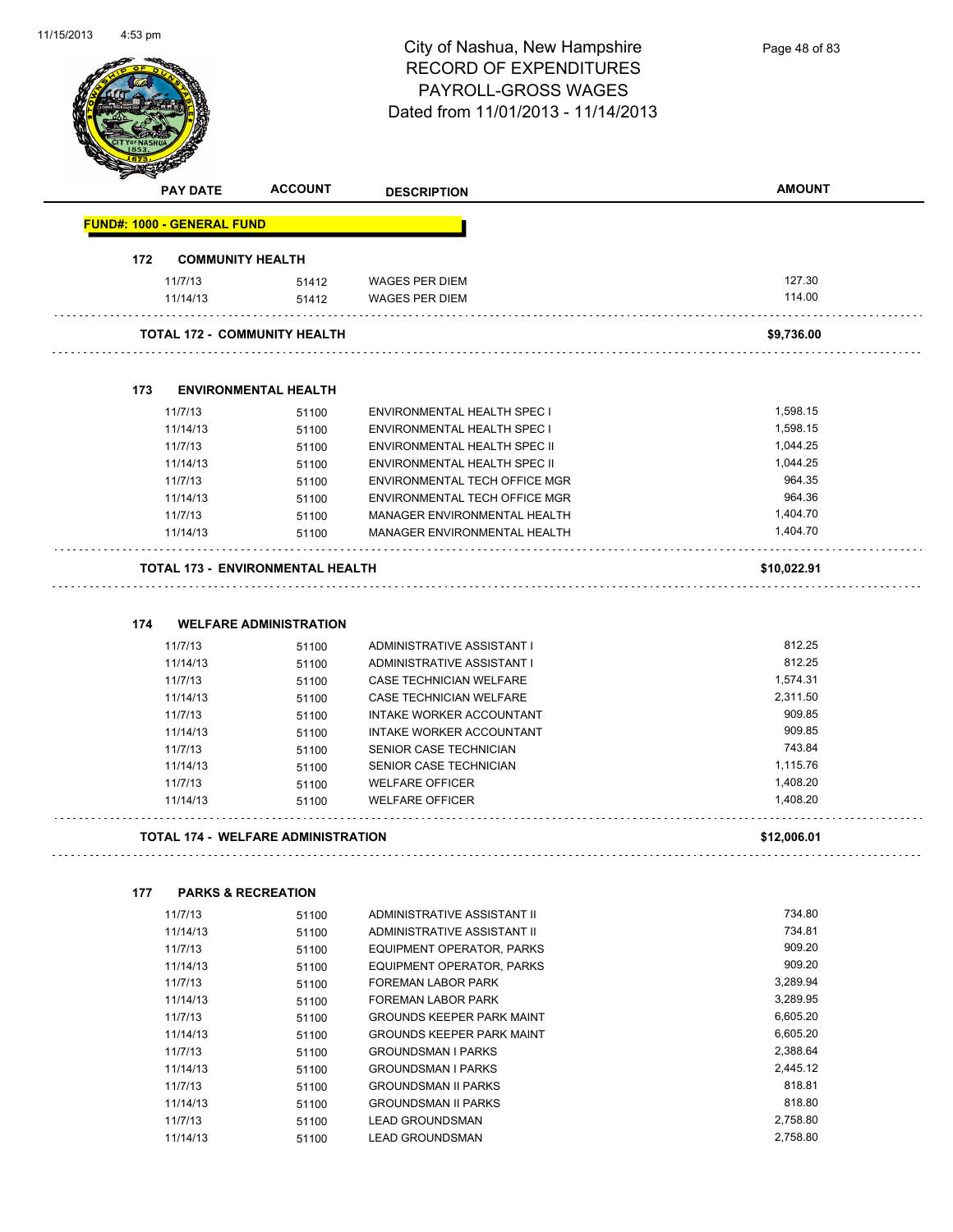

| <b>PAY DATE</b>                           | <b>ACCOUNT</b> | <b>DESCRIPTION</b>                | <b>AMOUNT</b> |
|-------------------------------------------|----------------|-----------------------------------|---------------|
| <b>FUND#: 1000 - GENERAL FUND</b>         |                |                                   |               |
| 177<br><b>PARKS &amp; RECREATION</b>      |                |                                   |               |
| 11/7/13                                   | 51100          | NURSERY WORKER PARKS              | 865.60        |
| 11/14/13                                  | 51100          | NURSERY WORKER PARKS              | 865.60        |
| 11/7/13                                   | 51100          | PROGRAM COORDINATOR               | 347.85        |
| 11/14/13                                  | 51100          | PROGRAM COORDINATOR               | 347.84        |
| 11/7/13                                   | 51100          | <b>RECREATION PROGRAM MANAGER</b> | 1,075.60      |
| 11/14/13                                  | 51100          | <b>RECREATION PROGRAM MANAGER</b> | 1,075.60      |
| 11/7/13                                   | 51100          | STELLOS STADIUM ATTENDANT         | 909.20        |
| 11/14/13                                  | 51100          | STELLOS STADIUM ATTENDANT         | 909.20        |
| 11/7/13                                   | 51100          | SUPERINTENDENT OF PARKS RECR      | 1,670.35      |
| 11/14/13                                  | 51100          | SUPERINTENDENT OF PARKS RECR      | 1,670.35      |
| 11/7/13                                   | 51100          | <b>TRUCK DRIVER PARKS RECR</b>    | 847.44        |
| 11/14/13                                  | 51100          | <b>TRUCK DRIVER PARKS RECR</b>    | 832.00        |
| 11/7/13                                   | 51300          | OVERTIME-REGULAR                  | 2,942.40      |
| 11/14/13                                  | 51300          | OVERTIME-REGULAR                  | 2,061.60      |
| 11/7/13                                   | 51400          | <b>WAGES TEMP-SEASONAL</b>        | 320.00        |
| 11/7/13                                   | 51600          | <b>LONGEVITY</b>                  | 800.00        |
| <b>TOTAL 177 - PARKS &amp; RECREATION</b> |                |                                   | \$52,607.90   |

| 179 | <b>LIBRARY</b> |       |                                 |          |
|-----|----------------|-------|---------------------------------|----------|
|     | 11/7/13        | 51100 | ADMIN ASST COST ACCOUNTANT      | 782.40   |
|     | 11/14/13       | 51100 | ADMIN ASST COST ACCOUNTANT      | 782.40   |
|     | 11/7/13        | 51100 | ASSISTANT DIRECTOR LIBRARY      | 1,255.85 |
|     | 11/14/13       | 51100 | ASSISTANT DIRECTOR LIBRARY      | 1,255.85 |
|     | 11/7/13        | 51100 | ASSISTANT LIBRARIAN CIRCULATIO  | 945.05   |
|     | 11/14/13       | 51100 | ASSISTANT LIBRARIAN CIRCULATIO  | 945.05   |
|     | 11/7/13        | 51100 | ASSISTANT LIBRARIAN MEDIA SERV  | 733.80   |
|     | 11/14/13       | 51100 | ASSISTANT LIBRARIAN MEDIA SERV  | 733.80   |
|     | 11/7/13        | 51100 | ASSISTANT LIBRARIAN TECH SVS    | 935.94   |
|     | 11/14/13       | 51100 | ASSISTANT LIBRARIAN TECH SVS    | 975.45   |
|     | 11/7/13        | 51100 | ASSISTANT LIBRARIAN YOUTH SERV  | 757.38   |
|     | 11/14/13       | 51100 | ASSISTANT LIBRARIAN YOUTH SERV  | 757.40   |
|     | 11/7/13        | 51100 | <b>DIRECTOR LIBRARY</b>         | 1,831.20 |
|     | 11/14/13       | 51100 | <b>DIRECTOR LIBRARY</b>         | 1,831.20 |
|     | 11/7/13        | 51100 | EXECUTIVE ASST OFFICE MANAGER   | 833.85   |
|     | 11/14/13       | 51100 | EXECUTIVE ASST OFFICE MANAGER   | 833.85   |
|     | 11/7/13        | 51100 | <b>JANITOR</b>                  | 476.20   |
|     | 11/14/13       | 51100 | <b>JANITOR</b>                  | 476.20   |
|     | 11/7/13        | 51100 | <b>LIBRARIAN ADULT SERVICES</b> | 934.55   |
|     | 11/14/13       | 51100 | <b>LIBRARIAN ADULT SERVICES</b> | 784.55   |
|     | 11/7/13        | 51100 | <b>LIBRARIAN CIRCULATION</b>    | 974.00   |
|     | 11/14/13       | 51100 | <b>LIBRARIAN CIRCULATION</b>    | 974.00   |
|     | 11/7/13        | 51100 | <b>LIBRARIAN MEDIA SERVICES</b> | 887.02   |
|     | 11/14/13       | 51100 | <b>LIBRARIAN MEDIA SERVICES</b> | 887.01   |
|     | 11/7/13        | 51100 | <b>LIBRARIAN OUTREACH SVS</b>   | 969.86   |
|     | 11/14/13       | 51100 | <b>LIBRARIAN OUTREACH SVS</b>   | 970.09   |
|     | 11/7/13        | 51100 | <b>LIBRARIAN TECH SERVICES</b>  | 1,006.69 |
|     | 11/14/13       | 51100 | <b>LIBRARIAN TECH SERVICES</b>  | 1,006.94 |
|     | 11/7/13        | 51100 | <b>LIBRARIAN YOUTH SERVICES</b> | 2,216.74 |
|     | 11/14/13       | 51100 | <b>LIBRARIAN YOUTH SERVICES</b> | 2.217.09 |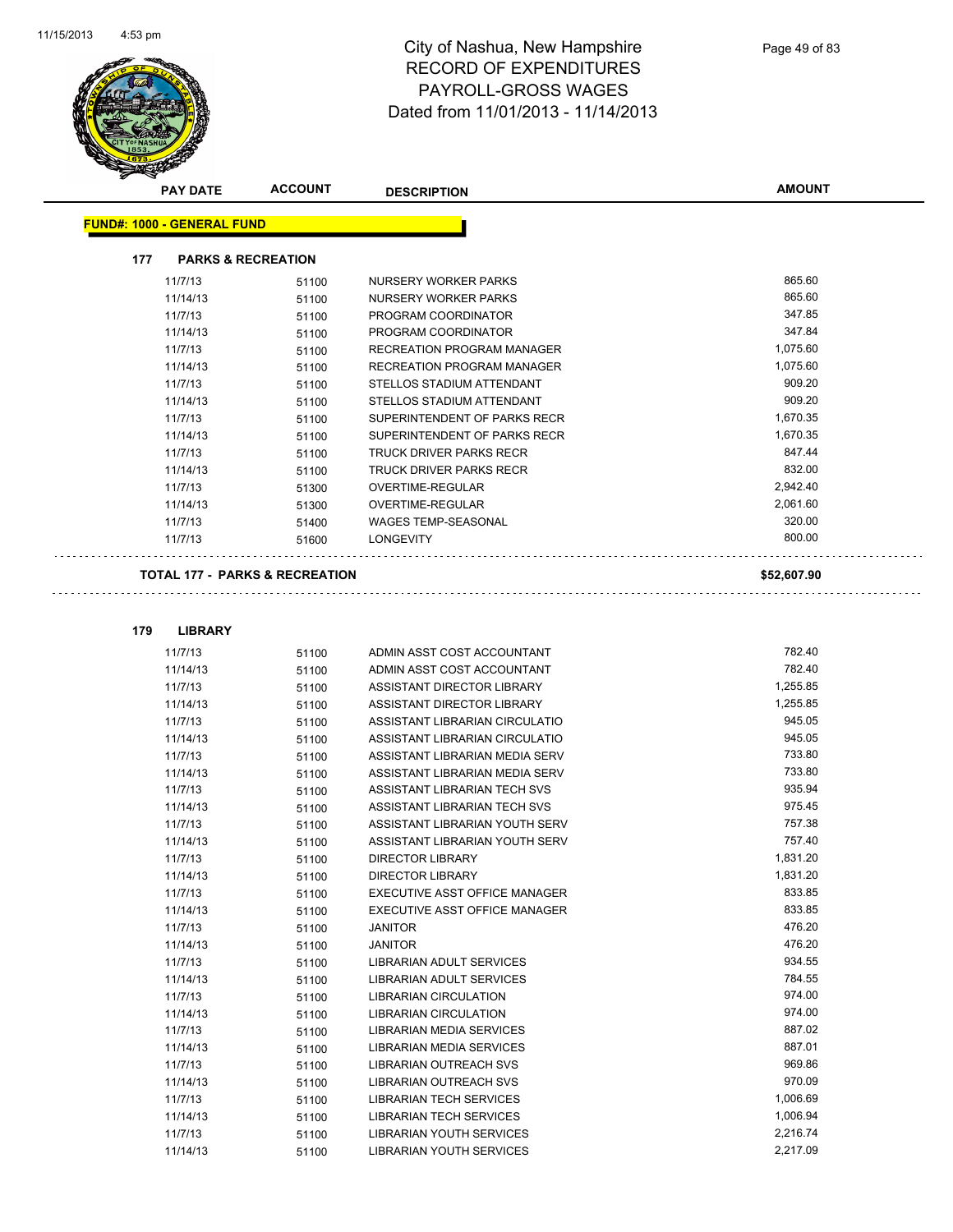

| <b>PAY DATE</b>                   | <b>ACCOUNT</b>               | <b>DESCRIPTION</b>                                       | <b>AMOUNT</b> |
|-----------------------------------|------------------------------|----------------------------------------------------------|---------------|
| <b>FUND#: 1000 - GENERAL FUND</b> |                              |                                                          |               |
| 179<br><b>LIBRARY</b>             |                              |                                                          |               |
| 11/7/13                           | 51100                        | LIBRARY ASSISTANT ADULT SERVIC                           | 645.45        |
| 11/14/13                          | 51100                        | LIBRARY ASSISTANT ADULT SERVIC                           | 645.45        |
| 11/7/13                           | 51100                        | LIBRARY ASSISTANT CIRCULATION                            | 3,300.67      |
| 11/14/13                          | 51100                        | LIBRARY ASSISTANT CIRCULATION                            | 3,669.47      |
| 11/7/13                           | 51100                        | LIBRARY ASSISTANT MEDIA SERVIC                           | 1,990.55      |
| 11/14/13                          | 51100                        | LIBRARY ASSISTANT MEDIA SERVIC                           | 1,990.55      |
| 11/7/13                           | 51100                        | LIBRARY ASSISTANT TECH SVS                               | 686.30        |
| 11/14/13                          | 51100                        | <b>LIBRARY ASSISTANT TECH SVS</b>                        | 686.30        |
| 11/7/13                           | 51100                        | LIBRARY ASSISTANT YOUTH SERVIC                           | 1,289.56      |
| 11/14/13                          | 51100                        | LIBRARY ASSISTANT YOUTH SERVIC                           | 1,289.55      |
| 11/7/13                           | 51100                        | MAINTENANCE SUPV                                         | 827.70        |
| 11/14/13                          | 51100                        | <b>MAINTENANCE SUPV</b>                                  | 827.70        |
| 11/7/13                           | 51100                        | <b>MEDIA SERVICES COORDINATOR</b>                        | 1,169.97      |
| 11/14/13                          | 51100                        | MEDIA SERVICES COORDINATOR                               | 1,170.24      |
| 11/7/13                           | 51100                        | REFERENCE LIBRARIAN ADULT SERV                           | 2,249.59      |
| 11/14/13                          | 51100                        | REFERENCE LIBRARIAN ADULT SERV                           | 2,270.14      |
| 11/7/13                           | 51100                        | REFERENCE LIBRARIAN TECH SVS                             | 734.40        |
| 11/14/13                          | 51100                        | REFERENCE LIBRARIAN TECH SVS                             | 734.40        |
| 11/7/13                           | 51100                        | <b>SECURITY LIBRARY</b>                                  | 666.20        |
| 11/14/13                          | 51100                        | <b>SECURITY LIBRARY</b>                                  | 666.20        |
| 11/7/13                           | 51200                        | <b>LIBRARY ASSISTANT CIRCULATION</b>                     | 483.95        |
| 11/14/13                          | 51200                        | LIBRARY ASSISTANT CIRCULATION                            | 486.70        |
| 11/7/13                           | 51200                        | LIBRARY ASSISTANT TECH SVS                               | 403.40        |
| 11/14/13                          | 51200                        | LIBRARY ASSISTANT TECH SVS                               | 405.34        |
| 11/7/13                           | 51200                        | LIBRARY PAGE YOUTH SERVICES                              | 275.10        |
| 11/14/13                          | 51200                        | LIBRARY PAGE YOUTH SERVICES                              | 277.40        |
| 11/7/13                           | 51200                        | <b>LIBRARY PAGES CIRCULATION</b>                         | 735.76        |
| 11/14/13                          | 51200                        | LIBRARY PAGES CIRCULATION                                | 758.53        |
| 11/7/13                           | 51200                        | LIBRARY PAGES MEDIA SERVICES                             | 528.67        |
| 11/14/13                          | 51200                        | LIBRARY PAGES MEDIA SERVICES                             | 565.06        |
| 11/7/13                           | 51300                        | <b>OVERTIME-REGULAR</b>                                  | 911.27        |
| 11/14/13                          | 51300                        | <b>OVERTIME-REGULAR</b>                                  | 1,302.00      |
| <b>TOTAL 179 - LIBRARY</b>        |                              |                                                          | \$65,614.98   |
| 181                               | <b>COMMUNITY DEVELOPMENT</b> |                                                          |               |
| 11/7/13                           |                              | ADMINISTRATIVE ASSISTANT II                              | 665.60        |
|                                   | 51100                        |                                                          | 665.60        |
| 11/14/13<br>11/7/13               | 51100                        | ADMINISTRATIVE ASSISTANT II<br><b>CLERK TYPIST II PT</b> | 323.31        |
|                                   | 51200                        |                                                          | 530.56        |
| 11/14/13                          | 51200                        | <b>CLERK TYPIST II PT</b>                                | 100.00        |
| 11/7/13<br>11/14/13               | 51400<br>51400               | <b>WAGES TEMP-SEASONAL</b><br><b>WAGES TEMP-SEASONAL</b> | 100.00        |
|                                   |                              |                                                          |               |

**182 PLANNING & ZONING**

| 11/7/13  | 51100 | DEPARTMENT COORDINATOR | 913.60 |
|----------|-------|------------------------|--------|
| 11/14/13 | 51100 | DEPARTMENT COORDINATOR | 913.60 |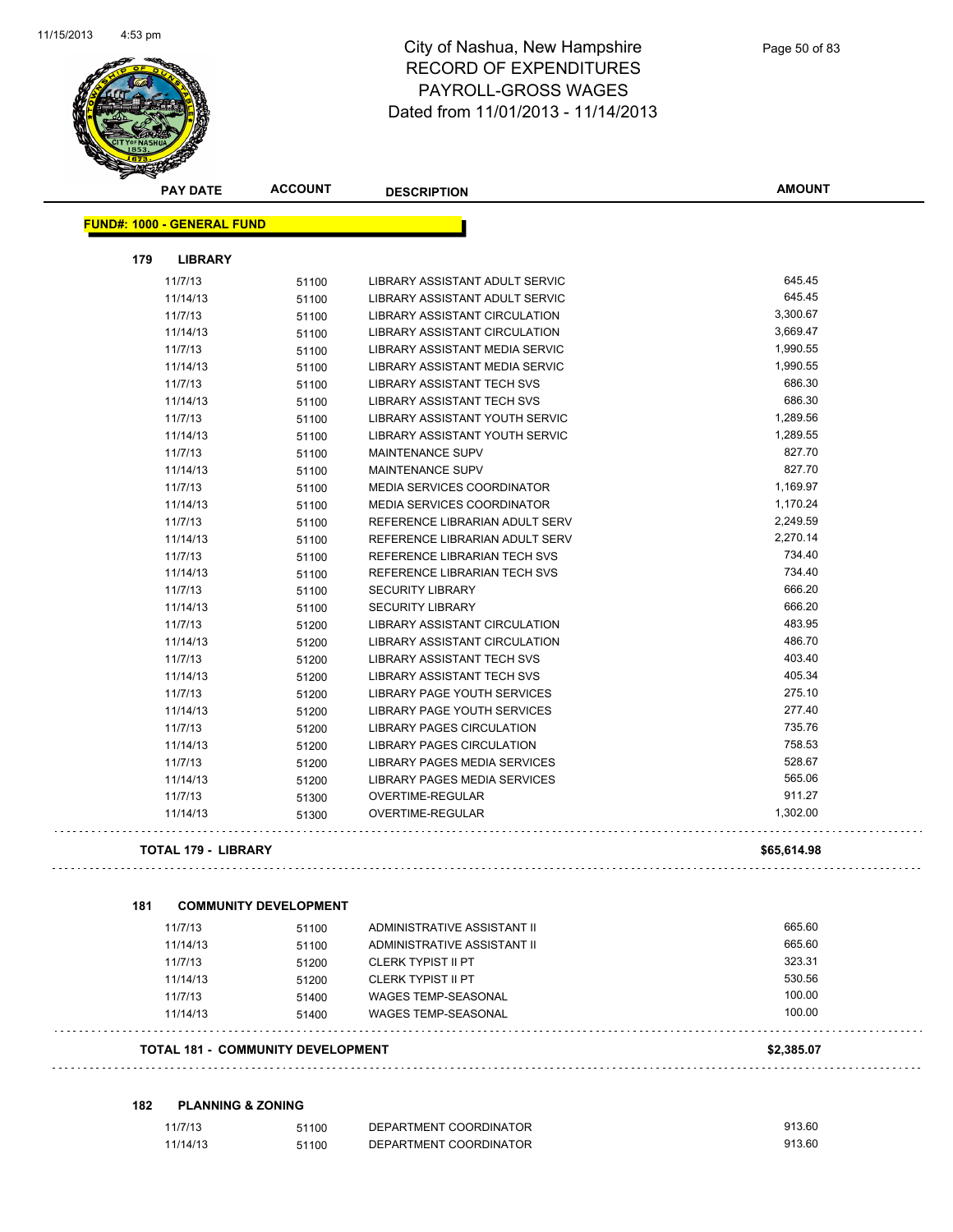

|     | <b>PAY DATE</b>                   | <b>ACCOUNT</b>                           | <b>DESCRIPTION</b>             | <b>AMOUNT</b> |
|-----|-----------------------------------|------------------------------------------|--------------------------------|---------------|
|     | <b>FUND#: 1000 - GENERAL FUND</b> |                                          |                                |               |
| 182 |                                   | <b>PLANNING &amp; ZONING</b>             |                                |               |
|     | 11/7/13                           | 51100                                    | <b>DEPUTY PLANNING MANAGER</b> | 2,589.60      |
|     | 11/14/13                          | 51100                                    | <b>DEPUTY PLANNING MANAGER</b> | 2,589.60      |
|     | 11/7/13                           | 51100                                    | <b>MANAGER PLANNING DEPT</b>   | 1,865.85      |
|     | 11/14/13                          | 51100                                    | MANAGER PLANNING DEPT          | 1,865.85      |
|     | 11/7/13                           | 51100                                    | PLANNER I                      | 1,675.35      |
|     | 11/14/13                          | 51100                                    | <b>PLANNER I</b>               | 1,675.35      |
|     | 11/7/13                           | 51100                                    | <b>PLANNER II</b>              | 1,095.40      |
|     | 11/14/13                          | 51100                                    | <b>PLANNER II</b>              | 1,095.40      |
|     | 11/7/13                           | 51100                                    | ZONING COORDINATOR             | 682.30        |
|     | 11/14/13                          | 51100                                    | ZONING COORDINATOR             | 682.29        |
|     | 11/7/13                           | 53428                                    | STENOGRAPHIC SERVICES          | 325.00        |
|     |                                   | <b>TOTAL 182 - PLANNING &amp; ZONING</b> |                                | \$17,969.19   |
| 183 |                                   | <b>ECONOMIC DEVELOPMENT</b>              |                                |               |
|     | 11/7/13                           | 51100                                    | <b>ECONOMIC DEV DIRECTOR</b>   | 1,819.35      |
|     | 11/14/13                          | 51100                                    | ECONOMIC DEV DIRECTOR          | 1,819.35      |
|     | 11/7/13                           | 51100                                    | OED PROGRAM COORDINATOR        | 385.00        |
|     | 11/14/13                          | 51100                                    | OED PROGRAM COORDINATOR        | 385.00        |
|     |                                   | <b>TOTAL 183 - ECONOMIC DEVELOPMENT</b>  |                                | \$4,408.70    |
| 184 | <b>URBAN PROGRAMS</b>             |                                          |                                |               |
|     | 11/14/13                          | 51100                                    | <b>MANAGER URBAN PROGRAMS</b>  | 70.45         |
|     |                                   | <b>TOTAL 184 - URBAN PROGRAMS</b>        |                                | \$70.45       |
| 191 | <b>SCHOOL</b>                     |                                          |                                |               |
|     | 11/7/13                           | 51100                                    | ASSISTANT PRINCIPAL AMH        | 2,762.60      |
|     | 11/7/13                           | 51100                                    | ASSISTANT PRINCIPAL BIC        | 2,874.00      |
|     | 11/7/13                           | 51100                                    | ASSISTANT PRINCIPAL BRO        | 1,403.80      |
|     | 11/7/13                           | 51100                                    | ASSISTANT PRINCIPAL CHARL      | 2,915.10      |
|     | 11/7/13                           | 51100                                    | ASSISTANT PRINCIPAL DR CRSP    | 2,874.00      |
|     | 11/7/13                           | 51100                                    | ASSISTANT PRINCIPAL ELM        | 6,488.00      |
|     | 11/7/13                           | 51100                                    | ASSISTANT PRINCIPAL FES        | 2,915.10      |

11/7/13 51100 ASSISTANT PRINCIPAL FMS 3,411.10 11/7/13 51100 ASSISTANT PRINCIPAL LEDGE 2,762.60 11/7/13 51100 ASSISTANT PRINCIPAL MDE 11/7/13 51100 ASSISTANT PRINCIPAL MTP 6 2,892.50 11/7/13 51100 ASSISTANT PRINCIPAL NHN 12,898.90 11/7/13 51100 ASSISTANT PRINCIPAL NHS 12,407.30 11/7/13 51100 ASSISTANT PRINCIPAL PMS 55/214.80 11/7/13 51100 ASSISTANT PRINCIPAL SHE 2,807.69 11/7/13 51100 ASSISTANT SUPERINTENDENT 65186.80 11/7/13 51100 ASST DIRECTOR PLANT OPS 4,219.71 11/7/13 51100 ASST DIRECTOR SPED 5,972.10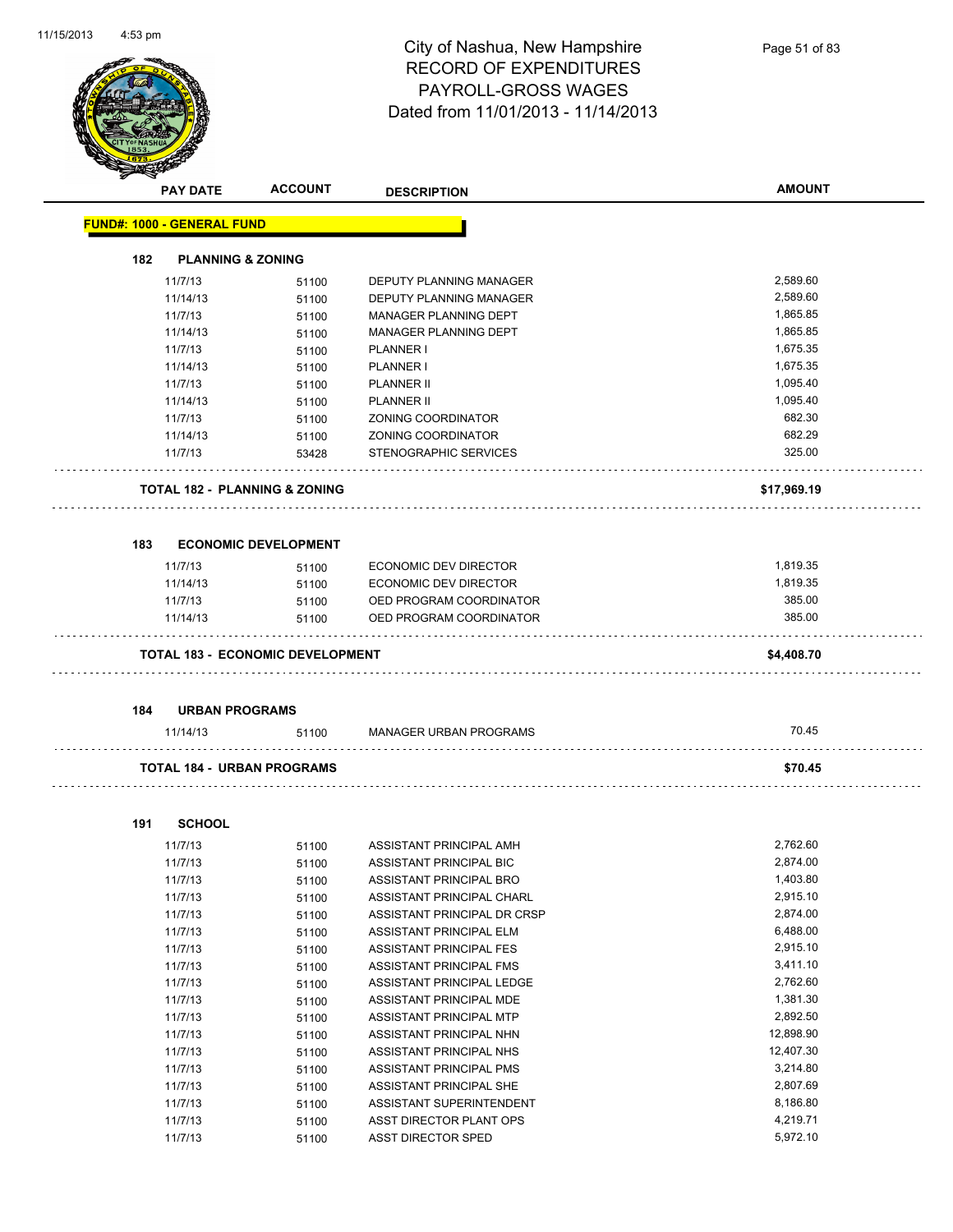

| <b>PAY DATE</b>                    | <b>ACCOUNT</b> | <b>DESCRIPTION</b>                                          | <b>AMOUNT</b> |
|------------------------------------|----------------|-------------------------------------------------------------|---------------|
| <u> FUND#: 1000 - GENERAL FUND</u> |                |                                                             |               |
| 191<br><b>SCHOOL</b>               |                |                                                             |               |
| 11/7/13                            |                |                                                             | 12,221.22     |
| 11/7/13                            | 51100          | ASST SYSTEMS ADMIN FULL YEAR<br>ASST SYSTEMS ADMIN SCH YEAR | 773.47        |
| 11/14/13                           | 51100          | ASST SYSTEMS ADMIN SCH YEAR                                 | 569.55        |
| 11/7/13                            | 51100          | <b>ATTENDANCE OFFICER</b>                                   | 2,225.70      |
| 11/7/13                            | 51100<br>51100 | AYP FACILITATOR DRC                                         | 859.90        |
| 11/7/13                            | 51100          | AYP FACILITATOR FES                                         | 764.80        |
| 11/7/13                            | 51100          | AYP FACILITATOR LDG                                         | (165.70)      |
| 11/7/13                            | 51100          | CAREER CENTER COORD NHN                                     | 1,449.40      |
| 11/7/13                            | 51100          | CAREER CENTER COORD NHS                                     | 1,449.40      |
| 11/7/13                            | 51100          | CHIEF OPERATING OFFICER                                     | 3,868.10      |
| 10/31/13                           | 51100          | CLERICAL ACADEMY NHN                                        | (656.48)      |
| 11/7/13                            | 51100          | CLERICAL ACADEMY NHN                                        | 3,259.63      |
| 11/14/13                           | 51100          | CLERICAL ACADEMY NHN                                        | 2,644.20      |
| 11/7/13                            | 51100          | CLERICAL ACADEMY NHS                                        | 2,615.97      |
| 11/14/13                           | 51100          | <b>CLERICAL ACADEMY NHS</b>                                 | 2,757.30      |
| 11/7/13                            | 51100          | <b>CLERICAL ASST SUPER SUP</b>                              | 1,978.25      |
| 11/14/13                           | 51100          | <b>CLERICAL ASST SUPER SUP</b>                              | 1,978.25      |
| 11/7/13                            | 51100          | CLERICAL ATHLETIC NHN                                       | 690.40        |
| 11/14/13                           | 51100          | CLERICAL ATHLETIC NHN                                       | 690.40        |
| 11/7/13                            | 51100          | CLERICAL ATHLETIC NHS                                       | 679.15        |
| 11/14/13                           | 51100          | <b>CLERICAL ATHLETIC NHS</b>                                | 679.15        |
| 11/7/13                            | 51100          | CLERICAL BOARD OF ED SUP                                    | 759.55        |
| 11/14/13                           | 51100          | CLERICAL BOARD OF ED SUP                                    | 759.55        |
| 11/7/13                            | 51100          | <b>CLERICAL BUSINESS</b>                                    | 3,461.65      |
| 11/14/13                           | 51100          | <b>CLERICAL BUSINESS</b>                                    | 3,453.10      |
| 11/7/13                            | 51100          | CLERICAL CHIEF OP OFFICER SUP                               | 779.40        |
| 11/14/13                           | 51100          | CLERICAL CHIEF OP OFFICER SUP                               | 779.40        |
| 11/7/13                            | 51100          | <b>CLERICAL CTE NHN</b>                                     | 720.90        |
| 11/14/13                           | 51100          | <b>CLERICAL CTE NHN</b>                                     | 718.90        |
| 11/7/13                            | 51100          | <b>CLERICAL CTE NHS</b>                                     | 690.77        |
| 11/14/13                           | 51100          | <b>CLERICAL CTE NHS</b>                                     | 690.40        |
| 11/7/13                            | 51100          | <b>CLERICAL GUIDANCE ELM</b>                                | 724.15        |
| 11/14/13                           | 51100          | CLERICAL GUIDANCE ELM                                       | 724.15        |
| 11/7/13                            | 51100          | <b>CLERICAL GUIDANCE NHN</b>                                | 2,648.25      |
| 11/14/13                           | 51100          | CLERICAL GUIDANCE NHN                                       | 2,537.79      |
| 11/7/13                            | 51100          | <b>CLERICAL GUIDANCE NHS</b>                                | 2,694.34      |
| 11/14/13                           | 51100          | <b>CLERICAL GUIDANCE NHS</b>                                | 2,576.30      |
| 11/7/13                            | 51100          | <b>CLERICAL HUMAN RESOURCES</b>                             | 2,636.78      |
| 11/14/13                           | 51100          | <b>CLERICAL HUMAN RESOURCES</b>                             | 2,634.03      |
| 11/7/13                            | 51100          | <b>CLERICAL PAYROLL SUP</b>                                 | 649.03        |
| 11/14/13                           | 51100          | <b>CLERICAL PAYROLL SUP</b>                                 | 647.65        |
| 11/7/13                            | 51100          | <b>CLERICAL PLANT OPS</b>                                   | 724.15        |
| 11/14/13                           | 51100          | <b>CLERICAL PLANT OPS</b>                                   | 717.39        |
| 11/7/13                            | 51100          | <b>CLERICAL PRINCIPAL AMH</b>                               | 1,231.50      |
| 11/14/13                           | 51100          | <b>CLERICAL PRINCIPAL AMH</b>                               | 1,231.51      |
| 11/7/13                            | 51100          | <b>CLERICAL PRINCIPAL BIC</b>                               | 1,305.33      |
| 11/14/13                           | 51100          | <b>CLERICAL PRINCIPAL BIC</b>                               | 1,306.15      |
| 11/7/13                            | 51100          | <b>CLERICAL PRINCIPAL BIR</b>                               | 1,380.80      |
| 11/14/13                           | 51100          | <b>CLERICAL PRINCIPAL BIR</b>                               | 1,362.39      |
| 11/7/13                            | 51100          | CLERICAL PRINCIPAL BRO                                      | 1,414.54      |
| 11/14/13                           | 51100          | <b>CLERICAL PRINCIPAL BRO</b>                               | 1,425.56      |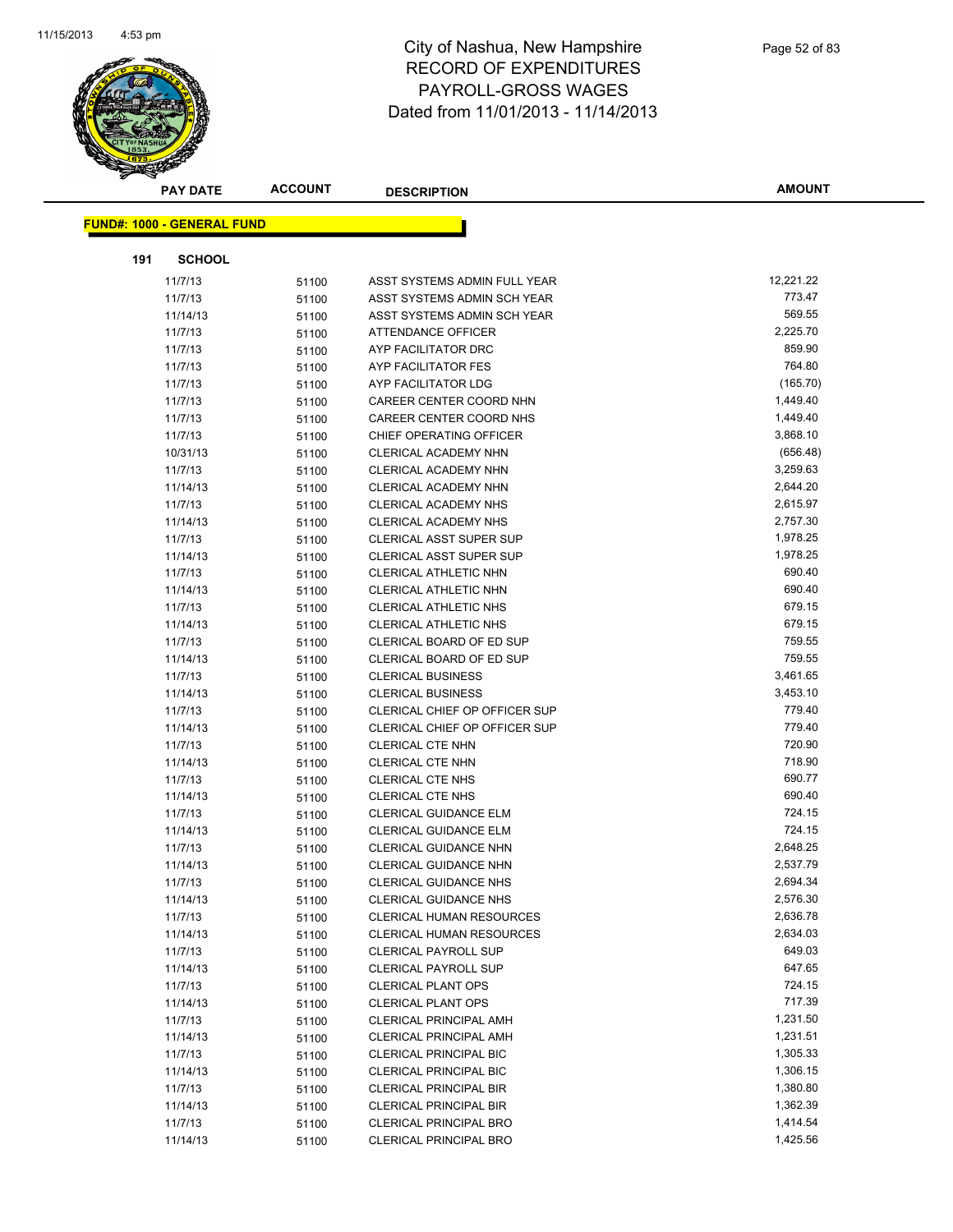

|     | <b>PAY DATE</b>                   | <b>ACCOUNT</b> | <b>DESCRIPTION</b>                                     | <b>AMOUNT</b>        |
|-----|-----------------------------------|----------------|--------------------------------------------------------|----------------------|
|     |                                   |                |                                                        |                      |
|     | <b>FUND#: 1000 - GENERAL FUND</b> |                |                                                        |                      |
| 191 | <b>SCHOOL</b>                     |                |                                                        |                      |
|     | 11/7/13                           | 51100          | CLERICAL PRINCIPAL CHA                                 | 1,295.30             |
|     | 11/14/13                          | 51100          | CLERICAL PRINCIPAL CHA                                 | 1,295.30             |
|     | 11/7/13                           | 51100          | <b>CLERICAL PRINCIPAL DRC</b>                          | 1,295.30             |
|     | 11/14/13                          | 51100          | <b>CLERICAL PRINCIPAL DRC</b>                          | 1,295.30             |
|     | 11/7/13                           | 51100          | <b>CLERICAL PRINCIPAL ELM</b>                          | 2,916.64             |
|     | 11/14/13                          | 51100          | <b>CLERICAL PRINCIPAL ELM</b>                          | 2,887.06             |
|     | 11/7/13                           | 51100          | <b>CLERICAL PRINCIPAL FES</b>                          | 1,326.80             |
|     | 11/14/13                          | 51100          | <b>CLERICAL PRINCIPAL FES</b>                          | 1,291.42             |
|     | 11/7/13                           | 51100          | <b>CLERICAL PRINCIPAL FMS</b>                          | 2,048.33             |
|     | 11/14/13                          | 51100          | <b>CLERICAL PRINCIPAL FMS</b>                          | 2,051.42             |
|     | 11/7/13                           | 51100          | <b>CLERICAL PRINCIPAL LDG</b>                          | 1,260.29             |
|     | 11/14/13                          | 51100          | <b>CLERICAL PRINCIPAL LDG</b>                          | 1,262.19             |
|     | 11/7/13                           | 51100          | <b>CLERICAL PRINCIPAL MDE</b>                          | 1,403.30             |
|     | 11/14/13                          | 51100          | <b>CLERICAL PRINCIPAL MDE</b>                          | 1,403.30             |
|     | 11/7/13                           | 51100          | <b>CLERICAL PRINCIPAL MTP</b>                          | 1,338.05             |
|     | 11/14/13                          | 51100          | <b>CLERICAL PRINCIPAL MTP</b>                          | 1,338.05             |
|     | 11/7/13                           | 51100          | <b>CLERICAL PRINCIPAL NHN</b>                          | 2,533.10             |
|     | 11/14/13                          | 51100          | <b>CLERICAL PRINCIPAL NHN</b>                          | 2,417.24             |
|     | 11/7/13                           | 51100          | <b>CLERICAL PRINCIPAL NHS</b>                          | 1,361.32             |
|     | 11/14/13                          | 51100          | <b>CLERICAL PRINCIPAL NHS</b>                          | 1,341.64             |
|     | 11/7/13                           | 51100          | <b>CLERICAL PRINCIPAL NSE</b>                          | 1,369.55             |
|     | 11/14/13                          | 51100          | <b>CLERICAL PRINCIPAL NSE</b>                          | 1,369.55             |
|     | 11/7/13                           | 51100          | <b>CLERICAL PRINCIPAL PMS</b>                          | 2,019.05             |
|     | 11/14/13                          | 51100          | <b>CLERICAL PRINCIPAL PMS</b>                          | 2,019.05             |
|     | 11/7/13                           | 51100          | <b>CLERICAL PRINCIPAL SHE</b>                          | 1,414.55             |
|     | 11/14/13                          | 51100          | <b>CLERICAL PRINCIPAL SHE</b>                          | 1,416.86             |
|     | 11/7/13                           | 51100          | <b>CLERICAL RECEPTIONIST NHS</b>                       | 615.42               |
|     | 11/14/13                          | 51100          | CLERICAL RECEPTIONIST NHS                              | 576.34               |
|     | 11/7/13                           | 51100          | CLERICAL SPECIAL ED NHS                                | 724.54               |
|     | 11/14/13                          | 51100          | CLERICAL SPECIAL ED NHS                                | 723.76               |
|     | 11/7/13                           | 51100          | CLERICAL SPECIAL ED SUP                                | 958.00               |
|     | 11/14/13                          | 51100          | CLERICAL SPECIAL ED SUP                                | 1,448.30             |
|     | 11/7/13                           | 51100          | <b>CLERICAL STUDENT SERV SUP</b>                       | 768.70               |
|     | 11/14/13                          | 51100          | <b>CLERICAL STUDENT SERV SUP</b>                       | 768.69               |
|     | 11/7/13                           | 51100          | CLERICAL SUB SERVICE SUP                               | 723.99               |
|     | 11/14/13                          | 51100          | CLERICAL SUB SERVICE SUP                               | 614.01               |
|     | 11/7/13                           | 51100          | <b>CLERICAL SUPERINTENDANT SUP</b>                     | 907.65               |
|     | 11/14/13                          | 51100          | CLERICAL SUPERINTENDANT SUP                            | 907.65               |
|     | 11/7/13                           | 51100          | <b>CLERICAL TRANSPORTATION SUP</b>                     | 724.15               |
|     | 11/14/13                          | 51100          | <b>CLERICAL TRANSPORTATION SUP</b>                     | 724.15               |
|     | 11/7/13                           | 51100          | CLERICAL VOCATIONAL NHN                                | 722.60<br>721.25     |
|     | 11/14/13                          | 51100          | CLERICAL VOCATIONAL NHN                                |                      |
|     | 11/7/13                           | 51100          | <b>CURRICULUM SUPERVISOR</b>                           | 5,797.30<br>2,031.20 |
|     | 11/7/13                           | 51100          | <b>CUSTODIAN AMH</b>                                   | 2,030.07             |
|     | 11/14/13                          | 51100          | <b>CUSTODIAN AMH</b><br><b>CUSTODIAN ASST HEAD ELM</b> | 736.80               |
|     | 11/7/13<br>11/14/13               | 51100          | <b>CUSTODIAN ASST HEAD ELM</b>                         | 736.80               |
|     | 11/7/13                           | 51100          | <b>CUSTODIAN ASST HEAD FMS</b>                         | 736.80               |
|     | 11/14/13                          | 51100          | <b>CUSTODIAN ASST HEAD FMS</b>                         | 736.80               |
|     | 11/7/13                           | 51100<br>51100 | <b>CUSTODIAN ASST HEAD NHN</b>                         | 1,618.00             |
|     | 11/14/13                          | 51100          | <b>CUSTODIAN ASST HEAD NHN</b>                         | 1,617.79             |
|     |                                   |                |                                                        |                      |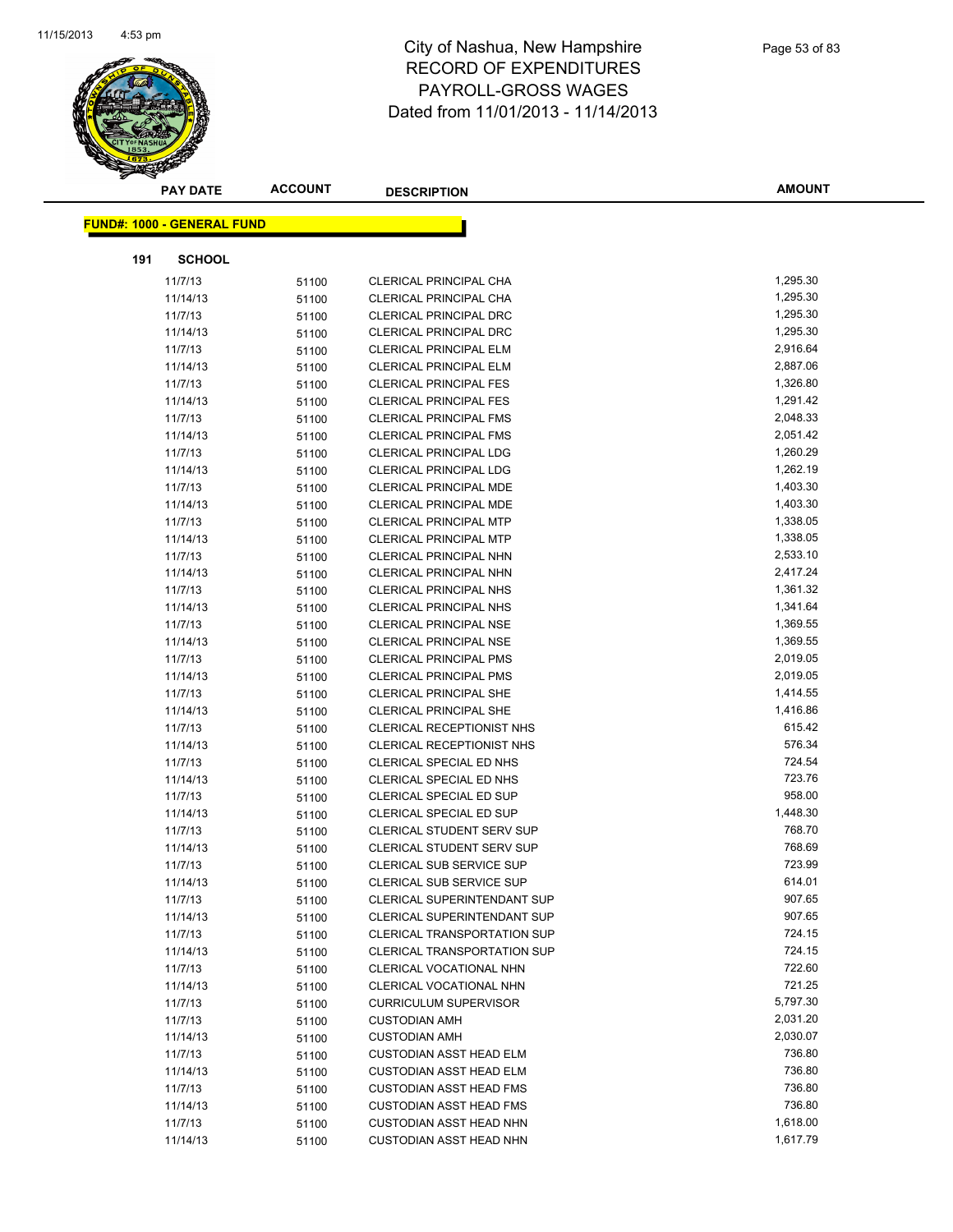

|     | <b>PAY DATE</b>                   | <b>ACCOUNT</b> | <b>DESCRIPTION</b>             | <b>AMOUNT</b> |
|-----|-----------------------------------|----------------|--------------------------------|---------------|
|     | <b>FUND#: 1000 - GENERAL FUND</b> |                |                                |               |
|     |                                   |                |                                |               |
| 191 | <b>SCHOOL</b>                     |                |                                | 1,618.00      |
|     | 11/7/13                           | 51100          | <b>CUSTODIAN ASST HEAD NHS</b> |               |
|     | 11/14/13                          | 51100          | <b>CUSTODIAN ASST HEAD NHS</b> | 1,618.00      |
|     | 11/7/13                           | 51100          | <b>CUSTODIAN BIC</b>           | 1,941.60      |
|     | 11/14/13                          | 51100          | <b>CUSTODIAN BIC</b>           | 1,941.60      |
|     | 11/7/13                           | 51100          | <b>CUSTODIAN BIR</b>           | 1,925.42      |
|     | 11/14/13                          | 51100          | <b>CUSTODIAN BIR</b>           | 1,941.60      |
|     | 11/7/13                           | 51100          | <b>CUSTODIAN BRO</b>           | 1,294.08      |
|     | 11/14/13                          | 51100          | <b>CUSTODIAN BRO</b>           | 1,294.40      |
|     | 11/7/13                           | 51100          | <b>CUSTODIAN CHA</b>           | 1,294.40      |
|     | 11/14/13                          | 51100          | <b>CUSTODIAN CHA</b>           | 1,294.40      |
|     | 11/7/13                           | 51100          | <b>CUSTODIAN DRC</b>           | 1,253.46      |
|     | 11/14/13                          | 51100          | <b>CUSTODIAN DRC</b>           | 1,334.85      |
|     | 11/7/13                           | 51100          | <b>CUSTODIAN ELM</b>           | 5,396.97      |
|     | 11/14/13                          | 51100          | <b>CUSTODIAN ELM</b>           | 5,260.81      |
|     | 11/7/13                           | 51100          | <b>CUSTODIAN FES</b>           | 1,294.40      |
|     | 11/14/13                          | 51100          | <b>CUSTODIAN FES</b>           | 1,293.11      |
|     | 11/7/13                           | 51100          | <b>CUSTODIAN FMS</b>           | 2,588.80      |
|     | 11/14/13                          | 51100          | <b>CUSTODIAN FMS</b>           | 2,588.48      |
|     | 11/7/13                           | 51100          | <b>CUSTODIAN HEAD AMH</b>      | 736.80        |
|     | 11/14/13                          | 51100          | <b>CUSTODIAN HEAD AMH</b>      | 736.80        |
|     | 11/7/13                           | 51100          | <b>CUSTODIAN HEAD BIC</b>      | 736.80        |
|     | 11/14/13                          | 51100          | <b>CUSTODIAN HEAD BIC</b>      | 736.80        |
|     | 11/7/13                           | 51100          | <b>CUSTODIAN HEAD BIR</b>      | 736.80        |
|     | 11/14/13                          | 51100          | <b>CUSTODIAN HEAD BIR</b>      | 736.80        |
|     | 11/7/13                           | 51100          | <b>CUSTODIAN HEAD BRO</b>      | 736.80        |
|     | 11/14/13                          | 51100          | <b>CUSTODIAN HEAD BRO</b>      | 736.80        |
|     | 11/7/13                           | 51100          | <b>CUSTODIAN HEAD CHA</b>      | 736.80        |
|     | 11/14/13                          | 51100          | <b>CUSTODIAN HEAD CHA</b>      | 736.80        |
|     | 11/7/13                           | 51100          | <b>CUSTODIAN HEAD DRC</b>      | 736.80        |
|     | 11/14/13                          | 51100          | <b>CUSTODIAN HEAD DRC</b>      | 736.80        |
|     | 11/7/13                           | 51100          | <b>CUSTODIAN HEAD ELM</b>      | 873.20        |
|     | 11/14/13                          | 51100          | <b>CUSTODIAN HEAD ELM</b>      | 873.20        |
|     | 11/7/13                           | 51100          | <b>CUSTODIAN HEAD FES</b>      | 736.80        |
|     | 11/14/13                          | 51100          | <b>CUSTODIAN HEAD FES</b>      | 736.80        |
|     | 11/7/13                           | 51100          | <b>CUSTODIAN HEAD FMS</b>      | 873.20        |
|     | 11/14/13                          | 51100          | <b>CUSTODIAN HEAD FMS</b>      | 873.20        |
|     | 11/7/13                           | 51100          | <b>CUSTODIAN HEAD LDG</b>      | 736.80        |
|     | 11/14/13                          | 51100          | <b>CUSTODIAN HEAD LDG</b>      | 736.80        |
|     | 11/7/13                           | 51100          | <b>CUSTODIAN HEAD MDE</b>      | 875.87        |
|     | 11/14/13                          | 51100          | <b>CUSTODIAN HEAD MDE</b>      | 597.73        |
|     | 11/7/13                           | 51100          | <b>CUSTODIAN HEAD MTP</b>      | 736.80        |
|     | 11/14/13                          | 51100          | <b>CUSTODIAN HEAD MTP</b>      | 736.80        |
|     | 11/7/13                           | 51100          | <b>CUSTODIAN HEAD NHN</b>      | 878.40        |
|     | 11/14/13                          | 51100          | <b>CUSTODIAN HEAD NHN</b>      | 878.40        |
|     | 11/7/13                           | 51100          | <b>CUSTODIAN HEAD NHS</b>      | 878.40        |
|     | 11/14/13                          | 51100          | <b>CUSTODIAN HEAD NHS</b>      | 878.40        |
|     | 11/7/13                           | 51100          | <b>CUSTODIAN HEAD NSE</b>      | 736.80        |
|     | 11/14/13                          | 51100          | <b>CUSTODIAN HEAD NSE</b>      | 736.80        |
|     | 11/7/13                           | 51100          | <b>CUSTODIAN HEAD PMS</b>      | 1,610.00      |
|     | 11/14/13                          | 51100          | <b>CUSTODIAN HEAD PMS</b>      | 1,610.00      |
|     | 11/7/13                           | 51100          | <b>CUSTODIAN HEAD SHE</b>      | 90.96         |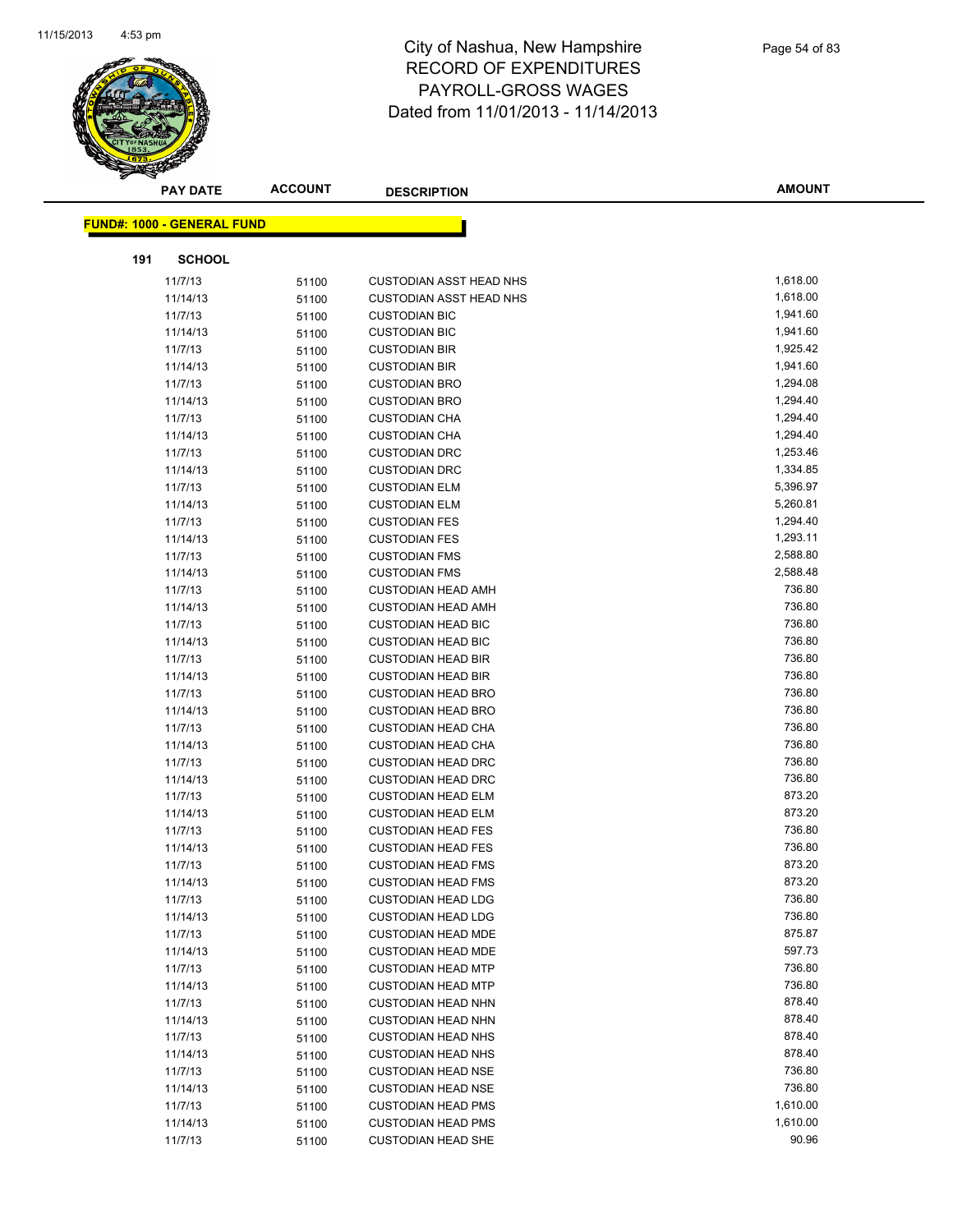

|     | <b>PAY DATE</b>                   | <b>ACCOUNT</b> | <b>DESCRIPTION</b>              | <b>AMOUNT</b> |
|-----|-----------------------------------|----------------|---------------------------------|---------------|
|     | <b>FUND#: 1000 - GENERAL FUND</b> |                |                                 |               |
|     |                                   |                |                                 |               |
| 191 | <b>SCHOOL</b>                     |                |                                 |               |
|     | 11/14/13                          | 51100          | <b>CUSTODIAN HEAD SHE</b>       | 257.88        |
|     | 11/7/13                           | 51100          | <b>CUSTODIAN LDG</b>            | 1,438.30      |
|     | 11/14/13                          | 51100          | <b>CUSTODIAN LDG</b>            | 647.20        |
|     | 11/7/13                           | 51100          | <b>CUSTODIAN MDE</b>            | 1,294.40      |
|     | 11/14/13                          | 51100          | <b>CUSTODIAN MDE</b>            | 1,294.40      |
|     | 11/7/13                           | 51100          | <b>CUSTODIAN MTP</b>            | 1,294.40      |
|     | 11/14/13                          | 51100          | <b>CUSTODIAN MTP</b>            | 1,294.40      |
|     | 11/7/13                           | 51100          | <b>CUSTODIAN NHN</b>            | 10,317.33     |
|     | 11/14/13                          | 51100          | <b>CUSTODIAN NHN</b>            | 10,269.36     |
|     | 11/7/13                           | 51100          | <b>CUSTODIAN NHS</b>            | 9,934.46      |
|     | 11/14/13                          | 51100          | <b>CUSTODIAN NHS</b>            | 9,023.55      |
|     | 11/7/13                           | 51100          | <b>CUSTODIAN NSE</b>            | 1,294.40      |
|     | 11/14/13                          | 51100          | <b>CUSTODIAN NSE</b>            | 1,294.40      |
|     | 11/7/13                           | 51100          | <b>CUSTODIAN PMS</b>            | 1,295.53      |
|     | 11/14/13                          | 51100          | <b>CUSTODIAN PMS</b>            | 1,682.23      |
|     | 11/7/13                           | 51100          | <b>CUSTODIAN SHE</b>            | 2,031.20      |
|     | 11/14/13                          | 51100          | <b>CUSTODIAN SHE</b>            | 2,031.20      |
|     | 11/7/13                           | 51100          | <b>CUSTODIAN SUPERVISOR WPO</b> | 1,950.60      |
|     | 11/7/13                           | 51100          | <b>CUSTODIAN WID</b>            | 1,294.40      |
|     | 11/14/13                          | 51100          | <b>CUSTODIAN WID</b>            | 1,294.40      |
|     | 11/7/13                           | 51100          | DATA ANALYST                    | 1,726.30      |
|     | 11/7/13                           | 51100          | DIRECTOR ADULT ED               | 3,076.90      |
|     | 11/7/13                           | 51100          | <b>DIRECTOR ATHLETICS</b>       | 3,342.30      |
|     | 11/7/13                           | 51100          | <b>DIRECTOR BUSINESS</b>        | 2,841.80      |
|     | 11/7/13                           | 51100          | DIRECTOR COM GRANTS             | 2,955.70      |
|     | 11/7/13                           | 51100          | <b>DIRECTOR GUIDANCE</b>        | 3,214.80      |
|     | 11/7/13                           | 51100          | DIRECTOR HUMAN RESOURCES        | 3,061.90      |
|     | 11/7/13                           | 51100          | DIRECTOR PLANT OPS              | 3,451.20      |
|     | 11/7/13                           | 51100          | DIRECTOR PRE SCHOOL             | 2,470.00      |
|     | 11/7/13                           | 51100          | DIRECTOR SPECIAL ED             | 3,591.80      |
|     | 11/7/13                           | 51100          | DIRECTOR STUDENT SERVICES       | 3,081.80      |
|     | 11/7/13                           | 51100          | DIRECTOR TECHNOLOGY             | 3,881.70      |
|     | 11/7/13                           | 51100          | DIRECTOR TRANSPORTATION         | 2,933.70      |
|     | 11/7/13                           | 51100          | DIRECTOR VOCATIONAL             | 6,776.00      |
|     | 11/7/13                           | 51100          | DW TECHNOLOGY PEER COACH        | 2,458.00      |
|     | 11/7/13                           | 51100          | ELL OUTREACH WORKER             | 1,802.30      |
|     | 11/7/13                           | 51100          | <b>GUIDANCE COUNSELOR AMH</b>   | 1,650.70      |
|     | 11/7/13                           | 51100          | <b>GUIDANCE COUNSELOR BIC</b>   | 1,718.30      |
|     | 11/7/13                           | 51100          | <b>GUIDANCE COUNSELOR BIR</b>   | 2,717.60      |
|     | 11/7/13                           | 51100          | GUIDANCE COUNSELOR BRO          | 1,650.70      |
|     | 11/7/13                           | 51100          | <b>GUIDANCE COUNSELOR CHA</b>   | 2,717.60      |
|     | 11/7/13                           | 51100          | GUIDANCE COUNSELOR DRC          | 2,631.00      |
|     | 11/7/13                           | 51100          | GUIDANCE COUNSELOR ELM          | 10,528.90     |
|     | 11/7/13                           | 51100          | <b>GUIDANCE COUNSELOR FES</b>   | 2,631.00      |
|     | 11/7/13                           | 51100          | <b>GUIDANCE COUNSELOR FMS</b>   | 5,479.51      |
|     | 11/7/13                           | 51100          | <b>GUIDANCE COUNSELOR LDG</b>   | 2,496.40      |
|     | 11/7/13                           | 51100          | GUIDANCE COUNSELOR MDE          | 2,075.50      |
|     | 11/7/13                           | 51100          | <b>GUIDANCE COUNSELOR MTP</b>   | 2,631.00      |
|     | 11/7/13                           | 51100          | GUIDANCE COUNSELOR NHN          | 18,553.00     |
|     | 11/7/13                           | 51100          | GUIDANCE COUNSELOR NHS          | 19,618.30     |
|     | 11/7/13                           | 51100          | GUIDANCE COUNSELOR NSE          | 2,631.00      |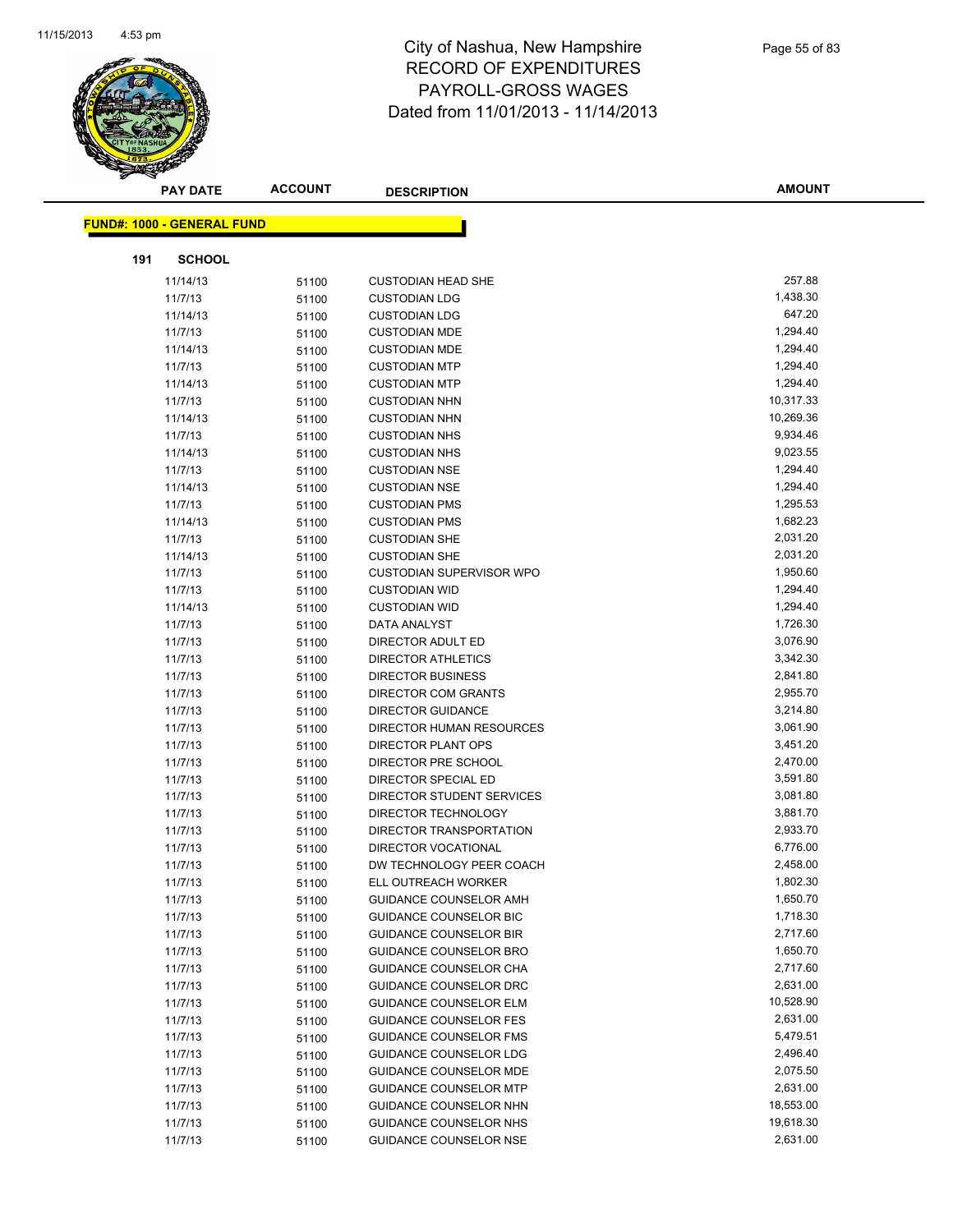

|     | <b>PAY DATE</b>                   | <b>ACCOUNT</b> | <b>DESCRIPTION</b>                 | <b>AMOUNT</b> |
|-----|-----------------------------------|----------------|------------------------------------|---------------|
|     | <b>FUND#: 1000 - GENERAL FUND</b> |                |                                    |               |
|     |                                   |                |                                    |               |
| 191 | <b>SCHOOL</b>                     |                |                                    |               |
|     | 11/7/13                           | 51100          | <b>GUIDANCE COUNSELOR PMS</b>      | 9,150.65      |
|     | 11/7/13                           | 51100          | GUIDANCE COUNSELOR SHE             | 2,414.70      |
|     | 11/7/13                           | 51100          | JOB DEVELOPER SPED NHN             | 2,717.60      |
|     | 11/7/13                           | 51100          | <b>LIBRARIAN AMH</b>               | 2,414.70      |
|     | 11/7/13                           | 51100          | LIBRARIAN BIC                      | 1,718.29      |
|     | 11/7/13                           | 51100          | LIBRARIAN BIR                      | 1,779.20      |
|     | 11/7/13                           | 51100          | <b>LIBRARIAN BRO</b>               | 1,639.60      |
|     | 11/7/13                           | 51100          | LIBRARIAN CHA                      | 2,717.60      |
|     | 11/7/13                           | 51100          | <b>LIBRARIAN DRC</b>               | 1,639.60      |
|     | 11/7/13                           | 51100          | <b>LIBRARIAN ELM</b>               | 1,510.90      |
|     | 11/7/13                           | 51100          | <b>LIBRARIAN FES</b>               | 2,102.70      |
|     | 11/7/13                           | 51100          | <b>LIBRARIAN FMS</b>               | 3,109.40      |
|     | 11/7/13                           | 51100          | <b>LIBRARIAN LDG</b>               | 1,779.20      |
|     | 11/7/13                           | 51100          | <b>LIBRARIAN MDE</b>               | 2,075.50      |
|     | 11/7/13                           | 51100          | <b>LIBRARIAN MTP</b>               | 2,252.10      |
|     | 11/7/13                           | 51100          | <b>LIBRARIAN NHN</b>               | 4,237.20      |
|     | 11/7/13                           | 51100          | <b>LIBRARIAN NHS</b>               | 4,494.50      |
|     | 11/7/13                           | 51100          | <b>LIBRARIAN NSE</b>               | 2,075.50      |
|     | 11/7/13                           | 51100          | <b>LIBRARIAN PMS</b>               | 2,717.60      |
|     | 11/7/13                           | 51100          | <b>LIBRARIAN SHE</b>               | 2,631.00      |
|     | 11/7/13                           | 51100          | LICENSED PRACTICAL NURSE AMH       | 1,104.20      |
|     | 11/7/13                           | 51100          | LICENSED PRACTICAL NURSE ELM       | 1,409.00      |
|     | 11/7/13                           | 51100          | MAINTENANCE ALARM WPO              | 1,116.48      |
|     | 11/14/13                          | 51100          | MAINTENANCE ALARM WPO              | 930.40        |
|     | 11/7/13                           | 51100          | MAINTENANCE CARPENTER WPO          | 909.20        |
|     | 11/14/13                          | 51100          | MAINTENANCE CARPENTER WPO          | 909.20        |
|     | 11/7/13                           | 51100          | MAINTENANCE ELECTRICIAN WPO        | 1,860.81      |
|     | 11/14/13                          | 51100          | <b>MAINTENANCE ELECTRICIAN WPO</b> | 1,860.80      |
|     | 11/7/13                           | 51100          | MAINTENANCE GRDS FORMEN WPO        | 909.20        |
|     | 11/14/13                          | 51100          | MAINTENANCE GRDS FORMEN WPO        | 909.20        |
|     | 11/7/13                           | 51100          | MAINTENANCE GROUNDS WPO            | 4,007.20      |
|     | 11/14/13                          | 51100          | MAINTENANCE GROUNDS WPO            | 4,129.16      |
|     | 11/7/13                           | 51100          | MAINTENANCE HVAC WPO               | 4,409.62      |
|     | 11/14/13                          | 51100          | <b>MAINTENANCE HVAC WPO</b>        | 3,818.64      |
|     | 11/7/13                           | 51100          | MAINTENANCE MESSENGER WPO          | 873.20        |
|     | 11/14/13                          | 51100          | MAINTENANCE MESSENGER WPO          | 873.20        |
|     | 11/7/13                           | 51100          | MAINTENANCE PLUMBER WPO            | 1,860.80      |
|     | 11/14/13                          | 51100          | MAINTENANCE PLUMBER WPO            | 1,860.80      |
|     | 11/7/13                           | 51100          | MAINTENANCE TRADES WPO             | 1,810.40      |
|     | 11/14/13                          | 51100          | MAINTENANCE TRADES WPO             | 1,810.40      |
|     | 11/7/13                           | 51100          | MARKETING TEACHER NHS              | 2,075.50      |
|     | 11/7/13                           | 51100          | <b>NURSE AMH</b>                   | 2,288.30      |
|     | 11/7/13                           | 51100          | <b>NURSE BIC</b>                   | 1,904.25      |
|     | 11/7/13                           | 51100          | <b>NURSE BIR</b>                   | 1,795.70      |
|     | 11/7/13                           | 51100          | <b>NURSE BRO</b>                   | 1,946.20      |
|     | 11/7/13                           | 51100          | <b>NURSE CHA</b>                   | 2,288.30      |
|     | 11/7/13                           | 51100          | <b>NURSE DRC</b>                   | 2,288.30      |
|     | 11/7/13                           | 51100          | NURSE ELM                          | 2,704.40      |
|     | 11/7/13                           | 51100          | <b>NURSE FES</b>                   | 1,407.50      |
|     | 11/7/13                           | 51100          | <b>NURSE FMS</b>                   | 2,288.30      |
|     | 11/7/13                           | 51100          | <b>NURSE LDG</b>                   | 1,795.70      |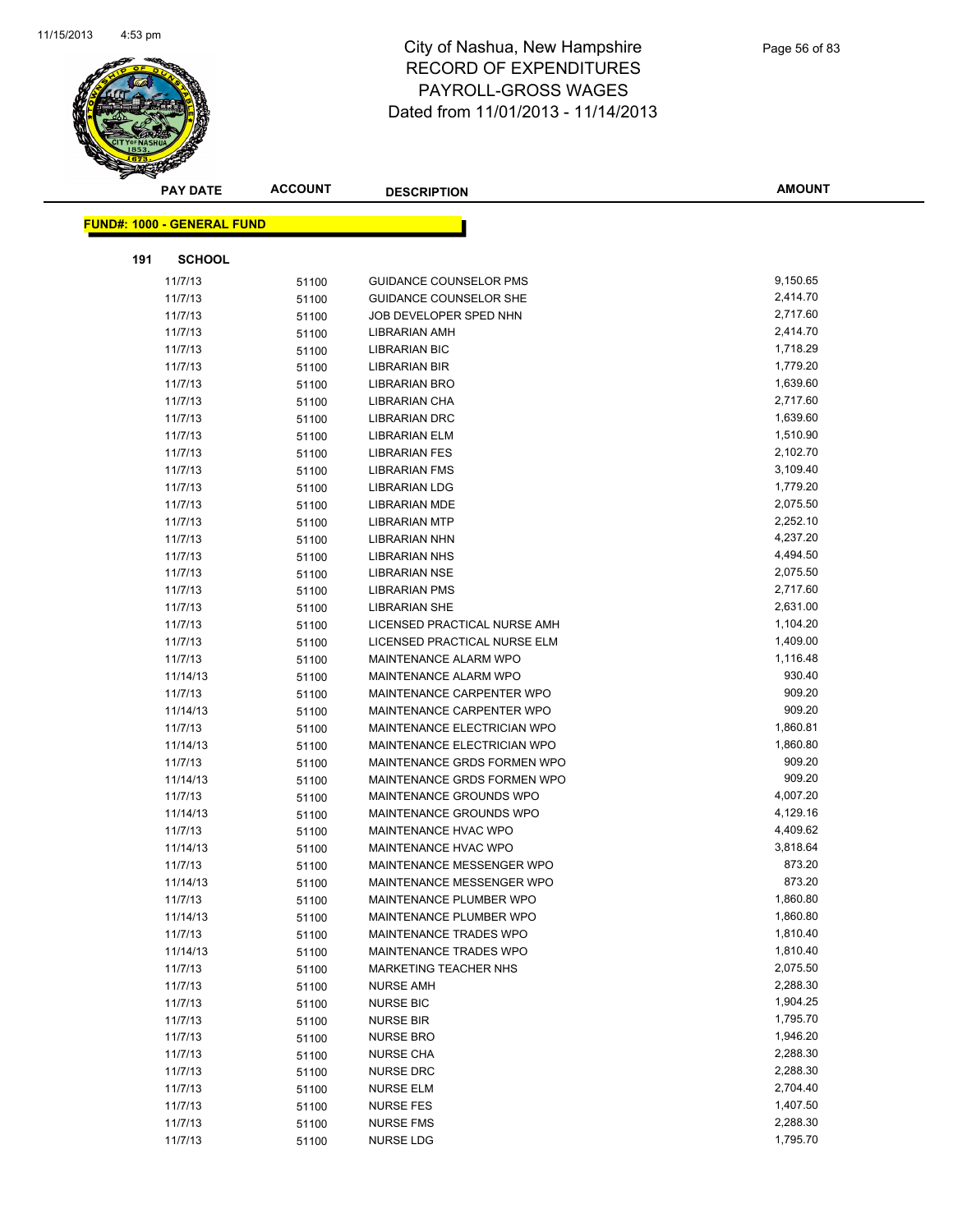

|     | <b>PAY DATE</b>                   | <b>ACCOUNT</b> | <b>DESCRIPTION</b>                         | <b>AMOUNT</b>        |
|-----|-----------------------------------|----------------|--------------------------------------------|----------------------|
|     |                                   |                |                                            |                      |
|     | <b>FUND#: 1000 - GENERAL FUND</b> |                |                                            |                      |
| 191 | <b>SCHOOL</b>                     |                |                                            |                      |
|     | 11/7/13                           | 51100          | <b>NURSE MDE</b>                           | 2,288.30             |
|     | 11/7/13                           | 51100          | <b>NURSE MTP</b>                           | 1,407.50             |
|     | 11/7/13                           | 51100          | <b>NURSE NHN</b>                           | 4,385.10             |
|     | 11/7/13                           | 51100          | <b>NURSE NHS</b>                           | 4,576.60             |
|     | 11/7/13                           | 51100          | <b>NURSE NSE</b>                           | 2,096.80             |
|     | 11/7/13                           | 51100          | <b>NURSE PMS</b>                           | 4,576.60             |
|     | 11/7/13                           | 51100          | <b>NURSE SHE</b>                           | 2,704.40             |
|     | 11/7/13                           | 51100          | OFFICE MANAGER BUSINESS                    | 2,346.90             |
|     | 11/7/13                           | 51100          | OFFICE MANAGER PLANT OPS                   | 1,829.30             |
|     | 11/7/13                           | 51100          | OFFICE MANAGER SPED                        | 1,795.50             |
|     | 11/7/13                           | 51100          | OUT DISTRICT COORDINATOR                   | 2,925.00             |
|     | 11/7/13                           | 51100          | PARA ALT AMH                               | 552.05               |
|     | 11/14/13                          | 51100          | PARA ALT AMH                               | 429.68               |
|     | 11/7/13                           | 51100          | PARA ALT DRC                               | 415.55               |
|     | 11/14/13                          | 51100          | PARA ALT DRC                               | 328.36               |
|     | 11/7/13                           | 51100          | PARA ALT FMS                               | 581.98               |
|     | 11/14/13                          | 51100          | PARA ALT FMS                               | 461.95               |
|     | 11/7/13                           | 51100          | PARA ALT MTP                               | 424.93               |
|     | 11/14/13                          | 51100          | PARA ALT MTP                               | 330.67               |
|     | 11/7/13                           | 51100          | PARA ALT PMS                               | 557.53               |
|     | 11/14/13                          | 51100          | PARA ALT PMS                               | 445.32               |
|     | 11/7/13                           | 51100          | PARA DW SPEC ED AMH                        | 8,960.43             |
|     | 11/14/13                          | 51100          | PARA DW SPEC ED AMH                        | 7,931.79             |
|     | 11/7/13                           | 51100          | PARA DW SPEC ED BIC                        | 564.25               |
|     | 11/14/13                          | 51100          | PARA DW SPEC ED BIC                        | 451.97               |
|     | 11/7/13                           | 51100          | PARA DW SPEC ED BIR                        | 1,506.99             |
|     | 11/14/13                          | 51100          | PARA DW SPEC ED BIR                        | 1,200.67             |
|     | 11/7/13                           | 51100          | PARA DW SPEC ED BRO                        | 3,837.83             |
|     | 11/14/13                          | 51100          | PARA DW SPEC ED BRO                        | 3,080.06             |
|     | 11/7/13                           | 51100          | PARA DW SPEC ED CHA                        | 5,874.23             |
|     | 11/14/13                          | 51100          | PARA DW SPEC ED CHA                        | 4,758.32             |
|     | 11/7/13                           | 51100          | PARA DW SPEC ED DRC                        | 465.51               |
|     | 11/14/13                          | 51100          | PARA DW SPEC ED DRC                        | 377.75               |
|     | 11/7/13                           | 51100          | PARA DW SPEC ED FMS                        | 1,608.41             |
|     | 11/14/13                          | 51100          | PARA DW SPEC ED FMS                        | 1,278.16             |
|     | 11/7/13                           | 51100          | PARA DW SPEC ED LDG                        | 559.44               |
|     | 11/14/13                          | 51100          | PARA DW SPEC ED LDG                        | 444.00               |
|     | 11/7/13                           | 51100          | PARA DW SPEC ED MDE                        | 8,376.11             |
|     | 11/14/13                          | 51100          | PARA DW SPEC ED MDE                        | 6,781.64             |
|     | 11/7/13                           | 51100          | PARA DW SPEC ED NHN                        | 4,083.07             |
|     | 11/14/13                          | 51100          | PARA DW SPEC ED NHN                        | 3,273.61             |
|     | 11/7/13                           | 51100          | PARA DW SPEC ED NHS                        | 7,568.90             |
|     | 11/14/13                          | 51100          | PARA DW SPEC ED NHS                        | 6,054.47             |
|     | 11/7/13                           | 51100          | PARA DW SPEC ED NSE                        | 5,362.56             |
|     | 11/14/13                          | 51100          | PARA DW SPEC ED NSE                        | 4,333.86             |
|     | 11/7/13                           | 51100          | PARA DW SPEC ED PMS                        | 5,816.53<br>4,668.49 |
|     | 11/14/13<br>11/7/13               | 51100          | PARA DW SPEC ED PMS<br>PARA DW SPEC ED SHE | 7,938.73             |
|     | 11/14/13                          | 51100          | PARA DW SPEC ED SHE                        | 6,461.16             |
|     | 11/7/13                           | 51100          | PARA DW SPEC ED WID                        | 2,094.63             |
|     | 11/14/13                          | 51100          | PARA DW SPEC ED WID                        | 1,688.66             |
|     |                                   | 51100          |                                            |                      |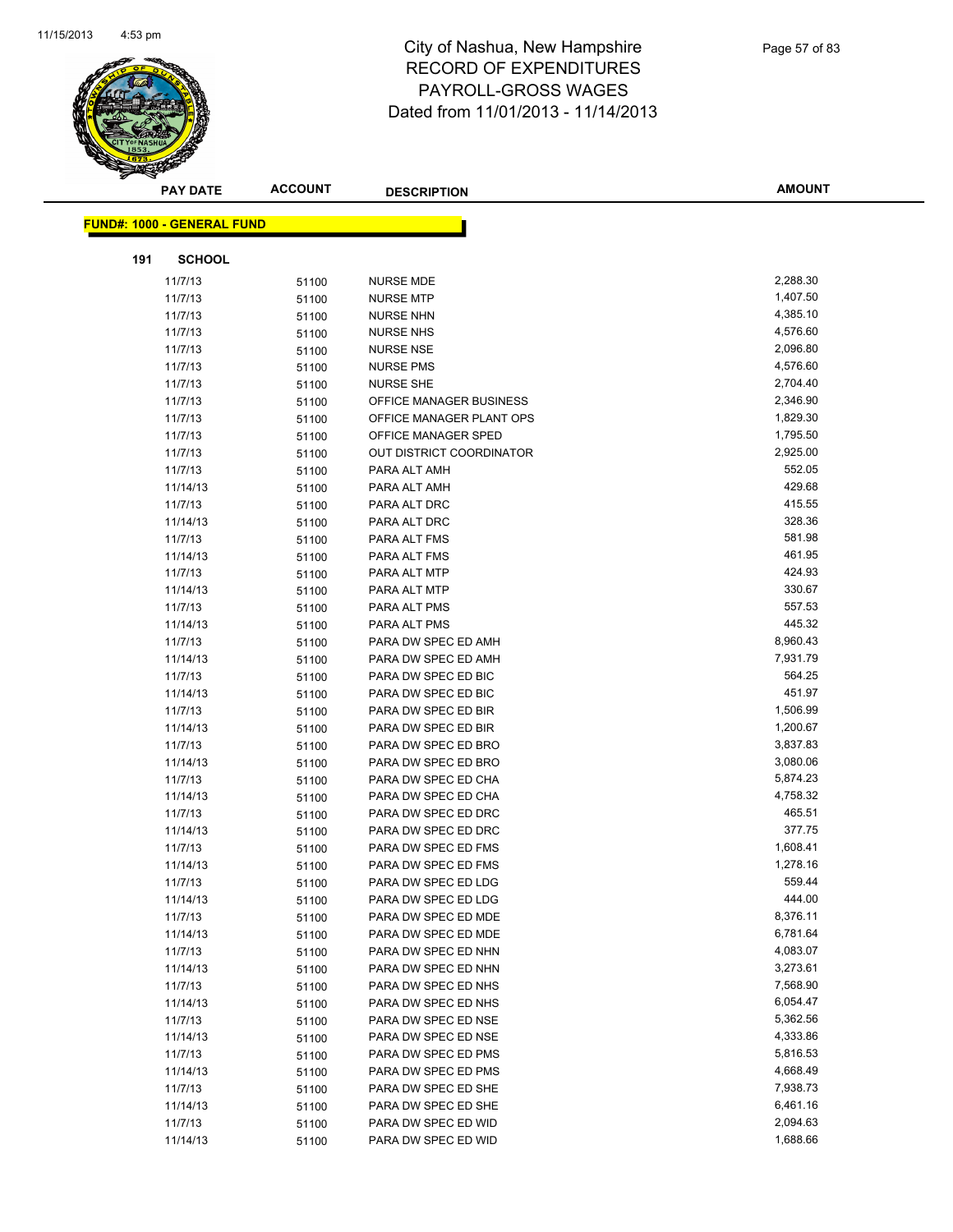

|     | <b>PAY DATE</b>                   | <b>ACCOUNT</b> | <b>DESCRIPTION</b>             | <b>AMOUNT</b>        |
|-----|-----------------------------------|----------------|--------------------------------|----------------------|
|     | <b>FUND#: 1000 - GENERAL FUND</b> |                |                                |                      |
|     |                                   |                |                                |                      |
| 191 | <b>SCHOOL</b>                     |                |                                |                      |
|     | 11/7/13                           | 51100          | PARA DW SPEC ELM               | 4,343.77             |
|     | 11/14/13                          | 51100          | PARA DW SPEC ELM               | 3,840.04             |
|     | 11/7/13                           | 51100          | PARA ELL BIR                   | 514.54               |
|     | 11/14/13                          | 51100          | PARA ELL BIR                   | 412.32               |
|     | 11/7/13                           | 51100          | PARA ELL DRC                   | 518.49               |
|     | 11/14/13                          | 51100          | PARA ELL DRC                   | 412.32               |
|     | 11/7/13                           | 51100          | PARA ELL ELM                   | 538.61               |
|     | 11/14/13                          | 51100          | PARA ELL ELM                   | 434.15               |
|     | 11/7/13                           | 51100          | PARA ELL FES                   | 441.30               |
|     | 11/14/13                          | 51100          | PARA ELL FES                   | 353.04               |
|     | 11/7/13                           | 51100          | PARA ELL FMS                   | 419.41               |
|     | 11/14/13                          | 51100          | PARA ELL FMS                   | 330.24               |
|     | 11/7/13                           | 51100          | PARA ELL LDG                   | 515.40               |
|     | 11/14/13                          | 51100          | PARA ELL LDG                   | 412.32               |
|     | 11/7/13                           | 51100          | PARA ELL MTP                   | 372.00               |
|     | 11/14/13                          | 51100          | PARA ELL MTP                   | 291.15               |
|     | 11/7/13                           | 51100          | PARA ELL NHS                   | 548.56               |
|     | 11/14/13                          | 51100          | PARA ELL NHS                   | 439.82               |
|     | 11/7/13                           | 51100          | PARA ELL PMS                   | 557.94               |
|     | 11/14/13                          | 51100          | PARA ELL PMS                   | 443.52               |
|     | 11/7/13                           | 51100          | PARA ELL SHE                   | 519.36               |
|     | 11/14/13                          | 51100          | PARA ELL SHE                   | 420.39               |
|     | 11/7/13                           | 51100          | PARA GRAPH NHN                 | 575.62               |
|     | 11/14/13                          | 51100          | PARA GRAPH NHN                 | 455.42               |
|     | 11/7/13                           | 51100          | PARA INST AMH                  | 2,434.67             |
|     | 11/14/13                          | 51100          | PARA INST AMH                  | 1,972.28             |
|     | 11/7/13                           | 51100          | PARA INST BIC                  | 6,049.13             |
|     | 11/14/13                          | 51100          | PARA INST BIC                  | 4,547.84             |
|     | 11/7/13                           | 51100          | PARA INST BIR                  | 4,012.16             |
|     | 11/14/13                          | 51100          | PARA INST BIR                  | 3,234.99             |
|     | 11/7/13                           | 51100          | PARA INST BRO                  | 3,197.36             |
|     | 11/14/13                          | 51100          | PARA INST BRO                  | 2,578.78<br>5,747.32 |
|     | 11/7/13<br>11/14/13               | 51100          | PARA INST CHA<br>PARA INST CHA | 4,682.83             |
|     | 11/7/13                           | 51100          | PARA INST DRC                  | 3,977.54             |
|     | 11/14/13                          | 51100          | PARA INST DRC                  | 3,147.45             |
|     | 11/7/13                           | 51100<br>51100 | PARA INST ELM                  | 5,847.91             |
|     | 11/14/13                          | 51100          | PARA INST ELM                  | 4,686.69             |
|     | 11/7/13                           | 51100          | PARA INST FES                  | 5,626.18             |
|     | 11/14/13                          | 51100          | PARA INST FES                  | 4,487.12             |
|     | 11/7/13                           | 51100          | PARA INST FMS                  | 5,206.11             |
|     | 11/14/13                          | 51100          | PARA INST FMS                  | 4,071.01             |
|     | 11/7/13                           | 51100          | PARA INST LDG                  | 8,159.47             |
|     | 11/14/13                          | 51100          | PARA INST LDG                  | 6,503.86             |
|     | 11/7/13                           | 51100          | PARA INST MDE                  | 4,151.71             |
|     | 11/14/13                          | 51100          | PARA INST MDE                  | 3,326.75             |
|     | 11/7/13                           | 51100          | PARA INST MTP                  | 2,641.81             |
|     | 11/14/13                          | 51100          | PARA INST MTP                  | 2,129.62             |
|     | 11/7/13                           | 51100          | PARA INST NHN                  | 2,612.36             |
|     | 11/14/13                          | 51100          | PARA INST NHN                  | 2,001.17             |
|     | 11/7/13                           | 51100          | PARA INST NHS                  | 2,083.95             |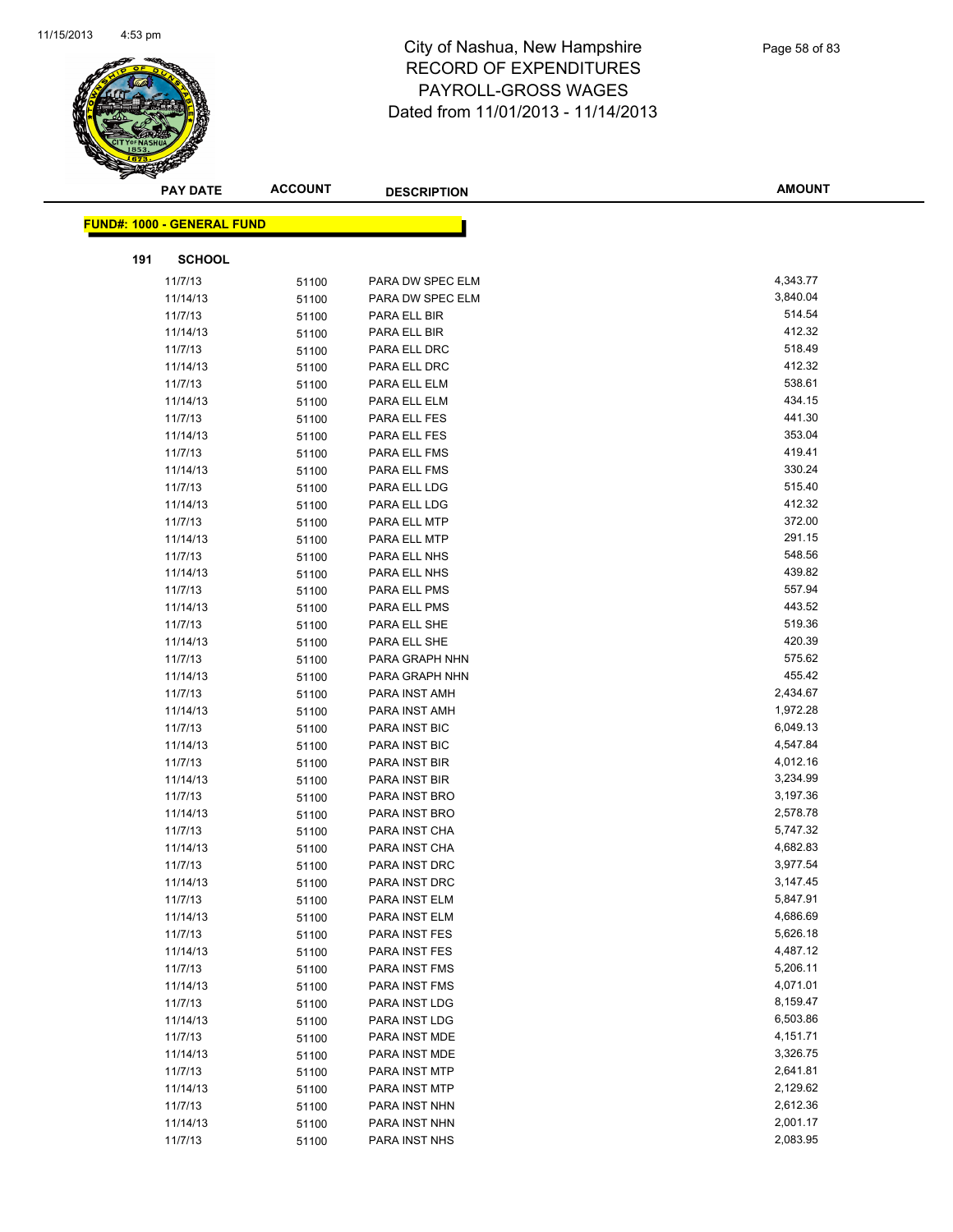

|     | <b>PAY DATE</b>                   | <b>ACCOUNT</b> | <b>DESCRIPTION</b>                   | <b>AMOUNT</b>        |
|-----|-----------------------------------|----------------|--------------------------------------|----------------------|
|     | <b>FUND#: 1000 - GENERAL FUND</b> |                |                                      |                      |
|     |                                   |                |                                      |                      |
| 191 | <b>SCHOOL</b>                     |                |                                      |                      |
|     | 11/14/13                          | 51100          | PARA INST NHS                        | 1,657.99             |
|     | 11/7/13                           | 51100          | PARA INST NSE                        | 930.22               |
|     | 11/14/13                          | 51100          | PARA INST NSE                        | 775.49               |
|     | 11/7/13                           | 51100          | PARA INST PMS                        | 4,332.92             |
|     | 11/14/13                          | 51100          | PARA INST PMS                        | 3,448.01             |
|     | 11/7/13                           | 51100          | PARA INST SHE                        | 3,708.33             |
|     | 11/14/13                          | 51100          | PARA INST SHE                        | 2,967.79             |
|     | 11/7/13                           | 51100          | PARA JOB COACH                       | 478.79               |
|     | 11/14/13                          | 51100          | PARA JOB COACH                       | 384.54               |
|     | 11/7/13                           | 51100          | PARA KIND AMH                        | 956.53               |
|     | 11/14/13                          | 51100          | PARA KIND AMH                        | 597.69               |
|     | 11/7/13                           | 51100          | PARA KIND BIC                        | 541.42               |
|     | 11/14/13                          | 51100          | PARA KIND BIC                        | 434.63               |
|     | 11/7/13                           | 51100          | PARA KIND BIR                        | 521.76               |
|     | 11/14/13                          | 51100          | PARA KIND BIR                        | 412.32               |
|     | 11/7/13                           | 51100          | PARA KIND BRO                        | 539.65               |
|     | 11/14/13                          | 51100          | PARA KIND BRO                        | 430.20               |
|     | 11/7/13                           | 51100          | PARA KIND CHA                        | 441.30               |
|     | 11/14/13                          | 51100          | PARA KIND CHA                        | 353.04               |
|     | 11/7/13                           | 51100          | PARA KIND DRC                        | 515.40               |
|     | 11/14/13                          | 51100          | PARA KIND DRC                        | 412.32               |
|     | 11/7/13                           | 51100          | PARA KIND FES                        | 1,216.38             |
|     | 11/14/13                          | 51100          | PARA KIND FES                        | 979.14               |
|     | 11/7/13                           | 51100          | PARA KIND LDG                        | 928.50               |
|     | 11/14/13                          | 51100          | PARA KIND LDG                        | 742.80               |
|     | 11/7/13                           | 51100          | PARA KIND MDE                        | 532.20               |
|     | 11/14/13                          | 51100          | PARA KIND MDE                        | 423.45               |
|     | 11/7/13                           | 51100          | PARA KIND MTP                        | 1,072.03             |
|     | 11/14/13                          | 51100          | PARA KIND MTP                        | 869.26               |
|     | 11/7/13                           | 51100          | PARA KIND NSE                        | 549.41               |
|     | 11/14/13                          | 51100          | PARA KIND NSE                        | 437.64               |
|     | 11/7/13                           | 51100          | PARA KIND SHE                        | 598.75               |
|     | 11/14/13                          | 51100          | PARA KIND SHE                        | 479.00               |
|     | 11/7/13                           | 51100          | PARA MEDIA NHN                       | 611.90               |
|     | 11/14/13                          | 51100          | PARA MEDIA NHN                       | 489.52<br>1,132.89   |
|     | 11/7/13                           | 51100          | PARA MEDIA NHS                       |                      |
|     | 11/14/13                          | 51100          | PARA MEDIA NHS                       | 907.84               |
|     | 11/7/13                           | 51100          | PARA PRE SCH BIC                     | 1,375.14<br>1,057.78 |
|     | 11/14/13<br>11/7/13               | 51100          | PARA PRE SCH BIC<br>PARA PRE SCH BRO | 3,911.87             |
|     | 11/14/13                          | 51100          | PARA PRE SCH BRO                     | 3,135.12             |
|     | 11/7/13                           | 51100          | PARA PRE SCH NSE                     | 317.11               |
|     | 11/14/13                          | 51100          | PARA PRE SCH NSE                     | 238.13               |
|     | 11/7/13                           | 51100          | PARA READ ELM                        | 563.80               |
|     | 11/14/13                          | 51100<br>51100 | PARA READ ELM                        | 452.39               |
|     | 11/7/13                           | 51100          | PARA SCI NHN                         | 566.55               |
|     | 11/14/13                          | 51100          | PARA SCI NHN                         | 453.24               |
|     | 11/7/13                           | 51100          | PARA SCI NHS                         | 548.57               |
|     | 11/14/13                          | 51100          | PARA SCI NHS                         | 439.88               |
|     | 11/7/13                           | 51100          | PARA TTI AMH                         | 372.00               |
|     | 11/14/13                          | 51100          | PARA TTI AMH                         | 297.60               |
|     |                                   |                |                                      |                      |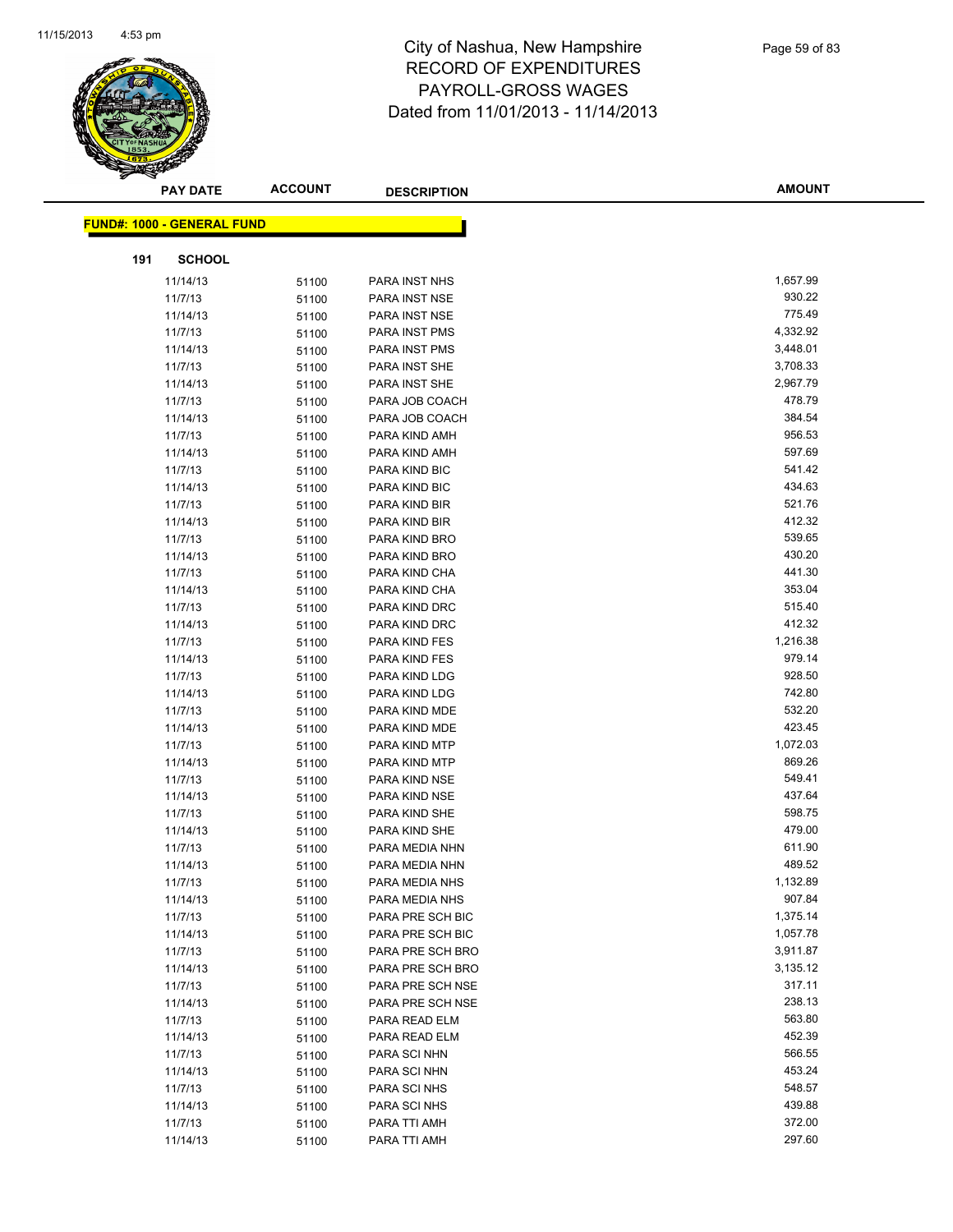

|     | <b>PAY DATE</b>                   | <b>ACCOUNT</b> | <b>DESCRIPTION</b>                               | <b>AMOUNT</b>        |
|-----|-----------------------------------|----------------|--------------------------------------------------|----------------------|
|     |                                   |                |                                                  |                      |
|     | <b>FUND#: 1000 - GENERAL FUND</b> |                |                                                  |                      |
| 191 | <b>SCHOOL</b>                     |                |                                                  |                      |
|     | 11/7/13                           | 51100          | PARA TTI LDG                                     | 393.60               |
|     | 11/14/13                          | 51100          | PARA TTI LDG                                     | 316.85               |
|     | 11/7/13                           | 51100          | PARA VOC NHS                                     | 962.59               |
|     | 11/14/13                          | 51100          | PARA VOC NHS                                     | 768.85               |
|     | 11/7/13                           | 51100          | PEER COACH SCIENCE                               | 6,471.16             |
|     | 11/7/13                           | 51100          | PRINCIPAL AMH                                    | 3,365.40             |
|     | 11/7/13                           | 51100          | PRINCIPAL BIC                                    | 3,724.50             |
|     | 11/7/13                           | 51100          | PRINCIPAL BIR                                    | 3,469.20             |
|     | 11/7/13                           | 51100          | PRINCIPAL BRO                                    | 3,509.50             |
|     | 11/7/13                           | 51100          | PRINCIPAL CHA                                    | 3,413.40             |
|     | 11/7/13                           | 51100          | PRINCIPAL DRC                                    | 3,572.10             |
|     | 11/7/13                           | 51100          | PRINCIPAL ELM                                    | 3,630.60             |
|     | 11/7/13                           | 51100          | PRINCIPAL FES                                    | 3,365.40             |
|     | 11/7/13                           | 51100          | PRINCIPAL FMS                                    | 3,909.90             |
|     | 11/7/13                           | 51100          | PRINCIPAL LDG                                    | 3,727.91             |
|     | 11/7/13                           | 51100          | PRINCIPAL MDE                                    | 3,413.40             |
|     | 11/7/13                           | 51100          | PRINCIPAL MTP                                    | 3,509.50             |
|     | 11/7/13                           | 51100          | PRINCIPAL NHN                                    | 4,021.50             |
|     | 11/7/13                           | 51100          | PRINCIPAL NHS                                    | 3,961.50             |
|     | 11/7/13                           | 51100          | PRINCIPAL NSE                                    | 3,469.20             |
|     | 11/7/13                           | 51100          | PRINCIPAL PMS                                    | 3,615.40             |
|     | 11/7/13                           | 51100          | PRINCIPAL SHE                                    | 3,773.80             |
|     | 11/7/13                           | 51100          | SCHOOL PSYCHOLOGIST WID                          | 36,208.01            |
|     | 11/7/13                           | 51100          | <b>SECURITY GUARD NHS</b>                        | 1,384.00             |
|     | 11/14/13                          | 51100          | SECURITY GUARD NHS                               | 1,107.20             |
|     | 11/7/13                           | 51100          | SECURITY MONITOR NHN                             | 1,939.66             |
|     | 11/14/13                          | 51100          | SECURITY MONITOR NHN                             | 1,540.99             |
|     | 11/7/13                           | 51100          | SECURITY MONITOR NHS                             | 1,294.40             |
|     | 11/14/13                          | 51100          | SECURITY MONITOR NHS                             | 1,035.52             |
|     | 11/7/13                           | 51100          | SIGN LANGUAGE INTERPRETER                        | 3,350.26             |
|     | 11/14/13                          | 51100          | SIGN LANGUAGE INTERPRETER                        | 2,359.61             |
|     | 11/7/13                           | 51100          | <b>SLC GRANT DIRECTOR</b>                        | 3,310.30             |
|     | 11/7/13                           | 51100          | SOCIAL WORKER ELM                                | 2,245.10             |
|     | 11/7/13                           | 51100          | SOCIAL WORKER FMS                                | 2,496.40             |
|     | 11/7/13                           | 51100          | SPEECH LANG PATHOLOGIST WID                      | 49,496.10            |
|     | 11/7/13                           | 51100          | STUDENT ACTIVITY COORD NHN                       | 1,143.00             |
|     | 11/7/13                           | 51100          | STUDENT ACTIVITY COORD NHS                       | 1,074.40             |
|     | 11/7/13                           | 51100          | <b>SUB TEACHER</b>                               | 330.24               |
|     | 11/7/13                           | 51100          | SUPERINTENDENT                                   | 5,407.80             |
|     | 11/7/13                           | 51100          | SYSTEMS ADMIN FULL YEAR                          | 13,673.90            |
|     | 11/7/13                           | 51100          | <b>TEACHER ART AMH</b>                           | 2,458.00             |
|     | 11/7/13                           | 51100          | <b>TEACHER ART BIC</b>                           | 1,779.20             |
|     | 11/7/13                           | 51100          | <b>TEACHER ART BIR</b><br><b>TEACHER ART BRO</b> | 2,458.00<br>2,653.30 |
|     | 11/7/13<br>11/7/13                | 51100          | <b>TEACHER ART CHA</b>                           | 2,631.00             |
|     | 11/7/13                           | 51100          | <b>TEACHER ART DRC</b>                           | 1,718.30             |
|     | 11/7/13                           | 51100          | TEACHER ART ELM                                  | 4,807.00             |
|     | 11/7/13                           | 51100<br>51100 | <b>TEACHER ART FES</b>                           | 2,631.00             |
|     | 11/7/13                           | 51100          | <b>TEACHER ART FMS</b>                           | 4,548.20             |
|     | 11/7/13                           | 51100          | <b>TEACHER ART LDG</b>                           | 1,928.29             |
|     | 11/7/13                           | 51100          | <b>TEACHER ART MDE</b>                           | 1,718.30             |
|     |                                   |                |                                                  |                      |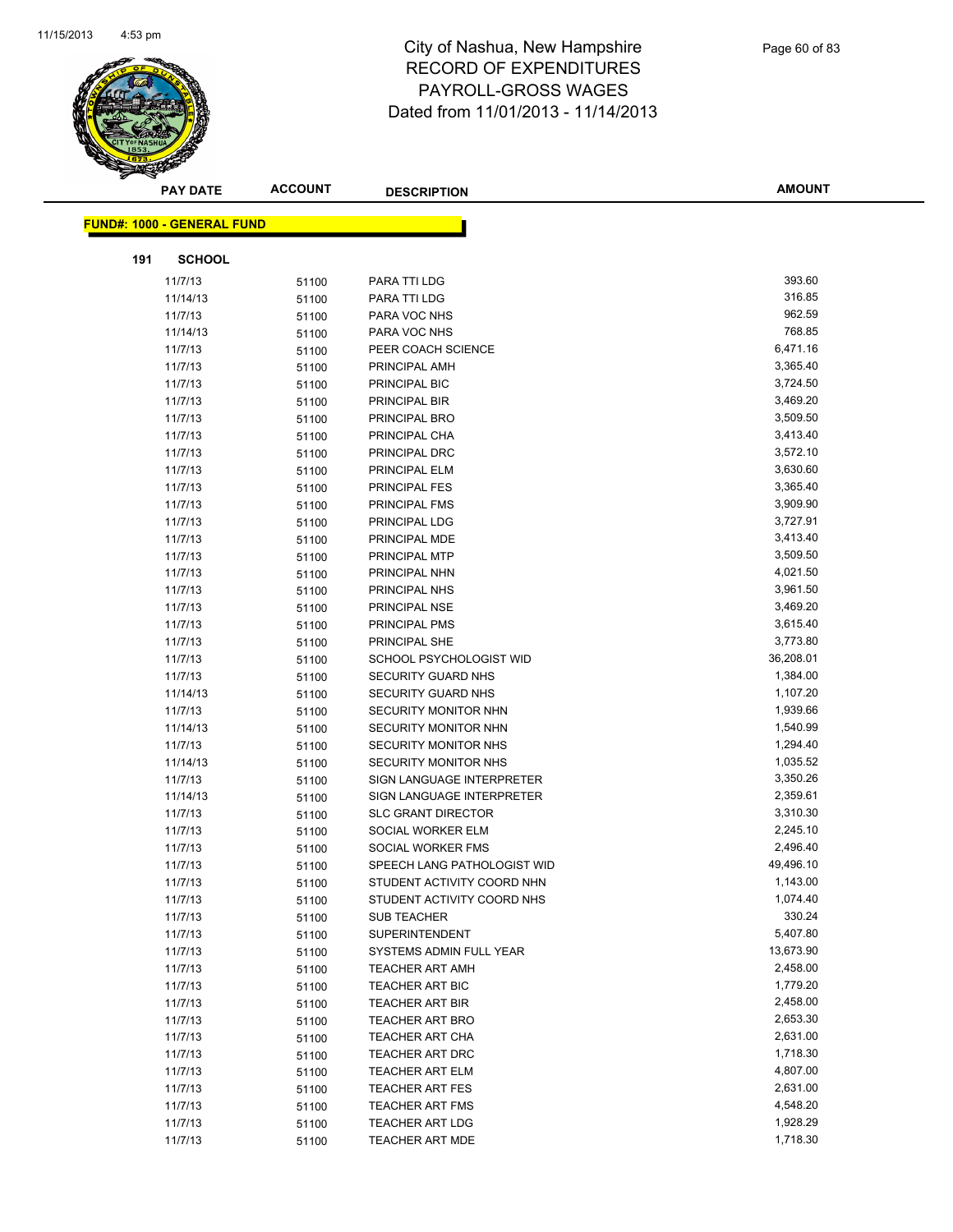

|     | <b>PAY DATE</b>                   | <b>ACCOUNT</b> | <b>DESCRIPTION</b>               | <b>AMOUNT</b> |
|-----|-----------------------------------|----------------|----------------------------------|---------------|
|     | <b>FUND#: 1000 - GENERAL FUND</b> |                |                                  |               |
|     |                                   |                |                                  |               |
| 191 | <b>SCHOOL</b>                     |                |                                  |               |
|     | 11/7/13                           | 51100          | <b>TEACHER ART NHN</b>           | 9,737.90      |
|     | 11/7/13                           | 51100          | <b>TEACHER ART NHS</b>           | 11,239.10     |
|     | 11/7/13                           | 51100          | <b>TEACHER ART NSE</b>           | 2,717.60      |
|     | 11/7/13                           | 51100          | <b>TEACHER ART PMS</b>           | 3,298.20      |
|     | 11/7/13                           | 51100          | <b>TEACHER ART SHE</b>           | 1,515.71      |
|     | 11/7/13                           | 51100          | <b>TEACHER AUTO NHN</b>          | 4,916.00      |
|     | 11/7/13                           | 51100          | <b>TEACHER BEHAVIOR SPEC WID</b> | 5,262.00      |
|     | 11/7/13                           | 51100          | TEACHER BIO TEC NHN              | 2,047.30      |
|     | 11/7/13                           | 51100          | TEACHER BUILD CONST NHS          | 2,458.00      |
|     | 11/7/13                           | 51100          | TEACHER BUSINESS NHN             | 10,337.60     |
|     | 11/7/13                           | 51100          | <b>TEACHER BUSINESS NHS</b>      | 4,962.70      |
|     | 11/7/13                           | 51100          | TEACHER COMPUTER ELM             | 4,133.00      |
|     | 11/7/13                           | 51100          | <b>TEACHER COMPUTER FMS</b>      | 2,631.00      |
|     | 11/7/13                           | 51100          | <b>TEACHER COMPUTER NHN</b>      | 2,102.70      |
|     | 11/7/13                           | 51100          | TEACHER COMPUTER NHS             | 4,692.73      |
|     | 11/7/13                           | 51100          | <b>TEACHER COMPUTER PMS</b>      | 8,246.70      |
|     | 11/7/13                           | 51100          | TEACHER COSMETOLOGY NHN          | 5,311.80      |
|     | 11/7/13                           | 51100          | <b>TEACHER CULINARY NHN</b>      | 4,916.00      |
|     | 11/7/13                           | 51100          | <b>TEACHER DEAF NSE</b>          | 4,141.90      |
|     | 11/7/13                           | 51100          | <b>TEACHER DEAF WID</b>          | 1,721.50      |
|     | 11/7/13                           | 51100          | <b>TEACHER DWSE AMH</b>          | 6,696.40      |
|     | 11/7/13                           | 51100          | <b>TEACHER DWSE BIR</b>          | 3,902.80      |
|     | 11/7/13                           | 51100          | <b>TEACHER DWSE BRO</b>          | 5,218.40      |
|     | 11/7/13                           | 51100          | <b>TEACHER DWSE CHA</b>          | 2,245.11      |
|     | 11/7/13                           | 51100          | <b>TEACHER DWSE ELM</b>          | 9,960.95      |
|     | 11/7/13                           | 51100          | TEACHER DWSE MDE                 | 2,414.70      |
|     | 11/7/13                           | 51100          | <b>TEACHER DWSE NSE</b>          | 1,779.20      |
|     | 11/7/13                           | 51100          | <b>TEACHER DWSE PMS</b>          | 6,844.00      |
|     | 11/7/13                           | 51100          | TEACHER DWSE SHE                 | 4,065.40      |
|     | 11/7/13                           | 51100          | TEACHER ECE NHS                  | 5,262.00      |
|     | 11/7/13                           | 51100          | TEACHER ELECTRICAL NHS           | 2,458.00      |
|     | 11/7/13                           | 51100          | <b>TEACHER ELL AMH</b>           | 1,639.60      |
|     | 11/7/13                           | 51100          | TEACHER ELL BIR                  | 2,631.00      |
|     | 11/7/13                           | 51100          | TEACHER ELL DRC                  | 5,442.50      |
|     | 11/7/13                           | 51100          | <b>TEACHER ELL ELM</b>           | 4,209.60      |
|     | 11/7/13                           | 51100          | <b>TEACHER ELL FES</b>           | 7,676.70      |
|     | 11/7/13                           | 51100          | TEACHER ELL FMS                  | 1,905.80      |
|     | 11/7/13                           | 51100          | <b>TEACHER ELL LDG</b>           | 5,691.70      |
|     | 11/7/13                           | 51100          | <b>TEACHER ELL MTP</b>           | 2,631.00      |
|     | 11/7/13                           | 51100          | <b>TEACHER ELL NHN</b>           | 3,929.00      |
|     | 11/7/13                           | 51100          | TEACHER ELL NHS                  | 6,571.20      |
|     | 11/7/13                           | 51100          | <b>TEACHER ELL PMS</b>           | 1,779.20      |
|     | 11/7/13                           | 51100          | TEACHER ELL SHE                  | 1,911.90      |
|     | 11/7/13                           | 51100          | TEACHER ENGINEER NHS             | 2,149.80      |
|     | 11/7/13                           | 51100          | <b>TEACHER ENGLISH ELM</b>       | 22,067.80     |
|     | 11/7/13                           | 51100          | <b>TEACHER ENGLISH FMS</b>       | 16,626.70     |
|     | 11/7/13                           | 51100          | <b>TEACHER ENGLISH NHN</b>       | 35,511.30     |
|     | 11/7/13                           | 51100          | TEACHER ENGLISH NHS              | 39,654.70     |
|     | 11/7/13                           | 51100          | <b>TEACHER ENGLISH PMS</b>       | 15,149.10     |
|     | 11/7/13                           | 51100          | <b>TEACHER FACS ELM</b>          | 3,212.50      |
|     | 11/7/13                           | 51100          | <b>TEACHER FACS FMS</b>          | 4,326.60      |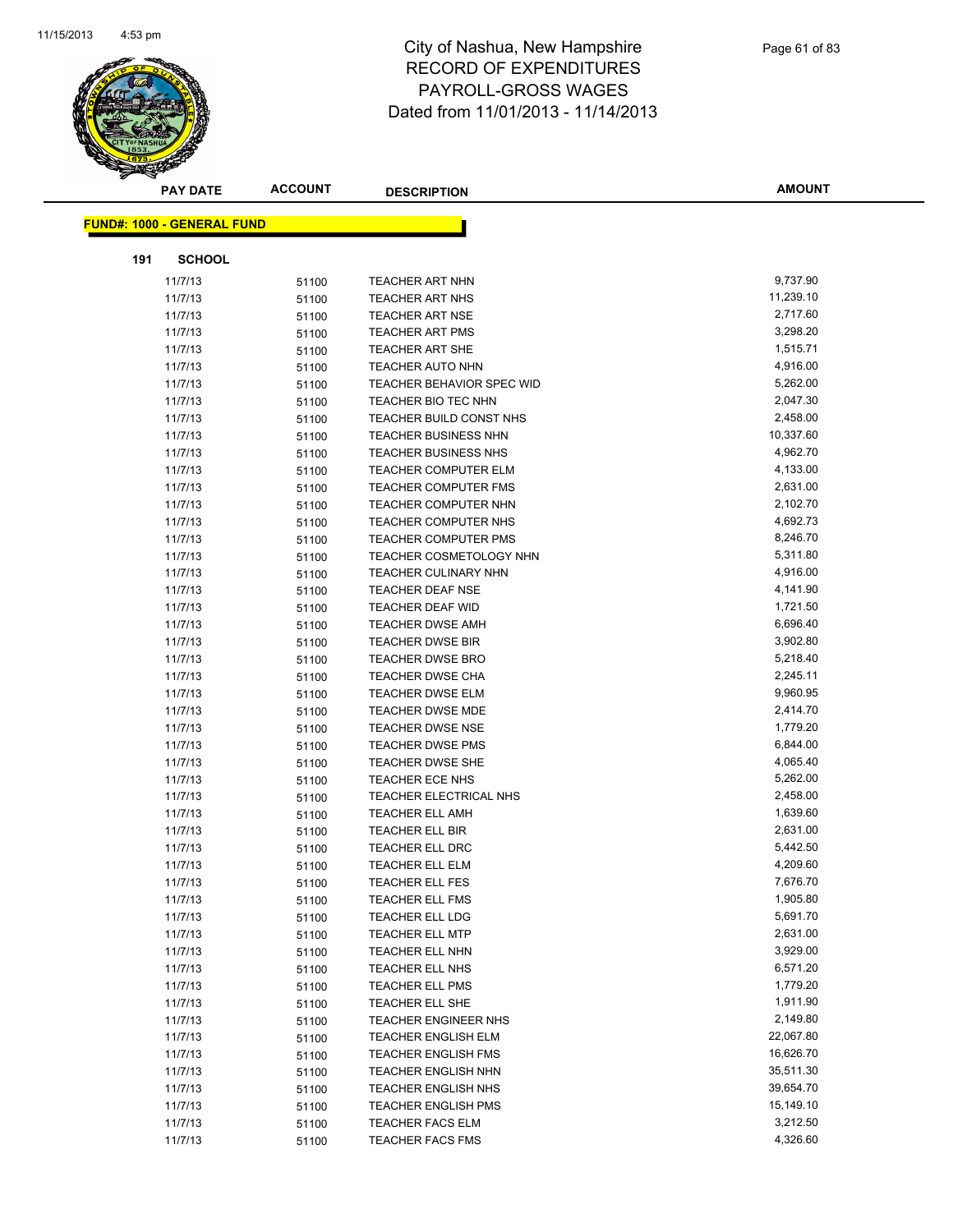

|     | <b>PAY DATE</b>                   | <b>ACCOUNT</b> | <b>DESCRIPTION</b>              | <b>AMOUNT</b> |
|-----|-----------------------------------|----------------|---------------------------------|---------------|
|     |                                   |                |                                 |               |
|     | <b>FUND#: 1000 - GENERAL FUND</b> |                |                                 |               |
| 191 | <b>SCHOOL</b>                     |                |                                 |               |
|     | 11/7/13                           | 51100          | <b>TEACHER FACS NHN</b>         | 5,546.70      |
|     | 11/7/13                           | 51100          | TEACHER FACS NHS                | 1,928.30      |
|     | 11/7/13                           | 51100          | <b>TEACHER FACS PMS</b>         | 5,089.00      |
|     | 11/7/13                           | 51100          | TEACHER FOREIGN LANG ELM        | 5,348.60      |
|     | 11/7/13                           | 51100          | TEACHER FOREIGN LANG FMS        | 2,631.00      |
|     | 11/7/13                           | 51100          | TEACHER FOREIGN LANG NHN        | 12,307.90     |
|     | 11/7/13                           | 51100          | <b>TEACHER FOREIGN LANG NHS</b> | 16,459.20     |
|     | 11/7/13                           | 51100          | TEACHER FOREIGN LANG PMS        | 5,175.60      |
|     | 11/7/13                           | 51100          | <b>TEACHER GR1 AMH</b>          | 7,246.10      |
|     | 11/7/13                           | 51100          | <b>TEACHER GR1 BIC</b>          | 7,484.00      |
|     | 11/7/13                           | 51100          | <b>TEACHER GR1 BIR</b>          | 9,588.60      |
|     | 11/7/13                           | 51100          | TEACHER GR1 BRO                 | 6,240.30      |
|     | 11/7/13                           | 51100          | <b>TEACHER GR1 CHA</b>          | 6,426.90      |
|     | 11/7/13                           | 51100          | <b>TEACHER GR1 DRC</b>          | 8,037.70      |
|     | 11/7/13                           | 51100          | <b>TEACHER GR1 FES</b>          | 9,686.47      |
|     | 11/7/13                           | 51100          | <b>TEACHER GR1 LDG</b>          | 8,595.50      |
|     | 11/7/13                           | 51100          | <b>TEACHER GR1 MDE</b>          | 9,356.30      |
|     | 11/7/13                           | 51100          | <b>TEACHER GR1 MTP</b>          | 5,089.00      |
|     | 11/7/13                           | 51100          | <b>TEACHER GR1 NSE</b>          | 5,262.00      |
|     | 11/7/13                           | 51100          | <b>TEACHER GR1 SHE</b>          | 9,409.50      |
|     | 11/7/13                           | 51100          | <b>TEACHER GR2 AMH</b>          | 5,608.50      |
|     | 11/7/13                           | 51100          | <b>TEACHER GR2 BIC</b>          | 11,383.50     |
|     | 11/7/13                           | 51100          | TEACHER GR2 BIR                 | 9,327.40      |
|     | 11/7/13                           | 51100          | <b>TEACHER GR2 BRO</b>          | 6,672.70      |
|     | 11/7/13                           | 51100          | TEACHER GR2 CHA                 | 7,846.80      |
|     | 11/7/13                           | 51100          | <b>TEACHER GR2 DRC</b>          | 5,831.50      |
|     | 10/31/13                          | 51100          | <b>TEACHER GR2 FES</b>          | 1,578.58      |
|     | 11/7/13                           | 51100          | <b>TEACHER GR2 FES</b>          | 7,675.03      |
|     | 11/7/13                           | 51100          | TEACHER GR2 LDG                 | 9,327.40      |
|     | 11/7/13                           | 51100          | <b>TEACHER GR2 MDE</b>          | 6,169.00      |
|     | 11/7/13                           | 51100          | <b>TEACHER GR2 MTP</b>          | 8,759.50      |
|     | 11/7/13                           | 51100          | <b>TEACHER GR2 NSE</b>          | 6,327.40      |
|     | 10/31/13                          | 51100          | TEACHER GR2 SHE                 | 1,510.92      |
|     | 11/7/13                           | 51100          | <b>TEACHER GR2 SHE</b>          | 5,643.90      |
|     | 11/7/13                           | 51100          | <b>TEACHER GR3 AMH</b>          | 4,368.30      |
|     | 10/31/13                          | 51100          | TEACHER GR3 BIC                 | (12,962.59)   |
|     | 11/7/13                           | 51100          | <b>TEACHER GR3 BIC</b>          | 6,531.00      |
|     | 11/7/13                           | 51100          | <b>TEACHER GR3 BIR</b>          | 8,067.50      |
|     | 11/7/13                           | 51100          | <b>TEACHER GR3 BRO</b>          | 7,495.70      |
|     | 11/7/13                           | 51100          | <b>TEACHER GR3 CHA</b>          | 5,198.00      |
|     | 11/7/13                           | 51100          | <b>TEACHER GR3 DRC</b>          | 5,209.10      |
|     | 11/7/13                           | 51100          | <b>TEACHER GR3 FES</b>          | 8,279.90      |
|     | 11/7/13                           | 51100          | <b>TEACHER GR3 LDG</b>          | 5,089.00      |
|     | 11/7/13                           | 51100          | <b>TEACHER GR3 MDE</b>          | 13,332.90     |
|     | 11/7/13                           | 51100          | <b>TEACHER GR3 MTP</b>          | 4,913.60      |
|     | 11/7/13                           | 51100          | <b>TEACHER GR3 NSE</b>          | 3,780.30      |
|     | 11/7/13                           | 51100          | <b>TEACHER GR3 SHE</b>          | 13,135.90     |
|     | 11/7/13                           | 51100          | <b>TEACHER GR4 AMH</b>          | 3,730.00      |
|     | 11/7/13                           | 51100          | <b>TEACHER GR4 BIC</b>          | 6,974.00      |
|     | 11/7/13                           | 51100          | <b>TEACHER GR4 BIR</b>          | 6,048.00      |
|     | 11/7/13                           | 51100          | <b>TEACHER GR4 BRO</b>          | 6,724.29      |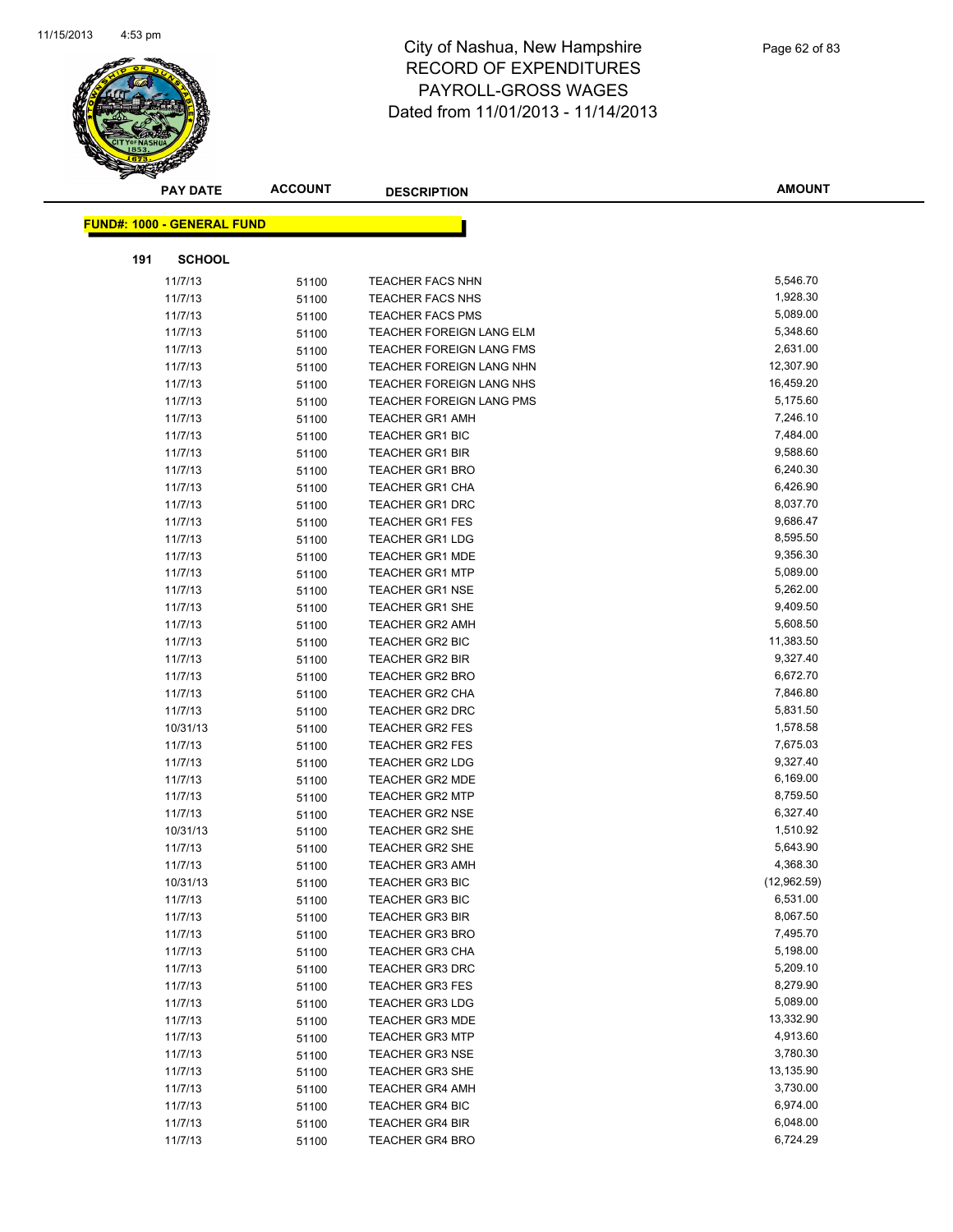

|     | <b>PAY DATE</b>                   | <b>ACCOUNT</b> | <b>DESCRIPTION</b>            | <b>AMOUNT</b> |
|-----|-----------------------------------|----------------|-------------------------------|---------------|
|     |                                   |                |                               |               |
|     | <b>FUND#: 1000 - GENERAL FUND</b> |                |                               |               |
| 191 | <b>SCHOOL</b>                     |                |                               |               |
|     | 11/7/13                           | 51100          | TEACHER GR4 CHA               | 11,777.80     |
|     | 11/7/13                           | 51100          | <b>TEACHER GR4 DRC</b>        | 4,809.10      |
|     | 11/7/13                           | 51100          | <b>TEACHER GR4 FES</b>        | 11,252.51     |
|     | 10/31/13                          | 51100          | <b>TEACHER GR4 LDG</b>        | 1,718.27      |
|     | 11/7/13                           | 51100          | <b>TEACHER GR4 LDG</b>        | 8,541.00      |
|     | 11/7/13                           | 51100          | <b>TEACHER GR4 MDE</b>        | 7,838.20      |
|     | 11/7/13                           | 51100          | <b>TEACHER GR4 MTP</b>        | 7,126.40      |
|     | 11/7/13                           | 51100          | <b>TEACHER GR4 NSE</b>        | 8,544.91      |
|     | 11/7/13                           | 51100          | <b>TEACHER GR4 SHE</b>        | 5,604.21      |
|     | 11/7/13                           | 51100          | <b>TEACHER GR5 AMH</b>        | 5,089.00      |
|     | 10/31/13                          | 51100          | <b>TEACHER GR5 BIC</b>        | 1,701.62      |
|     | 11/7/13                           | 51100          | <b>TEACHER GR5 BIC</b>        | 10,932.50     |
|     | 11/7/13                           | 51100          | <b>TEACHER GR5 BIR</b>        | 9,688.10      |
|     | 11/7/13                           | 51100          | <b>TEACHER GR5 BRO</b>        | 9,916.80      |
|     | 11/7/13                           | 51100          | <b>TEACHER GR5 CHA</b>        | 6,288.70      |
|     | 11/7/13                           | 51100          | <b>TEACHER GR5 DRC</b>        | 5,118.60      |
|     | 11/7/13                           | 51100          | <b>TEACHER GR5 FES</b>        | 7,567.60      |
|     | 11/7/13                           | 51100          | <b>TEACHER GR5 LDG</b>        | 9,582.50      |
|     | 11/7/13                           | 51100          | <b>TEACHER GR5 MDE</b>        | 9,097.00      |
|     | 11/7/13                           | 51100          | <b>TEACHER GR5 MTP</b>        | 5,433.40      |
|     | 11/7/13                           | 51100          | <b>TEACHER GR5 NSE</b>        | 7,590.21      |
|     | 11/7/13                           | 51100          | <b>TEACHER GR5 SHE</b>        | 5,089.00      |
|     | 11/7/13                           | 51100          | TEACHER GR6 ELM               | 28,535.90     |
|     | 11/7/13                           | 51100          | <b>TEACHER GR6 FMS</b>        | 25,614.60     |
|     | 11/7/13                           | 51100          | <b>TEACHER GR6 PMS</b>        | 22,327.30     |
|     | 11/7/13                           | 51100          | <b>TEACHER GRAPH NHS</b>      | 8,954.21      |
|     | 11/7/13                           | 51100          | <b>TEACHER GRAPHICS NHN</b>   | 2,458.00      |
|     | 11/7/13                           | 51100          | <b>TEACHER HEALTH ELM</b>     | 2,333.10      |
|     | 11/7/13                           | 51100          | <b>TEACHER HEALTH NHN</b>     | 2,950.30      |
|     | 11/7/13                           | 51100          | <b>TEACHER HEALTH NHS</b>     | 2,458.00      |
|     | 11/7/13                           | 51100          | TEACHER HEALTHOC NHS          | 7,720.00      |
|     | 11/7/13                           | 51100          | TEACHER IN SCH SUSPENSION ELM | 1,510.90      |
|     | 11/7/13                           | 51100          | TEACHER IN SCH SUSPENSION NHS | 2,414.70      |
|     | 11/7/13                           | 51100          | TEACHER INST SPED WID         | 4,076.39      |
|     | 11/7/13                           | 51100          | <b>TEACHER KIND AMH</b>       | 4,659.80      |
|     | 11/7/13                           | 51100          | TEACHER KIND BIC              | 3,860.00      |
|     | 11/7/13                           | 51100          | <b>TEACHER KIND BIR</b>       | 2,244.10      |
|     | 11/7/13                           | 51100          | <b>TEACHER KIND BRO</b>       | 2,458.00      |
|     | 11/7/13                           | 51100          | <b>TEACHER KIND CHA</b>       | 6,739.70      |
|     | 11/7/13                           | 51100          | <b>TEACHER KIND DRC</b>       | 6,060.90      |
|     | 10/31/13                          | 51100          | <b>TEACHER KIND FES</b>       | (6,472.20)    |
|     | 11/7/13                           | 51100          | <b>TEACHER KIND FES</b>       | 7,198.20      |
|     | 11/7/13                           | 51100          | <b>TEACHER KIND LDG</b>       | 10,784.00     |
|     | 11/7/13                           | 51100          | <b>TEACHER KIND MDE</b>       | 4,398.60      |
|     | 11/7/13                           | 51100          | <b>TEACHER KIND MTP</b>       | 5,070.40      |
|     | 11/7/13                           | 51100          | <b>TEACHER KIND NSE</b>       | 3,586.40      |
|     | 11/7/13                           | 51100          | TEACHER KIND SHE              | 2,014.00      |
|     | 11/7/13                           | 51100          | <b>TEACHER MATH ELM</b>       | 19,001.20     |
|     | 11/7/13                           | 51100          | <b>TEACHER MATH FMS</b>       | 13,695.80     |
|     | 11/7/13                           | 51100          | <b>TEACHER MATH NHN</b>       | 35, 154. 58   |
|     | 11/7/13                           | 51100          | <b>TEACHER MATH NHS</b>       | 36,895.20     |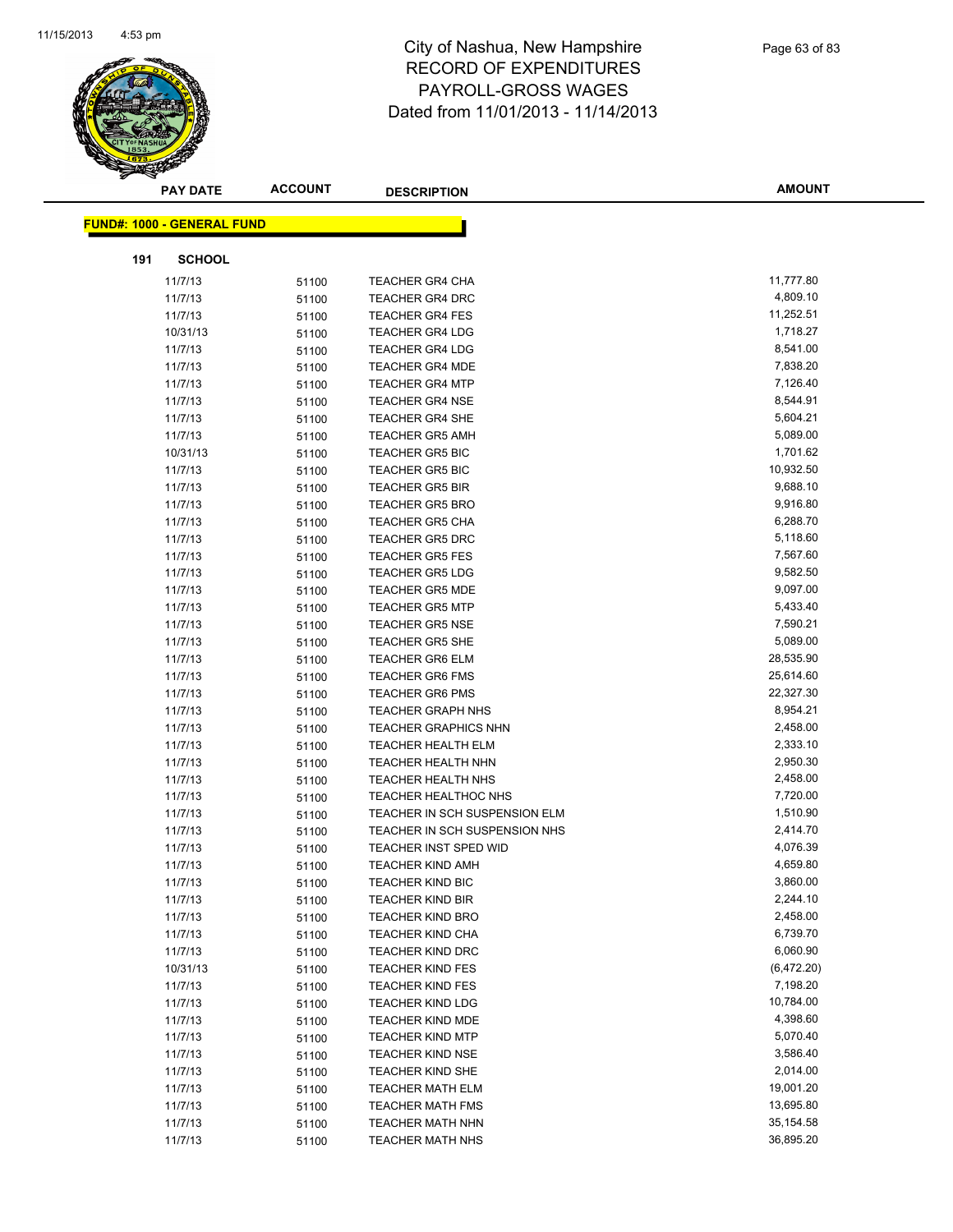

|     | <b>PAY DATE</b>                   | <b>ACCOUNT</b> | <b>DESCRIPTION</b>           | <b>AMOUNT</b> |
|-----|-----------------------------------|----------------|------------------------------|---------------|
|     | <b>FUND#: 1000 - GENERAL FUND</b> |                |                              |               |
|     |                                   |                |                              |               |
| 191 | <b>SCHOOL</b>                     |                |                              |               |
|     | 11/7/13                           | 51100          | <b>TEACHER MATH PMS</b>      | 10,015.40     |
|     | 11/7/13                           | 51100          | <b>TEACHER MUSIC AMH</b>     | 1,510.90      |
|     | 11/7/13                           | 51100          | <b>TEACHER MUSIC BIC</b>     | 2,458.00      |
|     | 11/7/13                           | 51100          | <b>TEACHER MUSIC BIR</b>     | 2,458.00      |
|     | 11/7/13                           | 51100          | TEACHER MUSIC BRO            | 2,631.00      |
|     | 11/7/13                           | 51100          | TEACHER MUSIC CHA            | 2,631.00      |
|     | 11/7/13                           | 51100          | <b>TEACHER MUSIC DRC</b>     | 2,458.00      |
|     | 11/7/13                           | 51100          | <b>TEACHER MUSIC ELM</b>     | 3,480.80      |
|     | 11/7/13                           | 51100          | <b>TEACHER MUSIC FMS</b>     | 4,659.80      |
|     | 11/7/13                           | 51100          | <b>TEACHER MUSIC LDG</b>     | 2,496.40      |
|     | 11/7/13                           | 51100          | <b>TEACHER MUSIC MDE</b>     | 1,779.20      |
|     | 11/7/13                           | 51100          | <b>TEACHER MUSIC NHN</b>     | 5,262.00      |
|     | 11/7/13                           | 51100          | TEACHER MUSIC NHS            | 4,710.10      |
|     | 11/7/13                           | 51100          | <b>TEACHER MUSIC NSE</b>     | 1,835.10      |
|     | 11/7/13                           | 51100          | <b>TEACHER MUSIC PMS</b>     | 4,037.90      |
|     | 11/7/13                           | 51100          | TEACHER MUSIC SHE            | 2,252.10      |
|     | 11/7/13                           | 51100          | TEACHER PE BIC               | 1,841.20      |
|     | 11/7/13                           | 51100          | <b>TEACHER PE BIR</b>        | 2,496.40      |
|     | 11/7/13                           | 51100          | TEACHER PE BRO               | 2,544.50      |
|     | 11/7/13                           | 51100          | TEACHER PE CHA               | 2,458.00      |
|     | 11/7/13                           | 51100          | TEACHER PE DRC               | 2,631.00      |
|     | 11/7/13                           | 51100          | TEACHER PE ELM               | 7,277.70      |
|     | 11/7/13                           | 51100          | TEACHER PE FES               | 1,779.20      |
|     | 11/7/13                           | 51100          | TEACHER PE FMS               | 4,916.00      |
|     | 11/7/13                           | 51100          | TEACHER PE LDG               | 1,639.60      |
|     | 11/7/13                           | 51100          | <b>TEACHER PE MDE</b>        | 2,414.70      |
|     | 11/7/13                           | 51100          | <b>TEACHER PE MTP</b>        | 1,886.65      |
|     | 11/7/13                           | 51100          | TEACHER PE NHN               | 7,341.10      |
|     | 11/7/13                           | 51100          | TEACHER PE NHS               | 6,901.60      |
|     | 11/7/13                           | 51100          | TEACHER PE NSE               | 2,252.30      |
|     | 11/7/13                           | 51100          | TEACHER PE PMS               | 5,089.00      |
|     | 11/7/13                           | 51100          | TEACHER PE SHE               | 1,928.30      |
|     | 11/7/13                           | 51100          | <b>TEACHER PRESCHOOL BIC</b> | 7,299.40      |
|     | 11/7/13                           | 51100          | <b>TEACHER PRESCHOOL BRO</b> | 6,918.90      |
|     | 11/7/13                           | 51100          | <b>TEACHER PRESCHOOL DRC</b> | 2,458.00      |
|     | 11/7/13                           | 51100          | <b>TEACHER PRESCHOOL MTP</b> | 4,270.60      |
|     | 11/7/13                           | 51100          | TEACHER PRESCHOOL NHS        | 2,631.00      |
|     | 11/7/13                           | 51100          | <b>TEACHER PRESCHOOL NSE</b> | 7,041.10      |
|     | 11/7/13                           | 51100          | <b>TEACHER PRESCHOOL WID</b> | 869.60        |
|     | 11/7/13                           | 51100          | TEACHER READ AMH             | 2,717.60      |
|     | 11/7/13                           | 51100          | <b>TEACHER READ BIC</b>      | 4,962.70      |
|     | 11/7/13                           | 51100          | <b>TEACHER READ BIR</b>      | 2,631.00      |
|     | 11/7/13                           | 51100          | TEACHER READ BRO             | 1,708.50      |
|     | 11/7/13                           | 51100          | <b>TEACHER READ ELM</b>      | 5,827.00      |
|     | 11/7/13                           | 51100          | <b>TEACHER READ FMS</b>      | 5,045.70      |
|     | 11/7/13                           | 51100          | <b>TEACHER READ LDG</b>      | 2,245.11      |
|     | 11/7/13                           | 51100          | <b>TEACHER READ MDE</b>      | 2,631.00      |
|     | 11/7/13                           | 51100          | <b>TEACHER READ NHN</b>      | 1,510.90      |
|     | 11/7/13                           | 51100          | <b>TEACHER READ NSE</b>      | 3,109.40      |
|     | 11/7/13                           | 51100          | <b>TEACHER READ PMS</b>      | 4,133.00      |
|     | 11/7/13                           | 51100          | TEACHER READ SHE             | 2,414.70      |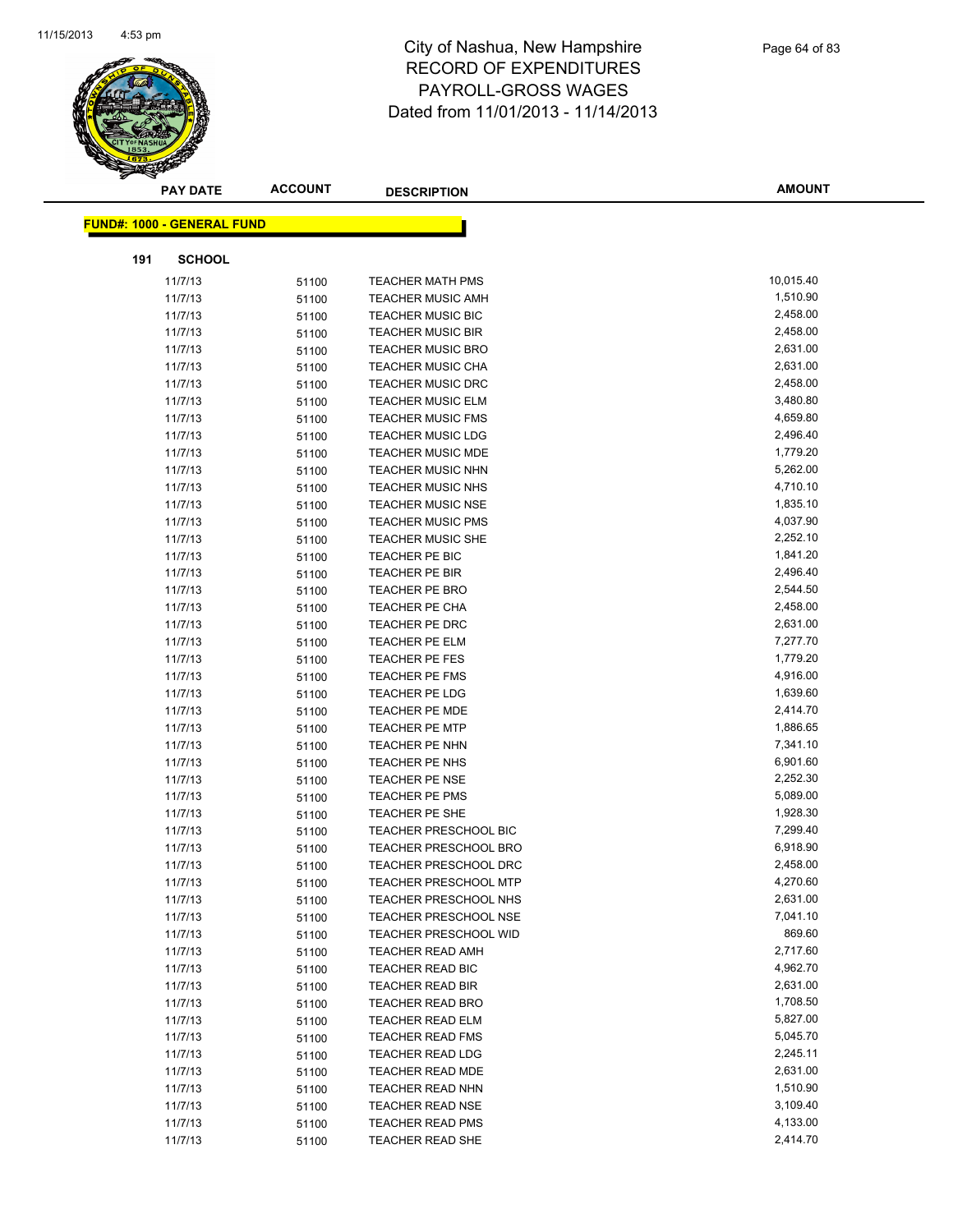

|     | <b>PAY DATE</b>                   | <b>ACCOUNT</b> | <b>DESCRIPTION</b>                                        | <b>AMOUNT</b>    |
|-----|-----------------------------------|----------------|-----------------------------------------------------------|------------------|
|     |                                   |                |                                                           |                  |
|     | <b>FUND#: 1000 - GENERAL FUND</b> |                |                                                           |                  |
| 191 | <b>SCHOOL</b>                     |                |                                                           |                  |
|     | 11/7/13                           | 51100          | TEACHER READ WID                                          | 10,308.00        |
|     | 11/7/13                           | 51100          | <b>TEACHER SCIENCE ELM</b>                                | 20,258.00        |
|     | 11/7/13                           | 51100          | <b>TEACHER SCIENCE FMS</b>                                | 10,026.40        |
|     | 11/7/13                           | 51100          | <b>TEACHER SCIENCE NHN</b>                                | 29,438.87        |
|     | 11/7/13                           | 51100          | <b>TEACHER SCIENCE NHS</b>                                | 38,138.71        |
|     | 11/7/13                           | 51100          | <b>TEACHER SCIENCE PMS</b>                                | 10,394.30        |
|     | 11/7/13                           | 51100          | <b>TEACHER SOCIAL STUDIES ELM</b>                         | 14,285.20        |
|     | 11/7/13                           | 51100          | TEACHER SOCIAL STUDIES FMS                                | 12,563.50        |
|     | 11/7/13                           | 51100          | TEACHER SOCIAL STUDIES NHN                                | 34,249.70        |
|     | 11/7/13                           | 51100          | TEACHER SOCIAL STUDIES NHS                                | 36,719.61        |
|     | 11/7/13                           | 51100          | TEACHER SOCIAL STUDIES PMS                                | 10,833.40        |
|     | 11/7/13                           | 51100          | <b>TEACHER SPED BIC</b>                                   | 5,719.80         |
|     | 11/7/13                           | 51100          | <b>TEACHER SPED BIR</b>                                   | 5,682.00         |
|     | 11/7/13                           | 51100          | <b>TEACHER SPED BRO</b>                                   | 5,348.60         |
|     | 11/7/13                           | 51100          | <b>TEACHER SPED CHA</b>                                   | 7,633.60         |
|     | 11/7/13                           | 51100          | <b>TEACHER SPED DRC</b>                                   | 2,414.70         |
|     | 11/7/13                           | 51100          | <b>TEACHER SPED ELM</b>                                   | 20,297.60        |
|     | 11/7/13                           | 51100          | <b>TEACHER SPED FES</b>                                   | 5,860.20         |
|     | 11/7/13                           | 51100          | <b>TEACHER SPED FMS</b>                                   | 6,917.28         |
|     | 11/7/13                           | 51100          | <b>TEACHER SPED LDG</b>                                   | 2,075.50         |
|     | 11/7/13                           | 51100          | <b>TEACHER SPED MDE</b>                                   | 5,904.80         |
|     | 11/7/13                           | 51100          | <b>TEACHER SPED MTP</b>                                   | 5,089.00         |
|     | 11/7/13                           | 51100          | <b>TEACHER SPED NHN</b>                                   | 20,331.64        |
|     | 11/7/13                           | 51100          | <b>TEACHER SPED NHS</b>                                   | 24,133.17        |
|     | 11/7/13                           | 51100          | <b>TEACHER SPED NSE</b>                                   | 1,835.10         |
|     | 11/7/13                           | 51100          | <b>TEACHER SPED PMS</b>                                   | 9,484.79         |
|     | 11/7/13                           | 51100          | <b>TEACHER SPED SHE</b>                                   | 5,000.04         |
|     | 11/7/13                           | 51100          | TEACHER TEAM FACILITATOR NHS                              | 1,229.00         |
|     | 11/7/13                           | 51100          | <b>TEACHER TECHED ELM</b>                                 | 7,932.90         |
|     | 11/7/13                           | 51100          | <b>TEACHER TECHED FMS</b>                                 | 5,132.30         |
|     | 11/7/13                           | 51100          | <b>TEACHER TECHED NHN</b>                                 | 7,884.13         |
|     | 11/7/13                           | 51100          | <b>TEACHER TECHED NHS</b>                                 | 4,916.00         |
|     | 11/7/13                           | 51100          | <b>TEACHER TECHED PMS</b>                                 | 2,631.00         |
|     | 11/7/13                           | 51100          | TEACHER TV PROD NHS                                       | 2,414.70         |
|     | 11/7/13                           | 51100          | TEACHER VISION WID                                        | 3,211.70         |
|     | 11/7/13                           | 51100          | TECH INTERGRATION ASST BIC                                | 584.55           |
|     | 11/14/13                          | 51100          | TECH INTERGRATION ASST BIC                                | 474.69           |
|     | 11/7/13                           | 51100          | TECH INTERGRATION ASST CHA                                | 496.88           |
|     | 11/14/13                          | 51100          | TECH INTERGRATION ASST CHA                                | 337.50           |
|     | 11/7/13                           | 51100          | TECH INTERGRATION ASST FES                                | 592.90           |
|     | 11/14/13                          | 51100          | TECH INTERGRATION ASST FES                                | 474.32           |
|     | 11/7/13                           | 51100          | TECH INTERGRATION ASST LDG                                | 562.50           |
|     | 11/14/13                          | 51100          | TECH INTERGRATION ASST LDG                                | 440.25<br>592.90 |
|     | 11/7/13                           | 51100          | TECH INTERGRATION ASST MDE                                |                  |
|     | 11/14/13                          | 51100          | TECH INTERGRATION ASST MDE                                | 474.32<br>559.05 |
|     | 11/7/13                           | 51100          | TECH INTERGRATION ASST NSE                                |                  |
|     | 11/14/13                          | 51100          | TECH INTERGRATION ASST NSE                                | 447.24<br>547.80 |
|     | 11/7/13                           | 51100          | TECH INTERGRATION ASST SHE                                | 444.44           |
|     | 11/14/13                          | 51100          | TECH INTERGRATION ASST SHE                                | 722.20           |
|     | 11/7/13<br>11/7/13                | 51200          | 21 CENTURY ELEM MFAM RES COORD<br>ASSISTANT PRINCIPAL BIR | 1,516.41         |
|     |                                   | 51200          |                                                           |                  |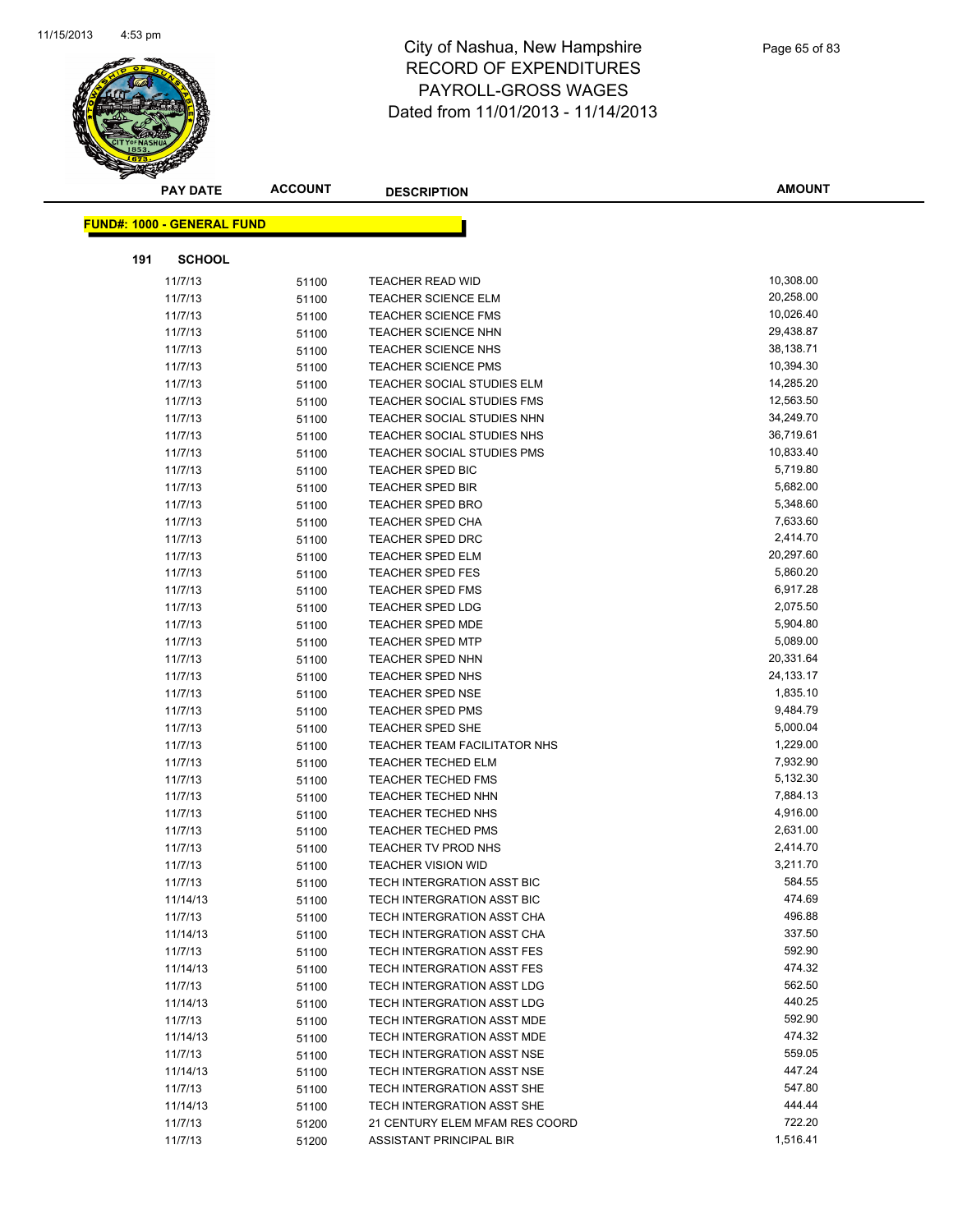

|     | <b>PAY DATE</b>                   | <b>ACCOUNT</b> | <b>DESCRIPTION</b>             | <b>AMOUNT</b> |
|-----|-----------------------------------|----------------|--------------------------------|---------------|
|     | <b>FUND#: 1000 - GENERAL FUND</b> |                |                                |               |
|     |                                   |                |                                |               |
| 191 | <b>SCHOOL</b>                     |                |                                |               |
|     | 11/14/13                          | 51200          | ATHLETIC EQUIPMENT MANAGER NHN | 100.00        |
|     | 11/14/13                          | 51200          | ATHLETIC EQUIPMENT MANAGER NHS | 45.00         |
|     | 11/7/13                           | 51200          | <b>CLERICAL VOLUNTEER SUP</b>  | 336.78        |
|     | 11/14/13                          | 51200          | <b>CLERICAL VOLUNTEER SUP</b>  | 336.78        |
|     | 11/7/13                           | 51200          | <b>CROSSING GUARD WPO</b>      | 1,859.92      |
|     | 11/14/13                          | 51200          | <b>CROSSING GUARD WPO</b>      | 1,375.04      |
|     | 11/7/13                           | 51200          | <b>CUSTODIAN CHA</b>           | 323.60        |
|     | 11/14/13                          | 51200          | <b>CUSTODIAN CHA</b>           | 323.60        |
|     | 11/7/13                           | 51200          | DW TECHNOLOGY PEER COACH       | 1,243.74      |
|     | 11/7/13                           | 51200          | FOOD SERVICE COOK LDG          | 68.50         |
|     | 11/14/13                          | 51200          | FOOD SERVICE COOK LDG          | 54.80         |
|     | 11/7/13                           | 51200          | <b>GUIDANCE COUNSELOR NHN</b>  | 40.00         |
|     | 11/7/13                           | 51200          | <b>INSTRUMENTAL MUSIC</b>      | 1,562.50      |
|     | 11/14/13                          | 51200          | <b>INSTRUMENTAL MUSIC</b>      | 1,362.50      |
|     | 11/7/13                           | 51200          | LUNCH MONITOR AMH              | 496.80        |
|     | 11/14/13                          | 51200          | LUNCH MONITOR AMH              | 372.48        |
|     | 11/7/13                           | 51200          | LUNCH MONITOR BIC              | 645.28        |
|     | 11/14/13                          | 51200          | LUNCH MONITOR BIC              | 502.50        |
|     | 11/7/13                           | 51200          | LUNCH MONITOR BIR              | 574.10        |
|     | 11/14/13                          | 51200          | LUNCH MONITOR BIR              | 565.39        |
|     | 11/7/13                           | 51200          | LUNCH MONITOR BRO              | 431.20        |
|     | 11/14/13                          | 51200          | LUNCH MONITOR BRO              | 344.96        |
|     | 11/7/13                           | 51200          | LUNCH MONITOR CHA              | 602.61        |
|     | 11/14/13                          | 51200          | LUNCH MONITOR CHA              | 511.51        |
|     | 11/7/13                           | 51200          | LUNCH MONITOR DRC              | 483.17        |
|     | 11/14/13                          | 51200          | LUNCH MONITOR DRC              | 298.02        |
|     | 11/7/13                           | 51200          | LUNCH MONITOR ELM              | 343.67        |
|     | 11/14/13                          | 51200          | LUNCH MONITOR ELM              | 301.30        |
|     | 11/7/13                           | 51200          | LUNCH MONITOR FES              | 725.49        |
|     | 11/14/13                          | 51200          | LUNCH MONITOR FES              | 592.90        |
|     | 11/7/13                           | 51200          | LUNCH MONITOR FMS              | 184.35        |
|     | 11/14/13                          | 51200          | LUNCH MONITOR FMS              | 156.54        |
|     | 11/7/13                           | 51200          | LUNCH MONITOR LDG              | 754.12        |
|     | 11/14/13                          | 51200          | LUNCH MONITOR LDG              | 607.37        |
|     | 11/7/13                           | 51200          | LUNCH MONITOR MDE              | 472.77        |
|     | 11/14/13                          | 51200          | LUNCH MONITOR MDE              | 528.39        |
|     | 11/7/13                           | 51200          | LUNCH MONITOR MTP              | 210.55        |
|     | 11/14/13                          | 51200          | <b>LUNCH MONITOR MTP</b>       | 126.33        |
|     | 11/7/13                           | 51200          | LUNCH MONITOR NHN              | 395.17        |
|     | 11/14/13                          | 51200          | LUNCH MONITOR NHN              | 314.18        |
|     | 11/7/13                           | 51200          | LUNCH MONITOR NHS              | 400.69        |
|     | 11/14/13                          | 51200          | LUNCH MONITOR NHS              | 318.02        |
|     | 11/7/13                           | 51200          | <b>LUNCH MONITOR NSE</b>       | 424.30        |
|     | 11/14/13                          | 51200          | LUNCH MONITOR NSE              | 344.96        |
|     | 11/7/13                           | 51200          | LUNCH MONITOR PMS              | 269.50        |
|     | 11/14/13                          | 51200          | LUNCH MONITOR PMS              | 215.60        |
|     | 11/7/13                           | 51200          | LUNCH MONITOR SHE              | 597.56        |
|     | 11/14/13                          | 51200          | LUNCH MONITOR SHE              | 482.77        |
|     | 11/7/13                           | 51200          | PARA DW SPEC ED BIR            | 245.73        |
|     | 11/14/13                          | 51200          | PARA DW SPEC ED BIR            | 157.44        |
|     | 11/7/13                           | 51200          | PARA DW SPEC ED NHN            | 225.00        |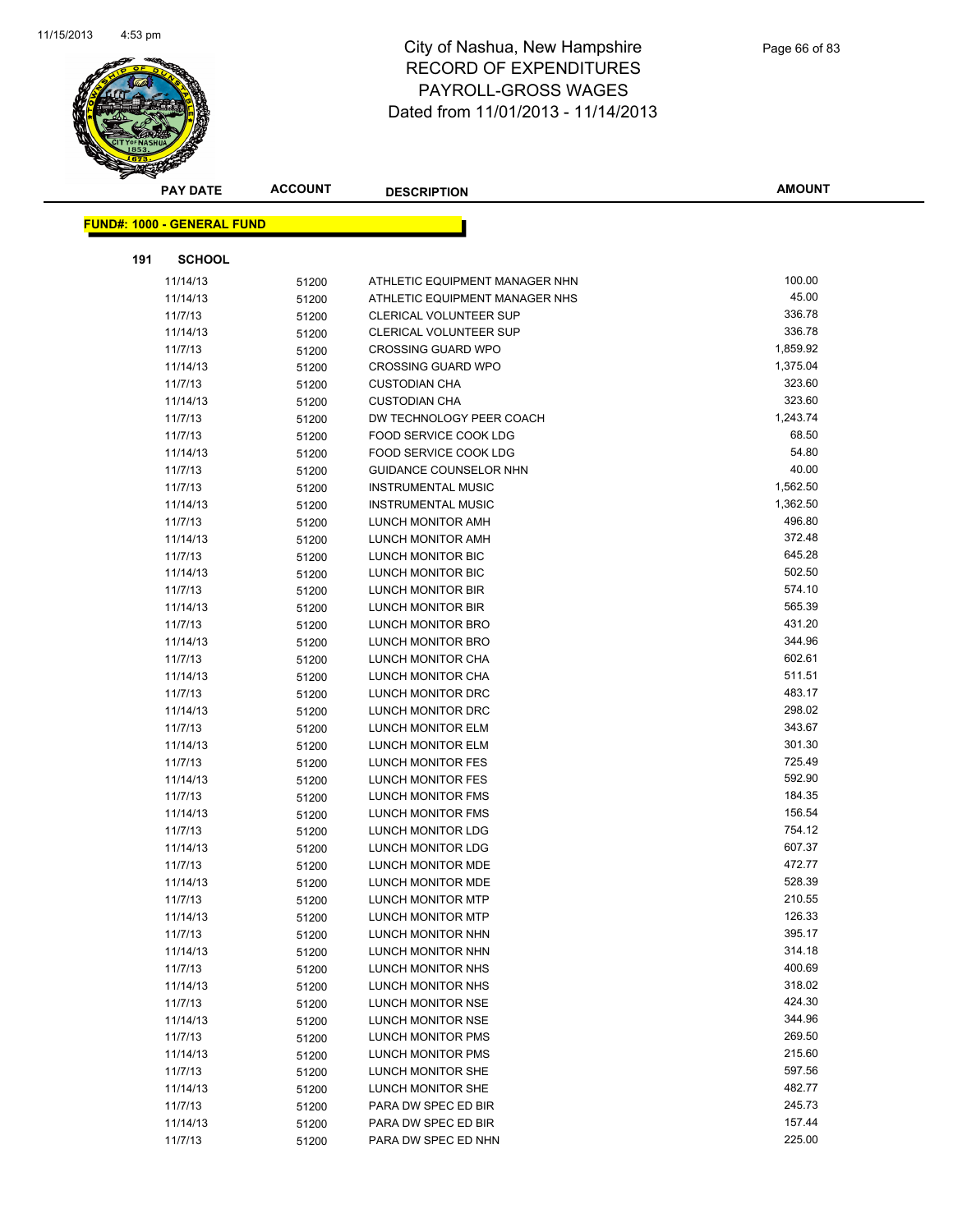

|     | <b>PAY DATE</b>                   | <b>ACCOUNT</b> | <b>DESCRIPTION</b>          | <b>AMOUNT</b> |
|-----|-----------------------------------|----------------|-----------------------------|---------------|
|     | <b>FUND#: 1000 - GENERAL FUND</b> |                |                             |               |
|     |                                   |                |                             |               |
| 191 | <b>SCHOOL</b>                     |                |                             |               |
|     | 11/14/13                          | 51200          | PARA DW SPEC ED NHN         | 200.00        |
|     | 11/7/13                           | 51200          | PARA DW SPEC ED PMS         | 80.85         |
|     | 11/14/13                          | 51200          | PARA DW SPEC ED PMS         | 48.51         |
|     | 11/7/13                           | 51200          | PARA INST AMH               | 690.09        |
|     | 11/14/13                          | 51200          | PARA INST AMH               | 504.17        |
|     | 11/7/13                           | 51200          | PARA INST BIC               | 598.06        |
|     | 11/14/13                          | 51200          | <b>PARA INST BIC</b>        | 553.17        |
|     | 11/7/13                           | 51200          | PARA INST MTP               | 334.42        |
|     | 11/14/13                          | 51200          | PARA INST MTP               | 260.44        |
|     | 11/7/13                           | 51200          | PARA INST NHN               | 481.75        |
|     | 11/14/13                          | 51200          | PARA INST NHN               | 481.75        |
|     | 11/7/13                           | 51200          | <b>PARA INST PMS</b>        | 44.30         |
|     | 11/7/13                           | 51200          | PARA INST SHE               | 286.26        |
|     | 11/14/13                          | 51200          | PARA INST SHE               | 176.81        |
|     | 11/7/13                           | 51200          | PARA LIB NHN                | 266.10        |
|     | 11/14/13                          | 51200          | PARA LIB NHN                | 177.40        |
|     | 11/7/13                           | 51200          | PARA LIB PMS                | 202.52        |
|     | 11/14/13                          | 51200          | PARA LIB PMS                | 198.01        |
|     | 11/7/13                           | 51200          | PARA MEDIA NHS              | 193.82        |
|     | 11/14/13                          | 51200          | PARA MEDIA NHS              | 194.84        |
|     | 11/7/13                           | 51200          | <b>PARA MUSIC FMS</b>       | 261.82        |
|     | 11/14/13                          | 51200          | PARA MUSIC FMS              | 210.28        |
|     | 11/7/13                           | 51200          | PARA PRE SCH BIC            | 2,119.49      |
|     | 11/14/13                          | 51200          | PARA PRE SCH BIC            | 1,802.08      |
|     | 11/7/13                           | 51200          | PARA PRE SCH BRO            | 1,694.54      |
|     | 11/14/13                          | 51200          | PARA PRE SCH BRO            | 1,267.93      |
|     | 11/7/13                           | 51200          | PARA PRE SCH DRC            | 741.44        |
|     | 11/14/13                          | 51200          | PARA PRE SCH DRC            | 444.19        |
|     | 11/7/13                           | 51200          | PARA PRE SCH MTP            | 1,791.14      |
|     | 11/14/13                          | 51200          | PARA PRE SCH MTP            | 1,453.70      |
|     | 11/7/13                           | 51200          | PARA PRE SCH NSE            | 3,388.69      |
|     | 11/14/13                          | 51200          | PARA PRE SCH NSE            | 2,628.29      |
|     | 11/14/13                          | 51200          | PARA SCI NHS                | 40.00         |
|     | 11/7/13                           | 51200          | PARA TECH ELM               | 271.15        |
|     | 11/14/13                          | 51200          | PARA TECH ELM               | 216.92        |
|     | 11/7/13                           | 51200          | PARA TTI DRC                | 317.04        |
|     | 11/14/13                          | 51200          | PARA TTI DRC                | 454.43        |
|     | 11/7/13                           | 51200          | PARA TTI LDG                | 68.50         |
|     | 11/14/13                          | 51200          | PARA TTI LDG                | 54.80         |
|     | 11/7/13                           | 51200          | SCHOOL PSYCHOLOGIST WID     | 4,434.37      |
|     | 11/7/13                           | 51200          | SOFTBALL VARSITY NHN        | 231.09        |
|     | 11/7/13                           | 51200          | SPECIAL EDUCATION TUTOR     | 525.00        |
|     | 11/14/13                          | 51200          | SPECIAL EDUCATION TUTOR     | 525.00        |
|     | 11/7/13                           | 51200          | SPEECH LANG PATHOLOGIST WID | 11,236.75     |
|     | 11/7/13                           | 51200          | SPEECH LANGUAGE ASST        | 649.29        |
|     | 11/14/13                          | 51200          | SPEECH LANGUAGE ASST        | 520.41        |
|     | 11/14/13                          | 51200          | SUB CLERICAL                | 433.99        |
|     | 11/7/13                           | 51200          | SUB LUNCH MONITOR           | 102.75        |
|     | 11/14/13                          | 51200          | <b>SUB LUNCH MONITOR</b>    | 82.20         |
|     | 11/7/13                           | 51200          | <b>SUB TEACHER</b>          | 262.50        |
|     | 11/14/13                          | 51200          | SUB TEACHER                 | 200.00        |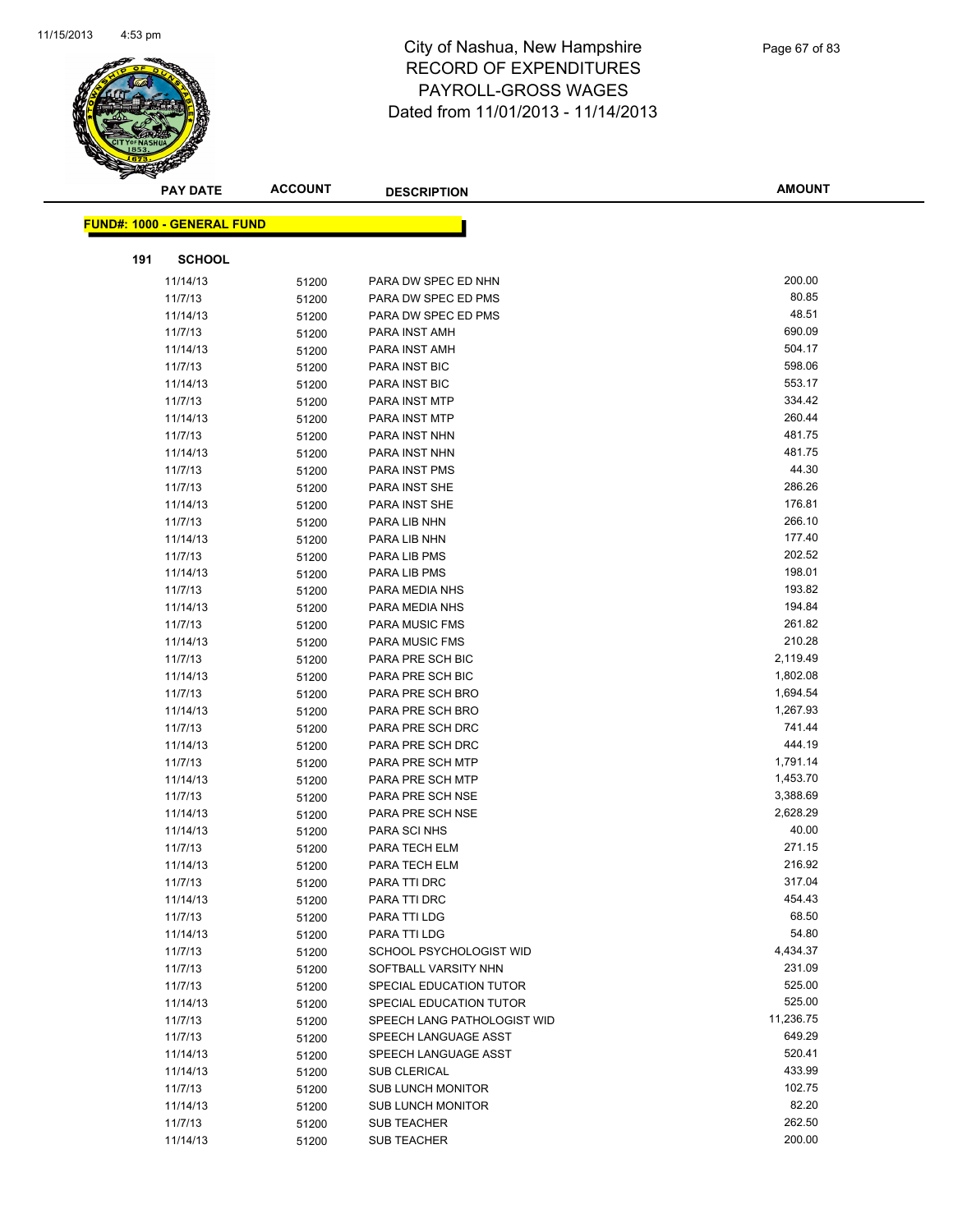

| <b>PAY DATE</b>                   | <b>ACCOUNT</b> | <b>DESCRIPTION</b>              | <b>AMOUNT</b>  |
|-----------------------------------|----------------|---------------------------------|----------------|
| <b>FUND#: 1000 - GENERAL FUND</b> |                |                                 |                |
|                                   |                |                                 |                |
| 191<br><b>SCHOOL</b>              |                |                                 |                |
| 11/7/13                           | 51200          | <b>TEACHER ART NHS</b>          | 1,229.00       |
| 11/7/13                           | 51200          | <b>TEACHER ENGLISH NHN</b>      | 100.00         |
| 11/7/13                           | 51200          | <b>TEACHER FOREIGN LANG FMS</b> | 900.80         |
| 11/7/13                           | 51200          | <b>TEACHER FOREIGN LANG NHN</b> | 2,737.88       |
| 11/7/13                           | 51200          | TEACHER HVAC NHS                | 1,166.60       |
| 11/7/13                           | 51200          | <b>TEACHER KIND BIR</b>         | 825.30         |
| 11/7/13                           | 51200          | TEACHER MUSIC AMH               | 250.00         |
| 11/7/13                           | 51200          | <b>TEACHER MUSIC DRC</b>        | 275.00         |
| 11/7/13                           | 51200          | <b>TEACHER MUSIC ELM</b>        | 906.60         |
| 11/7/13                           | 51200          | TEACHER PE NHN                  | 488.86         |
| 11/7/13                           | 51200          | TEACHER PE NHS                  | 615.00         |
| 11/7/13                           | 51200          | <b>TEACHER READ WID</b>         | 1,554.70       |
| 11/7/13                           | 51200          | <b>TEACHER SCIENCE NHS</b>      | 212.50         |
| 11/7/13                           | 51200          | TEACHER SOCIAL STUDIES NHS      | 40.00          |
| 11/7/13                           | 51200          | <b>TEACHER SPED NHN</b>         | 2,080.55       |
| 11/7/13                           | 51200          | <b>TEACHER TECHED NHS</b>       | 2,593.00       |
| 11/7/13                           | 51200          | <b>TEACHER TTI LDG</b>          | 1,363.44       |
| 11/7/13                           | 51200          | <b>TEACHER TTI MTP</b>          | 2,623.90       |
| 11/7/13                           | 51200          | <b>TEACHER TTIDRC</b>           | 1,238.69       |
| 11/7/13                           | 51200          | TEACHER VISION WIDE             | 1,315.50       |
| 11/7/13                           | 51200          | TECH INTERGRATION ASST NHN      | 285.10         |
| 11/14/13                          | 51200          | TECH INTERGRATION ASST NHN      | 199.99         |
| 11/14/13                          | 51200          | <b>TICKETSELLER</b>             | 160.00         |
| 11/7/13                           | 51300          | OVERTIME-REGULAR                | 9,942.26       |
| 11/14/13                          | 51300          | OVERTIME-REGULAR                | 10,270.12      |
| 11/7/13                           | 51400          | WAGES TEMP-SEASONAL             | 424.38         |
| 11/14/13                          | 51400          | WAGES TEMP-SEASONAL             | 576.00         |
| 10/30/13                          | 51412          | <b>WAGES PER DIEM</b>           | (91.95)        |
| 11/7/13                           | 51412          | <b>WAGES PER DIEM</b>           | 37,885.61      |
| 11/14/13                          | 51412          | <b>WAGES PER DIEM</b>           | 30,433.92      |
| 11/7/13                           | 51600          | <b>LONGEVITY</b>                | 2,836.23       |
| 11/14/13                          | 51600          | <b>LONGEVITY</b>                | 2,986.23       |
| 10/1/13                           | 51650          | <b>ADDITIONAL HOURS</b>         | 38,875.80      |
| 11/7/13                           | 51650          | <b>ADDITIONAL HOURS</b>         | 894.29         |
| 11/14/13                          | 51650          | <b>ADDITIONAL HOURS</b>         | 83.34          |
| 11/7/13                           | 51700          | <b>STIPENDS</b>                 | 59,772.25      |
| 11/14/13                          | 51700          | <b>STIPENDS</b>                 | 33,539.00      |
| 11/7/13                           | 55642          | <b>GAME OFFICIALS</b>           | 62.00          |
| TOTAL 191 - SCHOOL                |                |                                 | \$3.172.953.68 |

 $\sim$  .

**TOTAL FUND 1000 - GENERAL FUND \$4,818,340.10** 

**FUND#: 1001 - GF-CAPITAL IMPROVEMENTS**

**161 STREETS-CAP IMP**

11/14/13 51100 TRUCK DRIVER STREET REPAIR 347.84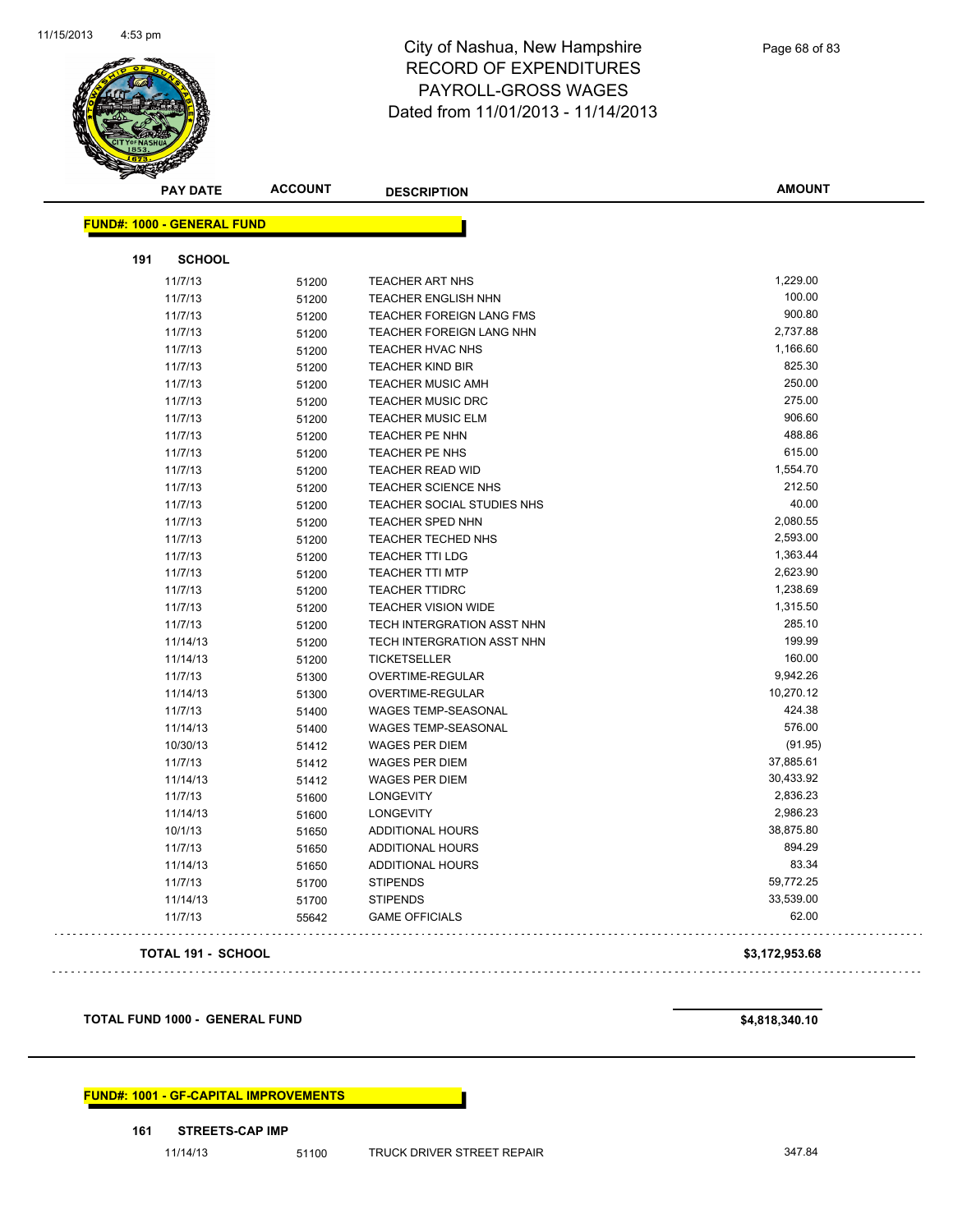| 11/15/2013<br>$4:53$ pm            |                        |                                                  | City of Nashua, New Hampshire<br><b>RECORD OF EXPENDITURES</b><br>PAYROLL-GROSS WAGES<br>Dated from 11/01/2013 - 11/14/2013 | Page 69 of 83    |
|------------------------------------|------------------------|--------------------------------------------------|-----------------------------------------------------------------------------------------------------------------------------|------------------|
|                                    | <b>PAY DATE</b>        | <b>ACCOUNT</b>                                   | <b>DESCRIPTION</b>                                                                                                          | <b>AMOUNT</b>    |
|                                    |                        | <b>FUND#: 1001 - GF-CAPITAL IMPROVEMENTS</b>     |                                                                                                                             |                  |
| 161                                | <b>STREETS-CAP IMP</b> |                                                  |                                                                                                                             |                  |
|                                    | 11/14/13               | 51300                                            | OVERTIME-REGULAR                                                                                                            | 727.21           |
|                                    |                        | <b>TOTAL 161 - STREETS-CAP IMP</b>               |                                                                                                                             | \$1,075.05       |
|                                    |                        | <b>TOTAL FUND 1001 - GF-CAPITAL IMPROVEMENTS</b> |                                                                                                                             | \$1,075.05       |
| <b>FUND#: 2100 - FOOD SERVICES</b> |                        |                                                  |                                                                                                                             |                  |
|                                    | 11/7/13                | 51100                                            | CLERICAL FOOD SERVICE NHS                                                                                                   | 679.15           |
|                                    | 11/14/13               | 51100                                            | CLERICAL FOOD SERVICE NHS                                                                                                   | 679.15           |
|                                    | 11/7/13                | 51100                                            | DELIVERY DRIVER FOOD SERVICE                                                                                                | 720.48           |
|                                    | 11/14/13               | 51100                                            | DELIVERY DRIVER FOOD SERVICE                                                                                                | 734.33           |
|                                    | 11/7/13                | 51100                                            | DIRECTOR FOOD SERVICE                                                                                                       | 2,972.70         |
|                                    | 11/7/13                | 51100                                            | FOOD SERVICE BUSINESS MANAGER                                                                                               | 1,994.60         |
|                                    | 11/7/13                | 51100                                            | FOOD SERVICE COOK AMH                                                                                                       | 473.55           |
|                                    | 11/14/13               | 51100                                            | FOOD SERVICE COOK AMH                                                                                                       | 378.84           |
|                                    | 11/7/13                | 51100                                            | FOOD SERVICE COOK BIC                                                                                                       | 473.55           |
|                                    | 11/14/13               | 51100                                            | FOOD SERVICE COOK BIC                                                                                                       | 378.84<br>473.55 |
|                                    | 11/7/13                | 51100                                            | <b>FOOD SERVICE COOK BIR</b><br>FOOD SERVICE COOK BIR                                                                       | 378.84           |
|                                    | 11/14/13<br>11/7/13    | 51100                                            | FOOD SERVICE COOK BRO                                                                                                       | 435.75           |
|                                    | 11/14/13               | 51100<br>51100                                   | FOOD SERVICE COOK BRO                                                                                                       | 348.60           |
|                                    | 11/7/13                | 51100                                            | FOOD SERVICE COOK CHA                                                                                                       | 473.55           |
|                                    | 11/14/13               | 51100                                            | FOOD SERVICE COOK CHA                                                                                                       | 378.84           |
|                                    | 11/7/13                | 51100                                            | FOOD SERVICE COOK DRC                                                                                                       | 456.05           |
|                                    | 11/14/13               | 51100                                            | FOOD SERVICE COOK DRC                                                                                                       | 364.84           |
|                                    | 11/7/13                | 51100                                            | FOOD SERVICE COOK ELM                                                                                                       | 967.41           |
|                                    | 11/14/13               | 51100                                            | FOOD SERVICE COOK ELM                                                                                                       | 808.48           |
|                                    | 11/7/13                | 51100                                            | FOOD SERVICE COOK FES                                                                                                       | 415.80           |
|                                    | 11/14/13               | 51100                                            | FOOD SERVICE COOK FES                                                                                                       | 332.64           |
|                                    | 11/7/13                | 51100                                            | FOOD SERVICE COOK FMS                                                                                                       | 483.70           |
|                                    | 11/14/13               | 51100                                            | FOOD SERVICE COOK FMS                                                                                                       | 386.96           |
|                                    | 11/7/13                | 51100                                            | FOOD SERVICE COOK LDG                                                                                                       | 456.05           |
|                                    | 11/14/13               | 51100                                            | FOOD SERVICE COOK LDG                                                                                                       | 364.84           |
|                                    | 11/7/13                | 51100                                            | FOOD SERVICE COOK MDE                                                                                                       | 473.55           |
|                                    | 11/14/13               | 51100                                            | FOOD SERVICE COOK MDE                                                                                                       | 378.84           |
|                                    | 11/7/13                | 51100                                            | FOOD SERVICE COOK NHN                                                                                                       | 997.86           |
|                                    | 11/14/13               | 51100                                            | FOOD SERVICE COOK NHN                                                                                                       | 730.01           |

11/7/13 51100 FOOD SERVICE COOK NHS 998.20 11/14/13 51100 FOOD SERVICE COOK NHS 798.56 11/7/13 51100 FOOD SERVICE COOK NSE 453.25 11/14/13 51100 FOOD SERVICE COOK NSE 11/14/13 362.60<br>11/7/13 51100 FOOD SERVICE COOK PMS 483.70

11/14/13 51100 FOOD SERVICE COOK PMS 386.96 11/7/13 51100 FOOD SERVICE COOK SHE 456.05

11/7/13 51100 FOOD SERVICE SITE CORD 51/7/13

11/7/13 51100 FOOD SERVICE COOK PMS

11/14/13 51100 FOOD SERVICE COOK SHE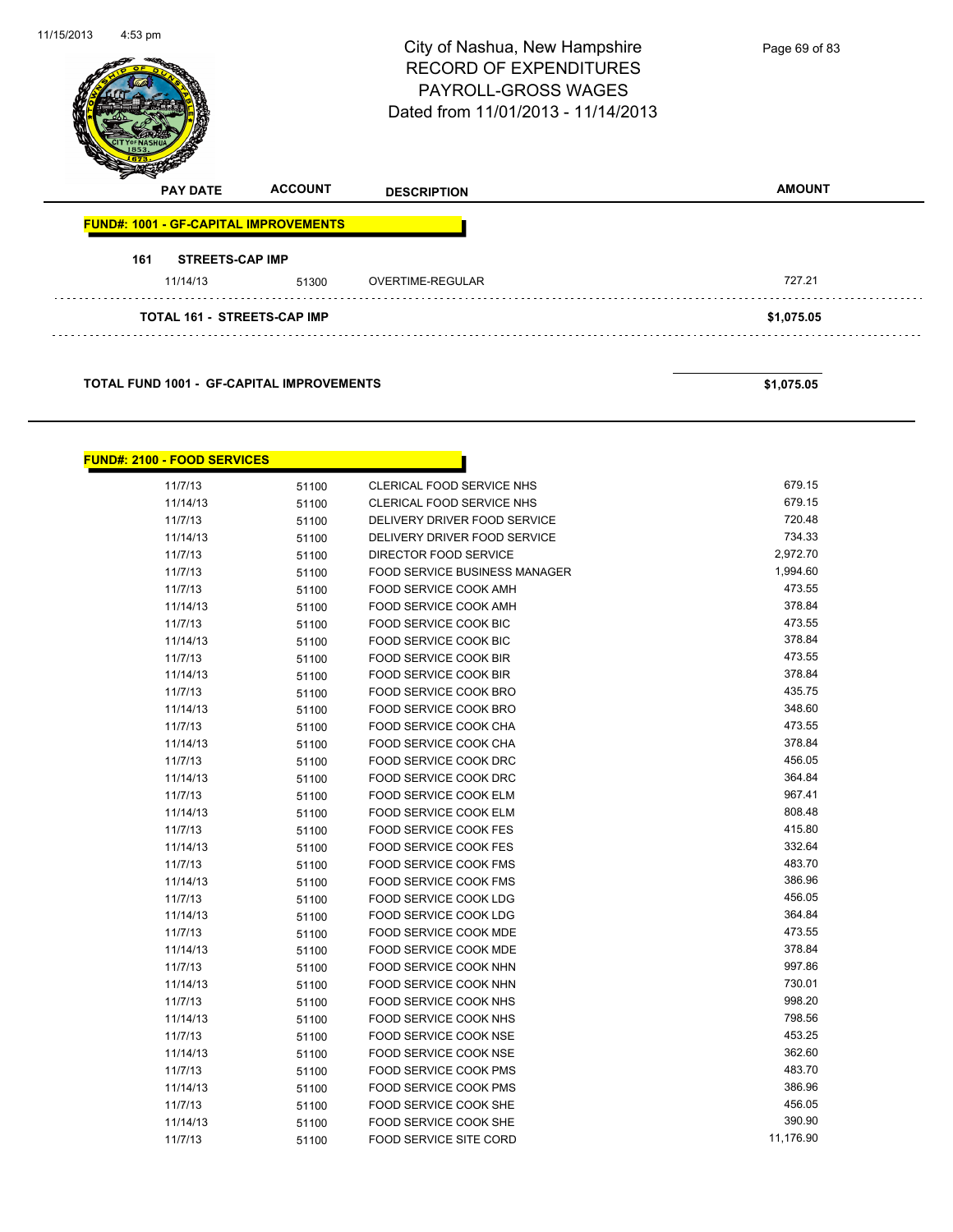

**AMOUNT**

| <b>FUND#: 2100 - FOOD SERVICES</b> |       |                                 |          |
|------------------------------------|-------|---------------------------------|----------|
| 11/7/13                            | 51100 | <b>FOOD SERVICECOOK MTP</b>     | 415.80   |
| 11/14/13                           | 51100 | <b>FOOD SERVICECOOK MTP</b>     | 332.64   |
| 11/7/13                            | 51200 | FOOD SERVICE ASST PT AMH        | 435.05   |
| 11/14/13                           | 51200 | <b>FOOD SERVICE ASST PT AMH</b> | 353.50   |
| 11/7/13                            | 51200 | <b>FOOD SERVICE ASST PT BIC</b> | 514.65   |
| 11/14/13                           | 51200 | <b>FOOD SERVICE ASST PT BIC</b> | 411.72   |
| 11/7/13                            | 51200 | <b>FOOD SERVICE ASST PT BIR</b> | 613.10   |
| 11/14/13                           | 51200 | <b>FOOD SERVICE ASST PT BIR</b> | 464.16   |
| 11/7/13                            | 51200 | FOOD SERVICE ASST PT BRO        | 333.90   |
| 11/14/13                           | 51200 | FOOD SERVICE ASST PT BRO        | 267.12   |
| 11/7/13                            | 51200 | FOOD SERVICE ASST PT CHA        | 646.05   |
| 11/14/13                           | 51200 | <b>FOOD SERVICE ASST PT CHA</b> | 547.92   |
| 11/7/13                            | 51200 | <b>FOOD SERVICE ASST PT DRC</b> | 890.39   |
| 11/14/13                           | 51200 | <b>FOOD SERVICE ASST PT DRC</b> | 678.38   |
| 11/7/13                            | 51200 | <b>FOOD SERVICE ASST PT ELM</b> | 2,575.11 |
| 11/14/13                           | 51200 | FOOD SERVICE ASST PT ELM        | 2,063.32 |
| 11/7/13                            | 51200 | <b>FOOD SERVICE ASST PT FES</b> | 894.61   |
| 11/14/13                           | 51200 | <b>FOOD SERVICE ASST PT FES</b> | 708.59   |
| 11/7/13                            | 51200 | <b>FOOD SERVICE ASST PT FMS</b> | 2,235.25 |
| 11/14/13                           | 51200 | <b>FOOD SERVICE ASST PT FMS</b> | 1,788.20 |
| 11/7/13                            | 51200 | FOOD SERVICE ASST PT LDG        | 899.35   |
| 11/14/13                           | 51200 | FOOD SERVICE ASST PT LDG        | 539.85   |
| 11/7/13                            | 51200 | FOOD SERVICE ASST PT MDE        | 646.00   |
| 11/14/13                           | 51200 | FOOD SERVICE ASST PT MDE        | 516.80   |
| 11/7/13                            | 51200 | FOOD SERVICE ASST PT MTP        | 471.57   |
| 11/14/13                           | 51200 | <b>FOOD SERVICE ASST PT MTP</b> | 380.09   |
| 11/7/13                            | 51200 | <b>FOOD SERVICE ASST PT NHN</b> | 4,616.24 |
| 11/14/13                           | 51200 | FOOD SERVICE ASST PT NHN        | 3,677.47 |
| 11/7/13                            | 51200 | FOOD SERVICE ASST PT NHS        | 4,590.15 |
| 11/14/13                           | 51200 | FOOD SERVICE ASST PT NHS        | 3,579.94 |
| 11/7/13                            | 51200 | <b>FOOD SERVICE ASST PT PMS</b> | 2,221.41 |
| 11/14/13                           | 51200 | <b>FOOD SERVICE ASST PT PMS</b> | 1,736.15 |
| 11/7/13                            | 51200 | <b>FOOD SERVICE ASST PT SHE</b> | 502.90   |
| 11/14/13                           | 51200 | <b>FOOD SERVICE ASST PT SHE</b> | 402.32   |
| 11/7/13                            | 51300 | OVERTIME-REGULAR                | 28.56    |
| 11/14/13                           | 51300 | OVERTIME-REGULAR                | 27.44    |
| 11/7/13                            | 51412 | <b>WAGES PER DIEM</b>           | 2,831.01 |
| 11/14/13                           | 51412 | <b>WAGES PER DIEM</b>           | 2,315.04 |

#### **TOTAL FUND 2100 - FOOD SERVICES \$82,250.22**

| <b>FUND#: 2201 - DRIVERS EDUCATION</b> |       |                            |        |  |  |  |  |  |
|----------------------------------------|-------|----------------------------|--------|--|--|--|--|--|
| 11/7/13                                | 51200 | ADULT ED DRIVERS ED INST   | 250.00 |  |  |  |  |  |
| 11/14/13                               | 51200 | ADULT ED DRIVERS ED INST   | 225.00 |  |  |  |  |  |
| 11/7/13                                | 51200 | DRIVER INSTRUCTOR          | 325.00 |  |  |  |  |  |
| 11/14/13                               | 51200 | DRIVER INSTRUCTOR          | 275.00 |  |  |  |  |  |
| 11/14/13                               | 51200 | ELL OUTREACH WORKER HOURLY | 100.00 |  |  |  |  |  |
| 11/7/13                                | 51200 | TEACHER TECHED ELM         | 400.00 |  |  |  |  |  |
| 11/7/13                                | 51200 | <b>TEACHER TECHED FMS</b>  | 100.00 |  |  |  |  |  |
| 11/7/13                                | 51300 | OVERTIME-REGULAR           | 85.55  |  |  |  |  |  |
|                                        |       |                            |        |  |  |  |  |  |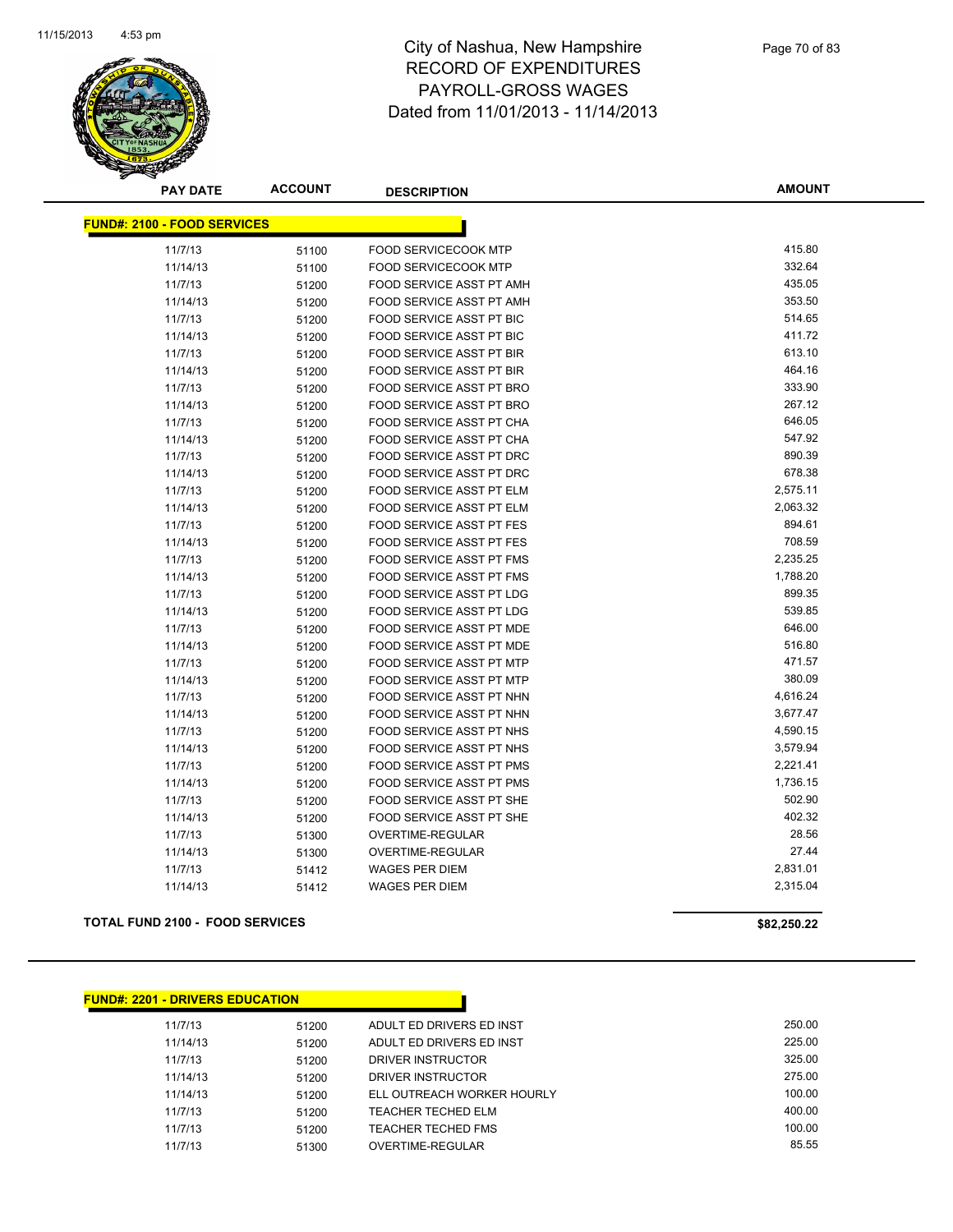|                                             |                | City of Nashua, New Hampshire<br><b>RECORD OF EXPENDITURES</b><br><b>PAYROLL-GROSS WAGES</b><br>Dated from 11/01/2013 - 11/14/2013 | Page 71 of 83 |
|---------------------------------------------|----------------|------------------------------------------------------------------------------------------------------------------------------------|---------------|
| <b>PAY DATE</b>                             | <b>ACCOUNT</b> | <b>DESCRIPTION</b>                                                                                                                 | <b>AMOUNT</b> |
| <b>FUND#: 2201 - DRIVERS EDUCATION</b>      |                |                                                                                                                                    |               |
| 11/14/13                                    | 51300          | OVERTIME-REGULAR                                                                                                                   | 57.03         |
| <b>TOTAL FUND 2201 - DRIVERS EDUCATION</b>  |                |                                                                                                                                    | \$1,817.58    |
|                                             |                |                                                                                                                                    |               |
|                                             |                |                                                                                                                                    |               |
| <b>FUND#: 2207 - ADULT ED/CONTINUING ED</b> |                |                                                                                                                                    |               |

11/7/13 51200 ADULT ED DIPOLMA INST 75.00 11/7/13 51200 ADULT ED ENRICHMENT INST 11/14/13 51200 ADULT ED ENRICHMENT INST 600 ADULT ED ENRICHMENT INST 11/7/13 51200 ADULT ED ENRICHMENT TEACHER 100.00 11/14/13 51200 ADULT ED ENRICHMENT TEACHER 125.00 11/7/13 51200 ADULT ED INSTRUCTOR 25.00 11/7/13 51200 ASST SYSTEMS ADMIN FULL YEAR 37.50 11/7/13 51200 CLERICAL PRINCIPAL NHN 57.50 11/7/13 51200 PARA INST BRO 50.00 11/7/13 51200 SUB TEACHER 50.00 11/7/13 51200 TEACHER CULINARY NHN 125.00 51260 11/7/13 51200 TEACHER TECHED NHN 150.00 51200 **TOTAL FUND 2207 - ADULT ED/CONTINUING ED \$1,000.00** 

11/7/13 51100 DIRECTOR 21 CENTURY 10 2,157.90 11/7/13 51200 21 CENTURY ELEM MFAM RES COORD 90.03 11/7/13 51200 AYP FACILITATOR DRC 50.00 11/7/13 51200 GUIDANCE COUNSELOR FES 90.03 11/7/13 51200 LIBRARIAN FMS 67.50 11/7/13 51200 SOCIAL WORKER FMS 67.50 11/7/13 51200 SUB TEACHER LONG TERM 732.30 11/14/13 51200 SUB TEACHER LONG TERM 585.84 11/7/13 51200 TEACHER ENGLISH ELM 25.00 11/7/13 51200 TEACHER ENGLISH FMS 201.25 11/7/13 51200 TEACHER ENGLISH PMS 25.00 11/7/13 51200 TEACHER GR1 LDG 42.50 11/7/13 51200 TEACHER GR2 DRC 50.00 11/7/13 51200 TEACHER GR3 DRC 50.00 11/7/13 51200 TEACHER GR3 SHE 35.00 11/7/13 51200 TEACHER GR4 LDG 42.50 11/7/13 51200 TEACHER GR5 DRC 35.00 11/7/13 51200 TEACHER GR5 MTP 65.00 11/7/13 51200 TEACHER GR6 ELM 227.50 11/7/13 51200 TEACHER GR6 FMS 208.35 11/7/13 51200 TEACHER GR6 PMS 70.00 11/7/13 51200 TEACHER MATH ELM **11/7/13** 75.00 11/7/13 51200 TEACHER SCIENCE PMS 75.00

> 11/7/13 51200 TEACHER SPED FMS 50.00 11/7/13 51200 TEACHER SPED LDG 270.00 11/7/13 51200 TEACHER TTI LDG 137.50

11/15/2013

 $4:53$  pm

**FUND#: 2222 - AFTER SCHOOL PROGRAM**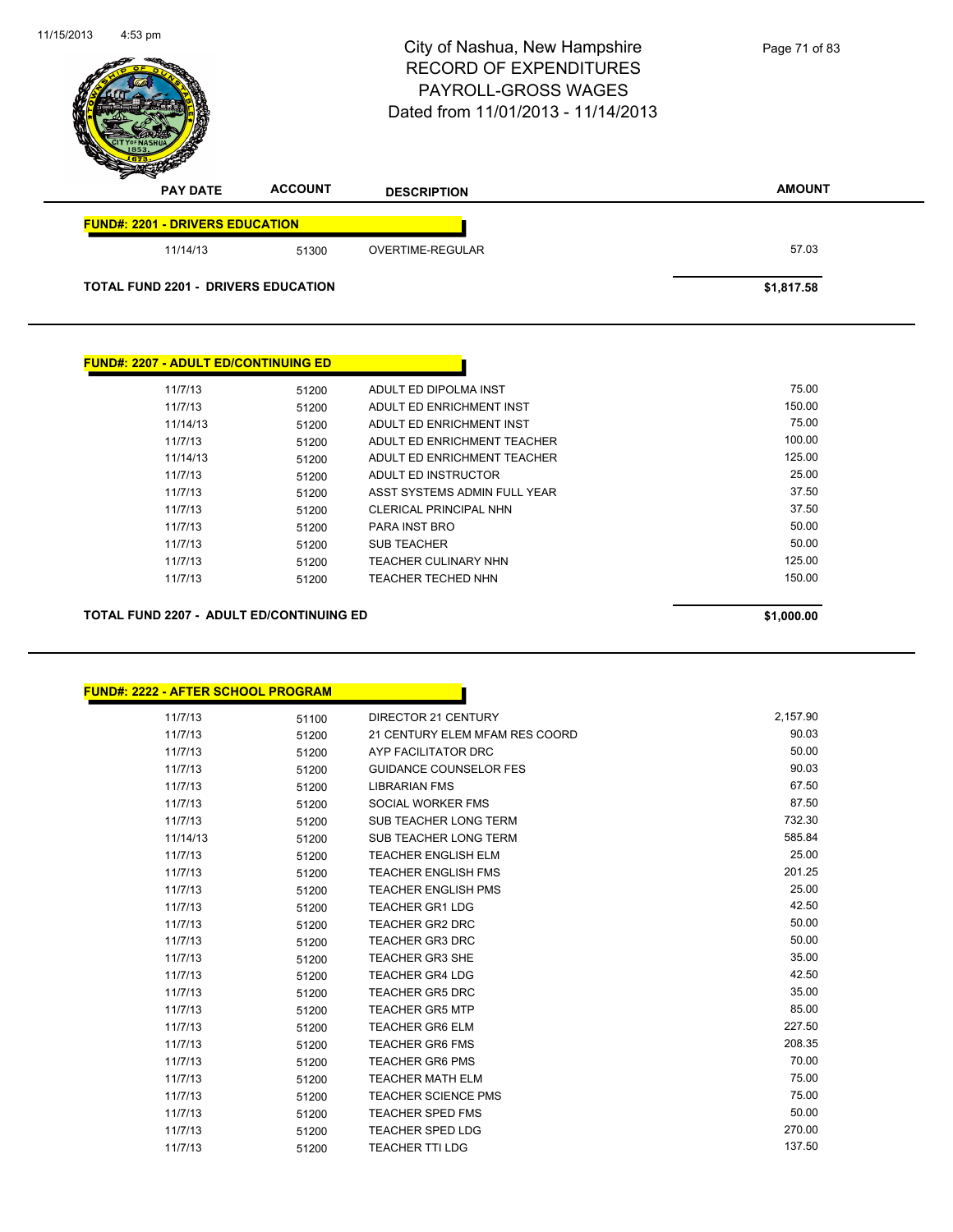11/15/2013 **AMOUNT** 4:53 pm City of Nashua, New Hampshire RECORD OF EXPENDITURES PAYROLL-GROSS WAGES Dated from 11/01/2013 - 11/14/2013 **PAY DATE ACCOUNT DESCRIPTION TOTAL FUND 2222 - AFTER SCHOOL PROGRAM \$5,565.70 FUND#: 2252 - DAY CARE** 11/7/13 51100 PANTHER PRESCHOOL TEACHER 846.20 **TOTAL FUND 2252 - DAY CARE \$846.20 FUND#: 2503 - PARKS & REC PROGRAMS FUND** 11/7/13 51100 PROGRAM COORDINATOR 347.90 11/14/13 51100 PROGRAM COORDINATOR 347.90 **TOTAL FUND 2503 - PARKS & REC PROGRAMS FUND \$695.80 FUND#: 2505 - GOVT & EDUCATION CHANNELS FUND** 11/7/13 51100 ECHANNEL ACCESS ADMINISTRATOR 1,014.70 11/14/13 51100 ECHANNEL ACCESS ADMINISTRATOR 1,014.70 11/7/13 51100 PEG PROGRAM MANAGER 1,139.75 11/14/13 51100 PEG PROGRAM MANAGER 1,139.75 **TOTAL FUND 2505 - GOVT & EDUCATION CHANNELS FUND \$4,308.90 FUND#: 3050 - POLICE GRANTS FUND** 11/7/13 51100 DOMESTIC VIOLENCE ADVOCATE 717.45 11/14/13 51100 DOMESTIC VIOLENCE ADVOCATE 717.45 11/7/13 51100 PATROLMAN ALL RANKS 1,165.00 11/14/13 51100 PATROLMAN ALL RANKS 1,165.00 11/7/13 51300 OVERTIME-REGULAR 1,186.66 11/14/13 51300 OVERTIME-REGULAR 700.08 **TOTAL FUND 3050 - POLICE GRANTS FUND \$5,651.64 FUND#: 3068 - COMMUNITY SERVICES GRANTS** 11/7/13 51100 EPIDEMIOLOGIST 1,302.65 11/14/13 51100 EPIDEMIOLOGIST 1,302.65 11/7/13 51100 INTAKE SPECIALIST PROGRAM ASST 366.50 11/14/13 51100 INTAKE SPECIALIST PROGRAM ASST 366.50 11/7/13 51100 PROGRAM ASSISTANT 839.65 Page 72 of 83

> 11/14/13 51100 PROGRAM ASSISTANT 419.83 11/7/13 51100 PUB HEALTH NURSE 132.25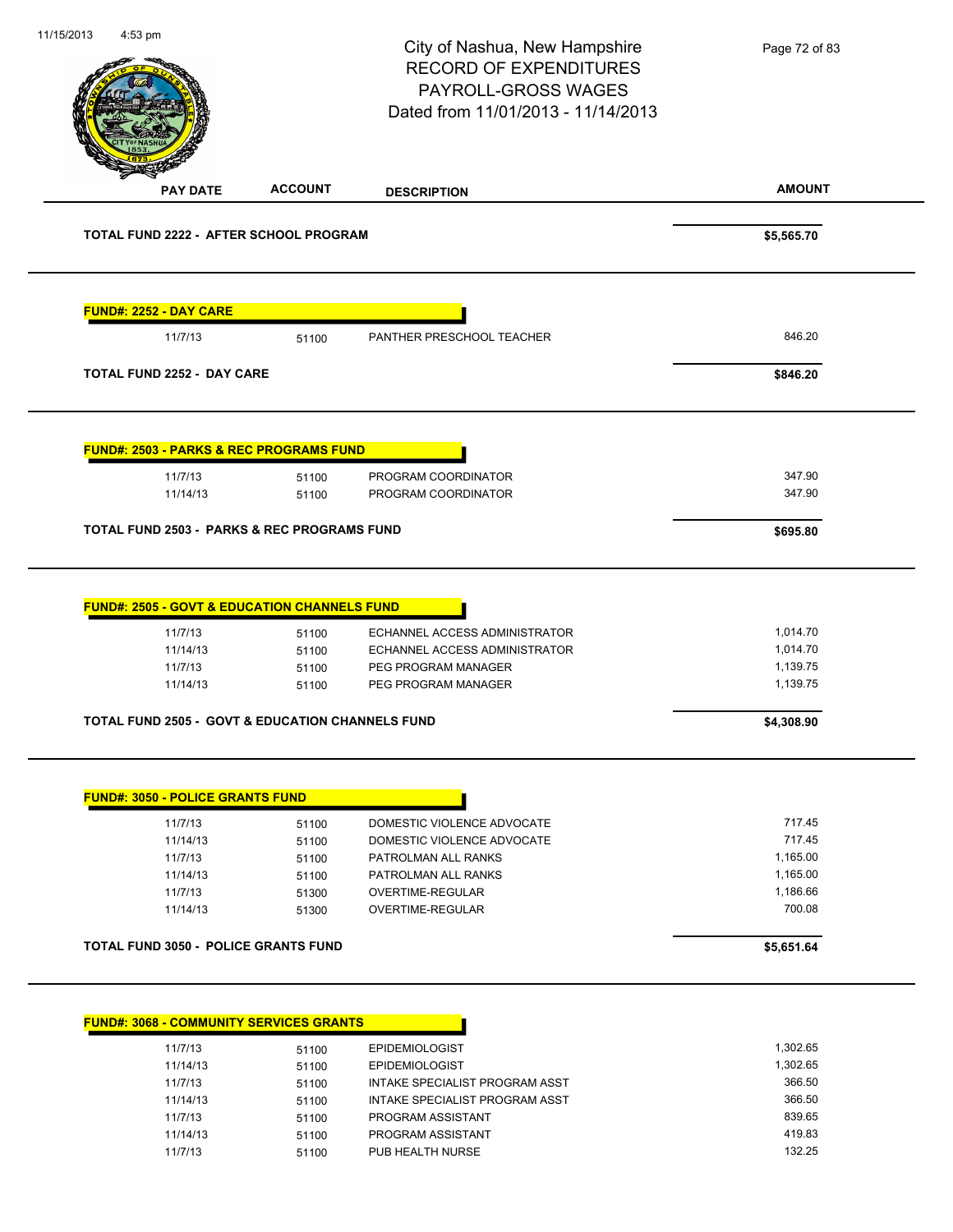

|                                                    | <b>ACCOUNT</b> | <b>DESCRIPTION</b>                                 | <b>AMOUNT</b>    |
|----------------------------------------------------|----------------|----------------------------------------------------|------------------|
| <b>FUND#: 3068 - COMMUNITY SERVICES GRANTS</b>     |                |                                                    |                  |
| 11/14/13                                           | 51100          | PUB HEALTH NURSE                                   | 132.25           |
| 11/7/13                                            | 51100          | PUB HEALTH PREPAREDNESS COORD                      | 1,117.45         |
| 11/14/13                                           | 51100          | PUB HEALTH PREPAREDNESS COORD                      | 1,117.45         |
| <b>TOTAL FUND 3068 - COMMUNITY SERVICES GRANTS</b> |                |                                                    | \$7,097.18       |
| <b>FUND#: 3070 - COMMUNITY HEALTH GRANTS FUND</b>  |                |                                                    |                  |
| 11/7/13                                            | 51100          | PUB HEALTH NURSE                                   | 885.15           |
| 11/14/13                                           | 51100          | PUB HEALTH NURSE                                   | 885.15           |
|                                                    |                |                                                    |                  |
|                                                    |                |                                                    |                  |
| <b>FUND#: 3080 - COMMUNITY DEVELOPMENT GRANTS</b>  |                |                                                    |                  |
| 11/7/13<br>11/14/13                                | 51100<br>51100 | OED PROGRAM COORDINATOR<br>OED PROGRAM COORDINATOR | 154.00<br>154.00 |

| 11/7/13  | 51100 | INTAKE SPECIALIST PROGRAM ASST | 549.71   |
|----------|-------|--------------------------------|----------|
| 11/14/13 | 51100 | INTAKE SPECIALIST PROGRAM ASST | 549.70   |
| 11/7/13  | 51100 | MANAGER URBAN PROGRAMS         | 1.408.20 |
| 11/14/13 | 51100 | <b>MANAGER URBAN PROGRAMS</b>  | 1,337.75 |
| 11/7/13  | 51100 | PROGRAM COORDINATOR LP&HH      | 1.073.90 |
| 11/14/13 | 51100 | PROGRAM COORDINATOR LP&HH      | 1.073.90 |
| 11/7/13  | 51100 | PROJECT ADMINISTRATOR          | 1.162.45 |
| 11/14/13 | 51100 | PROJECT ADMINISTRATOR          | 1.162.45 |
| 11/7/13  | 51100 | PROJECT ADMINISTRATOR LP&HH    | 1.000.40 |
| 11/14/13 | 51100 | PROJECT ADMINISTRATOR LP&HH    | 1.000.40 |
| 11/7/13  | 51200 | CODE ENFORCEMENT OFFICER II    | 559.68   |
| 11/14/13 | 51200 | CODE ENFORCEMENT OFFICER II    | 588.00   |
|          |       |                                |          |

**TOTAL FUND 3090 - URBAN PROGRAM GRANTS \$13,389.74** 

| <b>FUND#: 3120 - TRANSIT GRANTS</b> |       |                                    |          |
|-------------------------------------|-------|------------------------------------|----------|
| 11/7/13                             | 51100 | OED PROGRAM COORDINATOR            | 154.00   |
| 11/14/13                            | 51100 | OED PROGRAM COORDINATOR            | 154.00   |
| 11/7/13                             | 51100 | <b>TRANSIT FINANCE COORDINATOR</b> | 1,139.65 |
| 11/14/13                            | 51100 | <b>TRANSIT FINANCE COORDINATOR</b> | 1.139.65 |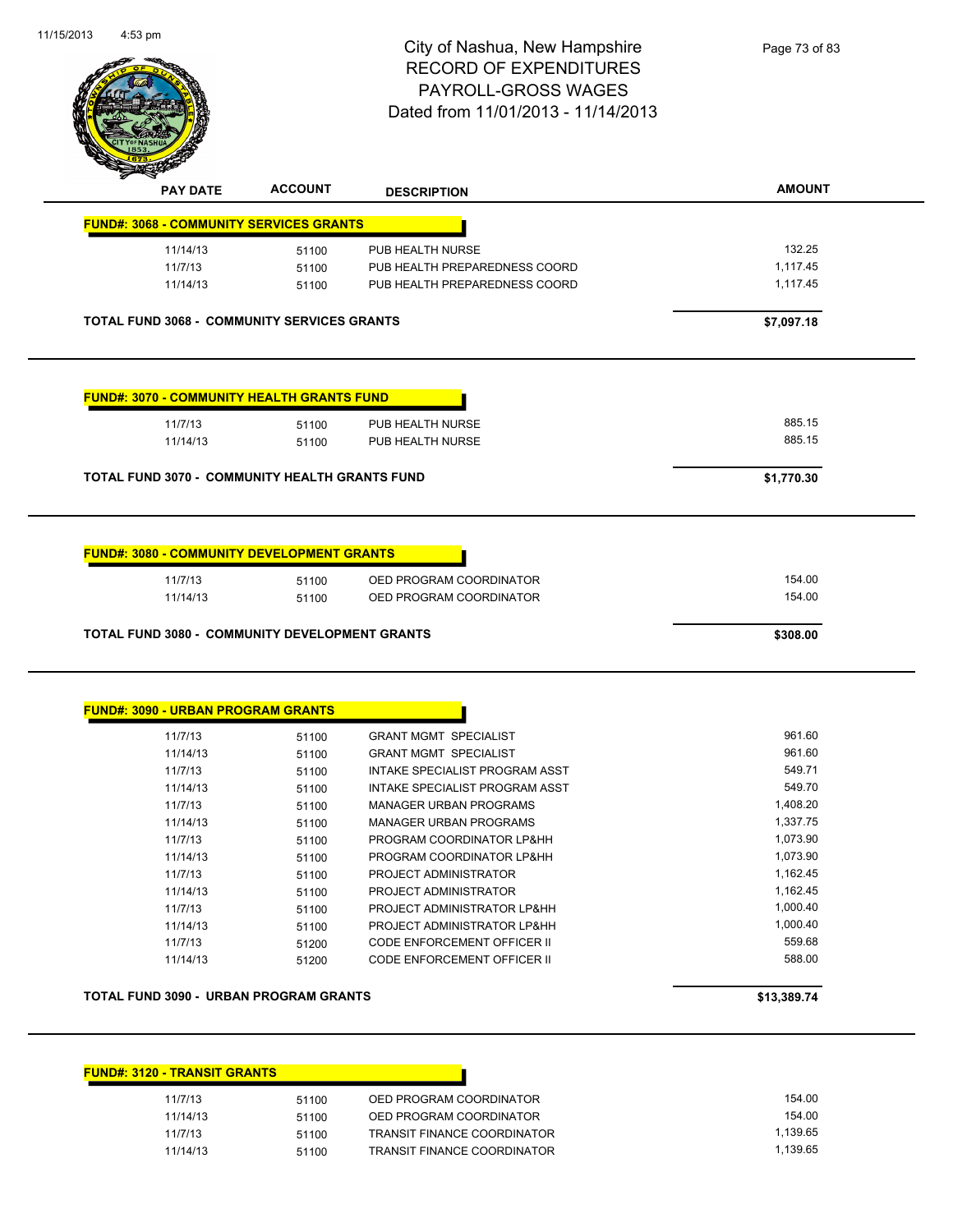

| <b>PAY DATE</b>                     | <b>ACCOUNT</b> | <b>DESCRIPTION</b>                    | <b>AMOUNT</b> |
|-------------------------------------|----------------|---------------------------------------|---------------|
| <b>FUND#: 3120 - TRANSIT GRANTS</b> |                |                                       |               |
| 11/7/13                             | 51100          | TRANSIT FLEET FACILITIES SUPV         | 961.60        |
| 11/14/13                            | 51100          | <b>TRANSIT FLEET FACILITIES SUPV</b>  | 961.60        |
| 11/7/13                             | 51100          | <b>TRANSIT MECHANICS</b>              | 1,744.00      |
| 11/14/13                            | 51100          | <b>TRANSIT MECHANICS</b>              | 1.744.00      |
| 11/7/13                             | 51100          | <b>TRANSIT OPER MKTG SUPV</b>         | 985.15        |
| 11/14/13                            | 51100          | <b>TRANSIT OPER MKTG SUPV</b>         | 985.15        |
| 11/7/13                             | 51100          | <b>TRANSIT OPERATIONS COORDINATOR</b> | 863.36        |
| 11/14/13                            | 51100          | <b>TRANSIT OPERATIONS COORDINATOR</b> | 863.35        |
| 10/31/13                            | 51100          | <b>TRANSIT UTILITY SERVICE WORKER</b> | 1,228.81      |
| 11/7/13                             | 51100          | <b>TRANSIT UTILITY SERVICE WORKER</b> | 872.03        |
| 11/14/13                            | 51100          | <b>TRANSIT UTILITY SERVICE WORKER</b> | 871.73        |
| 11/7/13                             | 51100          | <b>TRANSPORTATION DEPT MANAGER</b>    | 1,460.55      |
| 11/14/13                            | 51100          | <b>TRANSPORTATION DEPT MANAGER</b>    | 1,460.55      |
| 11/7/13                             | 51300          | OVERTIME-REGULAR                      | 33.35         |
| 11/14/13                            | 51300          | <b>OVERTIME-REGULAR</b>               | 93.38         |

### **TOTAL FUND 3120 - TRANSIT GRANTS \$17,715.91**

|  | FUND#: 3800 - SCHOOL GRANTS FUND_ |
|--|-----------------------------------|
|  |                                   |

| D#: 3800 - SCHOOL GRANTS FUND |       |                                |            |  |  |
|-------------------------------|-------|--------------------------------|------------|--|--|
| 11/7/13                       | 51100 | 21 CENTURY ELEM MFAM RES COORD | 3,956.80   |  |  |
| 11/7/13                       | 51100 | 21 CENTURY MIDL FAM RES COORD  | 2,047.40   |  |  |
| 11/7/13                       | 51100 | ASSISTANT PRINCIPAL BRO        | 1,403.90   |  |  |
| 11/7/13                       | 51100 | ASSISTANT PRINCIPAL MDE        | 1,381.30   |  |  |
| 11/7/13                       | 51100 | AYP FACILITATOR DRC            | 1,289.90   |  |  |
| 11/7/13                       | 51100 | <b>AYP FACILITATOR FES</b>     | 1,147.10   |  |  |
| 11/7/13                       | 51100 | AYP FACILITATOR LDG            | 3,479.70   |  |  |
| 11/7/13                       | 51100 | <b>CLERICAL 21 CENTURY</b>     | 714.80     |  |  |
| 11/14/13                      | 51100 | <b>CLERICAL 21 CENTURY</b>     | 713.28     |  |  |
| 11/7/13                       | 51100 | <b>DIRECTOR TITLE 1</b>        | 3,153.80   |  |  |
| 11/7/13                       | 51100 | JOB DEVELOPER SPED NHS         | 1,911.90   |  |  |
| 11/7/13                       | 51100 | OFFICE MANAGER TITLE 1         | 1,494.60   |  |  |
| 11/7/13                       | 51100 | PARA TTI AMH                   | 541.07     |  |  |
| 11/14/13                      | 51100 | PARA TTI AMH                   | 434.63     |  |  |
| 11/7/13                       | 51100 | PARA TTI DRC                   | 877.37     |  |  |
| 11/14/13                      | 51100 | PARA TTI DRC                   | 599.26     |  |  |
| 11/7/13                       | 51100 | PARA TTI LDG                   | 1,582.89   |  |  |
| 11/14/13                      | 51100 | PARA TTI LDG                   | 1,253.53   |  |  |
| 11/7/13                       | 51100 | PARA TTI NURSERY               | 996.55     |  |  |
| 11/14/13                      | 51100 | <b>PARA TTI NURSERY</b>        | 1,085.13   |  |  |
| 11/7/13                       | 51100 | SYSTEMS ADMIN SCH YEAR         | 2,105.60   |  |  |
| 11/7/13                       | 51100 | <b>TEACHER DWSE BRO</b>        | 1,789.00   |  |  |
| 11/7/13                       | 51100 | <b>TEACHER DWSE CHA</b>        | 1,779.20   |  |  |
| 11/7/13                       | 51100 | <b>TEACHER DWSE ELM</b>        | 1,435.36   |  |  |
| 11/7/13                       | 51100 | <b>TEACHER DWSE MDE</b>        | 1,718.30   |  |  |
| 11/7/13                       | 51100 | <b>TEACHER DWSE SHE</b>        | 1,510.90   |  |  |
| 10/31/13                      | 51100 | <b>TEACHER GR2 FES</b>         | (1,578.58) |  |  |
| 10/31/13                      | 51100 | <b>TEACHER GR2 SHE</b>         | (1,510.92) |  |  |
| 10/31/13                      | 51100 | <b>TEACHER GR3 BIC</b>         | 12,962.59  |  |  |
| 11/7/13                       | 51100 | <b>TEACHER GR3 BIC</b>         | 3,161.60   |  |  |
| 10/31/13                      | 51100 | <b>TEACHER GR4 LDG</b>         | (1,718.27) |  |  |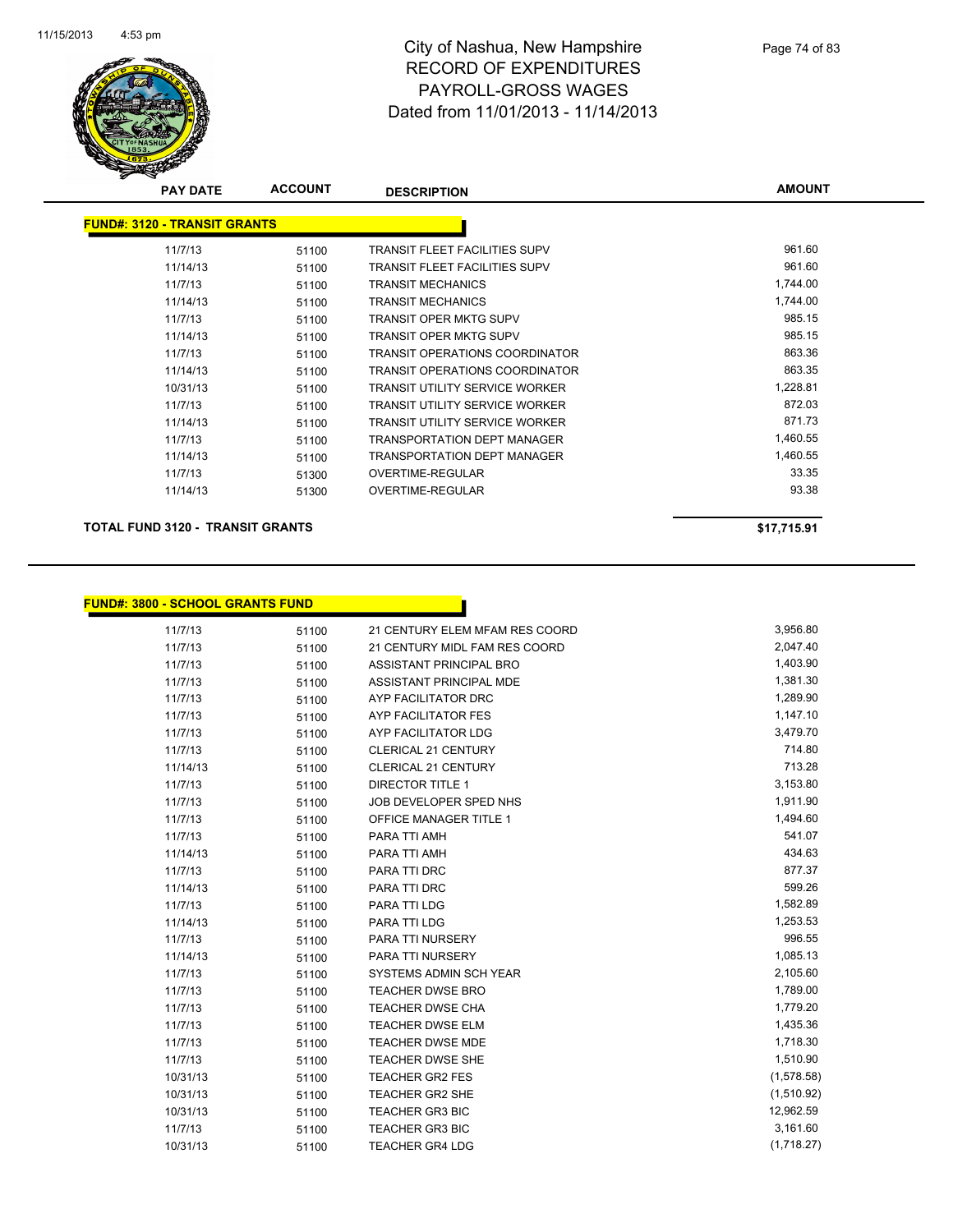

**AMOUNT**

| <b>FUND#: 3800 - SCHOOL GRANTS FUND</b> |       |                                     |            |
|-----------------------------------------|-------|-------------------------------------|------------|
| 10/31/13                                | 51100 | <b>TEACHER GR5 BIC</b>              | (1,701.62) |
| 11/7/13                                 | 51100 | <b>TEACHER KIND BIC</b>             | 1,315.50   |
| 10/31/13                                | 51100 | <b>TEACHER KIND FES</b>             | 6,472.20   |
| 11/7/13                                 | 51100 | <b>TEACHER KIND FES</b>             | 1,578.60   |
| 11/7/13                                 | 51100 | <b>TEACHER PRESCHOOL WID</b>        | 1,848.00   |
| 11/7/13                                 | 51100 | <b>TEACHER SPED AMH</b>             | 3,290.10   |
| 11/7/13                                 | 51100 | <b>TEACHER SPED DRC</b>             | 3,290.30   |
| 11/7/13                                 | 51100 | <b>TEACHER SPED ELM</b>             | 1,510.90   |
| 11/7/13                                 | 51100 | <b>TEACHER SPED FES</b>             | 2,252.09   |
| 11/7/13                                 | 51100 | <b>TEACHER SPED FMS</b>             | 3,417.00   |
| 11/7/13                                 | 51100 | <b>TEACHER SPED LDG</b>             | 3,418.80   |
| 11/7/13                                 | 51100 | <b>TEACHER SPED MDE</b>             | 1,510.90   |
| 11/7/13                                 | 51100 | <b>TEACHER SPED NHN</b>             | 4,965.16   |
| 11/7/13                                 | 51100 | <b>TEACHER SPED NHS</b>             | 11,619.23  |
| 11/7/13                                 | 51100 | <b>TEACHER SPED NSE</b>             | 1,578.60   |
| 11/7/13                                 | 51100 | <b>TEACHER SPED PMS</b>             | 1,510.90   |
| 11/7/13                                 | 51100 | <b>TEACHER SPED SHE</b>             | 1,868.16   |
| 11/7/13                                 | 51100 | <b>TEACHER TEAM FACILITATOR MTP</b> | 1,841.20   |
| 11/7/13                                 | 51100 | <b>TEACHER TEAM FACILITATOR NHS</b> | 1,229.00   |
| 11/7/13                                 | 51200 | 21 CENTURY ELEM MFAM RES COORD      | 125.03     |
| 11/7/13                                 | 51200 | 21ST CENTURY INSTRUCTOR             | 1,843.58   |
| 11/14/13                                | 51200 | 21ST CENTURY INSTRUCTOR             | 1,494.14   |
| 11/7/13                                 | 51200 | ADULT ED DIPOLMA INST               | 50.00      |
| 11/14/13                                | 51200 | ADULT ED DIPOLMA INST               | 50.00      |
| 11/7/13                                 | 51200 | ADULT ED DIPOLMA TEACHER            | 250.00     |
| 11/7/13                                 | 51200 | ADULT ED ENRICHMENT INST            | 225.00     |
| 11/14/13                                | 51200 | ADULT ED ENRICHMENT INST            | 237.50     |
| 11/7/13                                 | 51200 | ADULT ED INSTRUCTOR                 | 375.00     |
| 11/14/13                                | 51200 | ADULT ED INSTRUCTOR                 | 375.00     |
| 11/7/13                                 | 51200 | <b>CLERICAL PRINCIPAL AMH</b>       | 30.04      |
| 11/14/13                                | 51200 | <b>CLERICAL PRINCIPAL AMH</b>       | 38.34      |
| 11/7/13                                 | 51200 | ELL OUTREACH WORKER                 | 225.00     |
| 11/7/13                                 | 51200 | ELL OUTREACH WORKER HOURLY          | 600.00     |
| 11/14/13                                | 51200 | ELL OUTREACH WORKER HOURLY          | 600.00     |
| 11/7/13                                 | 51200 | ELL TUTOR                           | 225.00     |
| 11/14/13                                | 51200 | ELL TUTOR                           | 225.00     |
| 11/7/13                                 | 51200 | <b>FAMILY LIAISON</b>               | 600.00     |
| 11/14/13                                | 51200 | <b>FAMILY LIAISON</b>               | 675.00     |
| 11/7/13                                 | 51200 | FOCUS MONITORING DATA ANALYST       | 2,198.17   |
| 11/7/13                                 | 51200 | FOOD SERVICE COOK LDG               | 70.00      |
| 11/14/13                                | 51200 | <b>FOOD SERVICE COOK LDG</b>        | 70.00      |
| 11/7/13                                 | 51200 | <b>GUIDANCE COUNSELOR FES</b>       | 41.68      |
| 11/7/13                                 | 51200 | HOME SCHOOL CORD TTI                | 3,419.21   |
| 11/14/13                                | 51200 | HOME SCHOOL CORD TTI                | 3,051.69   |
| 11/7/13                                 | 51200 | <b>INTERPRETER</b>                  | 475.00     |
| 11/14/13                                | 51200 | <b>INTERPRETER</b>                  | 131.25     |
| 11/7/13                                 | 51200 | <b>LIBRARIAN FMS</b>                | 67.50      |
| 11/7/13                                 | 51200 | LIBRARIAN NHN                       | 100.00     |
| 11/7/13                                 | 51200 | <b>LIBRARIAN NHS</b>                | 100.00     |
| 11/7/13                                 | 51200 | LUNCH MONITOR DRC                   | 182.58     |
| 11/14/13                                | 51200 | LUNCH MONITOR DRC                   | 133.78     |
| 11/7/13                                 | 51200 | LUNCH MONITOR SHE                   | 115.01     |
| 11/14/13                                | 51200 | LUNCH MONITOR SHE                   | 86.69      |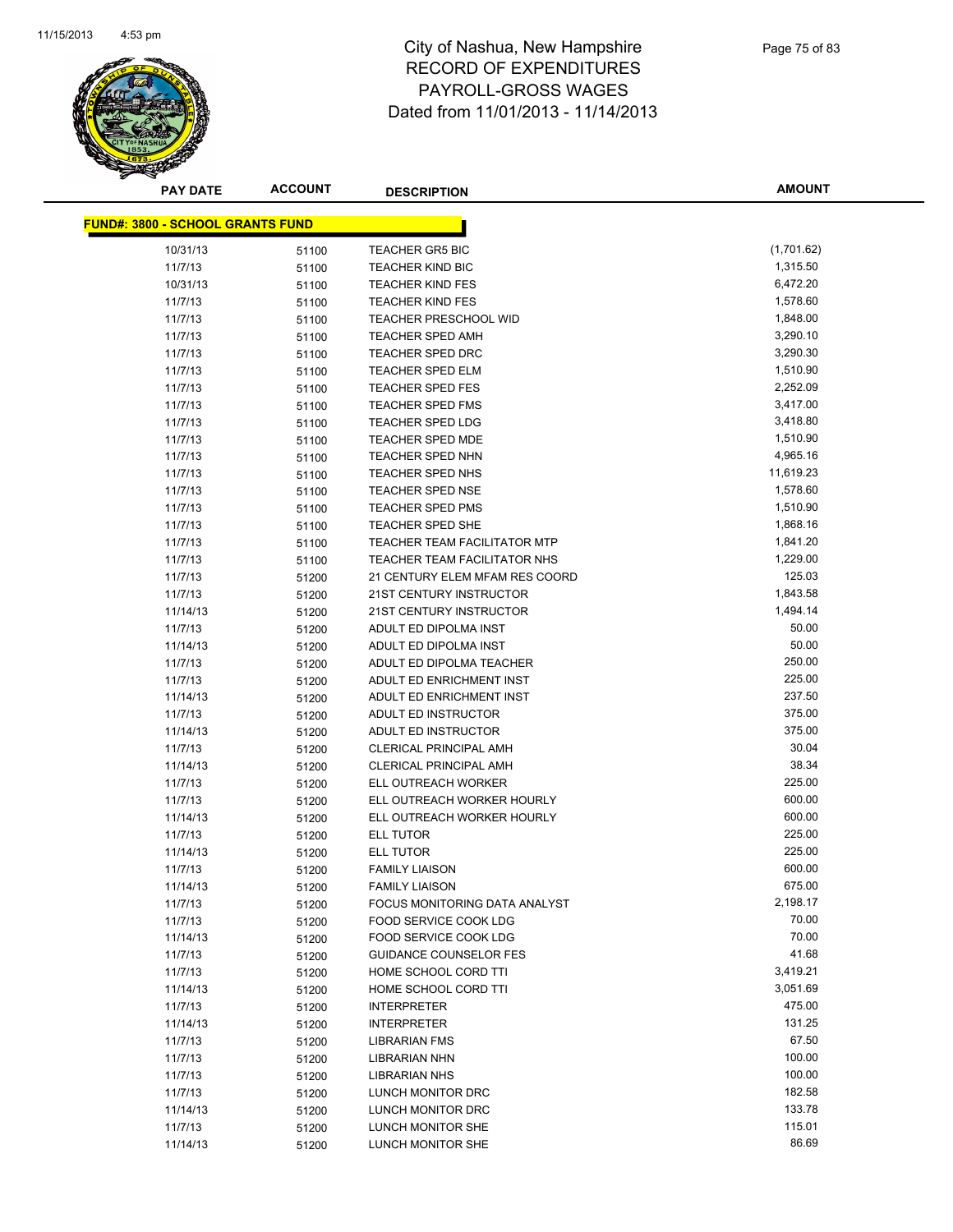

**AMOUNT**

| <b>FUND#: 3800 - SCHOOL GRANTS FUND</b> |                |                                                  |                  |
|-----------------------------------------|----------------|--------------------------------------------------|------------------|
| 11/7/13                                 | 51200          | PARA DW SPEC ED AMH                              | 240.13           |
| 11/14/13                                | 51200          | PARA DW SPEC ED AMH                              | 205.13           |
| 11/7/13                                 | 51200          | PARA DW SPEC ED BIR                              | 17.50            |
| 11/14/13                                | 51200          | PARA DW SPEC ED BIR                              | 17.50            |
| 11/7/13                                 | 51200          | PARA DW SPEC ED NHN                              | 75.00            |
| 11/14/13                                | 51200          | PARA DW SPEC ED NHN                              | 75.00            |
| 11/7/13                                 | 51200          | PARA DW SPEC ED PMS                              | 157.50           |
| 11/14/13                                | 51200          | PARA DW SPEC ED PMS                              | 87.50            |
| 11/7/13                                 | 51200          | PARA DW SPEC ED WID                              | 41.68            |
| 11/14/13                                | 51200          | PARA DW SPEC ED WID                              | 45.01            |
| 11/7/13                                 | 51200          | PARA DW SPEC ELM                                 | 233.14           |
| 11/14/13                                | 51200          | PARA DW SPEC ELM                                 | 190.43           |
| 11/7/13                                 | 51200          | PARA ELL MTP                                     | 88.40            |
| 11/14/13                                | 51200          | PARA ELL MTP                                     | 101.75           |
| 11/7/13                                 | 51200          | PARA INST AMH                                    | 39.41            |
| 11/14/13                                | 51200          | PARA INST AMH                                    | 39.41            |
| 11/7/13                                 | 51200          | PARA INST BIR                                    | 87.50            |
| 11/14/13                                | 51200          | PARA INST BIR                                    | 87.50            |
| 11/7/13                                 | 51200          | <b>PARA INST DRC</b>                             | 166.70           |
| 11/14/13                                | 51200          | PARA INST DRC                                    | 178.43           |
| 11/7/13                                 | 51200          | PARA INST FES                                    | 300.03           |
| 11/14/13                                | 51200          | PARA INST FES                                    | 258.58           |
| 11/7/13                                 | 51200          | PARA INST FMS                                    | 92.55            |
| 11/7/13                                 | 51200          | PARA INST LDG                                    | 395.10           |
| 11/14/13                                | 51200          | PARA INST LDG                                    | 298.40           |
| 11/7/13                                 | 51200          | PARA INST NHN                                    | 90.03            |
| 11/14/13                                | 51200          | PARA INST NHN                                    | 45.01            |
| 11/7/13                                 | 51200          | <b>PARA INST PMS</b>                             | 205.85           |
| 11/14/13                                | 51200          | PARA INST PMS                                    | 170.85           |
| 11/7/13                                 | 51200          | PARA INST SHE                                    | 105.00           |
| 11/14/13                                | 51200          | PARA INST SHE                                    | 131.25           |
| 11/7/13                                 | 51200          | PARA KIND AMH                                    | 105.00           |
| 11/14/13                                | 51200          | PARA KIND AMH                                    | 83.35            |
| 11/7/13                                 | 51200          | PARA KIND LDG                                    | 83.35            |
| 11/14/13                                | 51200          | PARA KIND LDG                                    | 83.35            |
| 11/7/13                                 | 51200          | PARA MEDIA NHN                                   | 125.03           |
| 11/14/13                                | 51200          | PARA MEDIA NHN                                   | 80.01            |
| 11/7/13                                 | 51200          | PARA PRE SCH MTP                                 | 166.70           |
| 11/14/13                                | 51200          | PARA PRE SCH MTP                                 | 131.70           |
| 11/7/13                                 | 51200          | PARA TTI DRC                                     | 70.00            |
| 11/14/13                                | 51200          | PARA TTI DRC                                     | 105.00           |
| 11/7/13                                 | 51200          | PARA TTI LDG                                     | 105.00           |
| 11/14/13                                | 51200          | PARA TTI LDG                                     | 35.00            |
| 11/7/13                                 | 51200          | SOCIAL WORKER FMS                                | 87.50            |
| 11/7/13                                 | 51200          | <b>SUB TEACHER</b>                               | 302.50<br>222.50 |
| 11/14/13                                | 51200          | <b>SUB TEACHER</b>                               | 17.50            |
| 11/7/13                                 | 51200          | <b>TEACHER DEAF WID</b>                          | 100.00           |
| 11/7/13                                 | 51200          | <b>TEACHER ELL AMH</b>                           | 50.00            |
| 11/7/13<br>11/7/13                      | 51200          | <b>TEACHER ELL BIR</b><br><b>TEACHER ELL ELM</b> | 200.00           |
| 11/7/13                                 | 51200          | <b>TEACHER ELL FMS</b>                           | 75.00            |
| 11/7/13                                 | 51200<br>51200 | <b>TEACHER ELL LDG</b>                           | 150.00           |
| 11/7/13                                 | 51200          | <b>TEACHER ENGLISH ELM</b>                       | 50.00            |
|                                         |                |                                                  |                  |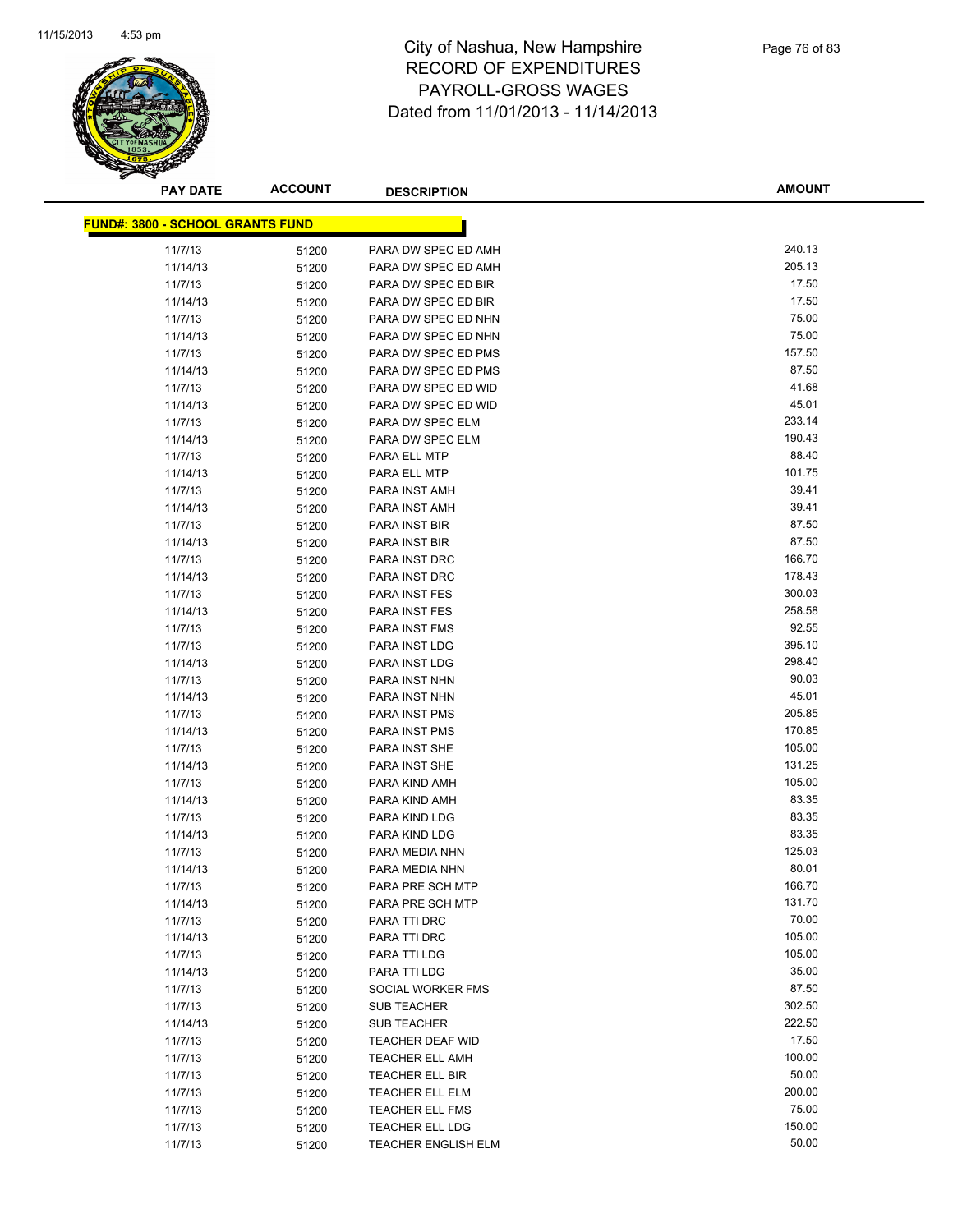

**AMOUNT**

| <b>FUND#: 3800 - SCHOOL GRANTS FUND</b> |       |                              |              |  |  |
|-----------------------------------------|-------|------------------------------|--------------|--|--|
| 11/7/13                                 | 51200 | <b>TEACHER ENGLISH FMS</b>   | 223.35       |  |  |
| 11/7/13                                 | 51200 | TEACHER ENGLISH NHS          | 150.00       |  |  |
| 11/7/13                                 | 51200 | <b>TEACHER ENGLISH PMS</b>   | 75.00        |  |  |
| 11/7/13                                 | 51200 | <b>TEACHER GR1 LDG</b>       | 117.50       |  |  |
| 11/7/13                                 | 51200 | <b>TEACHER GR2 AMH</b>       | 100.00       |  |  |
| 11/7/13                                 | 51200 | <b>TEACHER GR2 DRC</b>       | 50.00        |  |  |
| 11/7/13                                 | 51200 | <b>TEACHER GR2 SHE</b>       | 75.00        |  |  |
| 11/7/13                                 | 51200 | <b>TEACHER GR3 DRC</b>       | 50.00        |  |  |
| 11/7/13                                 | 51200 | <b>TEACHER GR3 SHE</b>       | 113.34       |  |  |
| 11/7/13                                 | 51200 | <b>TEACHER GR4 BIR</b>       | 50.00        |  |  |
| 11/7/13                                 | 51200 | <b>TEACHER GR4 DRC</b>       | 25.00        |  |  |
| 11/7/13                                 | 51200 | <b>TEACHER GR4 LDG</b>       | 42.50        |  |  |
| 11/7/13                                 | 51200 | <b>TEACHER GR5 DRC</b>       | 35.00        |  |  |
| 11/7/13                                 | 51200 | <b>TEACHER GR5 MTP</b>       | 85.00        |  |  |
| 11/7/13                                 | 51200 | <b>TEACHER GR6 ELM</b>       | 160.00       |  |  |
| 11/7/13                                 | 51200 | <b>TEACHER GR6 FMS</b>       | 292.50       |  |  |
| 11/7/13                                 | 51200 | <b>TEACHER GR6 PMS</b>       | 122.50       |  |  |
| 11/7/13                                 | 51200 | <b>TEACHER KIND DRC</b>      | 1,650.70     |  |  |
| 11/7/13                                 | 51200 | <b>TEACHER KIND LDG</b>      | 75.00        |  |  |
| 11/7/13                                 | 51200 | <b>TEACHER MATH ELM</b>      | 50.00        |  |  |
| 11/7/13                                 | 51200 | <b>TEACHER MATH NHN</b>      | 200.00       |  |  |
| 11/7/13                                 | 51200 | <b>TEACHER MATH NHS</b>      | 300.00       |  |  |
| 11/7/13                                 | 51200 | <b>TEACHER READ PMS</b>      | 17.50        |  |  |
| 11/7/13                                 | 51200 | <b>TEACHER SCIENCE ELM</b>   | 375.00       |  |  |
| 11/7/13                                 | 51200 | <b>TEACHER SCIENCE NHN</b>   | 375.00       |  |  |
| 11/7/13                                 | 51200 | <b>TEACHER SCIENCE PMS</b>   | 75.00        |  |  |
| 11/7/13                                 | 51200 | TEACHER SOCIAL STUDIES NHN   | 300.00       |  |  |
| 11/7/13                                 | 51200 | TEACHER SOCIAL STUDIES NHS   | 300.00       |  |  |
| 11/7/13                                 | 51200 | TEACHER SOCIAL STUDIES PMS   | 200.00       |  |  |
| 11/7/13                                 | 51200 | <b>TEACHER SPED FMS</b>      | 163.35       |  |  |
| 11/7/13                                 | 51200 | TEACHER SPED LDG             | 220.00       |  |  |
| 11/7/13                                 | 51200 | TEACHER SPED NHS             | 225.00       |  |  |
| 11/7/13                                 | 51200 | TEACHER TEAM FACILITATOR NHS | 100.00       |  |  |
| 11/7/13                                 | 51200 | TEACHER TECHED ELM           | 17.50        |  |  |
| 11/7/13                                 | 51200 | <b>TEACHER TTI AMH</b>       | 6,844.00     |  |  |
| 11/7/13                                 | 51200 | <b>TEACHER TTI FES</b>       | 14,253.80    |  |  |
| 11/7/13                                 | 51200 | <b>TEACHER TTI LDG</b>       | 9,091.77     |  |  |
| 11/7/13                                 | 51200 | <b>TEACHER TTI MTP</b>       | 4,933.30     |  |  |
| 11/7/13                                 | 51200 | TEACHER TTI NURSERY          | 4,397.40     |  |  |
| 11/7/13                                 | 51200 | <b>TEACHER TTIDRC</b>        | 8,080.80     |  |  |
| 11/7/13                                 | 51412 | <b>WAGES PER DIEM</b>        | 71.76        |  |  |
| 10/1/13                                 | 51650 | <b>ADDITIONAL HOURS</b>      | (38, 875.80) |  |  |
| 11/7/13                                 | 51650 | <b>ADDITIONAL HOURS</b>      | 350.00       |  |  |

### **TOTAL FUND 3800 - SCHOOL GRANTS FUND \$145,274.43**

|          | <b>FUND#: 3810 - FOOD SERVICE GRANTS FUND</b> |                  |
|----------|-----------------------------------------------|------------------|
| 11/7/13  | 51300                                         | OVERTIME-REGULAR |
| 11/14/13 | 51300                                         | OVERTIME-REGULAR |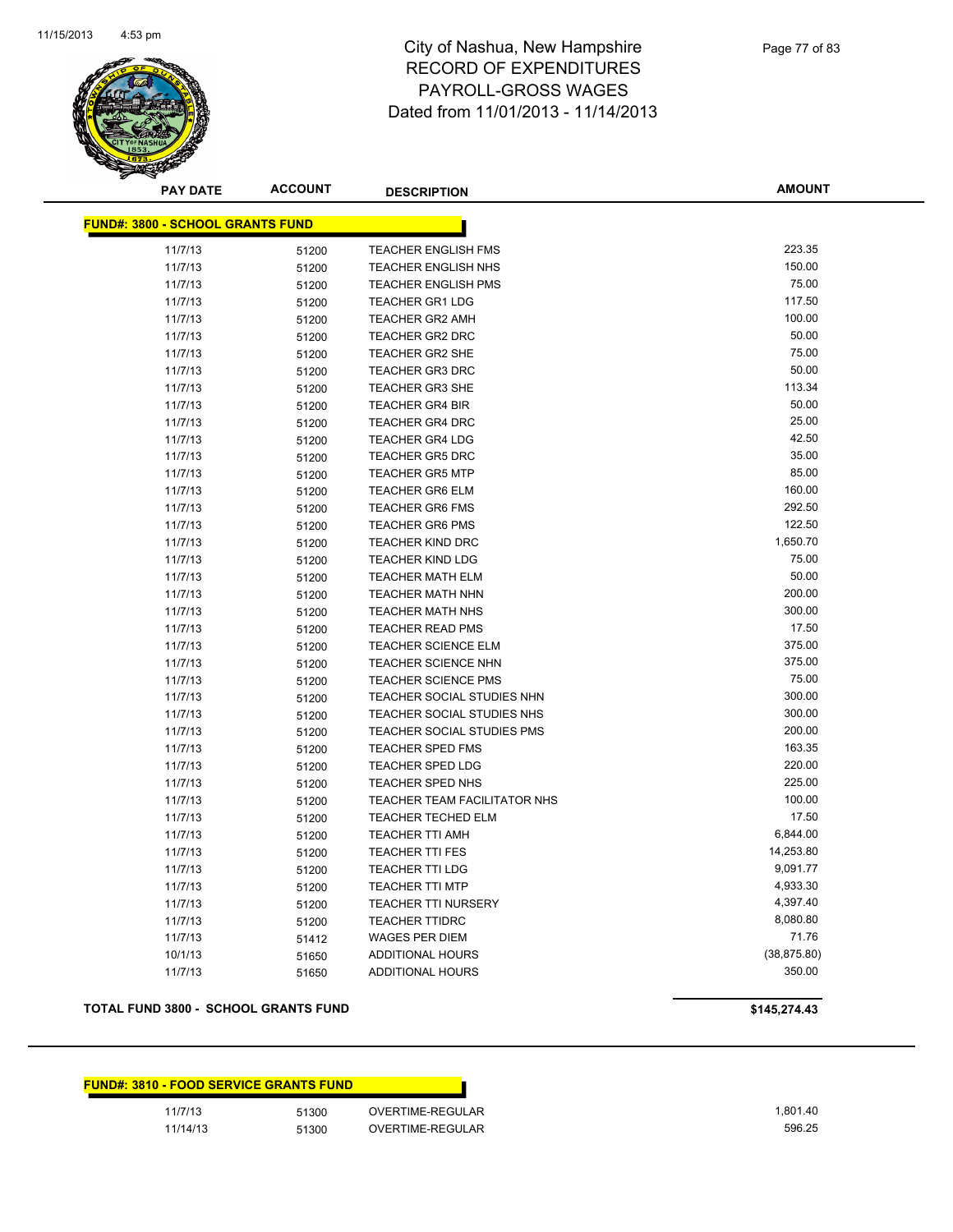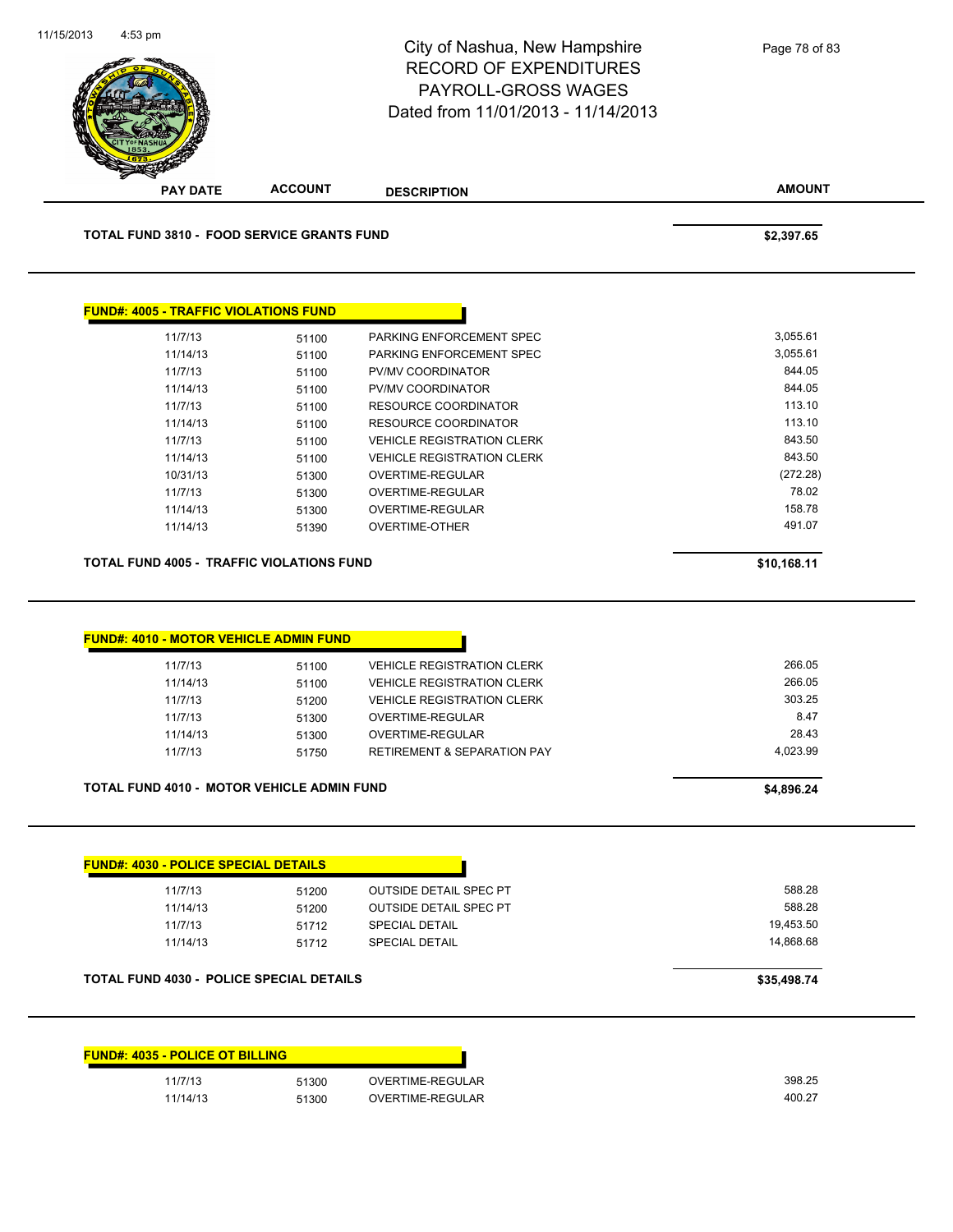| 11/15/2013<br>4:53 pm                 |                                                  | City of Nashua, New Hampshire<br><b>RECORD OF EXPENDITURES</b><br>PAYROLL-GROSS WAGES<br>Dated from 11/01/2013 - 11/14/2013 | Page 79 of 83    |
|---------------------------------------|--------------------------------------------------|-----------------------------------------------------------------------------------------------------------------------------|------------------|
| <b>PAY DATE</b>                       | <b>ACCOUNT</b>                                   | <b>DESCRIPTION</b>                                                                                                          | <b>AMOUNT</b>    |
|                                       | <b>TOTAL FUND 4035 - POLICE OT BILLING</b>       |                                                                                                                             | \$798.52         |
|                                       | <b>FUND#: 4065 - FIRE WATCHGUARDS FUND</b>       |                                                                                                                             |                  |
| 11/7/13                               | 51712                                            | <b>SPECIAL DETAIL</b>                                                                                                       | 558.49           |
|                                       | <b>TOTAL FUND 4065 - FIRE WATCHGUARDS FUND</b>   |                                                                                                                             | \$558.49         |
|                                       | <b>FUND#: 4600 - ECON DEV-GREATER NASHUA RLF</b> |                                                                                                                             |                  |
| 11/7/13<br>11/14/13                   | 51100<br>51100                                   | OED PROGRAM COORDINATOR<br>OED PROGRAM COORDINATOR                                                                          | 76.95<br>76.95   |
|                                       |                                                  |                                                                                                                             |                  |
|                                       | TOTAL FUND 4600 - ECON DEV-GREATER NASHUA RLF    |                                                                                                                             | \$153.90         |
|                                       | FUND#: 5010 - CAP PROJECTS-INFO TECHNOLOGY       |                                                                                                                             |                  |
| 11/7/13                               | 51300                                            | OVERTIME-REGULAR                                                                                                            | 38.15            |
| 11/14/13                              | 51300                                            | OVERTIME-REGULAR                                                                                                            | 138.53           |
| 11/7/13<br>11/14/13                   | 51400<br>51400                                   | <b>WAGES TEMP-SEASONAL</b><br><b>WAGES TEMP-SEASONAL</b>                                                                    | 218.38<br>323.13 |
|                                       | TOTAL FUND 5010 - CAP PROJECTS-INFO TECHNOLOGY   |                                                                                                                             | \$718.19         |
|                                       |                                                  |                                                                                                                             |                  |
| <b>FUND#: 6000 - SOLID WASTE FUND</b> |                                                  |                                                                                                                             |                  |
|                                       |                                                  | ACCOUNTING COMPLIANCE MGR                                                                                                   | 153.40           |
| 11/7/13                               | 51100                                            |                                                                                                                             |                  |
| 11/14/13                              | 51100                                            | ACCOUNTING COMPLIANCE MGR                                                                                                   | 153.40           |
| 11/7/13<br>11/14/13                   | 51100<br>51100                                   | ADMINISTRATIVE ASSISTANT I<br>ADMINISTRATIVE ASSISTANT I                                                                    | 541.00<br>475.41 |
| 11/7/13                               | 51100                                            | ADMINISTRATIVE ASSISTANT II                                                                                                 | 838.43           |
| 11/14/13                              | 51100                                            | ADMINISTRATIVE ASSISTANT II                                                                                                 | 835.77           |
| 11/7/13                               | 51100                                            | AUTOMATIC COLLECTION EQUIP OPR                                                                                              | 3,636.80         |
| 11/14/13                              | 51100                                            | AUTOMATIC COLLECTION EQUIP OPR                                                                                              | 3,636.80         |
| 11/7/13                               | 51100                                            | <b>CITY ENGINEER</b>                                                                                                        | 298.00           |
| 11/14/13                              | 51100                                            | <b>CITY ENGINEER</b>                                                                                                        | 298.00           |
| 11/7/13                               | 51100                                            | <b>COLLECTION EQUIP OPR</b>                                                                                                 | 8,629.52         |
| 11/14/13                              | 51100                                            | <b>COLLECTION EQUIP OPR</b>                                                                                                 | 8,619.68         |
| 11/7/13<br>11/14/13                   | 51100                                            | COLLECTION EQUIP OPR LANDFILL<br><b>COLLECTION EQUIP OPR LANDFILL</b>                                                       | 900.80<br>900.80 |
| 11/7/13                               | 51100<br>51100                                   | DEP TREASURER TAX COLLECTOR                                                                                                 | 230.60           |
| 11/14/13                              | 51100                                            | DEP TREASURER TAX COLLECTOR                                                                                                 | 230.60           |
| 11/7/13                               | 51100                                            | DEPUTY MANAGER OF ENGINEERING                                                                                               | 74.50            |
| 11/14/13                              | 51100                                            | DEPUTY MANAGER OF ENGINEERING                                                                                               | 74.50            |
| 11/7/13                               | 51100                                            | DIRECTOR PUBLIC WORKS                                                                                                       | 205.85<br>205.85 |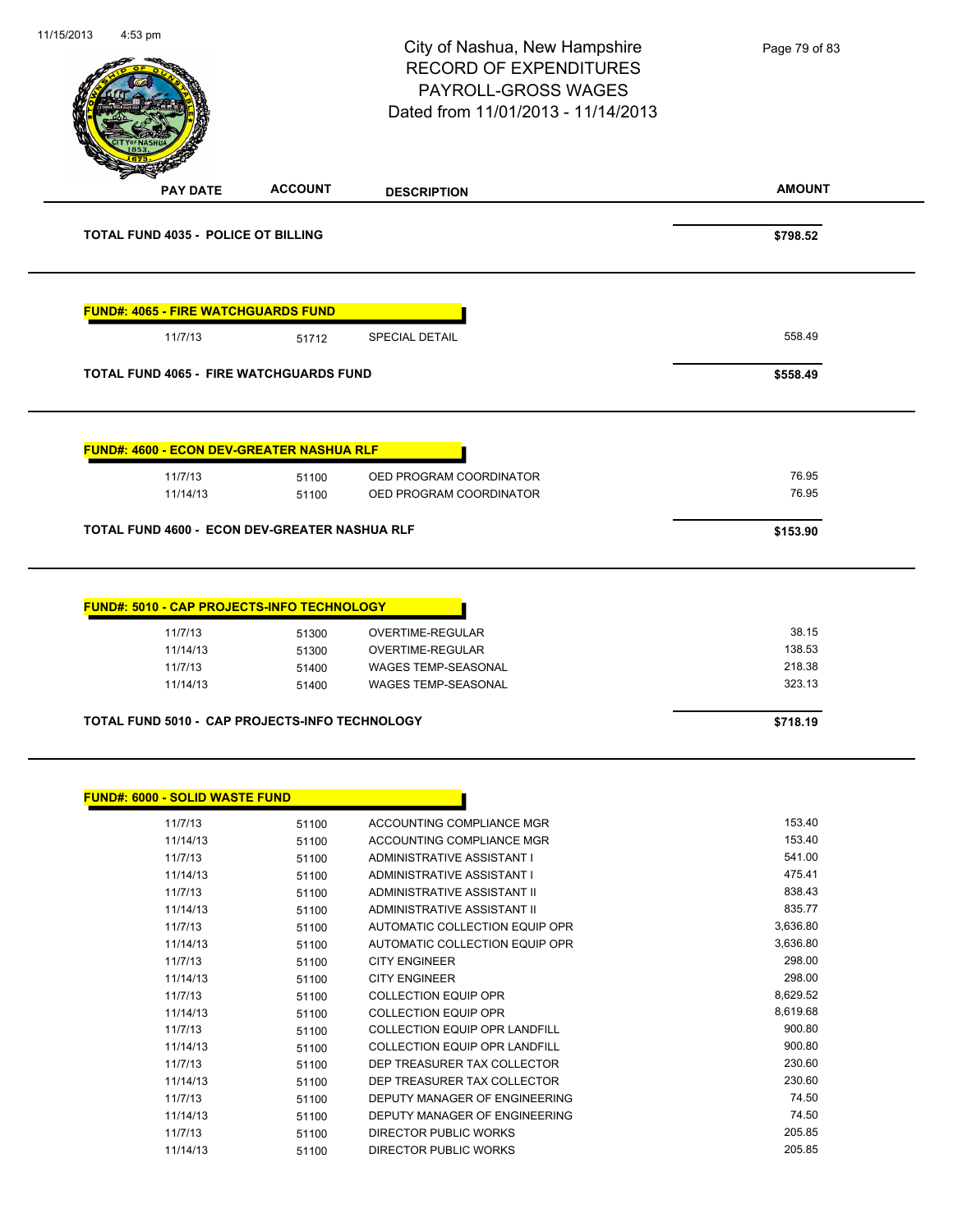

| <b>PAY DATE</b>                       | <b>ACCOUNT</b> | <b>DESCRIPTION</b>               | <b>AMOUNT</b> |
|---------------------------------------|----------------|----------------------------------|---------------|
| <b>FUND#: 6000 - SOLID WASTE FUND</b> |                |                                  |               |
| 11/7/13                               | 51100          | DIVISION OPERATIONS MANAGER      | 171.55        |
| 11/14/13                              | 51100          | DIVISION OPERATIONS MANAGER      | 171.55        |
| 11/7/13                               | 51100          | DPW BILLING ACCOUNTANT           | 438.30        |
| 11/14/13                              | 51100          | DPW BILLING ACCOUNTANT           | 438.30        |
| 11/7/13                               | 51100          | DPW COLLECTIONS SPEC III         | 364.60        |
| 11/14/13                              | 51100          | DPW COLLECTIONS SPEC III         | 364.60        |
| 11/7/13                               | 51100          | DPW CONTRACT ADMINISTRATOR       | 108.35        |
| 11/14/13                              | 51100          | DPW CONTRACT ADMINISTRATOR       | 108.35        |
| 11/7/13                               | 51100          | <b>ENVIRONMENTAL ENGINEER</b>    | 1,255.85      |
| 11/14/13                              | 51100          | <b>ENVIRONMENTAL ENGINEER</b>    | 1,255.85      |
| 11/7/13                               | 51100          | <b>EQUIP OPR STREET REPAIR</b>   | 181.84        |
| 11/7/13                               | 51100          | <b>EQUIPMENT OPR LANDFILL</b>    | 3,652.56      |
| 11/14/13                              | 51100          | <b>EQUIPMENT OPR LANDFILL</b>    | 3,671.30      |
| 11/7/13                               | 51100          | <b>EXECUTIVE ADMINISTRATOR</b>   | 144.25        |
| 11/14/13                              | 51100          | <b>EXECUTIVE ADMINISTRATOR</b>   | 144.25        |
| 11/7/13                               | 51100          | <b>FINANCE AND ADMIN MANAGER</b> | 372.35        |
| 11/14/13                              | 51100          | <b>FINANCE AND ADMIN MANAGER</b> | 372.35        |
| 11/7/13                               | 51100          | LICENSED SCALE OPERATOR          | 680.10        |
| 11/14/13                              | 51100          | LICENSED SCALE OPERATOR          | 680.10        |
| 11/7/13                               | 51100          | <b>MASON PIPELAYER</b>           | 173.92        |
| 11/7/13                               | 51100          | RECYCLING COORDINATOR            | 1,061.70      |
| 11/14/13                              | 51100          | RECYCLING COORDINATOR            | 1,061.70      |
| 11/7/13                               | 51100          | SOLID WASTE ATTENDANT            | 832.00        |
| 11/14/13                              | 51100          | SOLID WASTE ATTENDANT            | 832.00        |
| 11/7/13                               | 51100          | SOLID WASTE FOREMAN              | 2,308.29      |
| 11/14/13                              | 51100          | SOLID WASTE FOREMAN              | 2,308.30      |
| 11/7/13                               | 51100          | <b>STAFF ENGINEER</b>            | 114.35        |
| 11/14/13                              | 51100          | <b>STAFF ENGINEER</b>            | 114.35        |
| 11/7/13                               | 51100          | SUPERINTENDENT OF SOLID WASTE    | 1,529.80      |
| 11/14/13                              | 51100          | SUPERINTENDENT OF SOLID WASTE    | 1,529.80      |
| 11/7/13                               | 51100          | TRUCK DRIVER STREET REPAIR       | 172.00        |
| 11/7/13                               | 51300          | OVERTIME-REGULAR                 | 2,193.71      |
| 11/14/13                              | 51300          | <b>OVERTIME-REGULAR</b>          | 2,809.43      |
| 11/7/13                               | 51400          | <b>WAGES TEMP-SEASONAL</b>       | 2,002.00      |

**TOTAL FUND 6000 - SOLID WASTE FUND \$64,559.46** 

# **FUND#: 6200 - WASTEWATER FUND**

| 11/7/13  | 51100 | ACCOUNTING COMPLIANCE MGR        | 306.70   |
|----------|-------|----------------------------------|----------|
| 11/14/13 | 51100 | ACCOUNTING COMPLIANCE MGR        | 306.70   |
| 11/7/13  | 51100 | ADMINISTRATIVE ASSISTANT II      | 811.25   |
| 11/14/13 | 51100 | ADMINISTRATIVE ASSISTANT II      | 811.24   |
| 11/7/13  | 51100 | ANALYTICAL CHEMIST               | 853.70   |
| 11/14/13 | 51100 | ANALYTICAL CHEMIST               | 853.70   |
| 11/7/13  | 51100 | <b>CITY ENGINEER</b>             | 695.35   |
| 11/14/13 | 51100 | <b>CITY ENGINEER</b>             | 695.35   |
| 11/7/13  | 51100 | <b>COLLECTION SYSTEM FOREMAN</b> | 1.087.56 |
| 11/14/13 | 51100 | <b>COLLECTION SYSTEM FOREMAN</b> | 1,087.55 |
| 11/7/13  | 51100 | COLLECTION SYSTEMS OPERATOR      | 2.793.99 |
| 11/14/13 | 51100 | COLLECTION SYSTEMS OPERATOR      | 2.781.04 |
|          |       |                                  |          |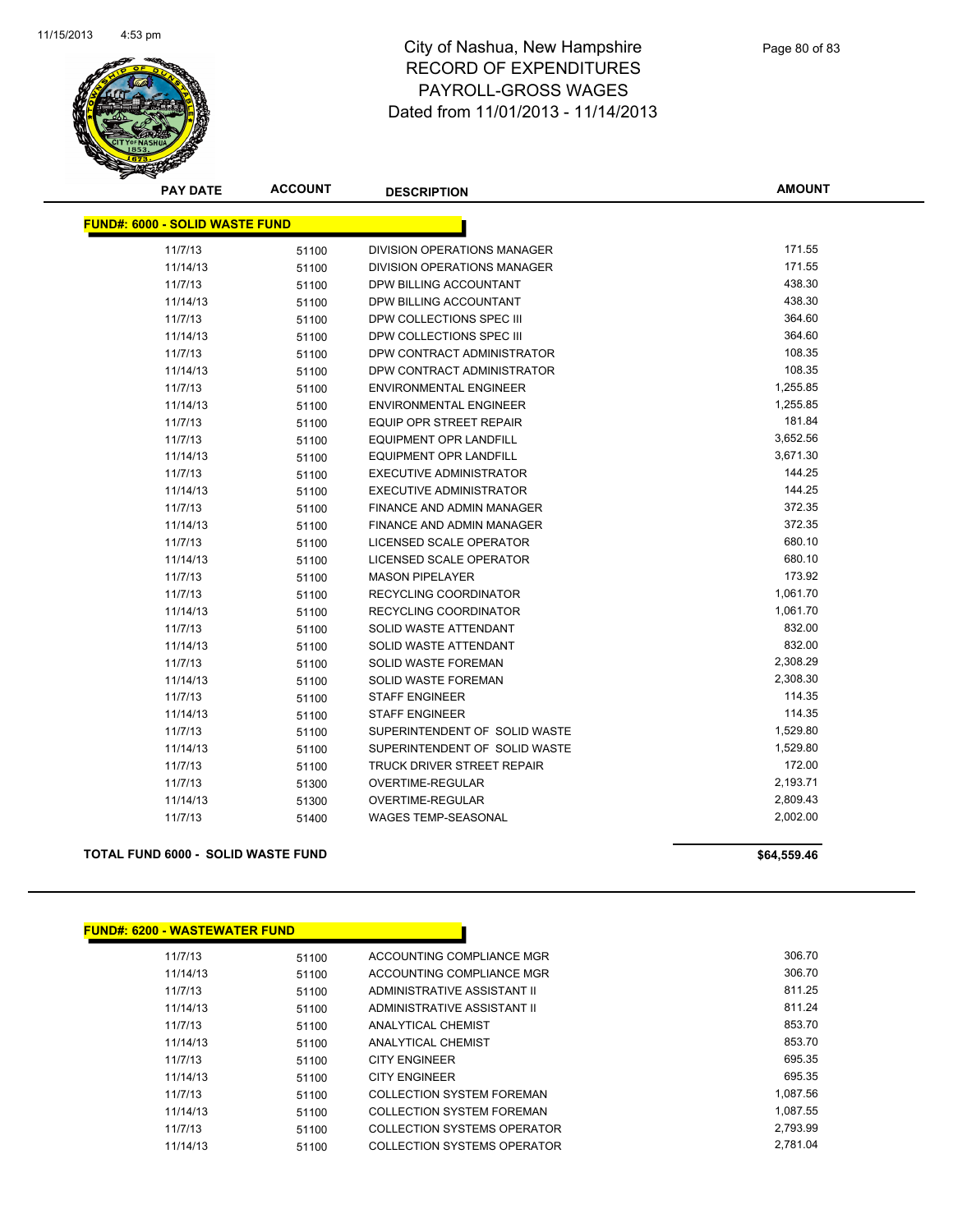

| <b>PAY DATE</b>                      | <b>ACCOUNT</b> | <b>DESCRIPTION</b>               | <b>AMOUNT</b> |
|--------------------------------------|----------------|----------------------------------|---------------|
| <b>FUND#: 6200 - WASTEWATER FUND</b> |                |                                  |               |
|                                      |                |                                  |               |
| 11/7/13                              | 51100          | COLLECTION SYSTEMS TECHNICIAN    | 1,756.80      |
| 11/14/13                             | 51100          | COLLECTION SYSTEMS TECHNICIAN    | 976.00        |
| 11/7/13                              | 51100          | <b>COLLECTIONS SPEC II</b>       | 791.45        |
| 11/14/13                             | 51100          | <b>COLLECTIONS SPEC II</b>       | 791.45        |
| 11/7/13                              | 51100          | <b>CSO STORM WATER ENGINEER</b>  | 1,200.51      |
| 11/14/13                             | 51100          | <b>CSO STORM WATER ENGINEER</b>  | 1,200.50      |
| 11/7/13                              | 51100          | CSO TECHNICIAN INSPECTOR         | 993.75        |
| 11/14/13                             | 51100          | CSO TECHNICIAN INSPECTOR         | 993.75        |
| 11/7/13                              | 51100          | DEP TREASURER TAX COLLECTOR      | 230.60        |
| 11/14/13                             | 51100          | DEP TREASURER TAX COLLECTOR      | 230.60        |
| 11/7/13                              | 51100          | DEPUTY MANAGER OF ENGINEERING    | 744.65        |
| 11/14/13                             | 51100          | DEPUTY MANAGER OF ENGINEERING    | 744.65        |
| 11/7/13                              | 51100          | <b>DIRECTOR PUBLIC WORKS</b>     | 411.90        |
| 11/14/13                             | 51100          | <b>DIRECTOR PUBLIC WORKS</b>     | 411.90        |
| 11/7/13                              | 51100          | DIVISION OPERATIONS MANAGER      | 171.60        |
| 11/14/13                             | 51100          | DIVISION OPERATIONS MANAGER      | 171.60        |
| 11/7/13                              | 51100          | DPW BILLING ACCOUNTANT           | 438.25        |
| 11/14/13                             | 51100          | DPW BILLING ACCOUNTANT           | 438.25        |
| 11/7/13                              | 51100          | DPW COLLECTIONS SPEC III         | 364.60        |
| 11/14/13                             | 51100          | DPW COLLECTIONS SPEC III         | 364.60        |
| 11/7/13                              | 51100          | DPW CONTRACT ADMINISTRATOR       | 649.70        |
| 11/14/13                             | 51100          | DPW CONTRACT ADMINISTRATOR       | 649.70        |
| 11/7/13                              | 51100          | ELECTRICAL DIAGNOSTIC TECH I     | 2,079.20      |
| 11/14/13                             | 51100          | ELECTRICAL DIAGNOSTIC TECH I     | 2,079.20      |
| 11/7/13                              | 51100          | <b>ENGINEERING DESIGNER INSP</b> | 228.19        |
| 11/14/13                             | 51100          | ENGINEERING DESIGNER INSP        | 228.19        |
| 11/7/13                              | 51100          | <b>EXECUTIVE ADMINISTRATOR</b>   | 144.25        |
| 11/14/13                             | 51100          | <b>EXECUTIVE ADMINISTRATOR</b>   | 144.25        |
| 11/7/13                              | 51100          | FINANCE AND ADMIN MANAGER        | 372.35        |
| 11/14/13                             | 51100          | FINANCE AND ADMIN MANAGER        | 372.35        |
| 11/7/13                              | 51100          | FLEET MANAGER STREET DEPT        | 352.05        |
| 11/14/13                             | 51100          | FLEET MANAGER STREET DEPT        | 352.05        |
| 11/7/13                              | 51100          | INDUSTRIAL PRETREATMENT COORD    | 1,154.10      |
| 11/14/13                             | 51100          | INDUSTRIAL PRETREATMENT COORD    | 1,154.10      |
| 11/7/13                              | 51100          | MECHANIC WWTP 1ST CLASS          | 4,004.80      |
| 11/14/13                             | 51100          | MECHANIC WWTP 1ST CLASS          | 4,004.80      |
| 11/7/13                              | 51100          | OPERATOR II WWTP                 | 3,976.80      |
| 11/14/13                             | 51100          | OPERATOR II WWTP                 | 3,976.80      |
| 11/7/13                              | 51100          | OPERATOR II WWTP 2nd             | 2,018.40      |
| 11/14/13                             | 51100          | OPERATOR II WWTP 2nd             | 2,016.90      |
| 11/7/13                              | 51100          | OPERATOR II WWTP 3rd             | 2,325.56      |
| 11/14/13                             | 51100          | OPERATOR II WWTP 3rd             | 2,045.61      |
| 11/7/13                              | 51100          | OPERATOR III WWTP                | 3,358.40      |
| 11/14/13                             | 51100          | OPERATOR III WWTP                | 2,936.00      |
| 11/7/13                              | 51100          | PLANT OPERATIONS SUPERVISOR      | 1,405.05      |
| 11/14/13                             | 51100          | PLANT OPERATIONS SUPERVISOR      | 1,405.05      |
| 11/7/13                              | 51100          | PROCESS CHEMIST                  | 1,073.90      |
| 11/14/13                             | 51100          | PROCESS CHEMIST                  | 1,073.90      |
| 11/7/13                              | 51100          | <b>STAFF ENGINEER</b>            | 628.80        |
| 11/14/13                             | 51100          | <b>STAFF ENGINEER</b>            | 628.80        |
| 11/7/13                              | 51100          | SUPERINTENDENT OF WASTEWATER     | 1,720.00      |
| 11/14/13                             | 51100          | SUPERINTENDENT OF WASTEWATER     | 1,720.00      |
| 11/7/13                              | 51100          | <b>SUPV LABORATORY</b>           | 1,154.10      |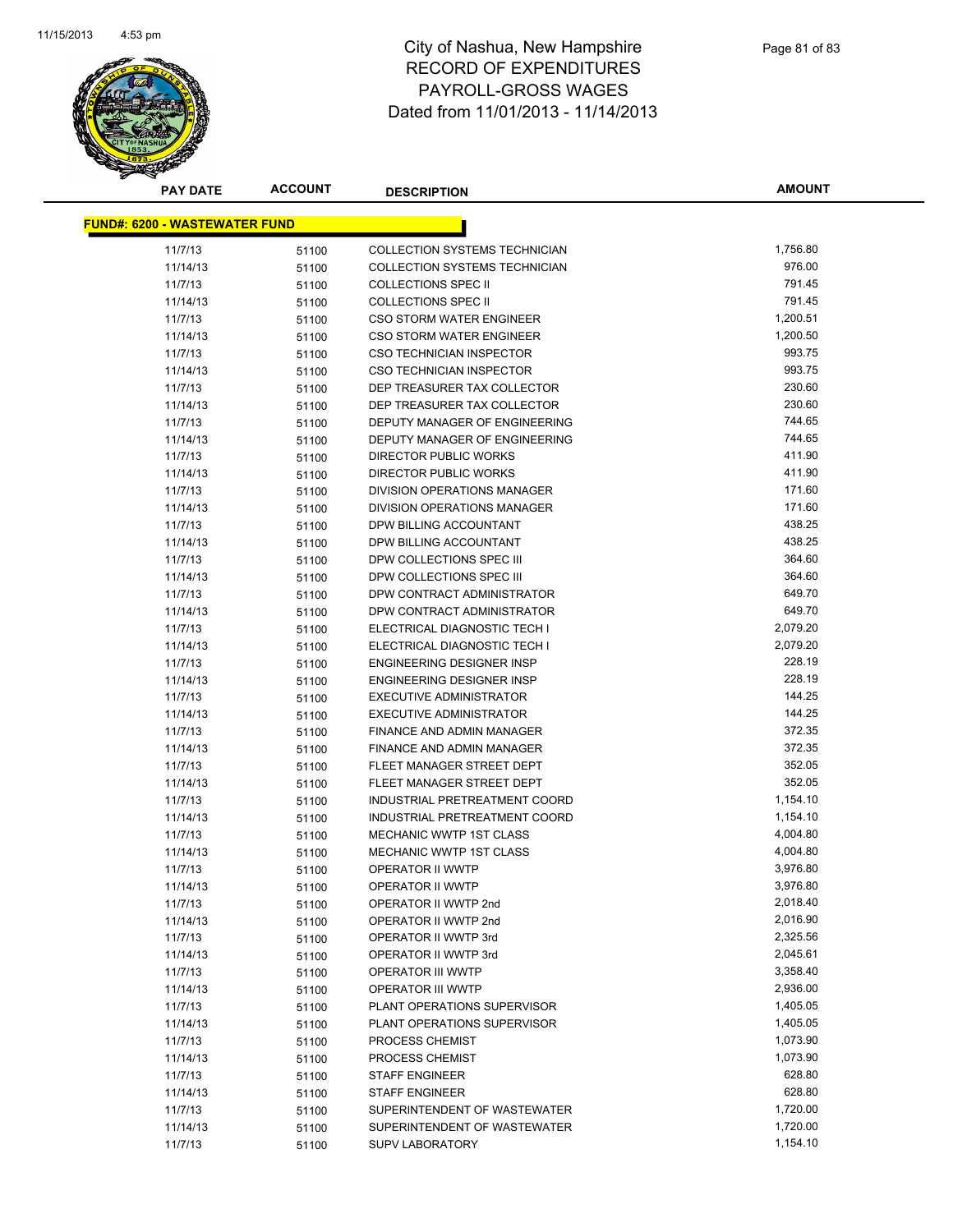

| <b>PAY DATE</b>                      | <b>ACCOUNT</b> | <b>DESCRIPTION</b>                | <b>AMOUNT</b> |
|--------------------------------------|----------------|-----------------------------------|---------------|
| <b>FUND#: 6200 - WASTEWATER FUND</b> |                |                                   |               |
| 11/14/13                             | 51100          | <b>SUPV LABORATORY</b>            | 1.154.10      |
| 11/7/13                              | 51100          | <b>TRUCK DRIVER STREET REPAIR</b> | 854.00        |
| 11/14/13                             | 51100          | TRUCK DRIVER STREET REPAIR        | 854.00        |
| 11/7/13                              | 51100          | WASTEWATER PROJECT ENGINEER       | 1,293.10      |
| 11/14/13                             | 51100          | WASTEWATER PROJECT ENGINEER       | 1.293.10      |
| 11/7/13                              | 51300          | OVERTIME-REGULAR                  | 2,439.58      |
| 11/14/13                             | 51300          | OVERTIME-REGULAR                  | 1,829.80      |
| 11/14/13                             | 51600          | <b>LONGEVITY</b>                  | 400.00        |

**FUND#: 6500 - PROPERTY & CASUALTY FUND**

| 11/7/13  | 51100 | <b>PROGRAM SUPV</b>            | 1.143.30 |
|----------|-------|--------------------------------|----------|
| 11/14/13 | 51100 | <b>PROGRAM SUPV</b>            | 1.143.30 |
| 11/7/13  | 51100 | PROPERTY AND CASUALTY ADJUSTER | 992.85   |
| 11/14/13 | 51100 | PROPERTY AND CASUALTY ADJUSTER | 992.86   |
| 11/7/13  | 51100 | <b>RISK MANAGER</b>            | 1.533.60 |
| 11/14/13 | 51100 | <b>RISK MANAGER</b>            | 1.533.60 |
| 11/7/13  | 51100 | SAFETY LOSS PREVENTION SPEC    | 1.011.35 |
| 11/14/13 | 51100 | SAFETY LOSS PREVENTION SPEC    | 1.011.35 |
| 11/7/13  | 59207 | WORKERS COMPENSATION CLAIMS    | 6.480.78 |
| 11/14/13 | 59207 | WORKERS COMPENSATION CLAIMS    | 5.907.59 |
| 11/7/13  | 59290 | LONG TERM DISABILITY CLAIMS    | 789.69   |
| 11/14/13 | 59290 | LONG TERM DISABILITY CLAIMS    | 1.373.99 |
|          |       |                                |          |

**TOTAL FUND 6500 - PROPERTY & CASUALTY FUND \$23,914.26** 

### **FUND#: 6600 - BENEFITS SELF INSURANCE FUND**

| 11/7/13  | 51100 | DEPUTY MGR HUMAN RESOURCES         | 1.219.71 |
|----------|-------|------------------------------------|----------|
| 11/14/13 | 51100 | DEPUTY MGR HUMAN RESOURCES         | 1.219.70 |
| 11/7/13  | 51100 | EMPLOYEE BENEFITS ASSISTANT        | 561.40   |
| 11/14/13 | 51100 | <b>EMPLOYEE BENEFITS ASSISTANT</b> | 561.40   |
| 11/7/13  | 51100 | <b>EMPLOYEE BENEFITS SPEC I</b>    | 909.85   |
| 11/14/13 | 51100 | <b>EMPLOYEE BENEFITS SPEC I</b>    | 909.85   |
| 11/7/13  | 51100 | HUMAN RESOURCES DIRECTOR           | 272.90   |
| 11/14/13 | 51100 | HUMAN RESOURCES DIRECTOR           | 272.90   |
|          |       |                                    |          |

**TOTAL FUND 6600 - BENEFITS SELF INSURANCE FUND \$5,927.71** 

| <b>FUND#: 8200 - BPW PENSION FUND</b> |       |                       |
|---------------------------------------|-------|-----------------------|
| 11/7/13                               | 52120 | PENSION DISTRIBUTIONS |
| 11/14/13                              | 52120 | PENSION DISTRIBUTIONS |